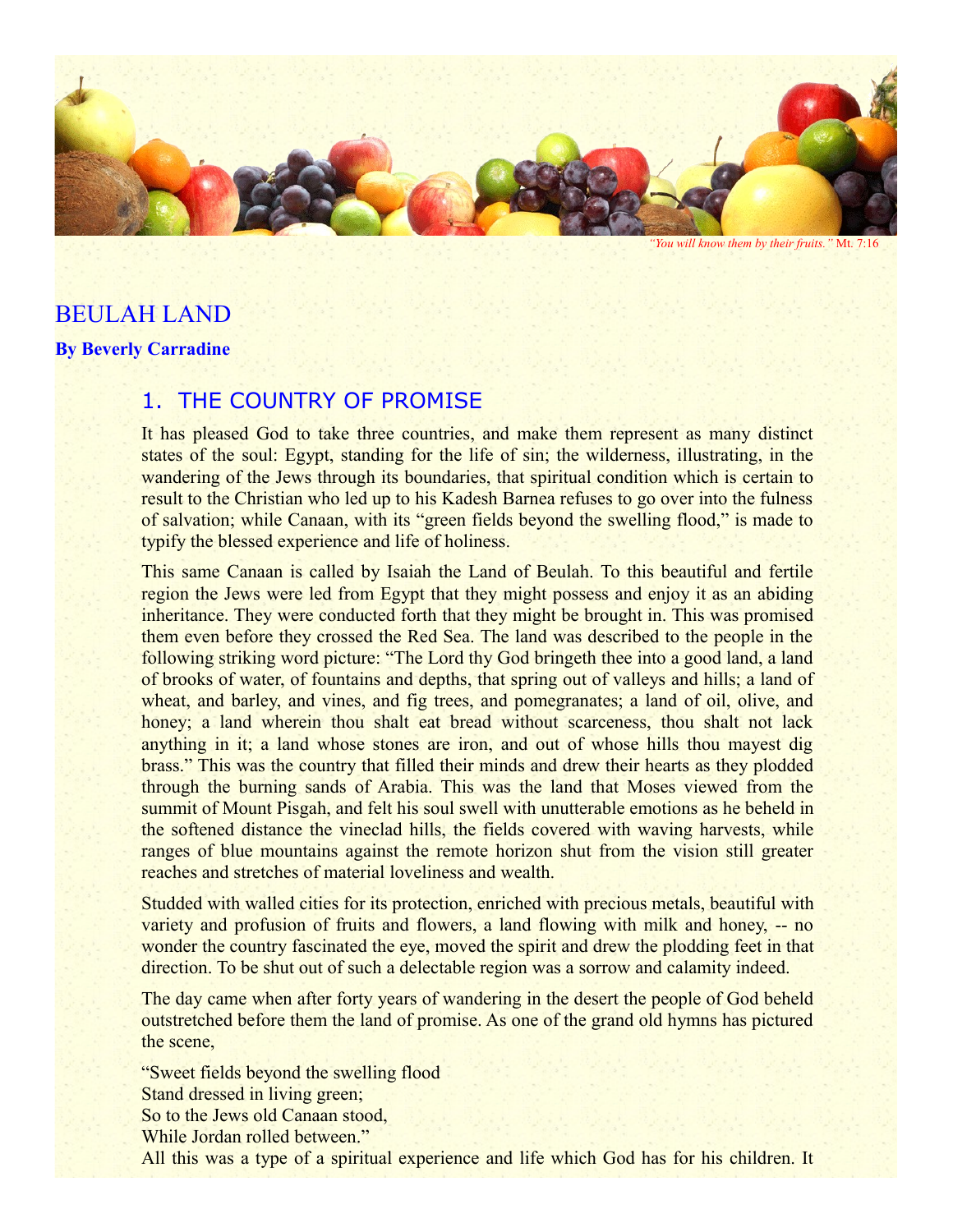constitutes the great topic of the Bible. It is the great work of God for, and in man. It is the thrilling promise of heaven to the wearied journeyer on earth. The Creator's image restored to the creature. The heart purified and filled with perfect love. Unbroken communion with Christ established. God dwelling in us evermore. The Shekinah in the temple. The Holy Spirit flaming in the soul.

It is for this that we are brought out of an Egypt of sin to be led into a Canaan life of spiritual rest and plenty. Filled with an inheritance of good, the heart laughs, the spirit flourishes, the face shines, the head is lifted above all our enemies, and none can make afraid.

In a most blessed sense we lie down in quietness, and go forth in security. We dwell under our own vine and fig tree, eat the good of the land, obtain the desires of our heart, and walk in perfect peace and bliss with the King of the country.

The facts of the past are a jet black conviction, a blood red justification, a sky blue conversion and a snow white sanctification. The individual has certainly something to be glad over and talk about.

The facts of the present are that the blood of Christ has cleansed him from all sin; perfect love like a lump of golden honey drips with a steady sweetness through a nature purified and clear as transparent glass. By actual experience he has got to understand the symbolism of the white robe, the crown of joy, the tuneful harp, the palm branch of victory and the crystal sea mingled with fire upon which the harpers stood.

The soul has become calm in the midst of life's storms. With a serene brow the victor passes through the agitations and commotions of earth. His treasure is on high. He dwells in the secret place of the Almighty, and finds himself hidden from the strife, pride and wrath of man. He has a table prepared for him in the presence of his enemies, his head is anointed, his cup filled and overflowing and he knows he will dwell in the house of the Lord forever.

In a word, he has come into the rest prepared for the people of God. He has crossed the river Jordan and entered Canaan. He has reached the Land of Beulah.

We all remember in the days of childhood and youth, how the sight of a remote line of hills and mountains, or the white clouds resting on the horizon, or a broad river winding its way in the distance, or the ocean and sky meeting far away, would fill and thrill the heart with unutterable and indescribable longings. The nearest explanation, or interpretation of the wishful feeling was, that over the purple mountain, or down the river, or across the sea, there was something that could we obtain, or somebody that could we see or know, would bring rest and contentment to the unsatisfied spirit, and we would be happy and blessed for life.

Many of us sailed over the ocean, crossed the hills and went to the end of the river; but we never found what we wanted and needed. We turned hither and thither, trying again and again to secure in place and circumstance what can only be realized in spiritual condition and character.

We do not doubt today with the knowledge that has come from the flight of years, that this very heart discontent and inward sigh for something without and beyond, was the soul's craving for the true rest, for the life in the Land of Beulah.

It is wonderful what simple things would arouse and intensify this longing. Chords of music heard faintly in a drowsy summer afternoon, the voice of some one singing in the distance, the sound of a far away church bell, or the sight of a peaceful sunset, were sufficient to fill the eyes with tears, and the soul with sighing and longing for something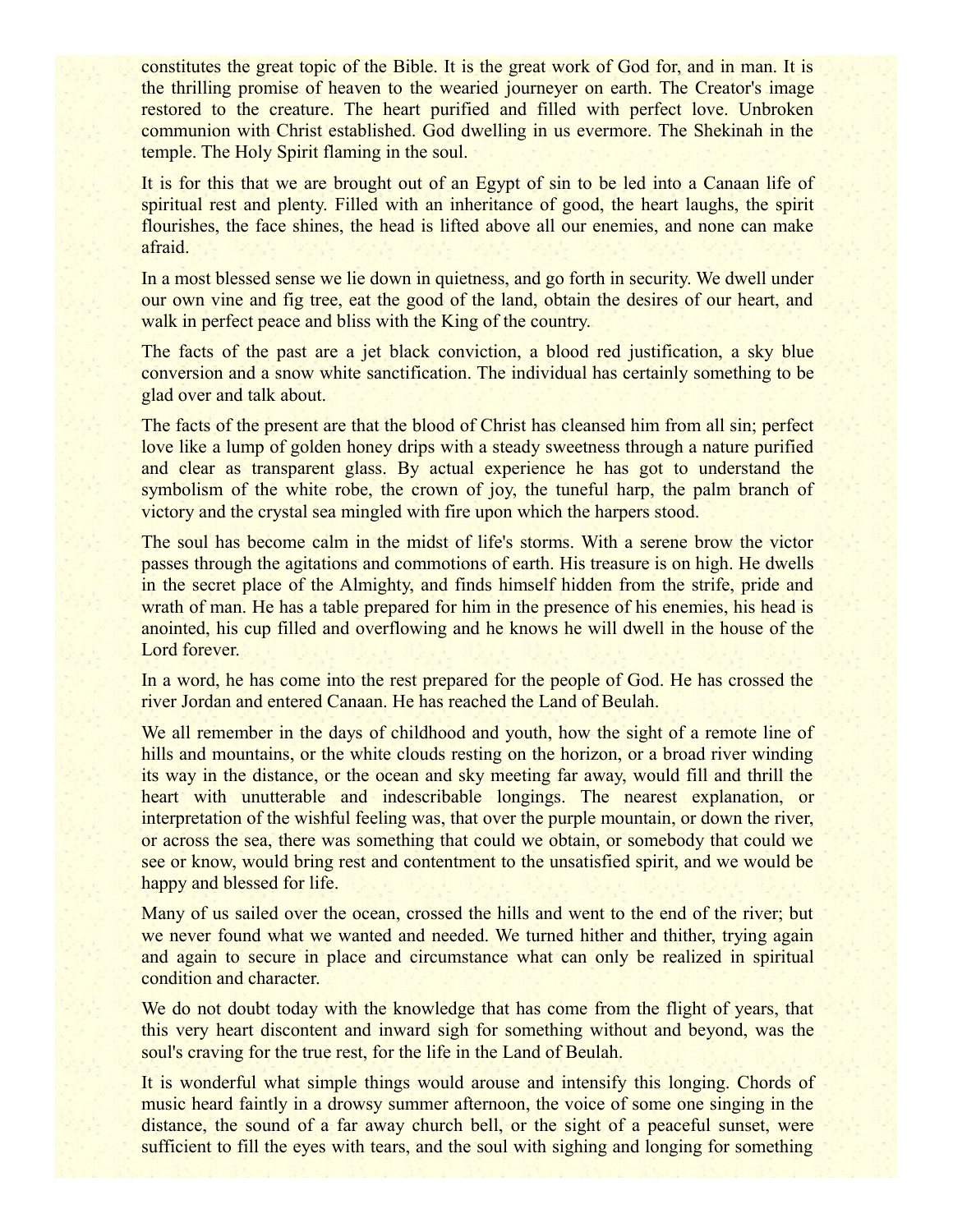or somewhat that we did not possess and without which we felt desolate and bereaved indeed.

Happy the man who will understand correctly his spirit hunger, recognize his real need and obtain the true relief.

Blessed is the man who discovers that it is not a material but a spiritual something he wants; not an earthly circumstance but a heavenly condition; not a terrestrial friendship but a divine love; not this man or that woman, but the indwelling Christ; not a ranch or estate, but a home and broad possession in the Land of Beulah.

In the enjoyment of holiness we thus spend our days in a country "Where the flowers" bloom forever and the sun is always bright." Here we walk and talk with God, and can easily understand how Enoch did the same thing without a break for three hundred and sixty years. Here the messenger from the skies will at last find us, and with a smile and shout we will go up from a heavenly life to a heavenly world, from the kingdom of grace to the kingdom of glory.

We append as a conclusion to this chapter a poem about Beulah Land, written by that most gifted author of spiritual hymns and songs, Mrs. Mamie P. Ferguson, of Los Angeles, Cal.

#### No Land Like Beulah

"No fetters gall in Beulah land, The curse of sin is lifted; The Savior's fan is in his hand, And chaff from wheat is sifted. The inward war is ended here, And perfect love has cast out fear, The clouds are gone, the sky is clear, There is no land like Beulah Land. "There is no drouth in Beulah Land, 'Tis full of brooks and fountains, With living springs on every hand, In valleys and on mountains; No famine gaunt nor scarceness there, The bread of life is everywhere And all its plenty we may share, There is no land like Beulah Land. "There is no night in Beulah Land, Our sun shall know no setting; In God's own light our souls shall stand, Their mourning days forgetting; To all around they love to tell, I'm glad I came and I may dwell, My Jesus hath done all things well. There is no land like Beulah Land. "There's lovely fruit in Beulah Land, And olive oil and honey, With wine and milk on every hand We buy them without money. The winter's past of gloom and care, The spring has come with flowers so fair, The song of birds fills all the air, There is no land like Beulah Land. "There's wondrous rest in Beulah Land, The days on earth of heaven;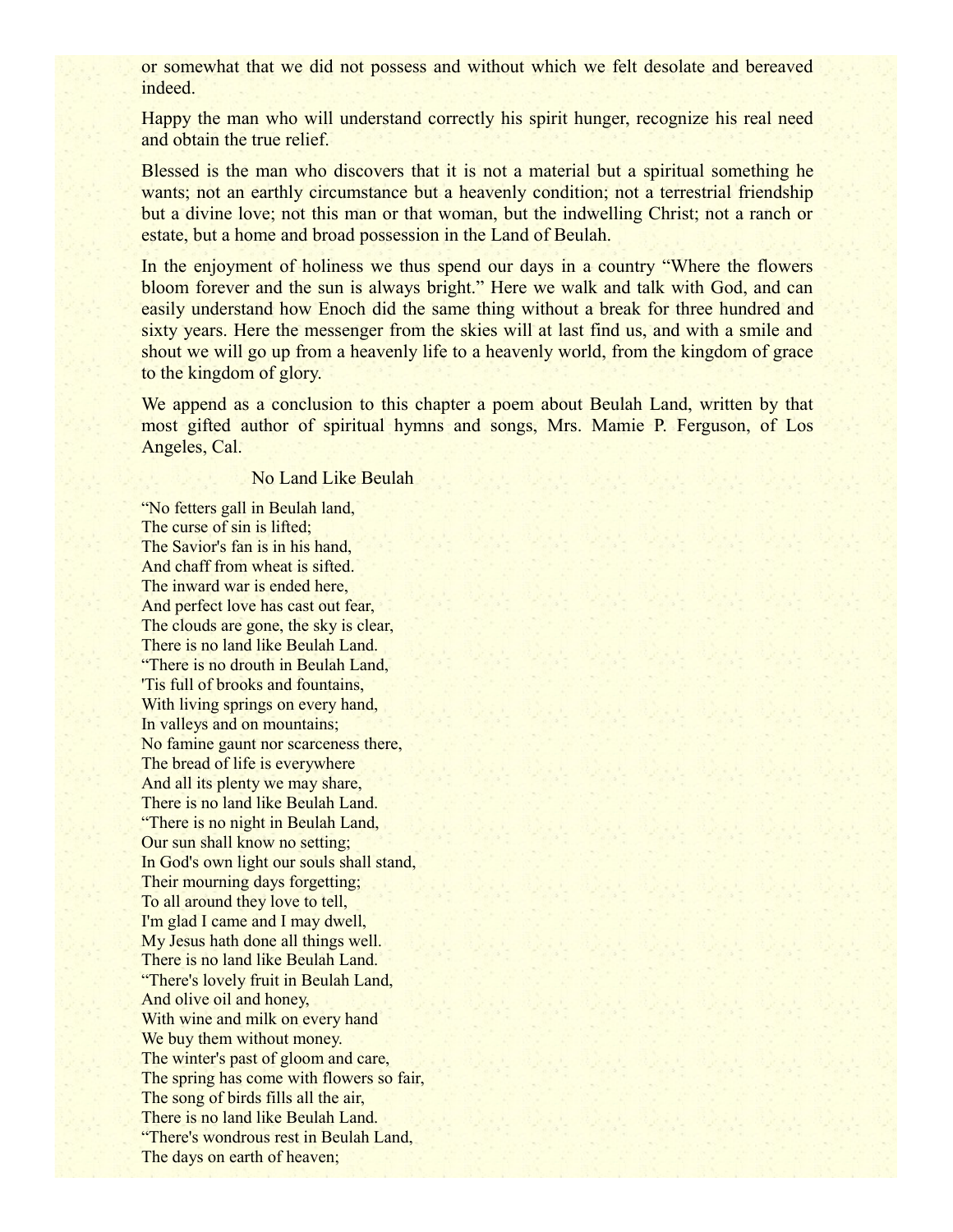A peace that none can understand Until to them 'tis given. The cleansing blood has been applied, The root of sin has been destroyed, Within the Holy Three abide, There is no land like Beulah Land. "The Lord has called it Beulah Land, Because that land is married; His bride the Pentecostal band, In upper room that tarried, His blood has washed them white as snow, The fire has set their hearts aglow, To all the world their heralds go, There is no land like Beulah Land."

#### 2. THE STONES OF JORDAN

In the crossing of the Red sea, and later in that of the river Jordan, in both instances the water was divided by the power of God in behalf of the Israelites. There was this difference in the Jordan miracle, that before the waves opened, the command was to put the foot in the river. This was done before there was any cleaving asunder of the flood.

It is to be observed that no such thing was required or took place at the Red sea; and from this significant difference is brought out the fact that God expects a larger faith at sanctification than at our justification.

We are persuaded that the reason many do not enter into Beulah Land is that they are seeking admission with the same degree of faith which they exercised when asking for pardon and salvation.

This measure of faith is insufficient and unacceptable to heaven, if for no other reason than that we have known the Lord longer and should have a greater confidence, and trust him more implicitly, profoundly and unquestioningly.

In addition to dividing the waves, God commanded that twelve stones should be placed in the bed of the river Jordan for his priests to stand upon. They were not to tramp on mud and ooze, but rest on something solid.

As stone is one of the figures in the Bible symbolizing divine truth, the circumstance of the twelve rocks is a striking type lesson to the effect that when we would go over into Canaan or the life of holiness, we are upheld by the word of God. We cross resting upon and sustained by the promises of God.

The prayer of Christ in the seventeenth chapter of John for his disciples and those to come after, was, "Sanctify them through thy truth, thy word is truth." In perfect agreement and fulfillment of this petition of the Savior, we have observed that all who obtain heart purity or enter Beulah Land do so from hearing, believing, and resting their all upon the word of God. As the statements of Scripture relative to the work of grace are heard, faith is naturally aroused, increased, perfected, until suddenly the seeker steps out on the promise, gets under the blood, and the wonderful, beautiful, satisfying blessing comes sweeping into the soul.

We knew one preacher to offer another the following verses of the Word for his consideration and use. The first was, "This is the will of God, even your sanctification." His question to his friend was, "Can you believe that?" The reply was, "Certainly."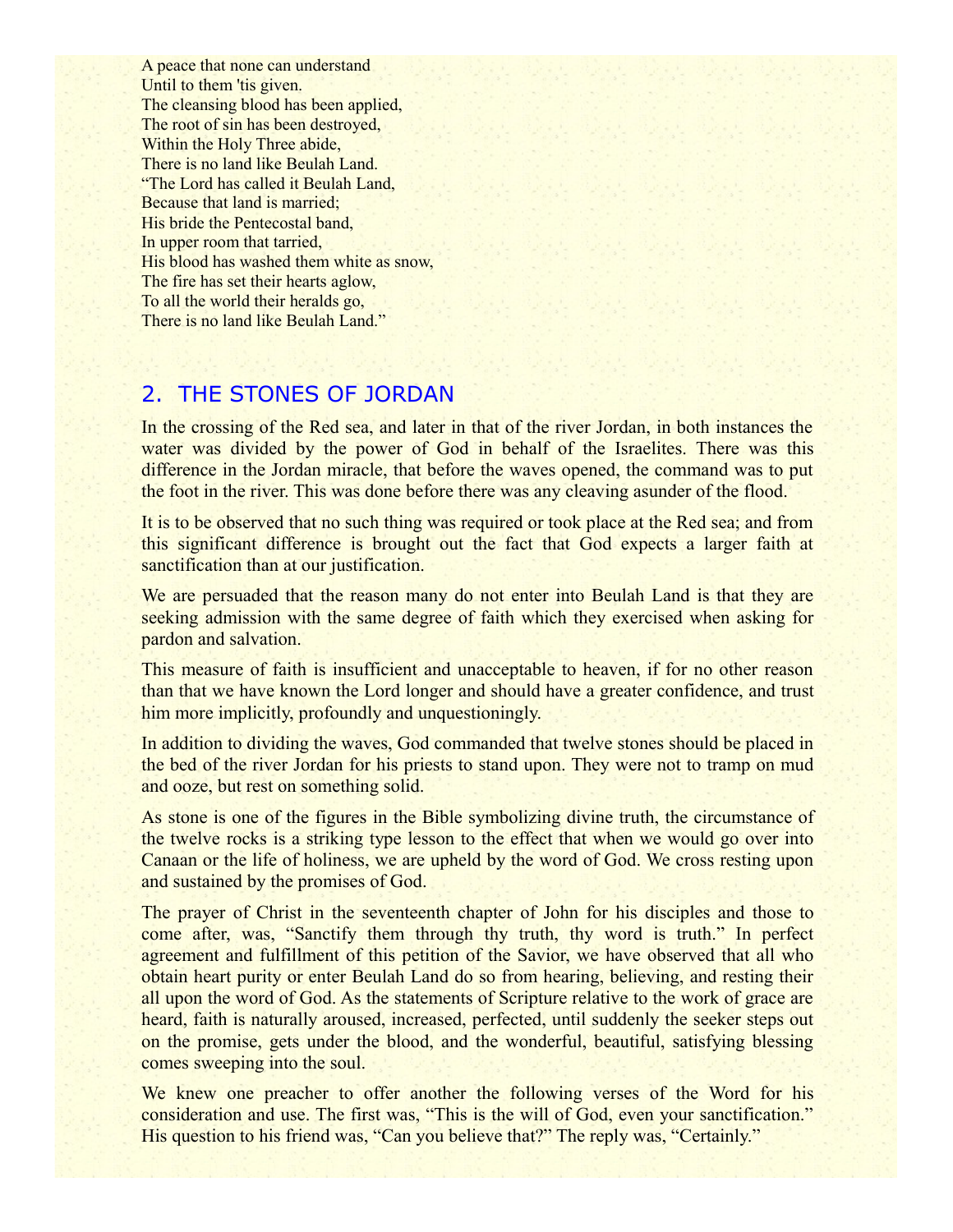The next verse or stone was, "Every devoted thing is most holy unto the Lord." The queries were, "Do you believe that?" and, "Are you devoted to God now?" The answers given in a steady voice were, "I do," and, "I am."

The third Bible stone put before him was, "The altar sanctifieth the gift." This was followed by the explanation that Christ was the altar; that every one entirely given up and consecrated to God was the gift; that his consecration was not God's sanctification; but if he held steady the heavenly fire would fall from the skies upon the devoted, yielding trusting soul, and faith would be turned into rapturous knowledge. Then came the question, "Do you take hold of these things?" and the response was, "I see it and do."

The fourth Scripture rock was, "If we walk in the light as he is in the light, we have fellowship one with another, and the blood of Jesus Christ his Son cleanseth us from all sin." Here the attention of the preacher was called to the fact that the blood cleansed from all sin, inherited, as well as personal. That the word was "sin," and not sins; and that the cleansing referred to came to one walking in the light and having fellowship with God, showing clearly the second and deeper work of grace as held up in the doctrine of sanctification. The answer was, "I see and believe." And by this time the man was almost across the Jordan.

But his instructor had a fifth Bible stone for him to stand upon. It was, "Whatsoever things ye desire, when ye pray, believe that ye receive them, and ye shall have them." At this point, the spiritual Philip, or Ananias, turning a face full of tender interest upon his friend said, "You know what you desire, and you have been praying for it. Now here is the plain statement of God himself that if you believe that you receive you shall have what you crave. What will you do now? What more of his Word do you want?"

And the man he had helped exclaimed, "I need no more." And with his spirit filled with prayer, his heart bounding with expectation, he took a final leap of faith from the fifth stone, and landed clear on the Canaan shore, laughing, crying and shouting, "I am over!" Until that moment he never knew the full meaning, bliss and blessedness bound up in the little chorus,

"I'm over, yes over, On Canaan's shore I stand; I'm over, yes over, In the Promised Land."

The writer knew of another instance still more remarkable, where a noble young Christian woman went over into Beulah Land on three stones of verses in the Word of God.

We give the passages of Scripture in the order that the Holy Spirit presented them to her mind.

The first verse was, Romans 12:1, "I beseech you therefore, brethren, by the mercies of God, that ye present your bodies a living sacrifice, holy, acceptable unto God, which is your reasonable service."

The woman lifted up her eyes and said, "I will."

Then as distinctly and powerfully impressed upon her was another verse. This time it was I. Peter 4:19.

"Wherefore let them that suffer according to the will of God, commit the keeping of their souls to him in well doing as unto a faithful Creator."

The fervent reply of her soul and lip was, "I will do that also." Then came a third Scripture, II. Timothy 1:12.

"For I know whom I have believed, and am persuaded that he is able to keep that which I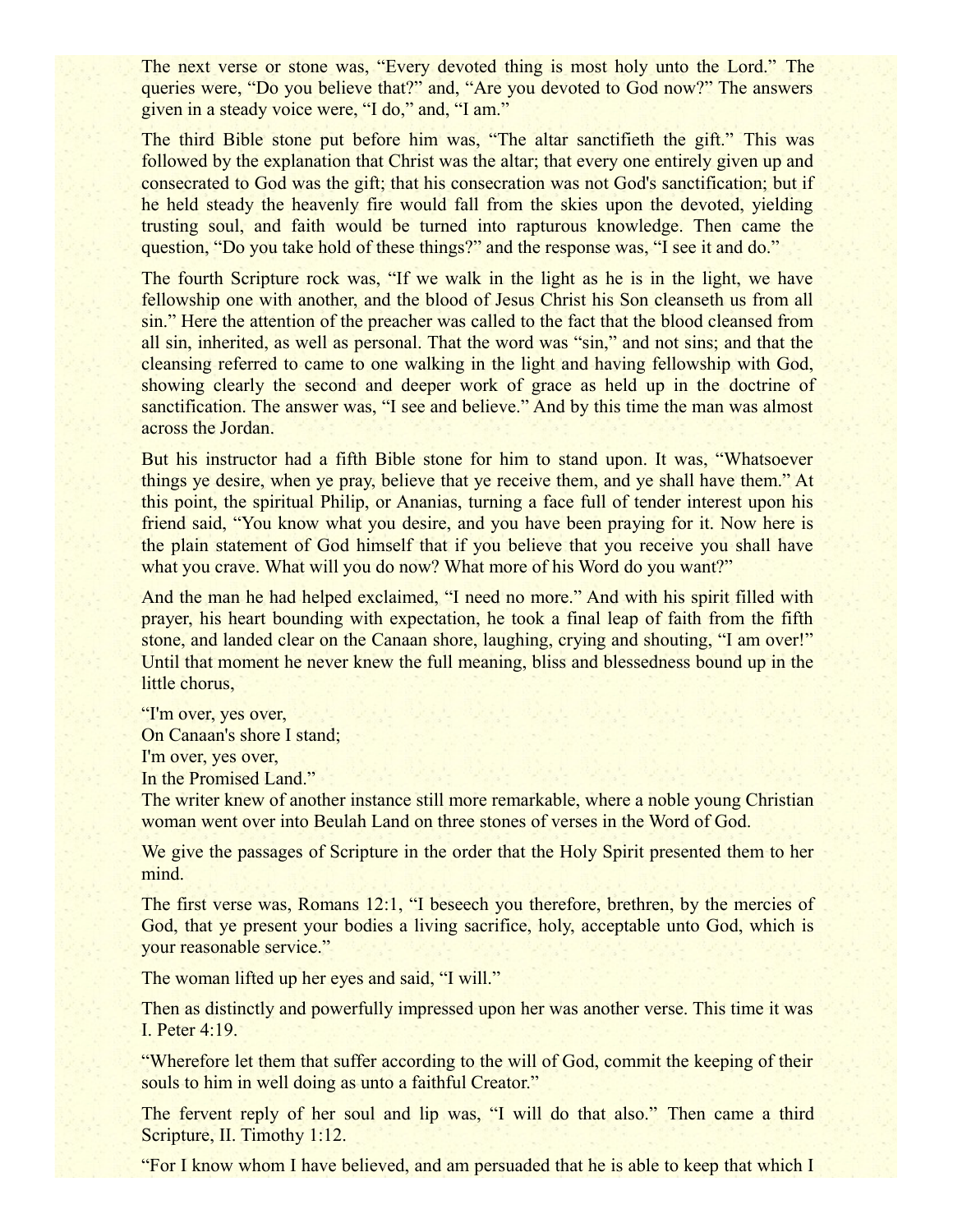have committed unto him against that day."

When with a thrilling cry, "I do believe," the woman suddenly found herself with happy tears and holy, joyous laughter, in the Land of Beulah.

We know of a third case, where the individual crossed over on a single stone. He found the rock in I. Thess. 5 :24: "Faithful is he that calleth you, who also will do it." And thus abound passages of Scripture which the Holy Ghost has used to vitalize the faith and further the effort of God's people to go over into the good land or life, "Where the flowers bloom forever, and the sun is always bright."

The Bible tells us that after the children of Israel had gone over, God commanded that the twelve stones should be taken up, piled on the bank and later set up in Gilgal as a memorial of the great occurrence of that day. God also commanded that when their children should ask their fathers in time to come, "What mean these stones?" they were to reply, "Israel came over this Jordan on dry land." The very sight of these stones in after days when hardships and difficulties arose would be an inspiration and blessing to the people. It would recall the divine faithfulness and deliverance, and be equal in its comfort and power to an attendance upon a great campmeeting.

We love every verse of the holy Word, but those passages that were instrumental in bringing us over into Beulah Land have a peculiar attractiveness and preciousness to us. We never meet them in our reading, but the heart warms at the sight.

We have, so to speak, piled them up on the Canaan shore; and when we are smitten by the hand of false friend and implacable foe, when opposition is intense, and the unbelief of church or community is great and trying, we go down and take another look at the living stones we used in crossing over into Beulah Land. And, behold, every time, our soul is refreshed, our faith strengthened, and the happy swelling heart cries out, "Hallelujah!" We call the place Ebenezer. The meaning of the words is, "Hitherto hath the Lord helped us."

> "Here I'll raise my Ebenezer, Hither by thy help I'm come, And I hope by thy good pleasure, Safely to arrive at home."

#### 3. A LAND OF CORN AND WINE

The caption of this chapter is one of the Bible descriptions of the Land of Canaan. It is a word picture of striking loveliness, and we find ourselves gazing through the sentence at a landscape perhaps as fair and bewildering as that which Moses looked upon enthralled as he sat alone on the top of the mountain.

The first suggestion made by the word painting, "a land of corn and wine," is that of beauty. Truly, if a man could contemplate a broad country with hillsides crowned with vineyards, and wide plains covered with corn that rippled before the eyes like an inland sea, and behold it with undelighted vision, he would be a being whose perception of form, color, lines of grace and loveliness itself had perished by the way; if indeed it had ever existed. To such a person there is nothing in a gold and scarlet sunset; nothing in a starlighted prairie; and nothing in an outspread ocean whose every rolling billow is crested with the silver glory of a full moon. A traveler in Palestine sat on his horse at the summit of a hill, and looked upon a broad valley four or five miles in width, over fifteen in length, and that was covered with an unbroken field of wheat. As it stretched away in the dim distance it reminded him of an emerald ocean asleep. Suddenly as he was gazing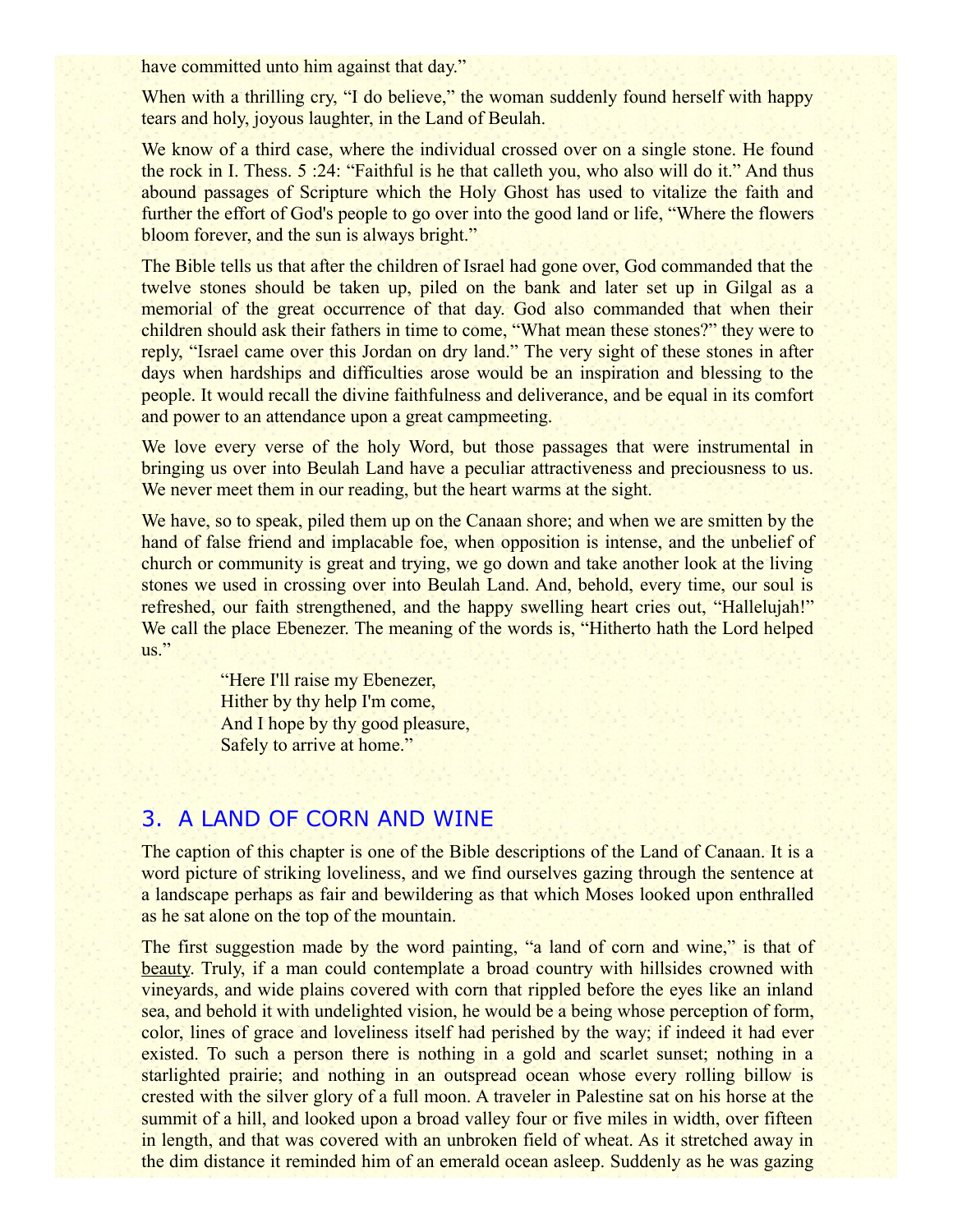with a fascinated eye upon it, the evening wind sprang up and turned the surface first into ripples, and then into waves of green that ran in every direction. Finally forming in long regular billows they rolled up the sloping hill on the brow of which he stood, and broke at his feet, a beautiful but noiseless surf upon a silent shore. Here was beauty in full exuberant measure indeed in the vision of a sea of corn set in delightful motion by a breeze from heaven.

In like manner the blessing of holiness or full salvation is full of beauty. Its language is pure, its conduct is upright, its pleasures elevating, its pursuits noble, and the whole life full of spiritual loveliness.

There is such a thing as physical comeliness, but there is also such a thing as moral loveliness.

Then there are higher grades and types of this last mentioned excellence, as perfect love is more attractive than love, and perfect peace more beautiful to the sight than a calm that is superficial and only temporary.

The Bible speaks of the beauty of holiness, and it is so true that we have beheld such a soul state, and godly life transfigure and glorify a naturally homely face and uncouth figure.

In an early pastorate of the writer, there was a young woman who, judged by the physical standards, was faultless in a comparative sense. But her soul had never been awakened. The face was that of a cold, haughty, repellent woman of the world. One would almost as soon thought of entwining his affections around a marble statue gleaming in the moonlight, as to cherish a warm, glowing love for this ice and stony-natured handsome female.

In the same town was a woman with neither face nor figure to speak of save that the first was exceedingly homely, and the second most ordinary and unattractive. But she was a holy woman, filled with the Holy Ghost. Her face fairly shone with the light of full salvation which she enjoyed.

Her eyes would fill in an instant at a history of sorrow and wrong; her tongue was the kindest in the community; her feet were the first at the bedside of the sick and troubled; and her hand did a thousand acts of kindness which drew as many hearts and lives to her.

If a young man came to the town, lonely, friendless and far away from loved ones; she would somehow find it out, and become in quiet, faithful Christian ways a sister and mother. Her Sunday-school class doubled and trebled continually. The poor rose up before her and called her blessed. A number of times we have seen her go down the street, and have heard men say as she passed with her illumined face, "God bless her." More than once we have seen tears in their eyes, and heard a choking sound in their throats. And we do not doubt that if the vote had been put to the great body of them as to who was the most beautiful woman in town, the society queen we have described, or this daughter of heaven, they would have elected with an overwhelming majority this gentlehearted follower of Christ. She was lovely in life, and this with the beautiful spirit within, made her actually lovely in face.

No land of waving green harvests, and blushing vineyards was ever as fair to the eye, as the countenance, character and life of one who is purified by the blood of Christ, filled with the Spirit and dwelling happily and contentedly in Beulah Land.

A second teaching of the words, "A land of corn and wine," is that of abundance.

No sight of corn cribs fairly bursting with the stored yellow grain, or long rows of golden shocks and stacks lining the fields, is more suggestive of plentifulness than the striking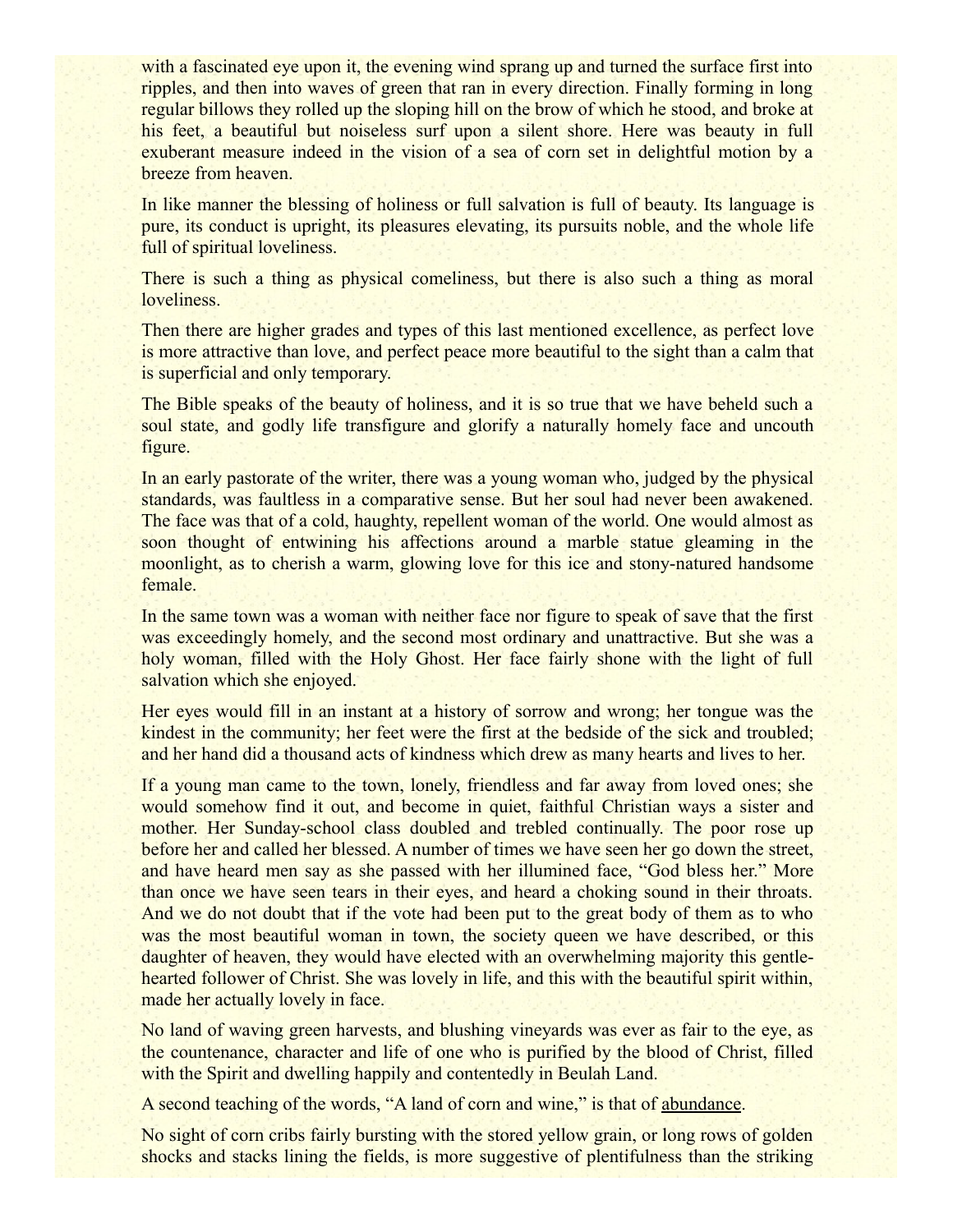sentence a land of corn and wine. There can be no lack of bread in such a country, and leanness, weakness, and starvation should be unknown. "Bread and to spare" could easily be one of the set speeches of the inhabitants in welcoming visitors and purchasers.

Even more truly and remarkably is the Canaan life one of spiritual plenty. The genuinely sanctified man has no lack. The soul is continually fed and satisfied. The cup runs over. The head is anointed. He eats at a full table not only when alone, and on the street, and in the great congregation, but in the presence of his enemies.

Spiritual famine is gone. The cribs and barns are full. He has corn to give away. People are welcome to come with their sacks, he will fill them and put a silver cup in the bag on top of it all.

Such a soul cannot be starved out by ceremonies, ritualism and dry preaching. The manna has been carried in behind the veil, put in the golden pot and is sweet and ready for use all the time. The garden is watered in time of drouth; the palm tree flourishes in a desert; the cedar waves on top of a rocky Lebanon.

A third feature of the Canaan life bound up in the caption of the article is that of gladness.

The Scripture says, "And wine that cheereth the heart of man." In other words, the Holy Ghost takes the stimulating, exhilarating, warming effect of wine to describe the rich and overflowing gladness of the sanctified life. The very transport of the spirit, the abiding quality of a joy that is pure, unselfish, noble and heavenly, is bound to excite attention, and hold the gaze with a fascinated approval.

A fourth meaning buried in the words is the evenly and properly balanced life, suggested in the verbal combination "corn and wine." It is most blessed and profitable to have both in the soul and in the life.

Some Christians have strength and force as typified in the first word, but lack what is breathed in the second. They have character, but no glow; principle but no warmth. Truth and uprightness are seen in every line of their existence, but their face never lights up, their lips never respond to burning gospel messages, they never seem to realize or exhibit a rush of feeling from heaven to the soul, or from the soul to the eye and the tongue. They somehow chill you with all their strength and steadfastness. They have corn, but no wine. And one could but wish that a dash of the heavenly intoxication would come upon them at least once in a while.

There are other Christians who seem to have the wine, but not the corn. They overflow and bubble and laugh and shout at a moment's warning, but they also lack in the strength, power, steadiness and endurance which belongs to the Christian character. They have an abundance of feeling, but often lack principle. They get happy, but cannot bear contradiction and persecution. They have ecstasies but, also bear grudges. They shout, but also scold. They see visions, but likewise behold motes, beams, rafters, scantlings and whole sides of houses in their brothers' eyes. They abound in the wine of jubilation, but are woefully lacking in the corn, or strength, faithfulness and steadfastness of the Christian life.

Blessed is the man who possesses the corn and wine combination; who has character and emotion, principle and feeling, can pray and pay, glow and grow, shout as loud as God wants him, and yet live a life fully and truly up to the measure of his loudest shout.

And happy the church and community who have in their midst a people of God who are so genuinely and symmetrically redeemed, so fully and completely saved, that the contemplation of their consistent and beautiful lives is as pleasant and delightful to the spiritual vision, and even more so, than a view of a wide landscape awave with green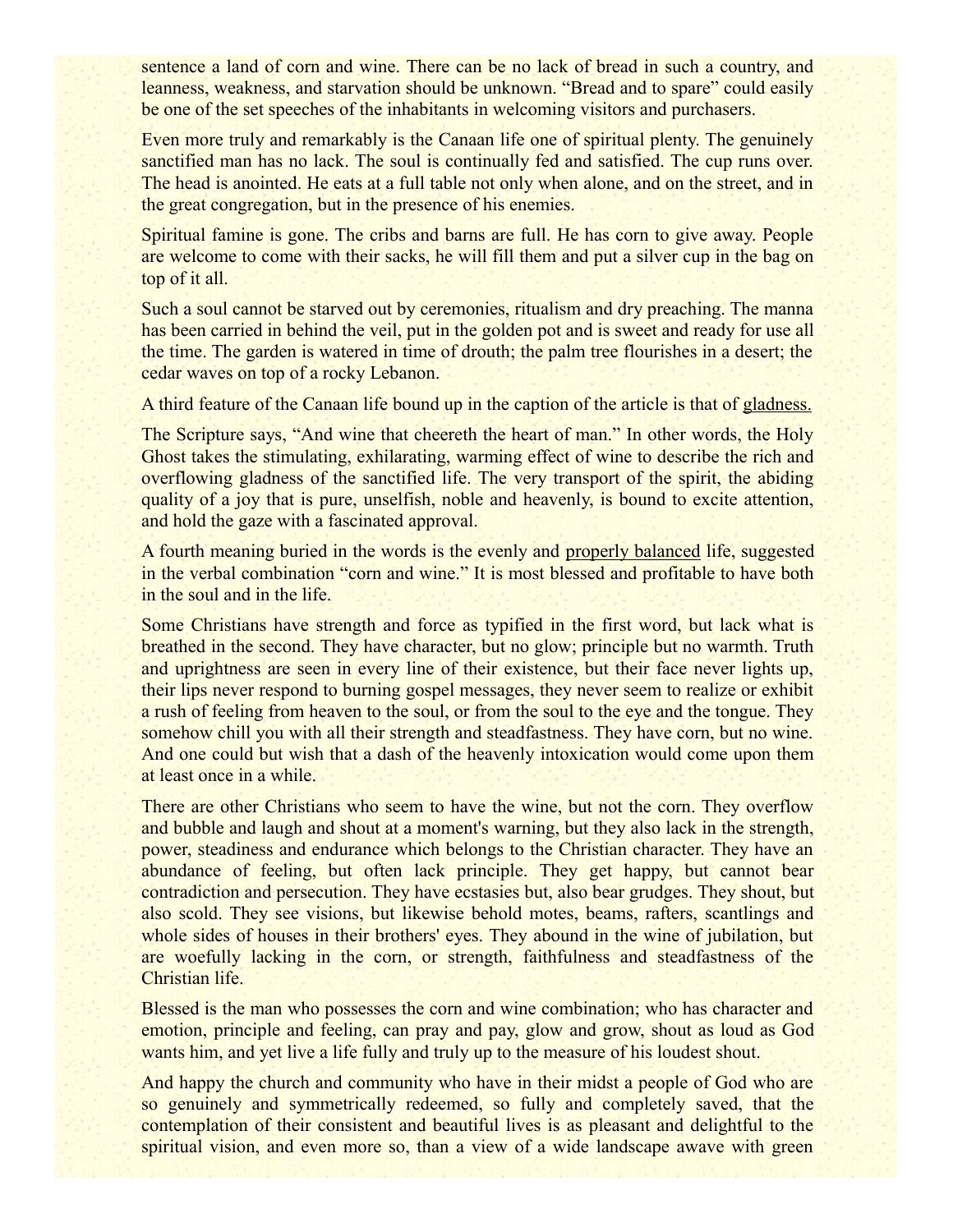corn, and adorned with vineyards loaded down with red and purple grapes.

"I am walking today in the sweet Beulah Land; I have crossed to the sunny side, I am washed in the blood, and my soul is made white, And I know I am sanctified.

I am now going on to explore Beulah Land, 'Tis the gift of my Lord to me; I am tasting its joys, I am walking in light, And the face of my Savior I see."

### 4. HONEY OUT OF THE ROCK

It is the mission and work of salvation to put a final end to every kind of evil and iniquity. It is the province of sin to destroy all goodness. It is the mistake of ignorance and fanaticism to advance some single Christian virtue or moral excellence at the expense of other spiritual qualities and attributes. The result is easily recognized and well known in the character and religious world as a moral monomaniac or veritable crank.

Starting out to be straight on one line, these individuals actually bend in their uprightness and are seen to be crooked another way. Refusing to compromise, which is all right, they become intolerant, which is all wrong. Passing from self-denial and proper self-restraint they become ascetics and monks. Avoiding lightness and frivolity they land in the middle of an Egyptian gloom of spirit and darkness of countenance. Protesting against popery in the churches, they themselves become popes.

Entering upon the unpleasant task of reprovers, they end in being habitual faultfinders, and first-class scolds.

Such people seem to be profoundly ignorant of the beauty and power of character symmetry.

Straight lines and angles, and not a curve or circle is to be seen in all the geometry of their religious experience and life. They abound in bayonets and cannon, but possess neither liniments nor splints and have not a single litter or ambulance in their train.

In vain for these personages, have noble and beautiful characters lived, illustrating the fact that

"The bravest are the tenderest,

The loving are the daring."

In vain for them is recorded the fact that the most courageous and self-possessed man in a shipwreck after a six weeks' storm, was the same person who wrote the thirteenth chapter of I Corinthians. In vain for them Christ has lived on earth, showing that all the graces and virtues can reside in the same breast, and be carried about in the same human form; that it is possible to be absolutely fearless in heart, and yet perfectly lovely in character; to be sweet as honey in spirit, and yet firm as a granite rock in principle.

There are people who enter upon the Canaan life and make the same mistake that is mentioned above. The possibility of possessing the complete family circle of Christian graces seems to have escaped their conception, desire and effort in life. They adopt one virtue and raise it, sparing no pains in its education and development, and yet allow all other spiritual excellences to be neglected, and even to starve and perish in sight of their spiritually plump and rubicund brother.

The Bible has plainly stated that there should be honey in Canaan, but inspiration adds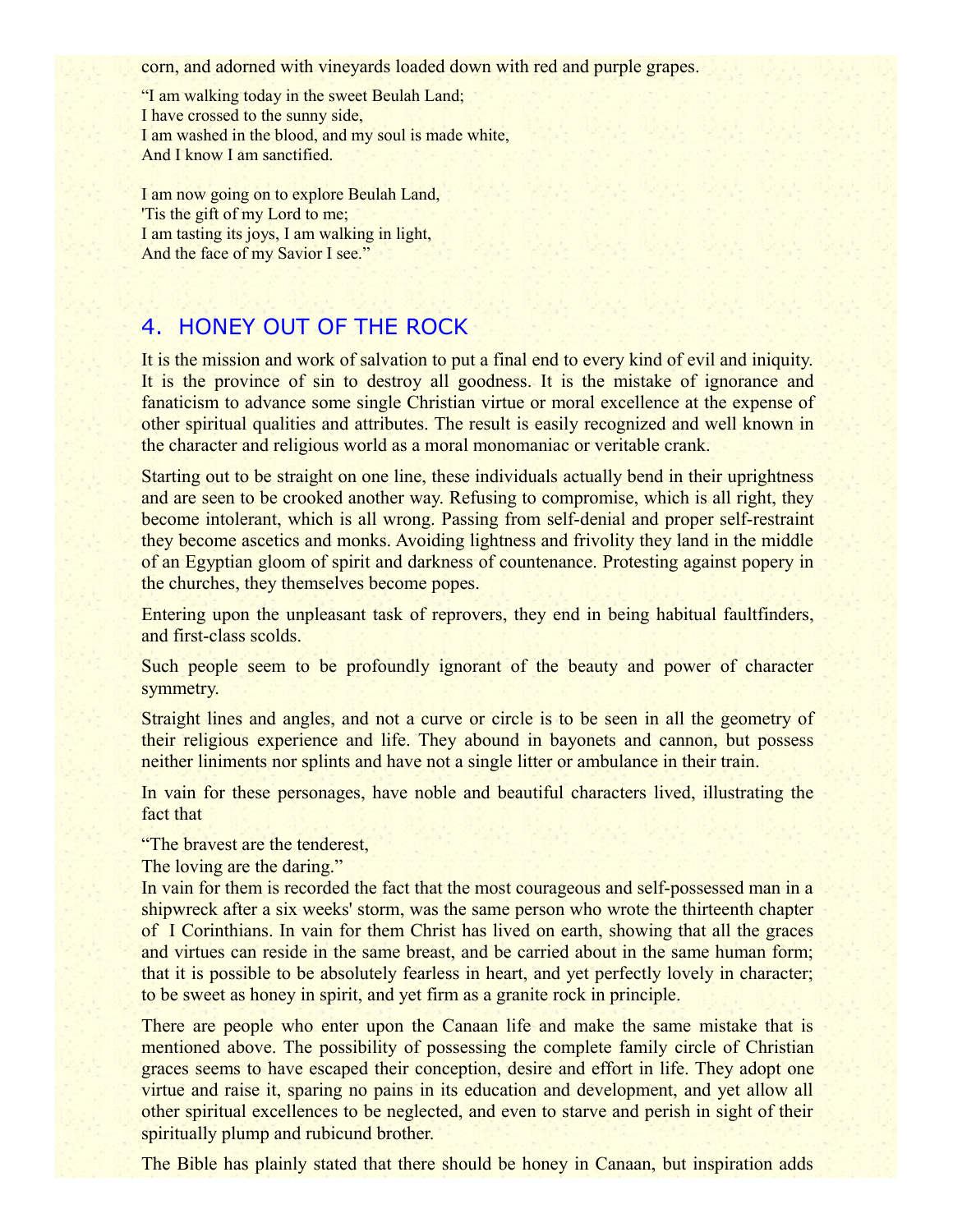the words, "Honey out of the rock."

The significance of this expression, the great truth brought out in the combination of the two words, honey and rock, appears to have escaped the entire class and tribe of whom we are writing.

It seems that with the strange perversity and one-sidedness already mentioned, some people get their eyes on one word and some on the other, and thereupon follow after their choice to the complete forgetfulness and exclusion of the other. Of course havoc is made with the intended junction of different qualities, and God's plan is defeated in the case of the extremist. A melancholy divorce is observed where heaven proposed a beautiful wedlock, and confusion and harm are bound to follow.

Some make Canaan to be all rock.

It is a sorrowful fact that we have in our midst people "claiming" the blessing of perfect love or sanctification, who do not seem to have a drop of honey in all their composition. They are exclusively in the rock business. Every time we see them they are throwing missiles at someone.

Every time we hear from them they have been pelting somebody. Every time they put pen to paper, or type in print, or move tongue in pulpit or from platform, it is to stab, cut, skin, knock down, drag out, and generally belabor everything and everybody in sight, and especially those who do not agree and follow with them in all they say and do. David used a sling, they manage catapults. The young shepherd had five stones in his scrip, they carry a million. They constitute with their multitudinous rocks the Meteoric Belt of the ecclesiastical sky. Shimei throwing rocks at the king of Israel is their pattern saint, and a raging volcano their mount of worship.

Who has not seen this kind of people. They act as if they would get into condemnation if they were kind, gentle and loving. They propose evidently to save men by putting them up in vinegar, and to get converts by knocking conviction into them with personal abuse, and win them to God and duty by flaying them alive.

On the other hand there are people who seem to think that Canaan is all honey.

According to the idea of this class they would have the Scripture teaching to be that one was fairly swallowed up and buried in honey. Applying their misconceptions of holiness and perfect love to life they would have everybody who professes the blessing to live in a candied or sugared state; and nothing but sugar or candy.

With them everything is all right. They believe in endorsing, and rubbing down, and patting, and smoothing everything that is taught in the name of religion, no matter how false the doctrine, and dangerous and misleading the error.

Perfect love with them is to smile and bubble and gush over every teacher and teaching, whether they come from Shiloh Maine, Boston Mass., Chicago, Illinois, or from the Pit itself.

They think it is a complete violation of the law of love to condemn anything or anybody, no matter how faithless and dangerous and false they may be. With them all religions are right, whether they arrive from India, Africa or Utah. Moreover, the false doctrines believed in by different denominations, though they belittle the Holy Spirit and undeify the Son of God, are all to be smoothed with a tender approving touch as becometh their idea of love.

So with this kind of people it does not matter much what is offered the credulity, or faith of the community, it is to be received with warm, loving smiles and entertained with the confidence and honor given to distinguished guests. Therefore, from Unitarianism to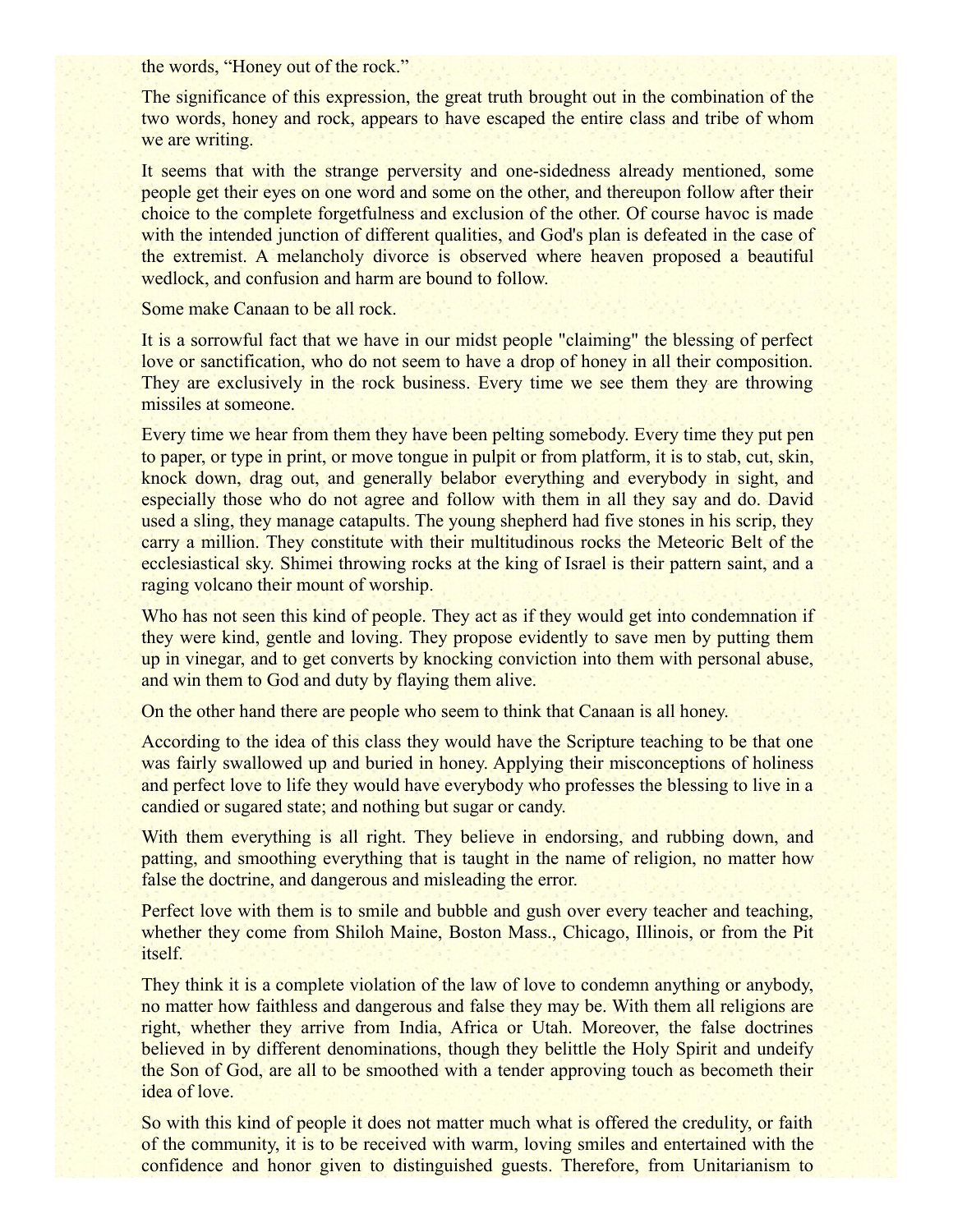Spiritualism all alike find themselves beamed upon and made to feel at home by this wretched counterfeit of perfect love.

And this very moral fraud, this indiscriminate distribution of attention and favor, reminding one of a harlot, is horribly miscalled love! Instead of faithfulness to God it is unfaithfulness; instead of the perfect love taught by the Word of God it is perfect cowardice, a wholesale compromise and habitual surrender of truth. Instead of Canaan honey, it is Egyptian molasses, with lumps of rotten wilderness manna floating on its surface, and clogging the sickening stuff.

Some years ago there were gathered on a platform on a certain great religious occasion, a number of Christian ministers, Jewish rabbis and East India priests. The two latter made notable speeches in defence of their religions which, if true, robbed our Lord of his superiority and divinity. Men for whom Christ had died on the cross applauded these harangues. Women clapped their gloved hands as they listened to words which dishonored and degraded the Savior who had liberated and uplifted their sex. Christian preachers sat smilingly, and amicably by the side of these heathenish and Christ rejecting orators. The newspapers commenting on the occurrence, said, "What a spectacle of Christian fraternity!" But when we read of the scene we cried out, "What a spectacle of Christian disloyalty!"

We do not believe for a moment that if a woman saw her husband walking arm in arm with a man who was slandering and traducing her character, that she would ever dream of saying, "What a beautiful proof of my husband's love and devotion to me." Rather, she would exclaim, "What a poltroon I have for a husband!"

God's message by his prophet to a king who had made affinity with one of his enemies was, "Do you love them that hate me?"

There is a love which the Almighty extends even to the vilest of sinners; and he commands us to be like him in that respect; but this love is not one of approval and companionship. The platform equality business is nothing but the rankest disloyalty to Jesus Christ, the Son of God.

The Bible insists on the combination, "Honey out of the rock!" Why will we not be obedient? And why can we not have sense? God has joined the two together, and they cannot be divorced without harm and injury all around.

We live in a world so full of demands on our patience and longsuffering, that to do God's work properly we must be filled with love; but at the same time that very spirit of tenderness must be accompanied with the fixed principles of righteousness. Love must be embodied in truth. The honey must be in the rock.

On the other hand, when we oppose wrong and denounce sin, love and pity must go along with the denunciation and opposition. The rock must be dipped in honey. And as the stone flung by the consecrated hand pierces the head or heart, there should be a certain sweetness felt in the very blow, showing the victim that it was not hurled in hate or anger; that there was a hive of honey near which the rock was quarried.

The Savior possessed the combination in its perfection. Who ever loved like him? And yet who could rebuke equal to him. But even while he condemned and doomed he burst into tears.

Paul had the combination. His epistles are marvels of tenderness, and yet he rebuked Peter to his face, and struck error and false doctrine death-dealing blows whenever he met them.

May we all obtain the beautiful and blessed combination. Not all rock, and not all honey.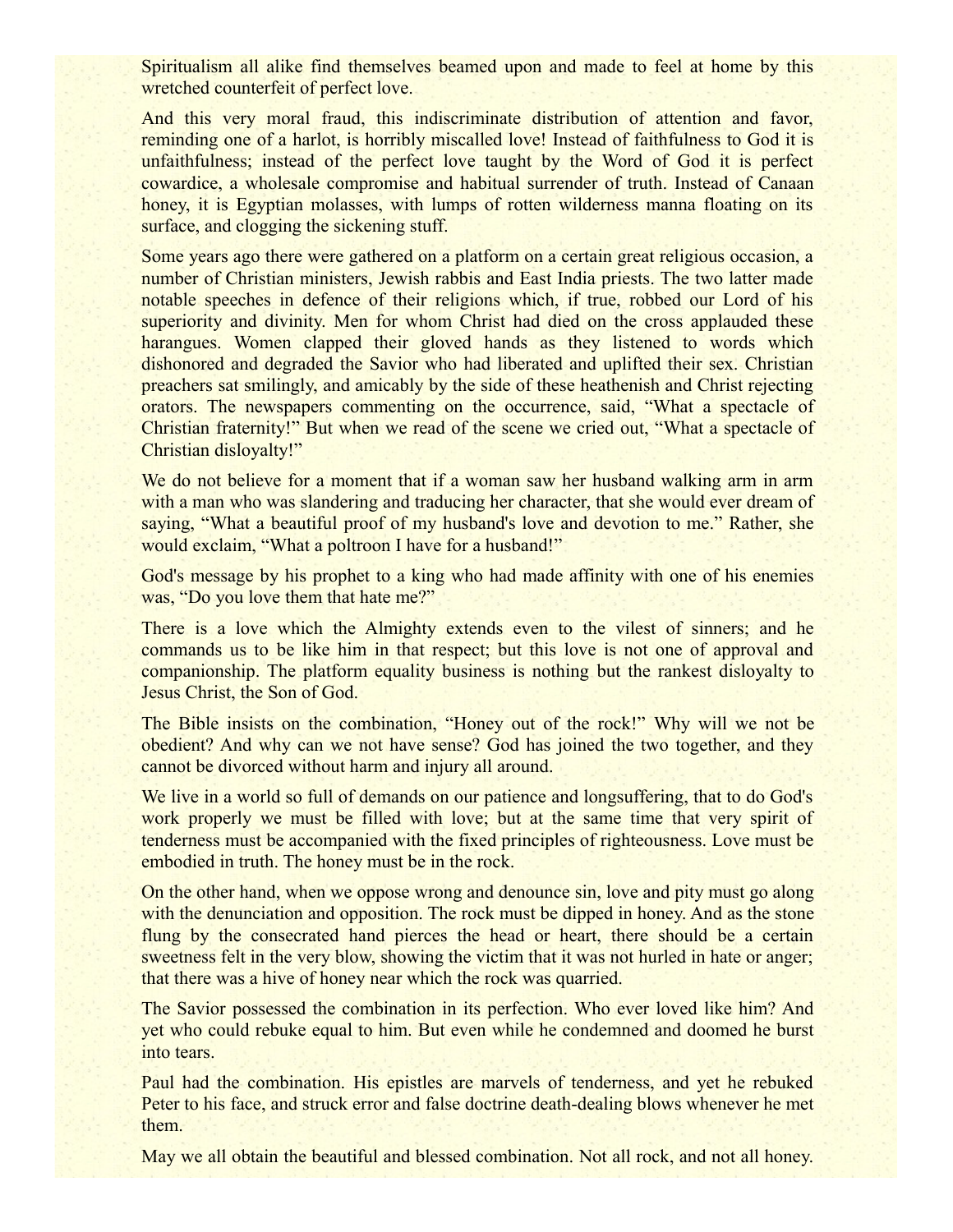But honey and rock. Honey in the rock, and rock around the honey. There are few human doorlocks in heart and life that can remain closed before this rare and powerful combination. There are many who have tried one word or way, and still remain shut out. The thing to do is to take another turn, and try the other word in connection with the one already used. We have somehow a little, tender, trembling suspicion that the door will give a delightful kind of shiver and fly open, and the person with the combination will find a loving admittance.

#### 5. UNDER HIS VINE AND FIG TREE

The Scripture expression, "Under his vine and fig tree," is a picture in itself. The dweller in Canaan is beheld in the six words of the sentence quietly abiding in a home of beauty, comfort and plenty. The brief description is eloquent of peace, prosperity and independence .

One sacred writer uses the words in a prophetic description of the glorious reign of Solomon. A second inspired penman employs the language to show forth the good time coming to God's people in the age when the gospel shall have universal triumph. The expression is thereby lifted from a merely temporal and material meaning, and made to be resplendent and powerful with a deep spiritual significance.

As thus applied the child of God is seen to have entered a religious experience of a most beautiful satisfying and blessed nature. It is surprising how many gracious facts are brought to the mind by the figure "Under his vine and fig tree." Not only is beauty here seen, but nourishment, exhilaration, rest and independence.

Among a number of blessed truths taught we select three.

One is the attractiveness of such a life to others.

Any one can see how a barren moor or lonely landscape would be relieved and brightened by the sight of a single home nestling with its gardens and orchards in its midst. And not only would it be a beauty spot, but a drawing power to observers to settle in that neighborhood.

In like manner the Christian abiding continually under the rich foliage of "The True Vine," and manifestly nourished and gladdened with the fruits and wine of the Canaan life, is a vision bound not only to impress people with its spiritual loveliness, but inspire numbers of observers with longings to live, possess and enjoy what is so evidently the portion of the one looked upon. The man's unmistakable, soul-tranquility, prosperity, abundance, satisfaction and independence, is found to awaken the most ardent desires on the part of other Christians to enter upon such an experience, or in other words, settle in such a spiritual country. For just as it is impossible for the homeless individual to behold a beautiful home, without a swell and ache of the heart for a like temporal blessing; so the follower of Christ, and even the man of the world will find it difficult to look upon the fully saved Christian with his restful and abiding experience, without there being heart agitation, soul inspiration, and in many instances life emigration. The sight of that happyfaced dweller under the vine and fig tree is enough to move the coldest and hardest.

A few months ago a sanctified woman well known to the writer, attended a prayer meeting in a city church that was as icy as it was stately and colossal. The leader of the meeting, evidently through the leading of the Spirit, allowed a few moments for testimony. Among those who took advantage of it, was the lady just mentioned. With full heart, glowing face and tender utterance, she spoke briefly about the sweet indwelling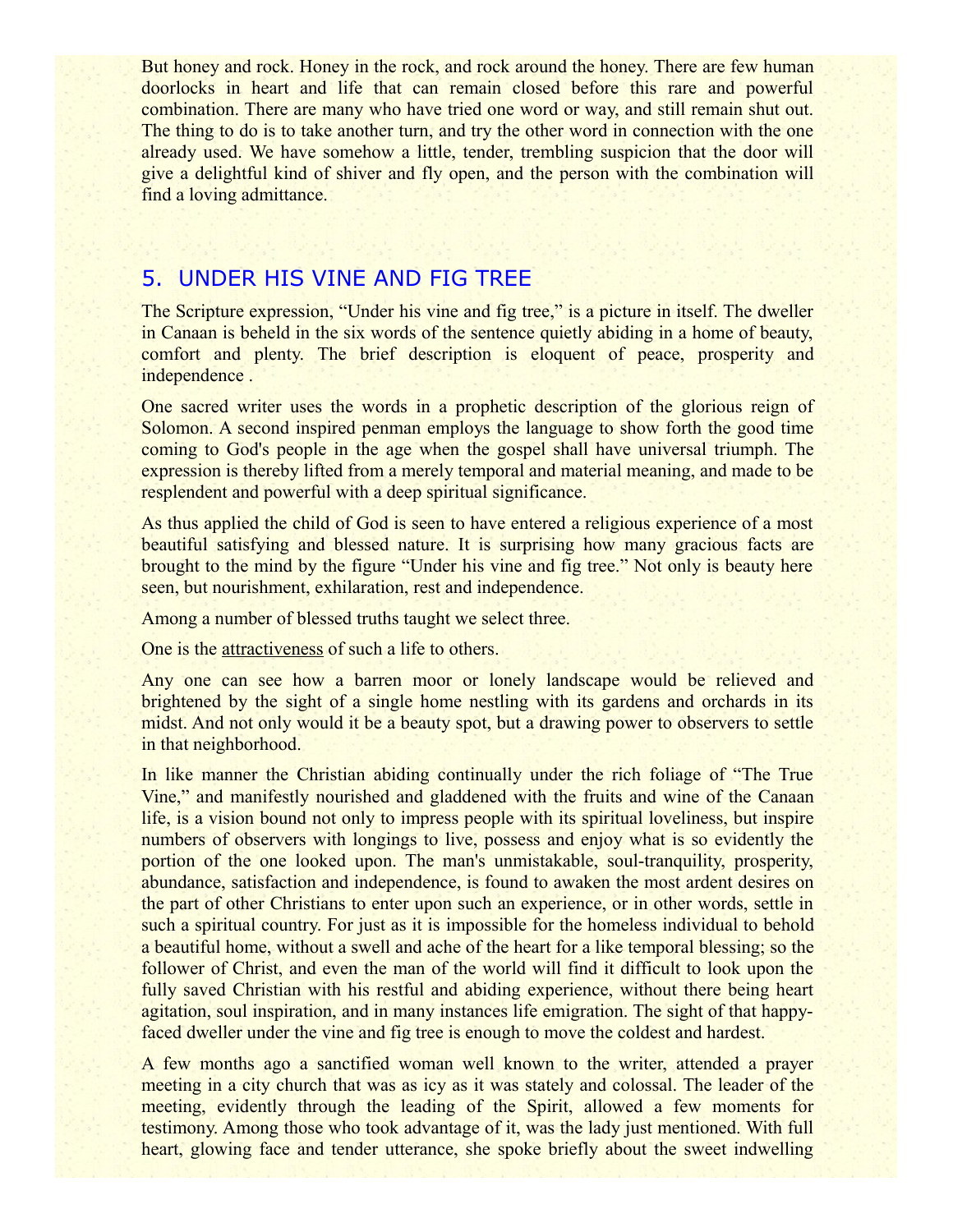grace of holiness that God had given her, and then sat down. The acknowledged leading lady member of the church was present and pierced to the heart with the simple scene. As soon as she could get to her room she flung herself down in agony before God and cried with a bitter cry, "Oh, my God, I want that woman's look on my face, and I want what she has in her soul. Oh my God, I must have it!"

#### And she got it.

Verily there is a power in the mere living under the vine and fig tree. The life may be cast in a barren ecclesiastical moor. The religious landscape may appear lonely. But even if that be so, then all the more striking, beautiful and attractive to people will be the spectacle of that solitary person, sheltered and embowered in grace, with every spiritual want supplied, and flourishing as does the palm tree in the midst of a desert.

A second fact brought out by the figure is that of spiritual independence, or superiority to outward states and circumstances. (Amen. I have seen revivals come and go, but I dwell within my own inward revival. TP)

There is no doubt but that many Christians are altogether dependent on persons, localities and even conditions for the reception of spiritual benefit. They obtain their food from other hands. Their strength is secured away from home, and down the road somewhere. They have to take a trip to get blessed. They dwell under other people's vines and fig trees. They do not seem to have any of their own. With them it is to beg, borrow, sponge or die.

Nor is this all; for when this grapeless and figless class go to one whom they depend upon for light and strength, for food and help, the instrument of grace they lean upon must be in a good mental mood and overflowing spiritual state, or he cannot reach their case. If the man happens to be fagged in body, jaded in mind, and not with his usual unction; or if he takes what they think is the wrong text or subject, then in a sense they are outdone and undone. No figs at home, and no figs abroad! It is too bad! Behold starvation is at the door!

Such people seem to know nothing of a grace that makes them independent of person and locality, and most delightfully superior to all kinds of unfavorable surroundings and circumstances.

What a contrast to this class are the people of God who dwell under their own vine and fig tree.

They know what it is to continually enjoy the warmth and exhilaration typified by the grape, and possess the nourishment as clearly shadowed by the fig. As an experience it remains. They have an abiding grace; a regular home blessing. Spiritual famine may be around them, but they have constant soul plenty. The sermon to which they listen may be dry, the prayer empty, the hymns unctionless, and the church cold and lifeless, but under their own vine and fig tree they fear and suffer no want.

Corn may be lacking in Egypt, but they serve a Joseph who keeps their cribs full. The bread of life may be scarce in many quarters, but they sit down at a table that abounds in good things, which the Lord has spread for them in the presence of their enemies, both from earth and hell.

Walking away once from a church where the preacher in a sky-scraping effort had utterly failed to feed the people, and had also failed to scrape the sky, we were struck with the number of people who vented their disappointment and spleen on the minister and his unfortunate sermon. They had been rung up to a table, and finding nothing to eat felt sore and angry, and took no pains to conceal their displeasure.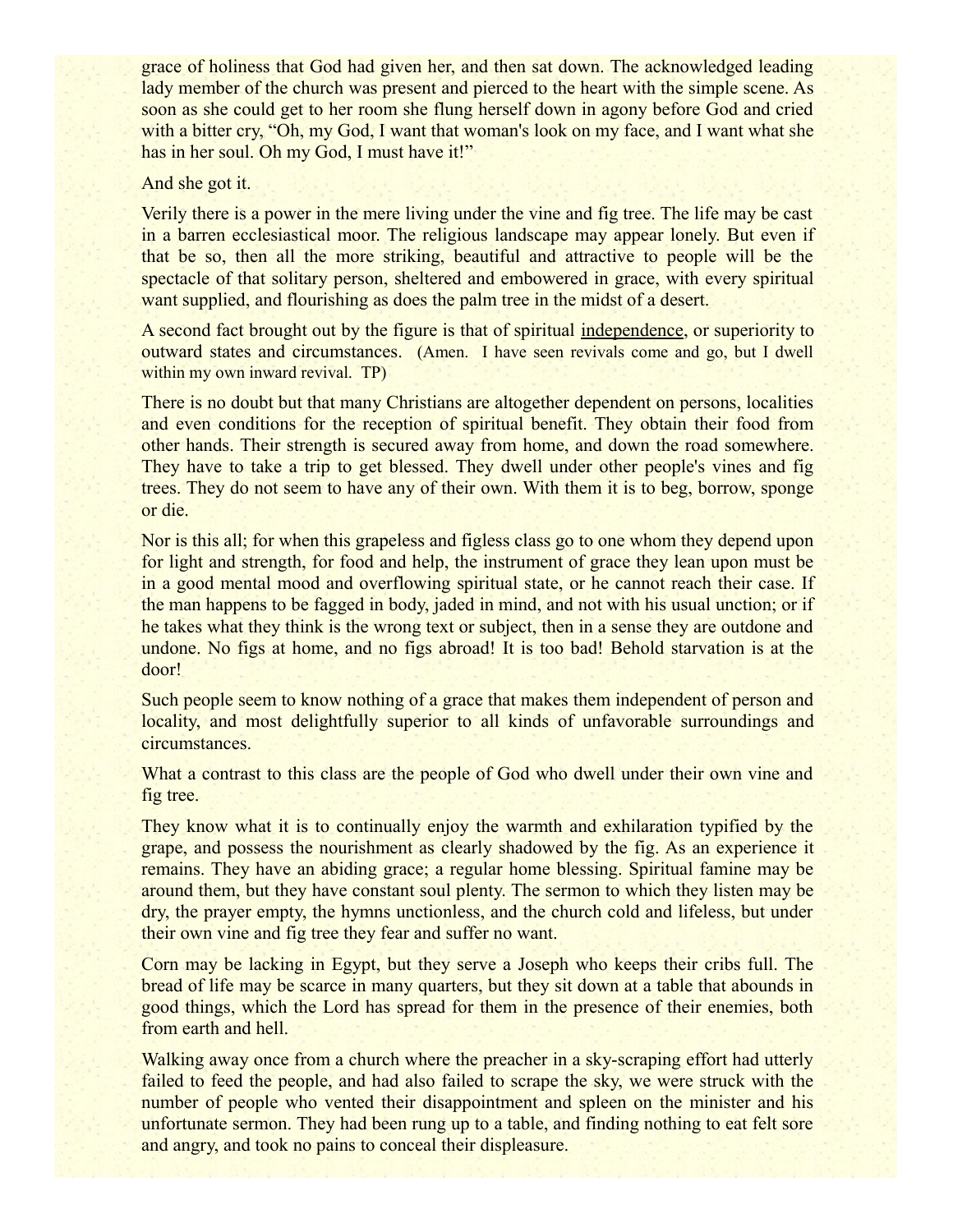Among the crowd were a few who possessed the vine and fig tree experience. They had not suffered like their brethren, for while the preacher was dividing his time between dry bones and some skyrockets, they had quietly pulled grapes and figs from their own vine and tree, spread a table in the wilderness, so to speak, and had a full meal in spite of the famine in the land. It was also observable that they did not join in the criticism of the man and his failure, but called attention to good things he had said, and to other redeemable features of the hour. As the lamplight fell on their faces here and there on the street, it revealed a light on the countenance that came from another world. There had been no bitter, blinding disappointment to them. Their springs were in God, not in man, and their God had not failed them. They had dined with Christ on the shore. Perhaps their own grapes had never tasted sweeter than when they had to sit for an hour and behold the rocking and swaying of a ministerial tree or vine whose boughs and branches were empty and bare.

Just a thought and a glance then are sufficient to show the excellence and blessedness of an experience which flourishes in a godless community and amid a churchless landscape. A life that cannot be starved by the coldness and deadness of the times and people into a surrender to sin and the world. Garrisoned and provisioned within such a man's flag floats triumphantly from the wall.

Dwelling contentedly and joyously under his vine and fig tree, he has a spiritual abundance for himself, and likewise plenty for those well known neighbors, Sister Hungry, and Brothers Beg, Borrow and Steal.

A third teaching of the words, "Under his vine and fig tree," is deliverance from religious trampdom.

We have today in our midst a class of people who could not be described better than by the expression, "Religious tramps." They are always on the move. They are anywhere and everywhere.

They bob up here, and pop up there. They attend every meeting or convention, be it far or near. They do not care whether it is orthodox or heterodox, so there is a crowd. Whole truths, half truths or no truth at all is equally acceptable to them. Neither do they care who it is that leads, nor what it is he teaches. It may be truth or falsehood, fact or fancy, wild or tame, fox fire, false fire or simply ire--behold it is all the same to them; they are tramps, and are always ready to swallow anything or everything that comes along.

At one place they receive much illumination on the oyster, at another they get great light on the hog. From a third meeting they become radiant and verbose over the merits of some breakfast food with which they think is the religious duty of everybody to line and plaster their stomachs. At a later convention they become converted to Postum Coffee and talk more about that than they do salvation. A fifth meeting somewhere makes them "No breakfasters." After that they obtain the key to the book of Leviticus, and finally in a convention led by some long-haired, wild-eyed teacher they become perfectly acquainted with all the beasts and animals that Daniel and John saw, get a whole bunch of keys to the book of Revelation, discover the exact dates of all unborn events of the future, and are virtually hereafter where no practical, thoughtful, sensible person can teach them a single thing. They know it all.

With what relief we look from these nervous roamers and wanderers, these beings who are never rooted and grounded, to the beautiful restful picture of life fixedness, character establishment and soul content so clearly painted in the words, "Under his vine and fig tree." We devoutly thank God that there is a steadily increasing number of holy people in the land who have become settled and established in grace. They are not to be enticed hither and thither with cries of "Lo here!" and "Lo there!" They are not tossed about with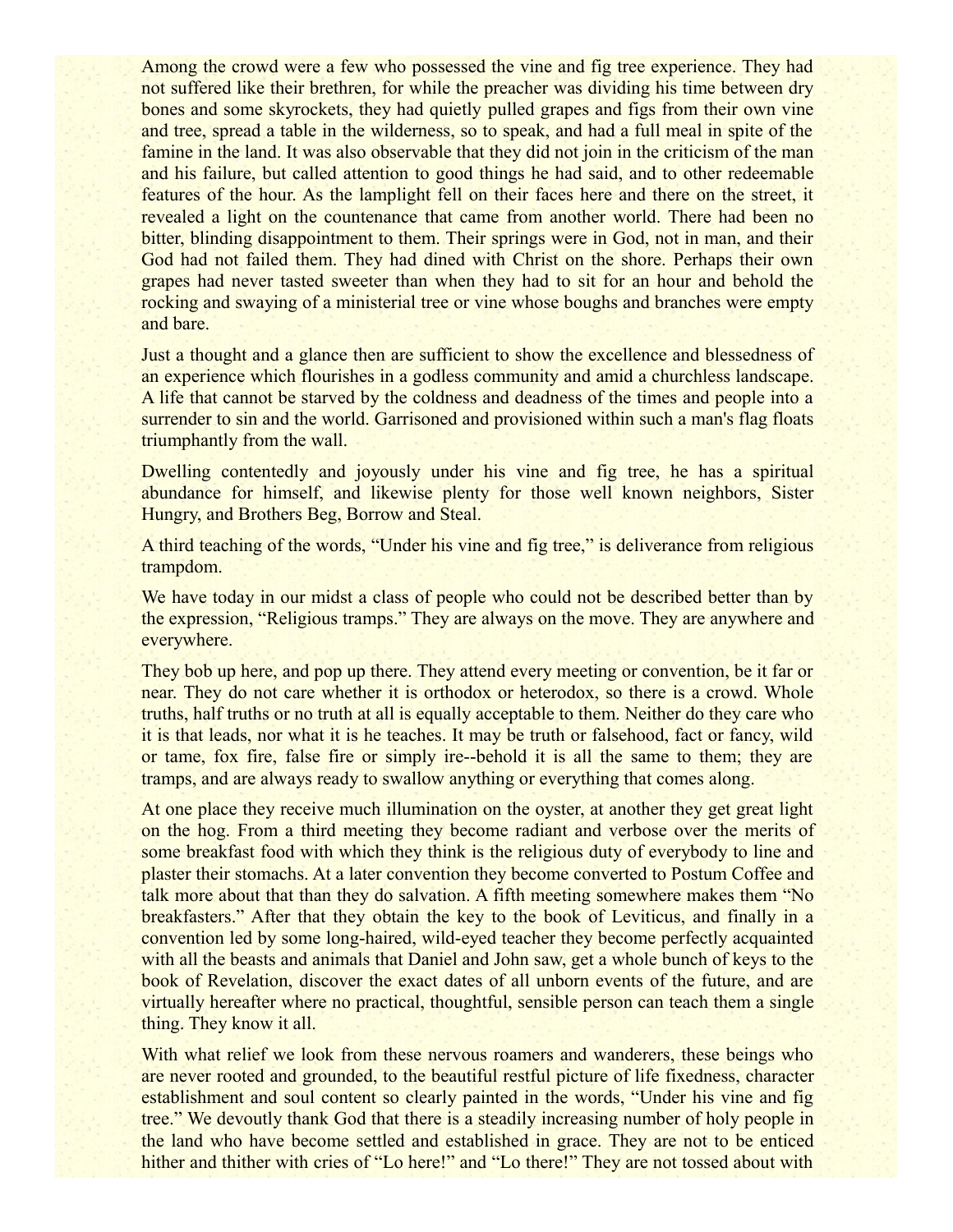the wind of every new and strange doctrine. They are not man followers, and hero worshipers. They follow Christ.. They worship God.

While they love the regular convocations of the church and holiness cause, and stand for them and with them in purse, prayer and influence, they do not dance attendance on any and every old thing that comes around. Hence it is that while they do not know as much as others about different religious fads, side shows, and general tomfoolery, yet they enjoy holiness, walk with God, enjoy unbroken communion with the Spirit, and are blessings to the church community and family. They are not tramps; but dwell in spiritual gladness and abundance under their own vine and fig tree.

## 6. THE VICTORIES OF CANAAN

The triumphs of the Israelites over their enemies after they entered Canaan were of a crescendo nature (cumulative). They became, as the years went by, more remarkable in character and more wonderful in results.

Their first achievement was the taking of the walled city Jericho. This was a great victory indeed, and has been considered by many careless readers as the greatest, but in reality was one of the lesser triumphs. In this success we notice that it required a siege, thirteen encirclings of the city, while horns and trumpets and shouts were used, and after that the sword and firebrand fell upon the people and the doomed locality. Later than this came another battle where the number of the enemy was vastly greater than the Jericho garrison and where God's people used no weapons, but played on harps and praised the beauty of holiness. The Scripture tells us that a panic broke out in the ranks of the enemy, they commenced beating down one another, a great slaughter and greater defeat ensued, and the Israelites were three days gathering up the spoils.

At another time there was a still more amazing triumph. A vast army confronted them, and judged by earthly and military standards they had no prospect of winning in the approaching conflict. But the victory was even mightier than any that had preceded. For on this occasion they had no weapons, and no harps and singing, and were commanded to stand still and see the salvation of the Lord. Their deliverance came entirely from the skies and consisted of a perfect storm of rocks and stones rained out of the heavens upon the enemy. The result was an overwhelming defeat and destruction of the foes of Israel.

These different cumulative victories of God's people in Canaan are recorded with a deep spiritual significance. They are rich in suggestion, quickening to faith, and brim full of comfort and strength.

The triumphs that come to us in Beulah Land should be greater as the years roll by and we possess the country. And the spiritual success should come in a double way or twofold order.

First, as to the number of our troubles or foes. As we advance in the sanctified life, know God and our hearts better, and grow in faith and grace, we ought to be able to withstand and overcome greater numerical odds in the line of temptations, trials and the many besetments of earth and hell. That is, we should march from the triumph over a garrison in town to a greater army in the fields, and then to a still greater one in the hills and mountains beyond.

And true it is, that he who is faithful to the laws of Beulah Land, and the King who reigns there, will discover with unspeakable gladness of heart, that he can stand more buffeting, assaults, ridicule, opposition and downright persecution each subsequent year than he did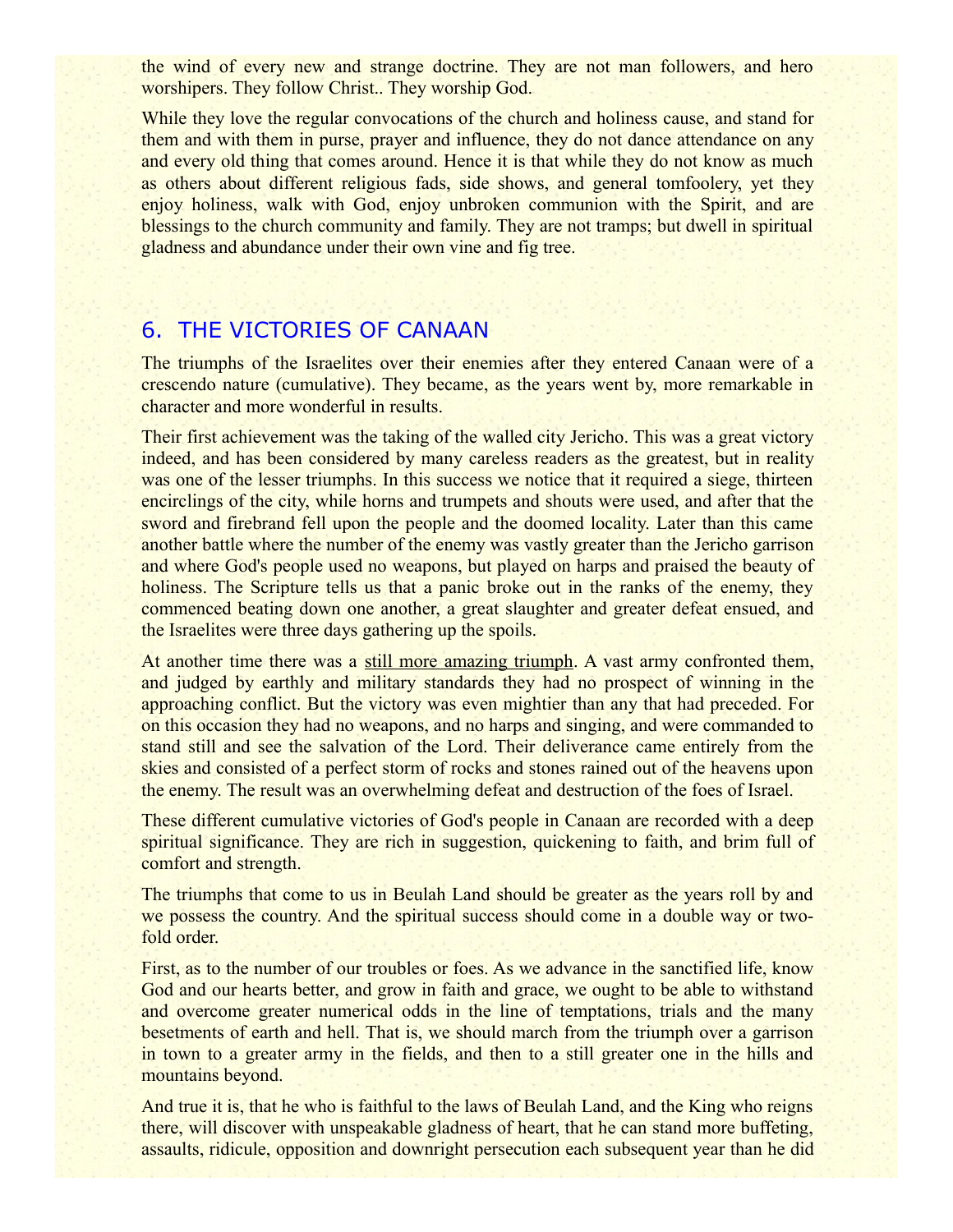in the twelve months preceding. Enemies multiply, and influences of evil thicken, and yet he realizes with thrills of inward delight that he stands steadier now with an hundred on his hands than he did in earlier periods with one or two or ten individuals arrayed against him. He has swept not only from grace to grace, and glory to glory, but from power to power and from victories that are great to those that are greater and even greatest, in the matter of numbers against him and the results obtained over all.

The second feature of the increasing triumphs in Beulah Land is seen in the remarkable change of weapons. In the siege of Jericho the implements and instruments used were trumpets, rams' horns, swords, spears, bows and arrows and javelins. In the second battle mentioned in this article the people of God carried harps and went into the fight singing. In another and greater conflict they had nothing in their hands, did not sing nor shout, but stood still and beheld God do the amazing work of scattering and destroying their adversaries.

The lesson in all this is that when we enter into Canaan we are apt to bring with us the weapons used in Egypt and the Wilderness, and rely on the human, the earthly, and above all, the warlike to obtain our victories.

It seems difficult at first to see that witty repartee, stinging rejoinder, debate and controversy are not the best things to sweep all opposition before us. The idea of many is that a cloud of arrows, a forest of bristling spearheads, a flourish of trumpets, and a whoop and hurrah procession around the walls is the surest and only way to capture the opposition.

Of course there are victories obtained here, but they are not the greatest, nor the best.

As we go farther into Beulah Land and drink deeper of its heavenly spirit, and gather more of its divine wisdom, we begin to drop the javelin and take up the harp which stands for harmony and melody of character and life. The everlasting ego, the constant "I," "I," "I," is dropped, and holiness is lauded. The language becomes one of genuine praise and devout thanksgiving. The whole movement against opposition is changed in spirit and style, and the result, as typified in Scripture, and realized in life, is larger and better every way.

But even this is not all. To abide in Canaan is to grow in grace and knowledge, and gather in the soul and life an ever increasing confidence in God, calmness of spirit, and blessed consciousness of holy power.

So the day comes when with greater forces than ever against us we were never so quiet and full of assurance. So wonderful has the faith become, so perfect is the reliance upon God for deliverance, that the hands are empty, the feet are still and the fully saved man stands without an offensive or defensive movement upon his part, but certain of a perfect victory that is to come sweeping from heaven, for Him and upon Him. Here is a wonderful change indeed from swords, trumpets, harps, down to empty hands. It means that the soul has learned to rely implicitly and altogether upon God.

We have seen all these grades of spiritual life in Canaan, from the brother with the javelin and trumpet, past the person with the harp and song, down to the man of folded hand, quiet life, upturned face and profound restfulness in God. Some attack and defend with swords, and rely on trumpets and a noisy procession around the walls in face of the enemy. Some though deeper in Canaan than the foregoing trust much to harp and song. But there are others who do not lay hand on a single thing in self defense, be it sword, horn, harp or hymn, but look entirely to God.

The writer is well acquainted with Beulah Land people who never raise their hand or open their lips in attack against their enemies, or in defense of themselves. Written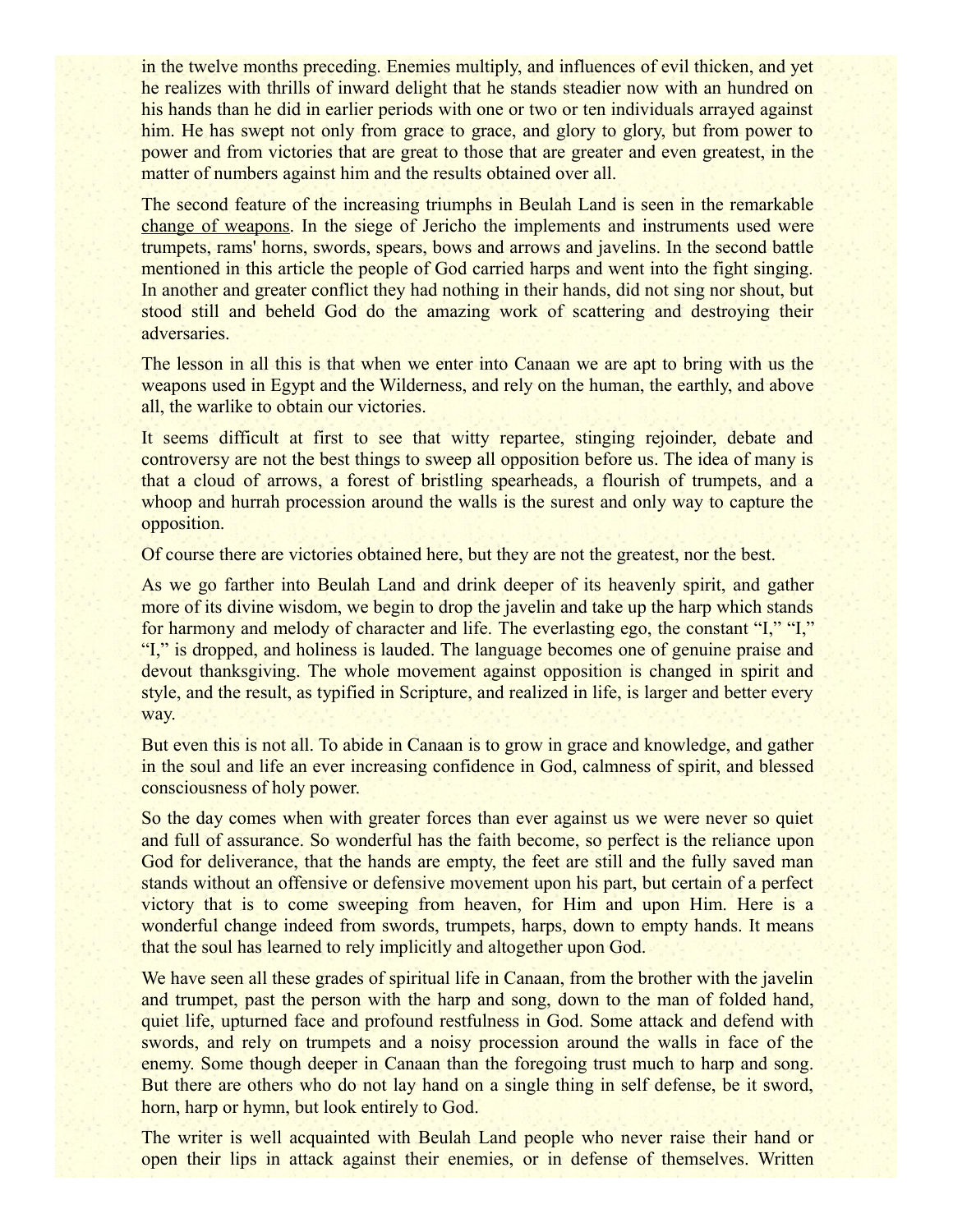against, lied about, publicly attacked and privately slandered, they keep quiet in heart, still in lip and leave all with God, who says, "Vengeance is mine; I will repay."

And we have seen them wonderfully delivered and marvelously vindicated. The deliverance was greater than they could have achieved, and the vindication far beyond that which mere human power and good will could have secured.

Nor is this all of the victory taught in the figure of the empty hand. There are some people in Canaan who do not see how a triumph can take place without clashing of swords, and sounding of trumpets. Still others depend on harp and the voice of praise. Unless they feel the instrument is strung up, and they are in the happiest and most jubilant of moods, they do not expect conquest over the hour, circumstance, individual or general opposition.

Deeper in the land are God's people who have learned not only not to rely on means and methods however good, but also not to trust to or lean upon their own moods and feelings. They like the sounding of a tuned harp within, the bubbling spirit of praise overflowing their hearts and lips, but they have discovered they can conquer, even without these. They have often gone into battle without jubilant emotions. Exhaustion had done its work, and there was no particular harp playing or singing.

But the tired man or woman of God, the sorely beset and tested follower of Christ, had a sublime and unshaken faith in God, and in reward for such a confidence in such trying circumstances saw the field swept by divine power, and complete victory given to him who stood still and waited for the salvation of the Lord.

A third feature of the victories in Canaan is seen in the character of the deliverance.

At Jericho, a stone wall was knocked down. In the second battle a panic was sent upon an army, and in the third conflict God rained down great stones from heaven upon the hosts that had gathered against his people. This last display of heavenly help far outstripped the second, as the second had gone beyond the first. A quietly beholding body of God's people, a storm of rocks and stones falling out of the skies, and a fleeing, scattered, overwhelmed and annihilated army of the enemy was the amazing spectacle of that never to be forgotten day. There was even a command to the sun and moon to be stationary until the defeat was complete and irretrievable.

The teaching is that if our protection, rescue, vindication and victory be left entirely with God it is certain to come. There may be no signs of help, nor possibility of assistance from other quarters; but still relief will come. It will fall from the skies. It will be sent from the hands of God himself, and it will accomplish that whereunto it has been sent.

We have known people to deliberately lay a trap for the downfall and undoing of a servant of God, and while they were busy with the mechanism of the instrument of ruin, stones seemed to fall out of the skies on their plotting heads, and ended both their plans and themselves forever.

He that dwells in Beulah Land, if faithful to its King, has nothing to fear from his enemies. One day a sword may be given him for conquest. Another time a harp and song. Then the hour may come that he will have neither. But still, if he is true to God, he need not be one whit alarmed.

Friends may be false; foes numerous and violent; and devils may swoop around him in clouds.

Yet in the midst of all this he has but to trust and wait patiently on the Lord. At the very moment that help must come, succor will arrive! It will burst out of the heavens! It will sweep all before it like chaff driven by a storm. It will consume the adversaries, while the astonished suns and moons gazing from mountain tops will forget to go down, in the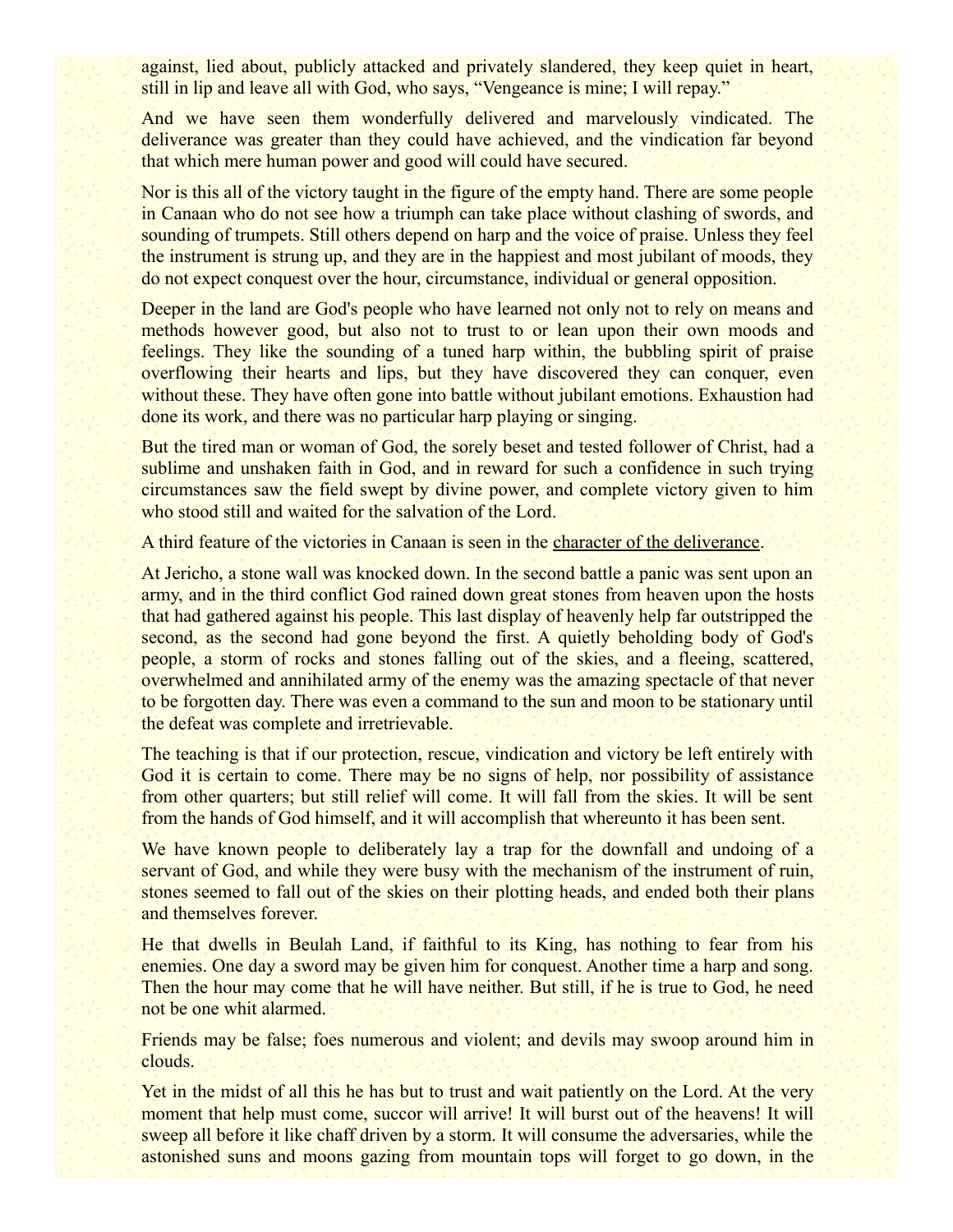spectacle of the overthrow of sin, the triumph of truth and the perfect deliverance of the people of God.

### 7. A PRINCE WITH GOD

The world's definition of prince is a ruler, chieftain, or sovereign. It means not only rulership, but a certain superiority in a number of respects over the main body of men. As long as person and quality agreed we can see how exalted the name and office was, and how by an easy transition the noun became an adjective and the term princely was used to describe a noble and magnanimous man or act.

Men in this rank have so lived as to degrade the position, and bring into contempt the very word; but we all know what the term originally stood for, and still insist in making the adjective do duty in describing an exalted conduct far above the average in human life.

God called Jacob a prince, and in doing so adhered to the moral quality of the word, or the virtue and character it stood for. So the fact is established we can be princes in the sight of God, be pronounced such in his judgment, and realize as well the blessed reality in our souls.

Of course it should not be expected that God's princes should look like those of earth. It was this wrong idea that caused the Jews to blunder so fatally in their treatment of Christ. He was the chief among ten thousand, therefore altogether lovely, the prince of peace, and the prince of the kings of the earth; but he had not the gaudy trappings of temporal sovereignty upon him, and was rejected for his meek and lowly appearance, and humble surroundings and following. Prophecy had spoken of his crown, sceptre, throne, sword, and wonderful conquests, referring to spiritual things; but the Jew construed all literally and materially and so was "offended in him" who was in their judgment without form and comeliness, and slew him on the cross.

The same misjudgment prevails today in regard to those who have been made princes under Christ by the grace and power of God. Men looked for the strut, swagger, swell, arrogance, display, finery and general top lofty appearance and conduct connected with high rank and position in this world; and lo! All such had been taken out, and instead was a natural, simple, childlike and profoundly humble man, who took no advantage of power; was not puffed up by praise; did not lose his head by success; was perfectly content to be overlooked; and when despised and reviled, like his Lord and exemplar reviled not back again.

Truly God's princes are not like those that men put robes on, bow down to, and almost break their necks after in frenzied efforts to see their faces and touch their hands. On the contrary, we have beheld them arrayed in jeans and calico, penniless in pocketbook, silenced in pew and pulpit, set aside in church council and assembly, and ridiculed and denounced in private letter and printed article of paper.

One of these noblemen of heaven sat in a conference session and heard three excited preachers liken him to the devil; and like his Lord he never opened his lips in reply. We have been present on a number of occasions when we heard princes of God called fanatics, schismatics, church-splitters, deceivers of the people, and devil possessed, and never knew an instance where one of them replied.

We have seen men flung from great appointments to a broken-down circuit, and their faces never changed, and their tongues never uttered a murmur. We have heard them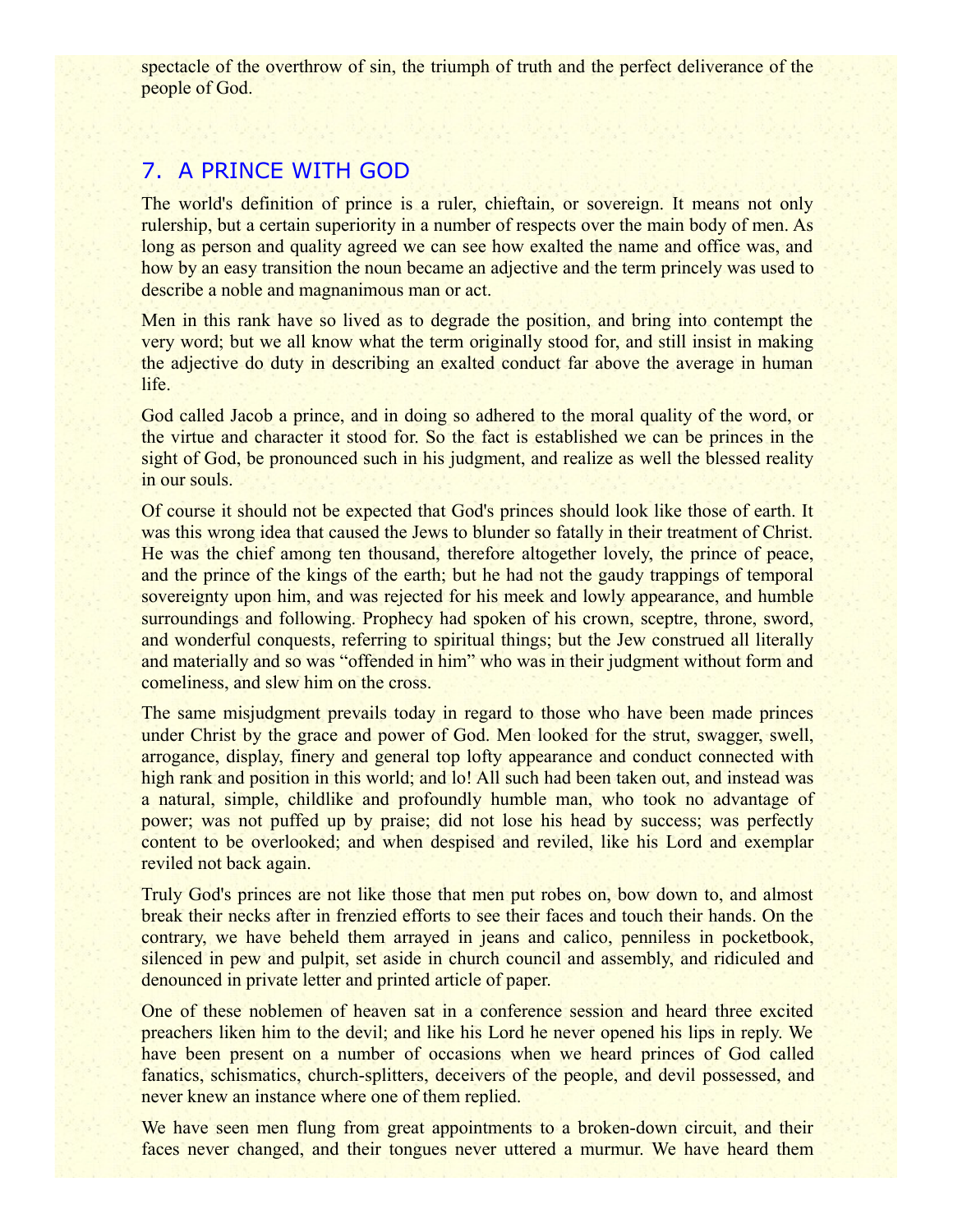called sinners, backsliders and hypocrites, and have yet to hear them deny or reply with tongue from the platform, or with pen in a newspaper, secular or religious.

God's princes are certainly strange beings, and altogether unlike the great ones of this earth, who will take your life if you offend them; while God's man commits all to his Lord, and is silent not so much from force of habit and power of labored self-control, as from the natural, easy working of a royal nature within which was the gift of God and by which he became a prince.

From an ethical, practical and good sense view of the character we are speaking of, such a man cannot be a blusterer. His greatness is within, and will be felt in time so that he is under no need to placard himself and indulge in self-laudation and horn-blowing. Conscious spiritual greatness brings a certain kind of quietness to spirit, manner and life, and makes morally impossible the fence-top wing-clapping and vociferous crowing of some characters to secure public attention.

Neither can God's prince be an indiscriminate abuser. Christ was a reprover but not a scolder or vilifier. The very mind of Christ dwelling in one, will in its treatment of men, follow lines of love and justice in the midst of faithfulness to truth itself.

When a man stoops to scurrility (foul-mouthed robber of the poor) and billingsgate (course abusive language used in that London slum fish market), he immediately discloses his true nature and character, and neither the most darkened of sinners, or the most illumined of Christians, will ever agree to call such a man a prince with God. Princes do not deal in slime and throw mud. This is left for characters who deal in carnal weapons, or for men of sin and crime who have lost self-respect and are in a morally abandoned condition. It is curious to see who cast mud on Christ, who struck him; and who in later days beslimed and befouled the Wesleys.

If Jacob had thrown a rock at Esau as he crossed the brook, we do not believe God could have called him a prince. And if he had flung a missile at some priest or prophet in the land who was serving God, he certainly could not have kept the title.

Saul hurled a javelin at David, while David, full of grief at such unreasonable hatred, quietly slipped away. Saul was called king by human laws and customs, and David was a stripling from the sheepfold; but the whole world can see that David was the truly royal man, and was the real prince of the two. The judgment of time can be relied on in finding out at last which and where is the prince in the struggles and conflicts that are going on.

Again, the character of a prince precludes the suspicious in nature and practice.

All of us are acquainted with the individual who is perpetually looking out for sin in others.

Innocent conversations are misjudged; wrong motives attributed when the heart is clean and right; and foulness suspected where the life is blameless in the sight of God. Such a mental life is bound to affect the face, and by and by the dreadful result is turned out upon society. Mean, low, unworthy thoughts will certainly write themselves upon facial lines, and the wolf and fox and snake will surely stand before us arrayed in masculine or feminine attire.

A princely nature is an unsuspicious nature, and a princely soul will declare itself in a noble and open face. Clean, kind, loving, unselfish thoughts will leave their unmistakable transcript on forehead, lip, and eye, and be heard ringing in the clear, honest, frank voice.

The prince character also excludes the gossiper and tattler from the nature and life.

There are some nations that like tainted meat for food; and some birds devour dead flesh or carrion; and some people who feast on scandal, slander and all histories of uncleanness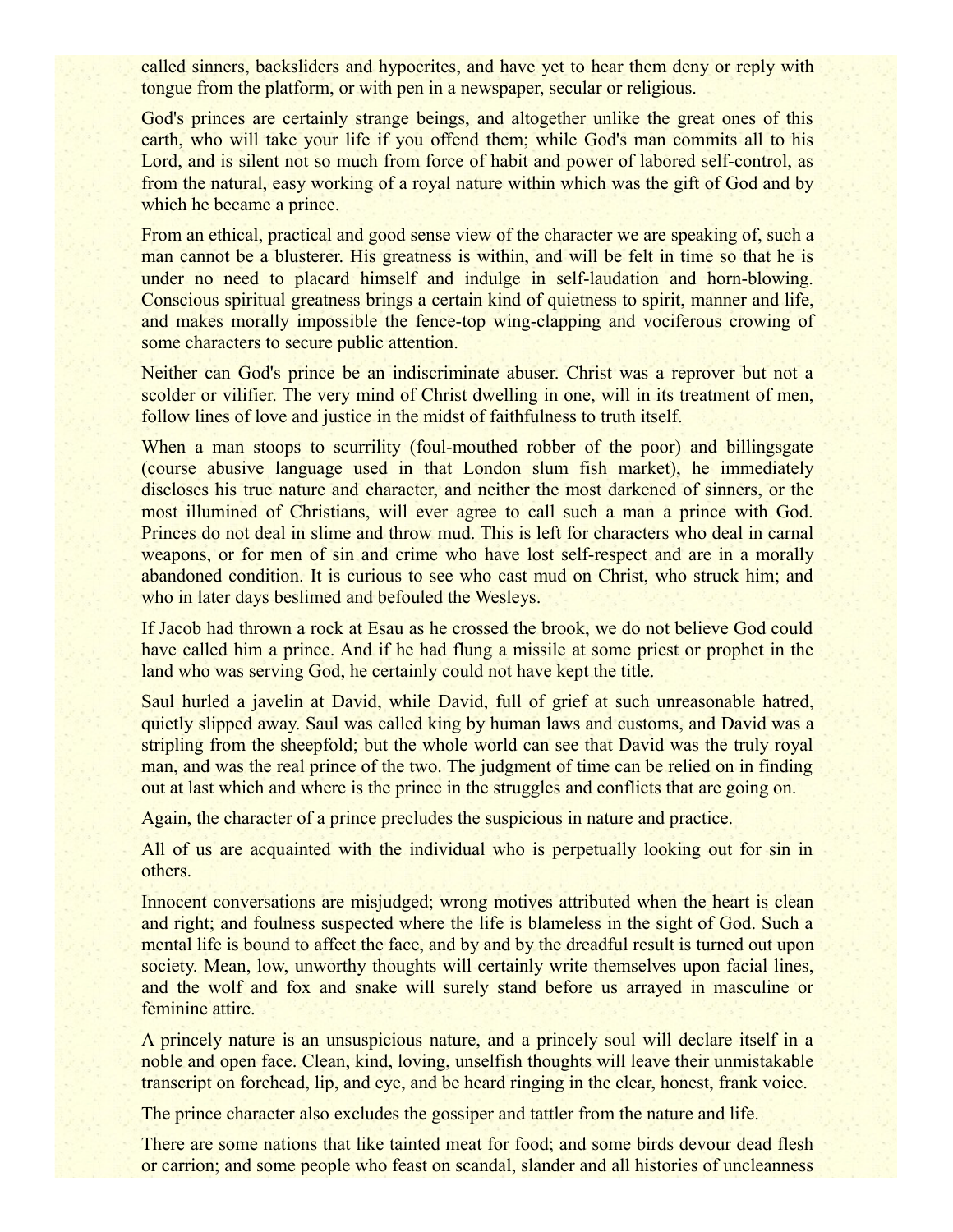and impurity.

No buzzard ever looked up more expectantly and gladly at the odor of a carcass than do these people at the mere whisper or suspicion of a moral fall in life, or over the details of some unclean transaction,

Some few months ago we saw a man of this stripe approach a preacher with a question and a proffered narration of this order. We will never forget the pained and disgusted look of that minister as he said, "No, sir, I know nothing about it, and I don't wish to know anything about it," He was a, prince, lived on royal food, and did not care for carrion.

Finally the nature of a prince prohibits the doing of anything mean, small and contemptible in character.

We all have seen persons who did not scruple to be eavesdroppers, telltales or tattlers and busybodies, spyers and gazers in forbidden directions, and systematic and impertinent pryers into the private life of a man and that of his household.

To a prince, any and all of these things are simply moral impossibilities. The very thought is revolting to him. He moves away to keep from hearing confidential talk, a letter does not have to be sealed to preserve it from his eye, a postal card is inviolate to him, and a confidence is sacred forever. A friend may become an enemy, but he never takes advantage of the secrets obtained in happier days to turn them upon a man now become an opponent and adversary. He is a prince and finds it impossible to do a mean, low, unworthy and ignoble thing.

Thank God that in spite of the large number of little-minded, shallow-centered and lifecontracted people in the world, the Lord has an ever-growing company of men and women who show in every word and act, and in the whole spirit and bearing of their lives, that they are of royal birth, that they are sons and daughters of a King, and that they are princes in the deepest, truest and best sense of the word.

### 8. THE DIVINE WHISPER

It would be very strange indeed, if God in making immortal beings, with everlasting destinies before them of weal or woe, should have failed to endow them with a capacity or faculty of understanding and even of communicating with him. It would have been the most remarkable of oversights, and as we can all readily see, been productive of endless confusion and also of present and eternal disaster.

But there was no such failure in the plan of our creation, and the soul hidden away somewhere in the body, viewless to the eye and defying human hand or weapon or surgical instrument to find and reach, yet can unmistakably hear God's voice, know his will and understand his holy character and commandment more thoroughly and surely than we comprehend and know each other, whom we see with the eye, hear with the ear, and touch with the hand in the most intimate fellowship.

Of course we do not plead for an audible voice, though God can and has thus spoken to men. That day, however, has passed, and we hear now from him with the spirit through his Spirit. The soul has undoubtedly a hearing of its own. This is proved not only by the physically deaf receiving the witness of the Spirit to salvation with tears of grateful joy; but by Christians hearing from heaven in a sermon where the sinner fails to receive a single sentence, word, syllable or even accent of the message. The soul hears and distinguishes the voice of God in a way indescribable and unexplainable, but delightfully feelable and knowable.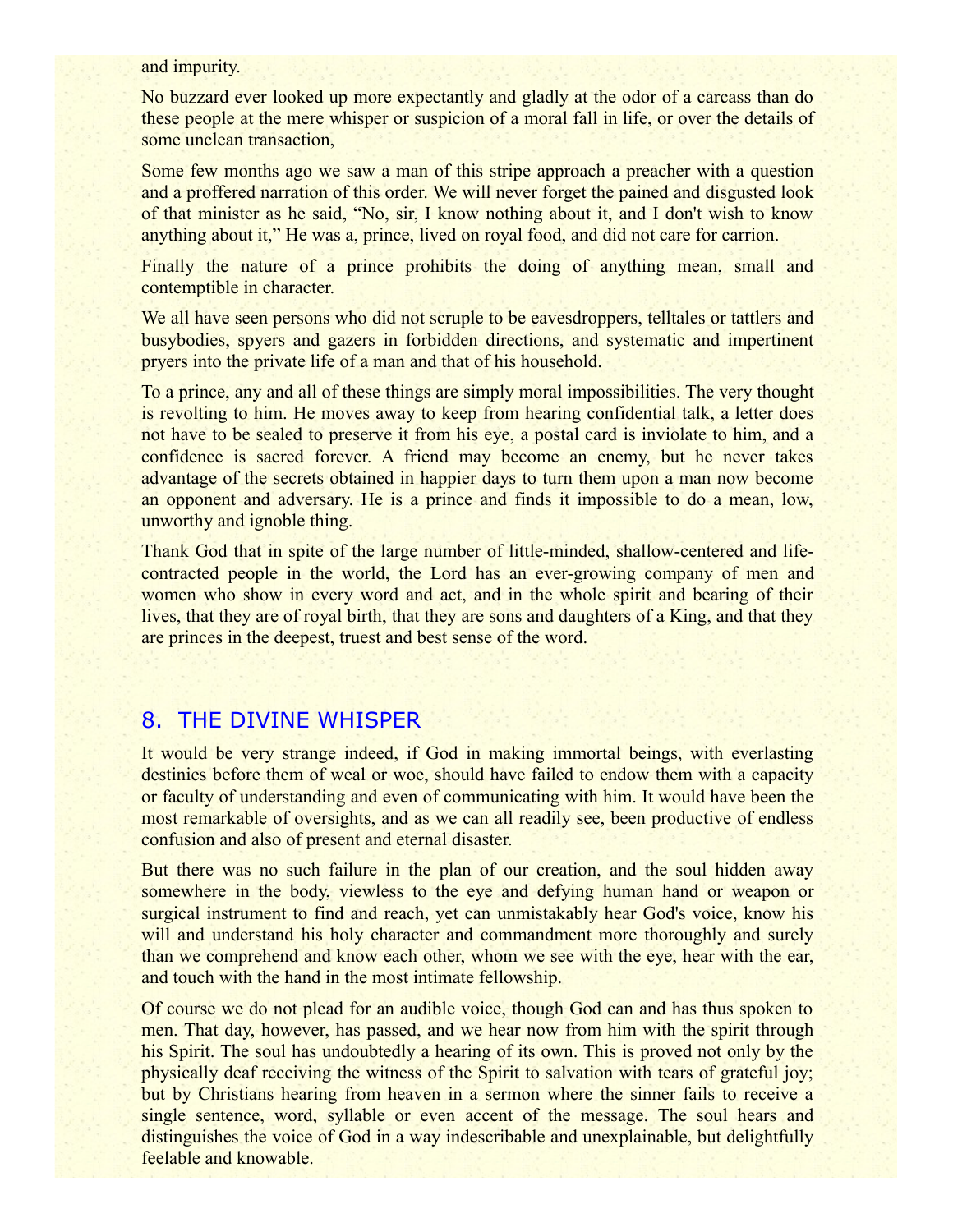All this is very absurd or incredible to the man of the world, and testimonies made in his hearing about such facts and experiences, are full of nonsense to him, and are promptly attributed in his judgment to conceit, delusion, ignorance and fanaticism. The trouble here is not in the truth he criticizes and denies, but resides in himself. He is not spiritually where he can hear the voice of God.

In the old hall of representatives in Washington City, there is a block of marble in the floor on which, if you stand, you can hear your guide whisper on the opposite side of the great chamber fully sixty feet away. The person immediately by your side cannot recognize what is perfectly distinct to you. The condition of receiving the sound is to stand on the block of marble.

Just so there is a place or condition in the spiritual and character world, where we are compelled to be if we would hear the voice of God. Let the vilest sinner who ever lived repent of and forsake his sins and believe on the Lord Jesus Christ, and instantly he will hear all the way from heaven, and it will be the divine voice that sounds in his soul, speaking pardon, peace and salvation. Let a Christian make a complete consecration and exercise an unquestioning faith in the blood of Christ to sanctify and he will receive another whisper from the skies deeper, sweeter and far more thrilling than the first. It will be to the effect that he has a pure heart, that in the sight of God he is clean. Let this same Spirit-baptized child of God live a life of perfect obedience to heaven, and he will know the bliss and blessedness of unbroken communion with the Lord. The gracious mystery of the divine voice heard speaking from the mercy seat in the sanctuary will be thrillingly fulfilled and understood in his own religious experience. He lives where he can always hear the whisper of God.

We noticed in the representative hall at Washington, that when we got off the marble block in order that our friend could hear what we heard, we at once found ourselves shut out and off from the sound. So we obtained a second lesson from the stone in the floor, viz., that if we would enjoy constant fellowship with God, keep the divine whisper in the soul, we must abide in the obedient life and stand and live on the true Rock.

It needs no argument here, nor proof from the Scripture, nor illustration from life, to show how men who once heard the voice of the Lord, do so these days no longer. God still lives and continues to speak, the voice still sounds, but they are off the Rock, and thus situated they do not and can not hear.

Aside from the positive joy of listening to Christ speak in the soul, there is another feature of the experience to which we call especial attention, and that is its delivering power.

All of us get to places where we seem to be confronted with conflicting duties; where the road forks and we hardly know which branch to take; where a cloud is banked up on the horizon and we know not whether it is a providential or Satanic sign and work; where choices and decisions have to be made, and steps taken, where we cannot rest on human wisdom and take human advice. We must have the divine whisper, the voice of the Lord, saying, "This is the way, walk ye in it," or we are uncertain, confused, may make the gravest mistakes and even land in ruin.

These crises come not once nor twice, but many times in the life, and so we must for duty's sake and wisdom's sake, keep the inward voice sounding over the mercy seat or we are undone.

Still graver, both physical and moral perils beset us as we journey down the years. We often have no idea of their location, and many seem to crouch in hiding and wait for our coming.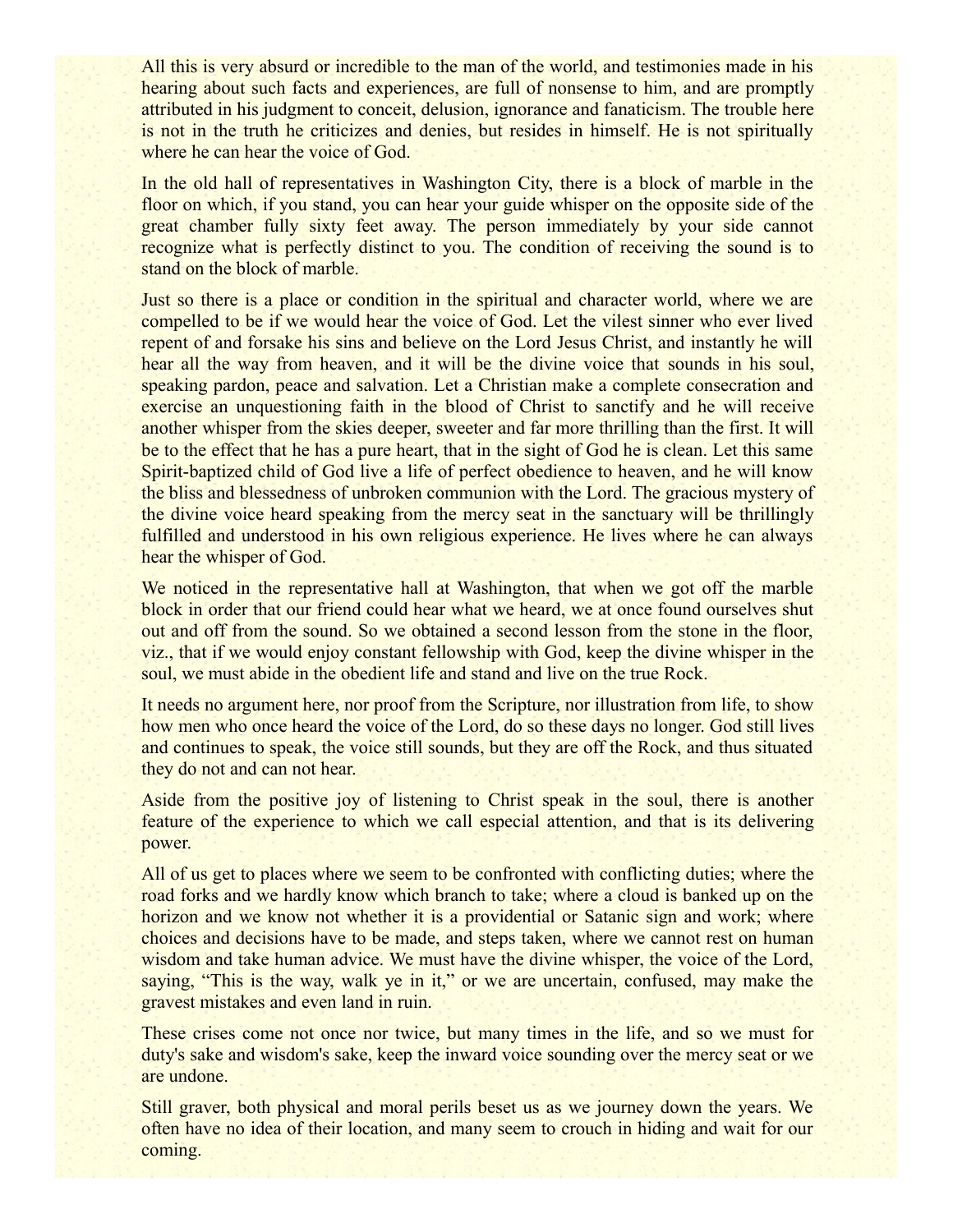The divine whisper is our best hope here, and both the Bible and life are full of instances by way of proof or confirmation.

Paul speaks of being hindered by the Spirit from going into a certain region of country. If the unwritten history were known, it would read doubtless that the people there would have put him to death. It is true that the Lord could have raised him from the dead, but God is an economist in the line of physical miracles, for reasons that we need not mention.

In the case of David, we see the hunted man taking refuge in the city of Keilah. Feeling some uncertainty and anxiety about the magnanimity and faithfulness of these people, David went to God and asked, "Will the men of Keilah deliver me into the hand of Saul?" And the Lord said, "They will deliver thee up!" Then David arose and fled. The divine whisper saved him.

In looking at the many deliverances in the man's life at this time, as he was pursued through the country and wilderness like a wild animal, the attentive reader can see throughout that God was the cause and explanation of every escape. One can readily see in his case the necessity of keeping on talking terms with the Almighty.

Very few of us who have followed the Lord in full salvation, but have recognized the strangest and most persistent impressions to leave a place, or to refuse to see a person, or not to take a certain route, or not to accept some kind of invitation.

We could not understand the uneasy pressure upon mind and heart, but the instant we obeyed the voice without waiting to understand, there came an immediate sense of gladness and relief which declared we were walking in the light, and under the smile of heaven.

Who of us have not been suddenly checked in the glow of some occasion, from opening up our hearts and sacred histories of the life to people who were agreeable and seemed all right. Afterwards, with a better knowledge of the parties, we saw that God had saved us again.

A young Christian woman started to entrust a confidence to a man whom she had begun to like.

As she commenced, the voice of the Savior whom she loved said as clearly in her heart as uttered speech, "Do not do this thing." In a single hour she saw that Christ had saved her. It was the old whisper repeated, "The men of Keilah will deliver thee up." A preacher was telling the writer last year a circumstance that had occurred in his state. A very godly woman was entertaining a number of people in her home, when one night, and some time after midnight she aroused her husband and told him something wrong was going on in the house. The husband did not live on the same talking terms with God as did his wife, and said, "O no! Everything is all right." But she insisted, and he arose and descended the stairs to discover that sin was transpiring as she had affirmed.

Elisha lived so that he had the divine whisper in his heart, and also in the ear. The Syrians were amazed that all their well-laid plans of sudden inroads upon Israel seemed to be known beforehand, and caused every expedition to be fruitless. Finally the king of Syria suspected treachery among his servants; but one of them said to him, "None my lord O king; but Elisha the prophet that is in Israel, telleth the king of Israel the words that thou speaketh in thy bedchamber." Even the Syrians knew that God talked to Elisha and kept him forewarned and forearmed for everything.

It would have been a sad day for Israel, and a sad day for Elisha himself if he had lost the divine favor and presence, and with it the informing, guiding and delivering voice of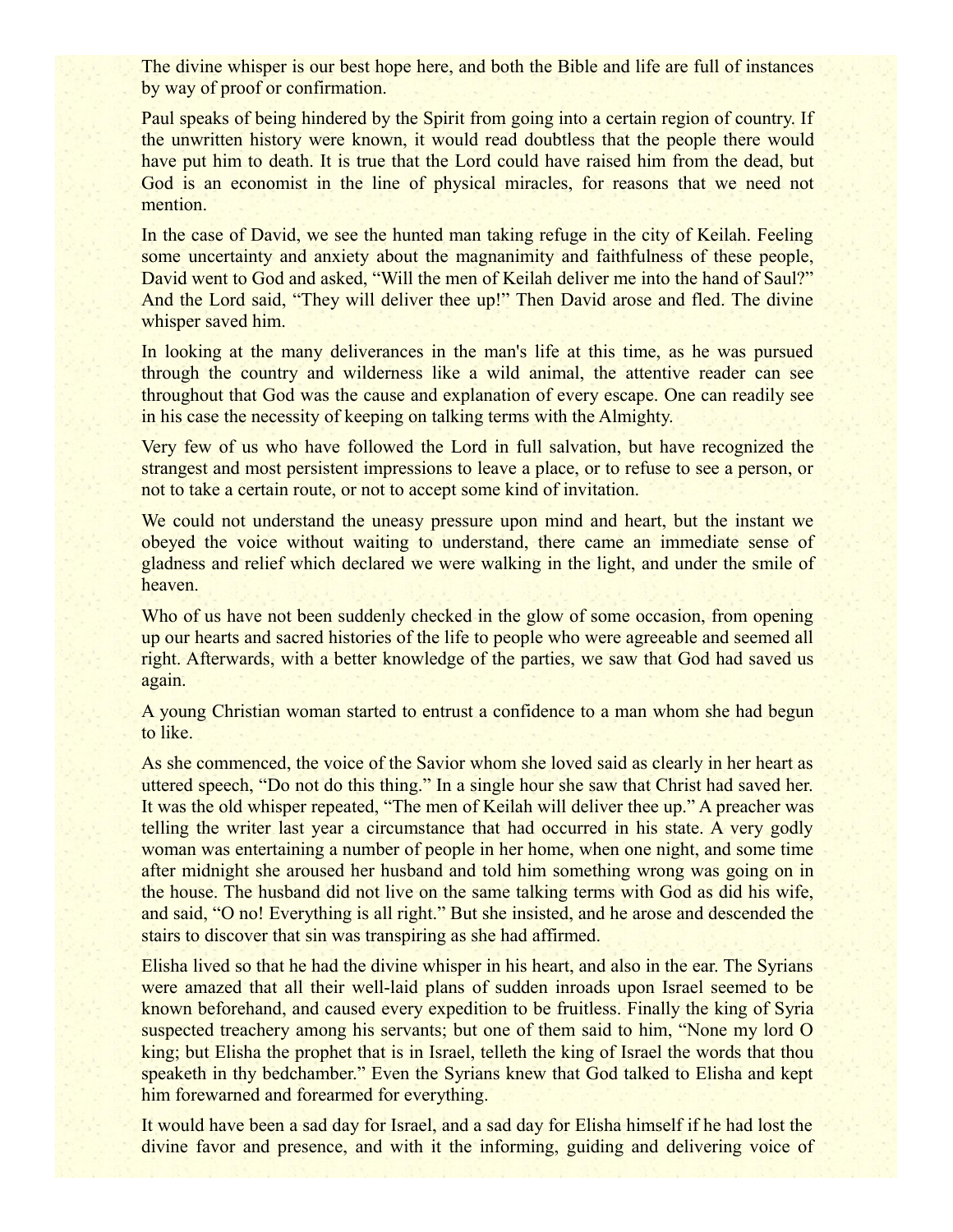God. Both man and country would have been soon ruined.

It will not be less calamitous to us in the present day, if we should lose the divine whisper from the soul.

It would mean that we would be alike helpless before false friends and open foes. That traps would be laid for us and we would walk blindly into them. Peril would be near and we altogether ignorant of its neighborhood. Death imminent, and we dreaming not that our feet were standing on the edge of our own grave.

On the other hand, if we live so that the voice of God is ever heard in the heart, then shall we not only be restful and happy in spirit, but safe in life. The javelin hurled by the hand of an angry Saul will not touch us. The counsel of an Ahithophel will be brought to foolishness, in our behalf. The men of Keilah will discover to their amazement that the man they had determined to ruin was not delivered up to them. And every evil design emanating from the most secret chambers of earthly motive will be exposed and brought to impotency and nothing, because of the declaring, protecting and delivering whisper of God.

#### 9. THE TRAINING OF FAITH

The importance of faith is seen not only in its being the condition of salvation, but also the measure of salvation. The first exercise of a true faith brings pardon to the man, but a perfected faith leads to the deeper experience of holiness.

This wonderful trust power of the soul is declared to be the victory that overcomes the world; and as the world is always making new attacks, and effecting unexpected combinations against the Christian in his way to heaven, hence the need of an increasing faith.

This is not all that comes to us through believing, for we find that it opens the heart to fresh visions and a deeper knowledge of God. Men of faith know the Lord, but they who possess greater faith are far more profoundly acquainted with him.

Because of these things we can readily see why God is always at work with our faith. Why it is subjected to tests, passed through a rugged discipline and constantly called forth to new and greater efforts.

One mode adopted by the Lord to increase this cardinal virtue, is that of the divine withdrawal or absence from the life. This does not mean that God leaves the soul, but he hides himself as to the plan concerning the individual, and gives no sign of heavenly recognition and deliverance from many of life's difficulties and troubles.

All this is very trying to the man, but at the same, time is a call upon him to believe where he cannot see, and trust God where he cannot understand him.

The development of the body is brought about by demands on bone and muscle to enter upon the field of exercise. The child is taught to walk, gather strength and confidence, by the mother retiring from it and saying, "Come to me." Moreover, a child is taught trust in, and obedience to, the parent by the command, "Stay right here until mamma gets back." All these natural, simple tests are projected into the life of the child of God for character development on a much grander scale.

All of us ought to be familiar by this time with the orders, "Come to me," or "Stay here until I return." We doubt not that the reader knows perfectly well what it is in the divine providence to have the light taken out of the room, to be left in the dark, and to lie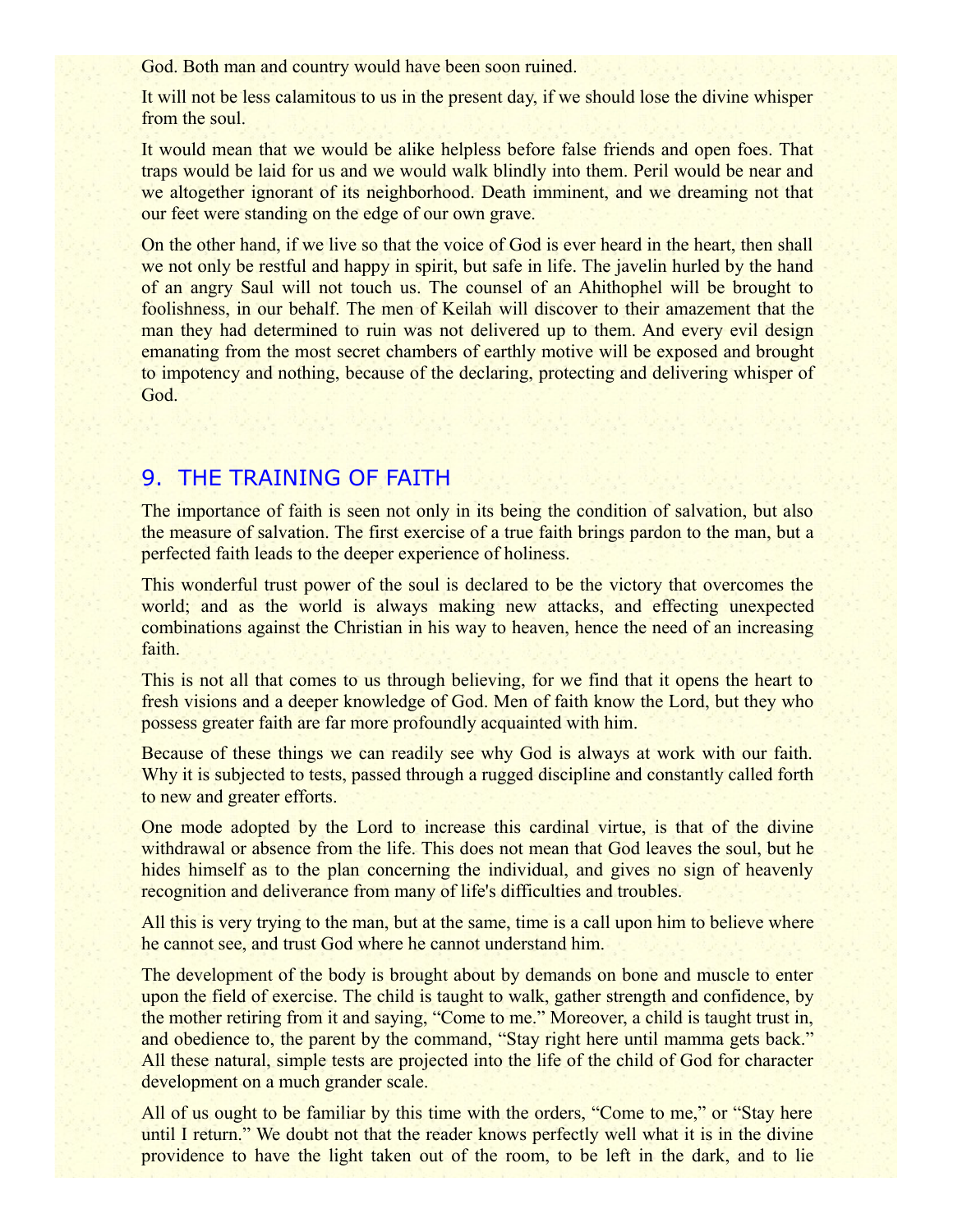listening for days, months and perhaps years to the patter of sorrowful things on the roof. He also knows what it is to see the returning gleam of the candle, hear the step on the staircase of the best friend of the soul, and realize his gracious presence filling and glorifying the life once more. But this is not all; the end of the particular providential discipline found you far mightier in faith than when, for wise reasons, God first allowed the radiance of certain earthly comforts and blessings to be taken away from you and seemed to go with them in a sense for a while, and left you alone in the dark.

What a chance there was for trust in those long, sad hours. What an opportunity for faith, in that weary night of sorrow, when the winds of temptation and adversity swept down upon you and sighed and wailed and died away in solemn murmurs around the eaves and gables of the life.

But how each morning that followed such nights, found the soul stronger and more trustful in God! And so the reason for the long, hard trial was explained.

Again for the training and development of faith, it is necessary for God to draw our eyes upon him for supplies of body as well as soul.

A bank account is a very restful thing to have, but somehow people with large incomes must confess that they cannot pray, "Give me this day my daily bread," like the one who has to receive it directly from the hand of the Almighty.

There are many Christian workers, and preachers, who, if wealthy, would not have the faith they now possess. Their very riches, with the steady supply of material things, would prevent them from seeing the direct presence and interposing hand of the Lord in their temporal matters.

There are thousands of people today receiving one or two thousand dollars a year. If, instead of coming to them after the angel and raven fashion, it was a regular annual income from United States bonds, their faith would not be the same, but suffer a great falling away and a dropping off. While the believing faculty could, of course, and would be exercised in other directions, yet it is manifest that the steady, undeviating income would wonderfully cool the ardor of the petition, "Give me bread today, my Father," and in like measure affect the faith that should go with the prayer.

Third, our faith is developed by the withholding from our sight of a great part of the result of our lives and labors in the service of Christ.

Much, thank God, we can see, but there is even more that we are not permitted to behold, and know, for months, years, and even until the Judgment. Then oftentimes immediate results from our most faithful toils are not granted. All this is painful, but it fastens the eye on the Lord and brings out what he desires, faith in him and his Word, and so the soul prospers.

It is perfectly natural that we should prefer to have everything in barrel, box, and on the shelf; to see instant results from every Christian effort; to behold our way through to the end in every difficulty, and trouble. It is natural also that we would prefer a large bank account for ourselves and for the enterprise we are carrying on for God and the good of souls.

But the question is, would it be best for the training and development of faith? All of us know people who only seem to have faith in God when they have money in their pocket. And there are still others that, if they do not see an immediate result of a prayer, conversation or sermon, go down instantly into the depths of unbelief and discouragement.

Over against these we are told in the Bible of the faith of Noah as he toiled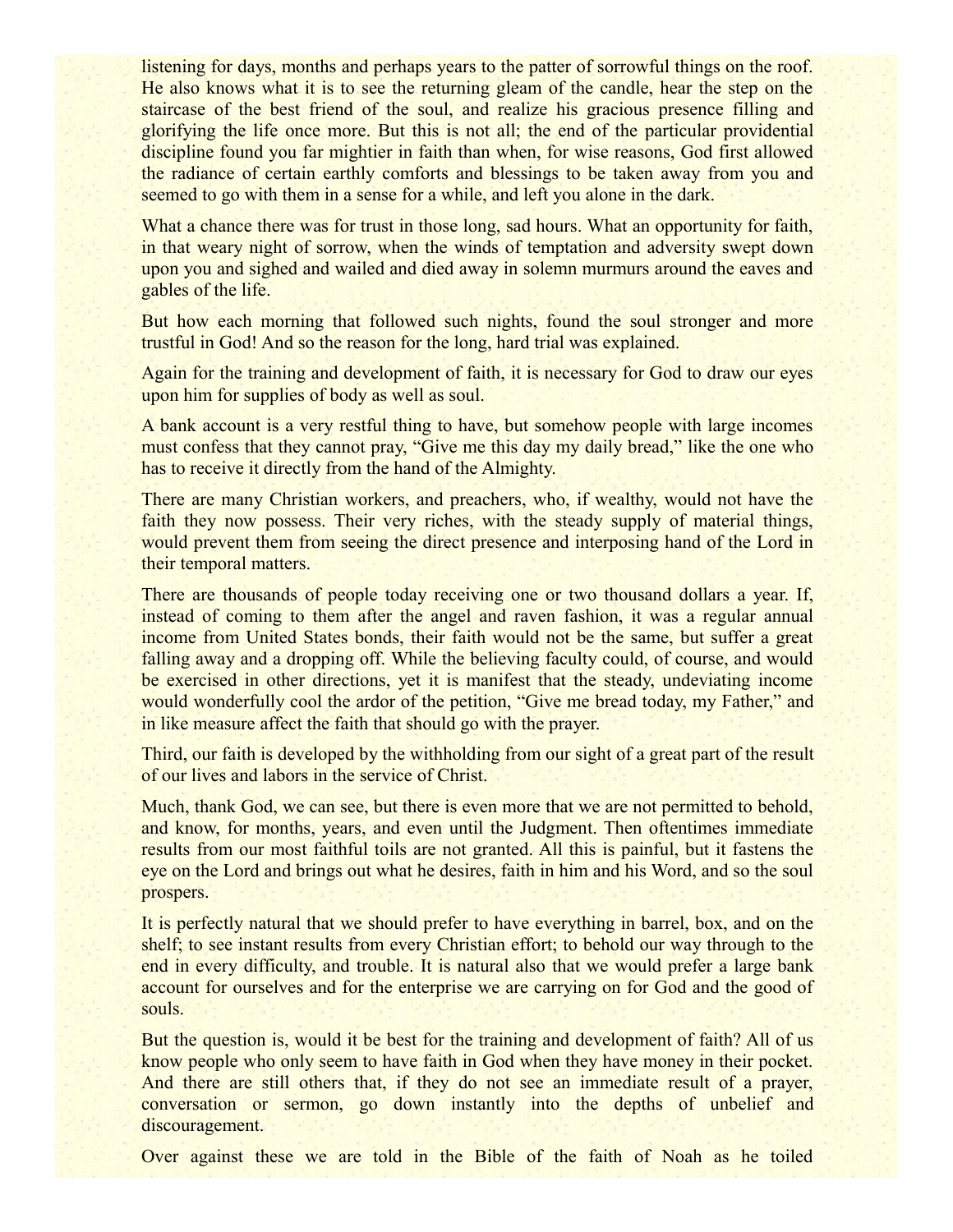unsuccessfully for one hundred and twenty years, and of the unshaken confidence of Elijah as he gave cheerful directions to the woman about the baking of the last cake of bread in the house.

Walking by sight is undoubtedly pleasant to the flesh; but if that had been the plan of heaven to lead the soul into its best powers and highest influence, we would never have heard of Abraham in the olden time, nor of George Muller in the latter days.

It would have been very easy for God to have moved some man to endow the Muller orphan asylums, but he wanted to show the world that faith, to say the least of it, was fully as reliable as an earthly endowment; and he desired likewise to develop his faithful servant by a daily life of prayer and trust and expectation, into a prince in the spiritual realm where he lived, and a recognized undethronable monarch among men of faith in this day.

It is in ignorance of this method of God that so little effort and energy are put forth by Christians in gospel lines. Men seem to be waiting for lumber and brick to come together of their own accord in order to build a church. They want to be assured of the tail end of a meeting before starting in with the head. If God would send an express package containing all the money needed for the revival services they would go in with a vim and vengeance and holy boldness. They have no faith in God.

They have forgotten the Word, which says, "Who goeth a warfare any time at his own charges?" Gospel work is God's war, and if we do our part as soldiers and workmen, he has put himself on record that he will bring up the expenses. Soldiers enlist and fight, and the government back of them sees to the bills. This is what God promises to do, and this is the very argument that Paul makes in the ninth chapter of I. Corinthians.

When we were in the pastorate and proposed to do certain things in the line of building, enlarging, beautifying, starting a mission, establishing a camp ground, or sending out a missionary we always promptly encountered the brethren who believed in waiting. They would drawl out the sentence, "Let-us-wait-a-while," with a tremor in the voice, until it sounded like the wail of an oriental mourner. We suppose they wanted to see an express package of money, or to have a shower of brickbats fall beautifully and noiselessly from the skies, and assume the form of a stately church on the corner.

Since we have been in the evangelistic life we get letters from some of the preachers that would move the risibilities (abilities to laugh) of the famous Henry of England, "who never smiled again." He could not but laugh if he read some of these epistles, and see how little they know of faith while preaching a gospel of faith.

"They want a meeting very badly--the church is lifeless and the town going to the devil. But the time does not seem ripe--the circumstances not propitious--the brethren not agreed--the money is not in sight--the Chautauqua was to be held the very month he wanted the meeting--the Woman's Missionary meeting followed that--and the Woman's Christian Temperance Union had engaged the hall for the month following the missionary gathering, etc., etc., etc." As we have finished some of these productions we have felt like saying, "Alas, my brother!" The letter began with a whimper, elongated itself into a whine, and figuratively burst into tears with the closing words, "Yours in the bonds of the gospel." If we had to pictorialize the document we would place three whip-poor-wills on the short line beginning "My Dear Brother." The main body of the letter should be made up of whole lines of the "seventeen-year locusts" with the "W" standing for Woe on their wings and all indulging in their mournful, dirge-like song. A very proper conclusion would be the picture of a weeping willow and tombstone in the corner. This would answer for the signature.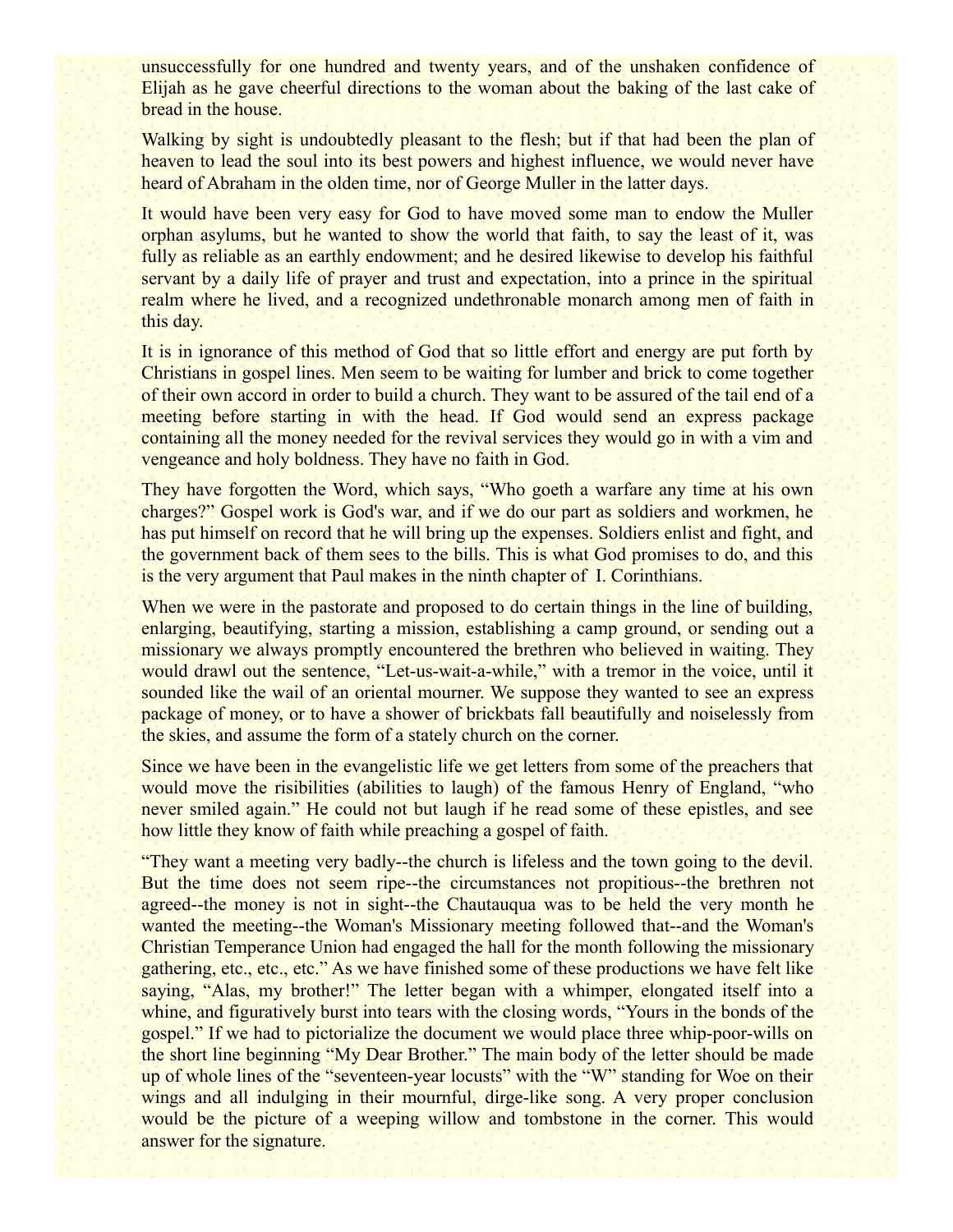In striking contrast to this desire to walk by sight, we see a band of men and women in this life who have learned to begin, carry on and complete blessed undertakings for God sustained alone by the Word and promise of God. As a result the greatest victories are achieved, the most gracious and abiding works accomplished, and the bodies and souls of thousands of men and women have been fed and clothed, saved and sanctified, and the wonderful statement of John fulfilled again and again that "This is the victory that overcometh the world, even our faith."

## 10. THE JOY OF FULL SALVATION

Nothing is more clearly taught in the Scripture than the fact that God wants his people to be full of joy. David has much to say of it. Isaiah speaks of the redeemed on their way to Zion with this grace in an everlasting form. Habakkuk writes of a gladness that remained in the face of stripped fruit trees, grape-less vines, and empty stalls. Paul exhorts a church to rejoice evermore. Peter tells about a rapture that was unspeakable and full of glory. While the Savior declares to his disciples that he wanted to add his joy to their joy, that their joy might be full and remain.

Evidently here is a spiritual condition as well as an emotion. Here is an obtainment that must result in a state of soul, a poise of mind, an attitude of character and a force and power of life full of blessing to the man himself and fraught with meaning and gracious consequence to the world.

The sinner has no joy. According to the Bible he has not even peace. Joy is one of the fruits of the Spirit, and so is felt for the first time in regeneration. But it is not a full or abiding state of gladness.

Hence Christ tells of the purging of the fruit-bearing branch in the vine, and says, "These things have I spoken unto you, that my joy might remain in you, and that your joy might be full." In a word, he would add his own joy to their regenerated happiness; and the result to them would be a spiritual transport full and abiding. Let us see why the Lord would have his followers filled with such a joy.

One reason is that it puts his people at their best in his service.

It needs no argument to prove to Christians that just in proportion as the Spirit of God leaves them with his warm gladdening presence, they become limp and lifeless, juiceless and useless. While with the swelling rapture of a conscious full salvation, there is inspiration, stimulation, push, force, and successful accomplishment of work gladly undertaken for the Lord.

Men are constantly making efforts to recuperate and restore the flagging energies of an overworked body and overtaxed mind. They have discovered in certain foods and drugs, elements and properties which meet in a greater or less measure the demand, and so the jaded intellect, and exhausted physical nature can be whipped and spurred on to fresh exertions as though they had received new life.

But while the mind and body by these excitants and stimulants can be made to go beyond ordinary into extraordinary labor, no one has been able to find that which can quicken and vitalize that profounder, immortal nature of man, the soul. Here in this realm is required the touch and voice of God himself. Here the Holy Ghost is supreme and can have no successful rival.

Now it is remarkable that when the Spirit of God fills the human soul with the brightness and gladness of his unclouded presence, that soul full of joy is not only at its best, but in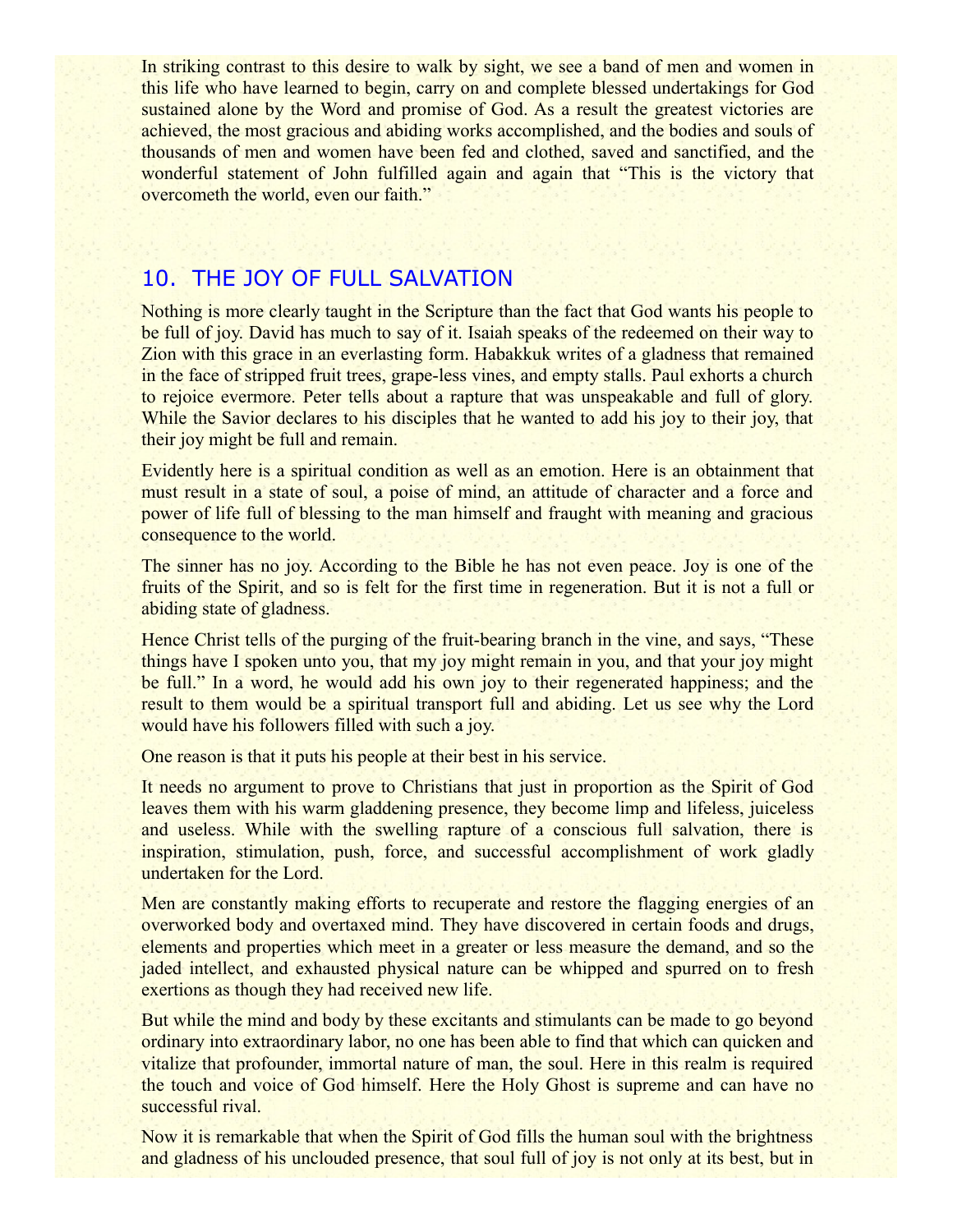turn acts upon mind and body, and puts them at their best. Who with any religious experience at all does not know that with the presence of the Holy Ghost cheering, warming and gladdening the heart, they can work for God and man with an ease, power and success that is as delightful to themselves as astonishing to others. The pen flies, the tongue is loosened, the brain fertile, the voice unctuous, the face shines, the prayer is effectual, the visit is a blessing, the sermon sweeps the audience, and the life tells with unquestioned power on the community.

All this comes, with much more we cannot mention, from the possession of a deep spiritual gladness. Then does it not stand to reason that if we have a joy that is "full" and that "remains," we will thus be at our best all the time?

This blessing we speak of is not an overwhelming, prostrating kind of experience, in which the person is borne off to his tent or house, unable to do anything. But it is a steady, energizing grace, a warming force, a tender melting glow, an inward inspiration, a blissful state in which the soul is delighted to do the will of God, finds the yoke of Christ easy, his burden light, work abundant, and victories occurring all the time.

Hence it is that after the study of this question for twenty years, we are compelled to say that the most excellent and desirable thing for the soul, mind and body of a man is the joy of full salvation.

Second, God wants his people to possess this abiding gladness, because it best recommends the gospel to the world.

How to bring men to Christ and duty and heaven is a great question with the church. Many and varied have been the methods adopted, but the trouble is that so few follow the plan laid down in the Bible.

God has a way, and when faithfully observed it never fails of success. It would be difficult to believe that he has placed his church on earth, and neglected to leave it some endowment, or grant it some peculiar gift or grace that would make it superior, and more attractive and powerful than anything the world could offer in the line of competition and rivalry.

And this God has done, and has subject to the demand and use of the church a mighty blessing, which, producing a spiritual state in his people, will draw men from sin and the world as with an omnipotent magnet to salvation and heaven.

The church as a rule has a vague idea of such a need, and of some kind of power to meet the want.

They observe that men go where they are attracted, and where they will find some style of pleasure.

Hence the multitude throngs to places of amusement, where the burdens and sorrows of everyday life are forgotten for a while through the agencies of music, wine, games and the drama.

The church that tries to draw men away from these resorts by something on the same line, but of a milder order, is bound to lose in the contest. Social gatherings, literary exercises, concerts, charades and magic lantern exhibitions fail, not only because they are poor rivals of the world's entertainments and pleasures, but in themselves they are also powerless to reach and minister to the soul life; so they are double failures.

But God has not only a deeper joy for his people, but the deepest. And on the principle that men will leave the poor and indifferent for that which is superior, and the better for the best, so when the world sees that the people of God possess something sweeter, richer and greater every way than that which they own and enjoy, then it is that men will forsake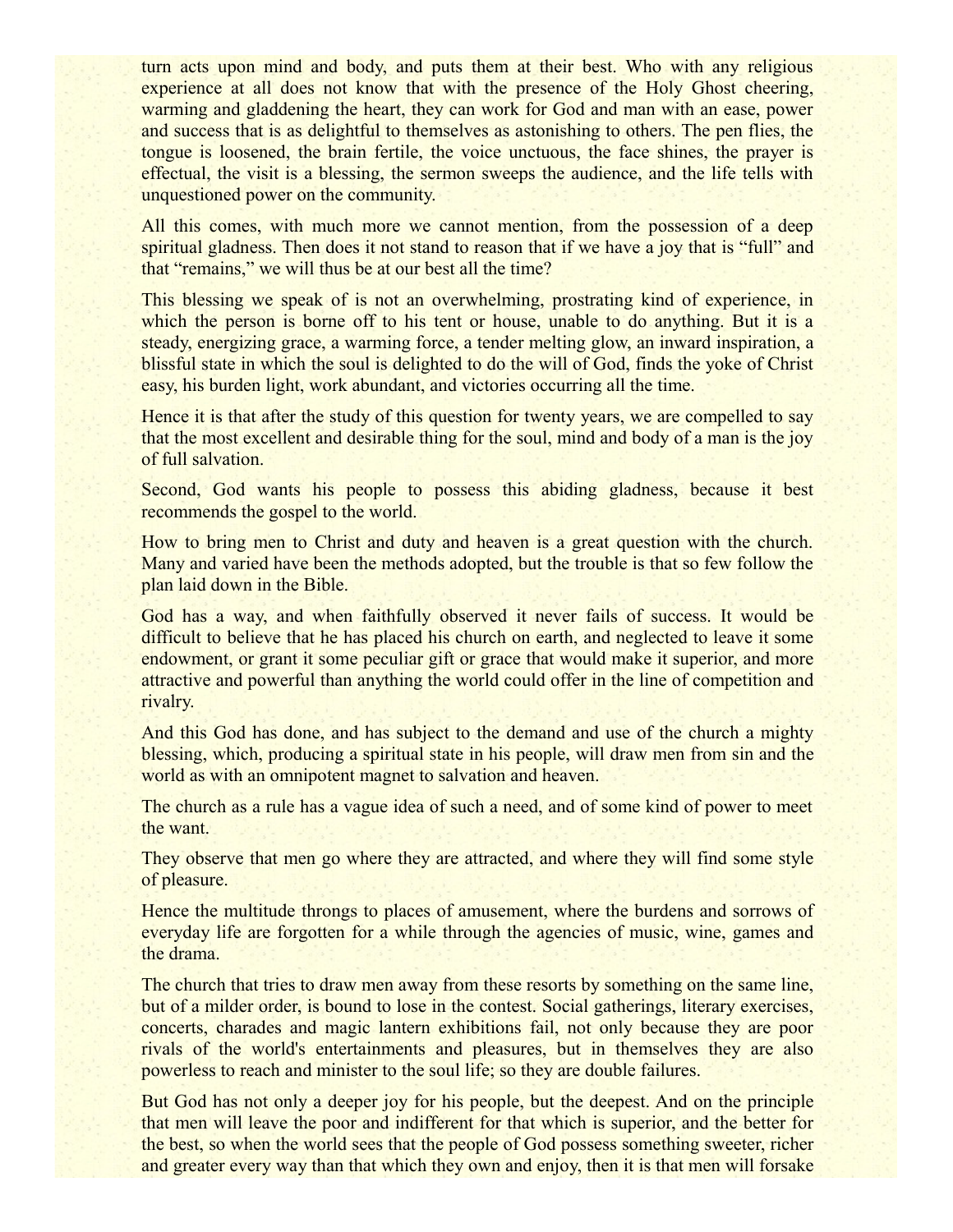the broken cisterns, idols of clay, painted pleasures and dead-sea fruit and come with a rush to that which is solid, substantial and satisfying.

The exalted nature of the blessing, the evident enrichment of the grace, with the overflowing satisfaction and gladness of the Spirit-filled man, will convince the believer, silence the gainsayer and draw the people like a flood to the house of God and the service of God.

We have noticed in a town where there are two boarding houses, that it is but a question of time when the one that treats its patrons best in the line of nutritious food and good cooking will secure the crowd. Also that the more attractive summer resort will empty the less pleasing competitor. In a word, men go where they are pleased and best served. They will not remain in a dingy room at a slovenly table, and there eat fried cowhide for steak and drink jimson weed for coffee, when they can have a juicy tenderloin and fragrant Java in a bright, attractive room, and at a table with snowy cloth and plates and glassware shining with cleanness. Men want the best that is out.

It is the operation of this very truth projected in spiritual things, that is destined to empty the beer gardens, brothels, saloons, billiard halls, ten-pin alleys, operas, theaters, and every other place of worldly amusement. The time shall be when the church as a whole shall obtain the crowning grace of God, and shall be filled, transfigured and made irresistible with the complete abiding joy of a perfect salvation.

Prophecy declares that in this coming golden period, the people will flock to the house of God like doves to the windows. No more card signing and chromo bestowing (?), no more begging and pleading with the people to attend or to join the church. But as men rushed to a discovered America, as multitudes flocked to the gold fields of California, and as great crowds hurry on galloping horses to take possession of lands thrown open to settlers, so will men rush to God and salvation, when the church is filled and fired with a joy as far superior to what the world has held up and offered to sinners, as a mountain is above a mole hill, and a star of the first magnitude is beyond the size and gleam of a glowworm in the dust.

If we were on a boat going up a river with a view of building and settling for life somewhere on its shores, we would certainly look carefully before deciding a matter that so affected the health, happiness, and prosperity of the household. As we passed along low banks and swampy regions where the inhabitants had complexions of a sickly yellow, we would not stop there. As we went higher and saw an improvement, but still behold the cypress brake with banners of trailing moss declaring the presence of malaria, the men idling about, the children looking languid, the fields seeming only half tilled and cultivated; still we would say to the captain, "You need not land me here; I am going farther up."

But when we reached a region where the banks had become bluffs, the country rolled in beautiful ridges crowned with abundant harvests, where the men looked strong and prosperous, the women rosy and healthy, the children happy and frolicsome, we would cry out, "Ring your bell, captain, and blow your whistle! Land trunks, furniture and family, for we have found a place of health and prosperity, and will live here, and cast our lot amid such a people." So it is no use to expect the multitudes of earth to come with us to heaven, when we look tired, sick, dragged out, and melancholy; and when our testimony is a history of trials and tribulations, and our life record one of failure and backsliding, and our favorite hymns are "Prone to wander, Lord, I feel it," and "Look how we grovel here below, fond of these earthly toys." But when the funeral cypress, the weeping willow, and the trailing moss of spiritual lethargy, sickness and death are all out of the heart and life; when we live in a healthful country, in the midst of abundant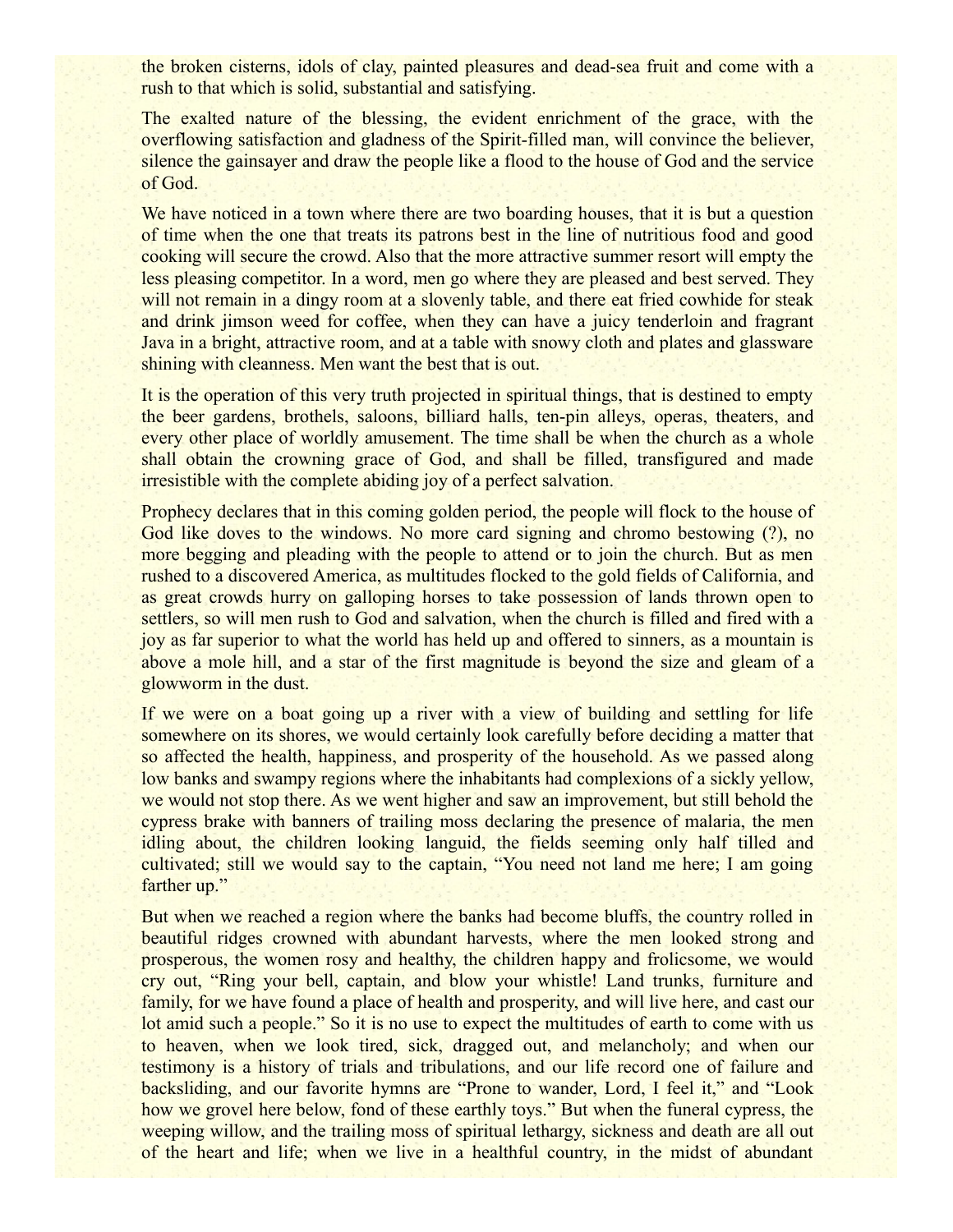harvests of righteousness, rosy, strong, happy and bubbling over with the gladness of a full and constant salvation; then the world will blow the whistle, ring the bell, back the paddle, run out the plank, land everything they have, and join us not only with great thankfulness, but also join us to stay and go out no more forever.

There are other reasons we could mention why God wants his people filled with joy, but the two given above are sufficient to make thousands of Christians put on their thinking caps, and above all get down on their knees with importunate cries to be filled with that blessing, which gives us according to the words of Christ a full joy, and one that remains.

#### 11. A SOUND MIND

Among the numerous and blessed gifts of the Holy Ghost to believers is the one forming the caption of this chapter, and which the apostle calls, "a sound mind." This settles at once the charge that the religion of Jesus Christ will upset the mind or run people crazy. According to the Bible its effect is directly the opposite. It is to save from insanity. It makes us right in head, as well as pure in heart, and healthy in body. One remarkable description of the recovery of the prodigal given by the Savior, is in the words, "He came to himself." This is really what occurs to every repenting and pardoned sinner; he comes to himself. Sin is insanity, and salvation is to put an end to the malady. But as we advance in the spiritual life, and greater blessings come into the soul, and trying circumstances confront us, and all kinds of moral problems arise, affecting every stage and state of life, and demanding solution; we have an ever-pressing need of the wisdom that cometh down from the skies, and for a judgment polarized by the Star of Bethlehem.

In stressing the baptism with the Holy Ghost, the perfect love it brings, and the zeal it inspires, it is well not to forget the sound mind which the same spirit has promised to impart with the other gifts. There is vital need for it, and we cannot get along without the all-important grace.

We find that ships carry ballast, that watches have balance wheels, and engines need an attachment called the "governor," without which the machinery would tear itself to pieces and scatter destruction and death all around.

The sound mind is the ballast, the balance wheel, or the governor. It is intended to steady, control and regulate. Its absence is instantly recognized even in a good life; while its presence fills the observer with a profound sense of pleasure and approval.

A convention or general assembly of any kind has its eyes wide open to select as a chairman the man who has a head on his shoulders, one who is not easily excited or upset, one who can see both sides of a question, and keep the reins of government easily, quietly and yet firmly in his hands. The following gentlemen are never elected to preside over an assembly of grave men, who have great interests to consider, viz.: Messrs. Ranter, Raver, Hothead, Wildeye, Monkey, Clown, Popinjay, Fly-off-the-handle, and Fly-up-thecreek. Who has not been struck with the serious faces, and dignified bearing, of men called to preside over a mass meeting in time of importance and deepest challenge. It is the general recognition of a wise head and solid judgment that secures the almost unanimous elevation to office. Even in the world, men see the necessity of a sound mind in their affairs. How much more do we need it when called to deal with conditions and circumstances of a spiritual character, that will affect the soul's destiny forever.

Perfect love is a beautiful grace, but unattended by a certain steadying hand or power, it has been known to switch off in the wildest follies and even sins. Zeal is most desirable for the Christian soul and church, and yet if not tempered with perfect love, and regulated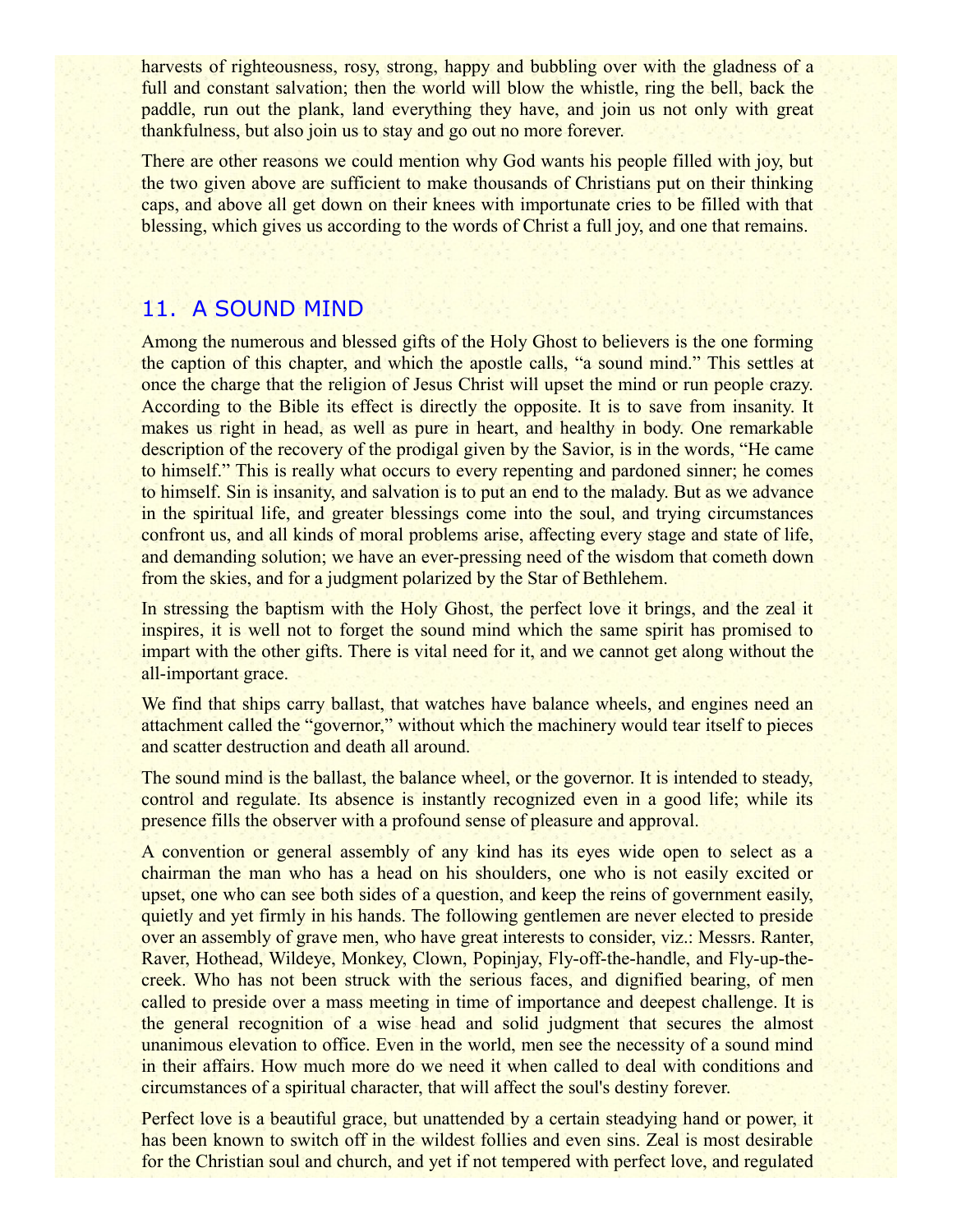by a sound mind, it is only too likely to become a pope instead of a servant, a Jehu instead of a Jesus, and in what is called righteous indignation pull flames down to burn up God's creatures and children instead of getting them baptized with the Holy Ghost and with fire to burn up the old man.

A sound mind, with its accompanying good judgment, will lead to a just dealing with individuals.

It is impossible to conceive of justice coming from men subject to frenzies, and ridden by passion and prejudice. It was such conduct on the part of kings, who infuriated would rush a man to the scaffold or prison, and that without hearing a word from him, or making a single inquiry into the case, which gave to history some of its blackest pages.

The same spirit not only characterized but made the Dark Ages, and occasioned the death of millions of innocent people. Passion, hate, prejudice, bigotry and intolerance completely swept away every vestige of true judgment and justice. (Mindless brutality governed by impulse and superstition once ruled our forefathers. History is a dark subject to study.)

Not in the boasted light of this last century, nor even in the borders of the church itself can we expect proper treatment where that spirit is dominant which can only look on one side of a question, a fact, or the life of an individual.

In one of our books we made reference to the Egyptians' contempt of and harshness to the Jews; the Jews' treatment of the Samaritans, the Catholics' attitude to the Protestants; the Episcopalian aloofness to the Methodists; and the Methodists' excommunication of the holiness people. We thought we had struck the bottom, but we have lived to see numerous splits and divisions among the holiness people themselves, and to note an antipathy and intolerance of one wing or following to another which seems to differ in spirit and character in no respect from the instances mentioned above.

From this we would infer that not all who have received the baptism with the Holy Ghost, or say they have, have obtained with the blessing that most desirable accompaniment, a sound mind.

Again, a sound mind will deliver us from those extreme views and practices which have been properly called fanaticism.

*The fanatic is the zealous man gone to seed.* It is the locomotive which ran clear past the depot, into the sidetrack, over the bumper, down the hill, into the woods, turned upside down, with wheels still going, but getting nowhere and only working damage and distraction. It is the (sidewheeler) ship dipping water on both sides for want of ballast. It is the engine flying and tearing itself to pieces for lack of a regulating governor.

We know a man who started a peculiar school for children. He pronounced an unqualified disapproval of all kinds of play, and kept the little things at manual work when they were not in school. It was all work and no play with him. To have been consistent he should have caught his lambs that were frisking and gamboling over the fields and tied them hard and fast so as to prevent all such physical movements. The glad chirp and flutter of birds should have met with his displeasure; and all smiles and innocent merriment and laughter of the human family have been gravely condemned. The fact was that he so dreaded the last feature mentioned, that the man assumed a funeral expression of countenance which he carried about with him more faithfully than he did his shadow; for the shadow left him at night, but his undertaker's face abided with him day and night. The man had a good heart, but not a sound mind.

Again, a sound mind keeps the doctrines in their places, and so in proper relation to one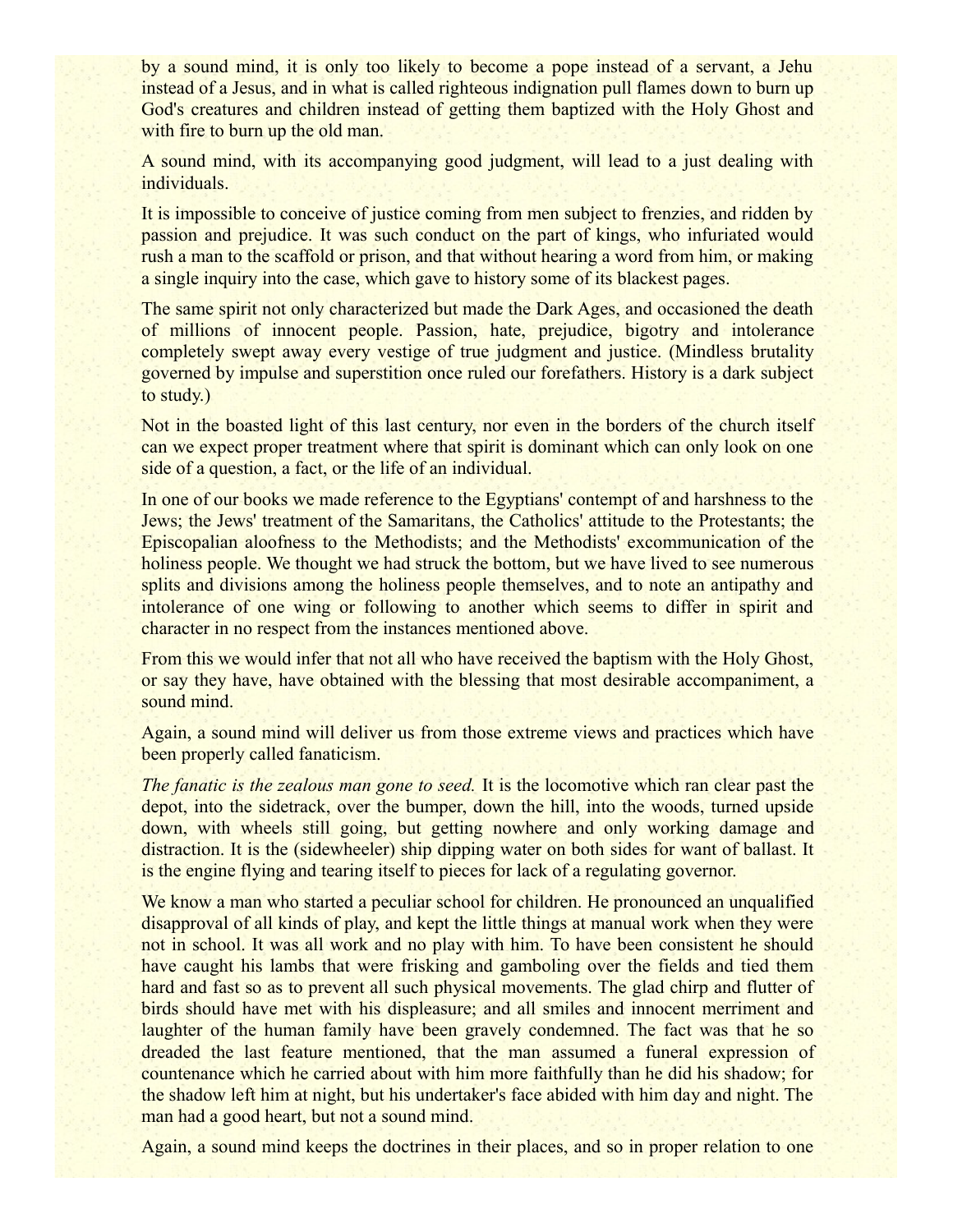#### another.

No correctly informed, well-balanced person will exalt minor doctrines to the level of those that have been truly called essential. This has been the fatal mistake not only of individuals, but churches.

When a rite or ceremony is made the staple and burden of preaching instead of the vital, all-important and everlasting truths of the new birth and holiness, we have only to open our eyes to see a dead church. And when persons stress a practice of life, a voluntarily assumed duty, the cut and character of religious dress, or exalt a doctrine which is nonessential and about which good people honestly differ, and which does not affect the salvation of the soul; when they do this, urging and pressing these things upon the people, instead of regeneration and entire sanctification, already the power has departed, and Ichabod may be written on the walls.

They may make a noise to hide the inward defect, and use loud professions to beguile the simple; but "God will not go up" with doctrinal unsoundness, and thoughtful people will not accept as leaders men of such poor spiritual judgment.

One can hardly ever tell what an unbalanced character will do before leaving this world. He starts out with a good heart, but alas! For that crotchety, notiony, whirligig head! He will sooner or later take his fancies for divine revelations, and because God blesses the honesty of his soul, thinks heaven is smiling upon, and endorsing his absurd and extreme ideas, teachings, and practices.

Fortunate indeed is the man who escapes moral damage who moves along the line of intellectual error. It would be a miracle if he did, as the two are so linked together. The rule is that spiritual hurt comes, and graver departures from the right way are seen, with complete loss of soul sweetness and holy power.

A famous writer has said that many people are like a placid-looking, flower-fringed pool of water in Florida, *with an alligator at the bottom.*

This is a dreadful picture, and the soul feels it is not overdrawn. We firmly believe that "the old man" is cast out in sanctification; but we have seen an alligator get into a life that had been cleansed, bordered with heavenly plants, and beautiful and blessed to look upon. Then came the head of the alligator out of the flowers!

We suppose that all unknown to the outside world, a young reptile was somehow allowed to crawl in the lily-decked pool; it developed, and one day the waters became troubled and a thing of moral ugliness and viciousness was suddenly revealed. It had not been suddenly formed! We had better take care what we let come into the pool. We would do well not to read every so-called religious book or paper that comes along, and not receive every strange sermon or doctrine that is preached. The beginning of error may be small, but the end of it is not. May the Lord grant us a sound mind; and may we keep it, and take care of it as we do his other gifts.

Finally, a sound mind will help us as intimated, to evenness of life in the midst of all the changing conditions and circumstances of time.

Not an evangelist, pastor, or private Christian but knows from trying experience to what we refer.

There are winds that blow upon us as changeful and different as the breezes and gales of the four seasons. There are high tides of success, and ebbs of reverses. Human favor in abundance is followed by as sensible loss of the same, without any discernible or explainable cause. Oxen with garlands for sacrifice are brought out one day, and showers of stones another day. A triumphant procession into Jerusalem is followed soon after by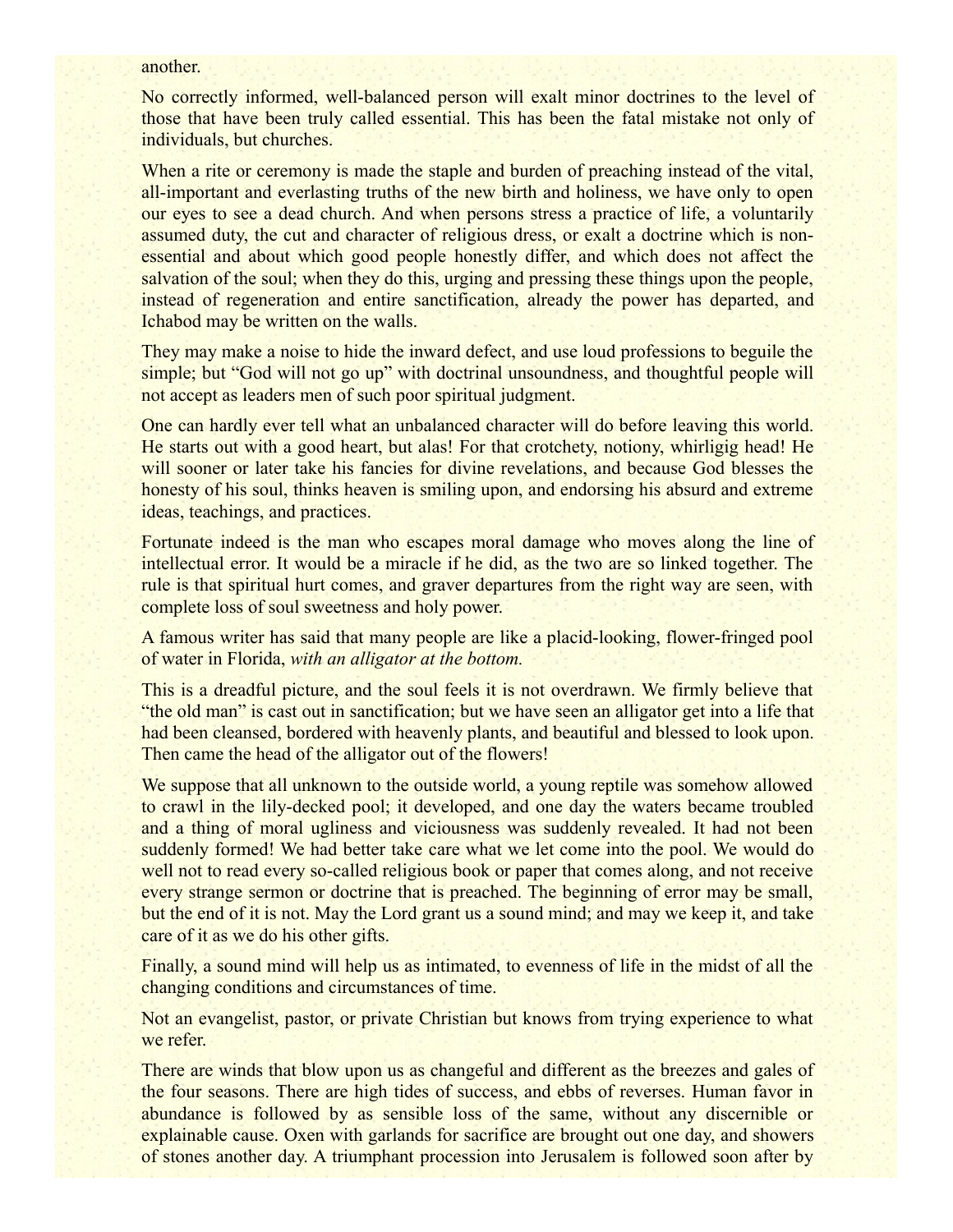the march of a great multitude to Calvary.

There are many persons who become confused, mystified, discouraged and defeated, by this motley succession of events, and growing faint and heartsick, give up their confidence in God and fall by the way.

The purified mind, strengthened by the grace and Word of God, and taught by human experience, as well as by the Spirit of God, learns to look through and above all these fluctuations and variations, these approvals and disapprovals, these smiles and frowns, and loves and hates; and sweeping evenly, steadily, and faithfully along the course or orbit of duty, presses on its triumphant way to the judgment bar of the Son of God.

Truly, as we see its effect upon the possessor, and the undoubted influence upon the beholder, we might well wish and pray that all who claim enjoyment of the experience of perfect love, might as surely realize the blessing of a sound mind.

#### 12. THE BRIDLED TONGUE

The apostle James has several things to say about the human organ of speech. In one place he declares that "the tongue no man can tame."

He does not say that the effort has not been made, and that no one at times has doubted his success in the endeavor; but states that it can not be done. That is, if only human strength is brought to bear, the effort will fail. "No man can tame it," is the declaration.

Neither does he say that simply human strength will not bridle the member. On the contrary, we have all seen it wonderfully restrained and improved at times. But the word the inspired writer used was "tame;" a very forcible expression signifying a perfect and permanent change from foreign to domestic, and from the wild to the gentle.

We have all seen birds and animals that we thought had been domesticated, because they fed from our hands that were slipped in behind the cage door. But the instant the wings struck the outside air, or the feet pressed the sward in the forest, the old nature leaped up, and they were farther than ever from being what we had supposed.

Bridling a horse does not necessarily break him to the saddle or harness. To slip the halter, is to see him flying like the wind the moment he realizes his freedom. And in like manner we have seen the tongue act just as remarkably. Men have a way of bridling it, but it does not stay bridled. It seems in the unconverted life to take revenge on the owner for certain hours or days of restraint. It had been bridled but not tamed.

Until the grace and power of God comes to it, we have the following remarkable description of this piece of muscular flesh which lies just inside the lips and between the teeth. It is called "a fire"--"kindleth a great matter"--"setteth on fire the course of nature," and "it is set on fire of hell." Not a single expression is too strong, or figure overdrawn. All of us have felt the tongue's blistering, scorching power; known it to set homes, churches and communities by the ears; and seen it occasion the death of happiness and reputation, the murder of bodies, and the ruin of souls.

A second statement made by James is that, "If a man bridleth not his tongue--that man's religion is vain."

The truth taught in this declaration is that in the religious realm and life there is victory for us over what has been previously called the "unruly member" and a thing untamed. The knock-down part of the sentence is in the words that if a Christian does not control his speech, his "religion is vain." This may mean he is deceived in thinking he is a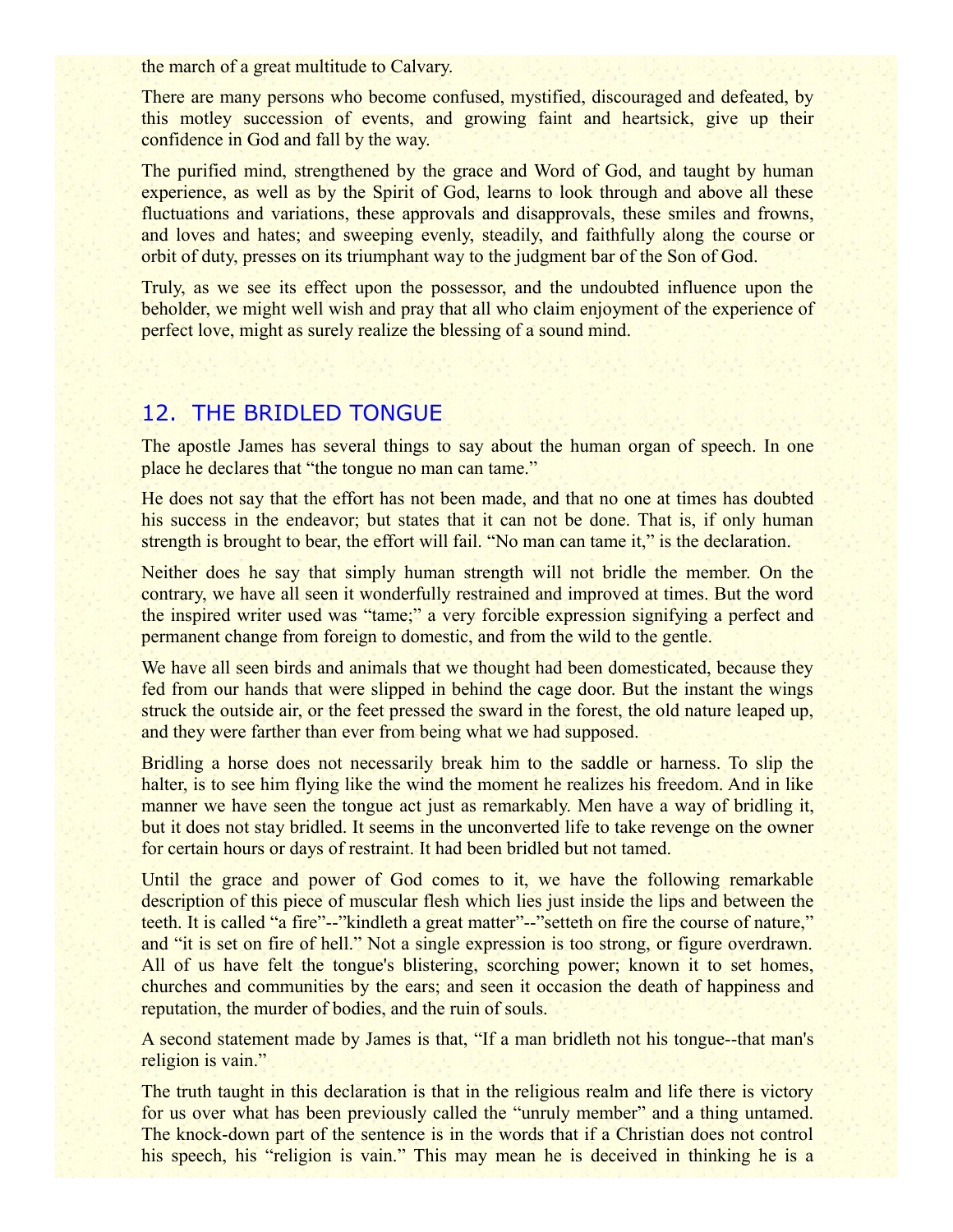spiritual man, or he has failed to apply the redeeming, transforming, delivering power of the salvation he professes to the place where it was needed. It is not that Christ's religion is vain, but "this man's religion is vain." A general with a vastly superior force is being whipped by an inferior army; a merchant with a large capital is thrown into needless bankruptcy.

All of us have had bitter experiences here. Because of it, repeated private and public confessions have been made, and the saddest of tears wept in secret before God. Then would come inward determinations, and outspoken resolves that we would be more careful in future. That we would bear our wrongs silently; that we would not judge hastily; and we would give up all criticism of individuals. It all sounded well, and we felt better for making the promise, but the trouble was, that the vow would be broken, the bridle would slip from the head, and the steed of a tongue would career for minutes, perhaps hours, over wide-spreading fields of unkind remark and harsh judgment before we caught it again. With what tremendous conviction we would see after that, those inspired words of James standing out from the sacred page, "If any man among you seem to be religious, and bridleth not his tongue, but deceiveth his own heart, this man's religion is vain." Impatience under contradiction; intolerance with those who differ with us; bitterness of retort; verbal retaliation; repining and fretfulness under trouble, and many other tongue transgressions are transfixed as by a javelin, by this verse of the apostle.

But James made a third statement about the tongue. He says, "If any man offend not in word the same is a perfect man."

According to this, we can get in grace where our speech will continually please God, and that spiritual condition is the perfection the Bible has so much to say about.

Truly, if anything could or should make us cease to offend with the tongue, as in the cases mentioned, it would be the blessing of perfect love or Christian perfection. With perfect love for God and man filling the soul, how could we make the objectionable utterances of other days? Out of the abundance of the heart the mouth speaketh, and perfect love cannot be harsh, bitter, intolerant and unjust. The same is a perfect man, says James.

Time itself, with all its varied experiences, brings a wonderful change to the character of one's speech. Both quality of words as well as quantity are affected. Young people are disposed to think their elders are lacking in mental quickness and enthusiasm. They fancy they have cooled down, slowed up, and even become stupid with increasing years. The fact is they never had more good sense and genuine wisdom. They have seen into, and around, and clear through, so many things; have beheld so many objects they thought were stars turn out to be fireflies, and so many fancied day dawns to be a will-o'-the-wisp in a cypress brake; that they quit flaming, and blazing, and gushing, and raving over everything that comes along. It is a study to observe old men in a convention or great assembly listening with a kind of retrospective look to young men on the floor who are saying that if such and such things are done, or not done, that everything will be undone. They said the same foolish things forty years ago, and no thing of the kind happened, and so they do not get excited over this kind of talk.

But time, while bringing gravity, wisdom, sententious (moralizing) speech, and broader judgment, cannot do what only the grace of God can accomplish. So how blessed it is to have a work wrought in the heart by the Holy Ghost which will manage the tongue perfectly; and which will cause a delightful agreement between that member of speech and the heart itself. What gladness it causes to discover that the tongue is not only bridled, but tamed. That we can endure wrong and be silent; that we can suffer long, and be kind; that we can be put in possession of facts that, if used, would bring confusion and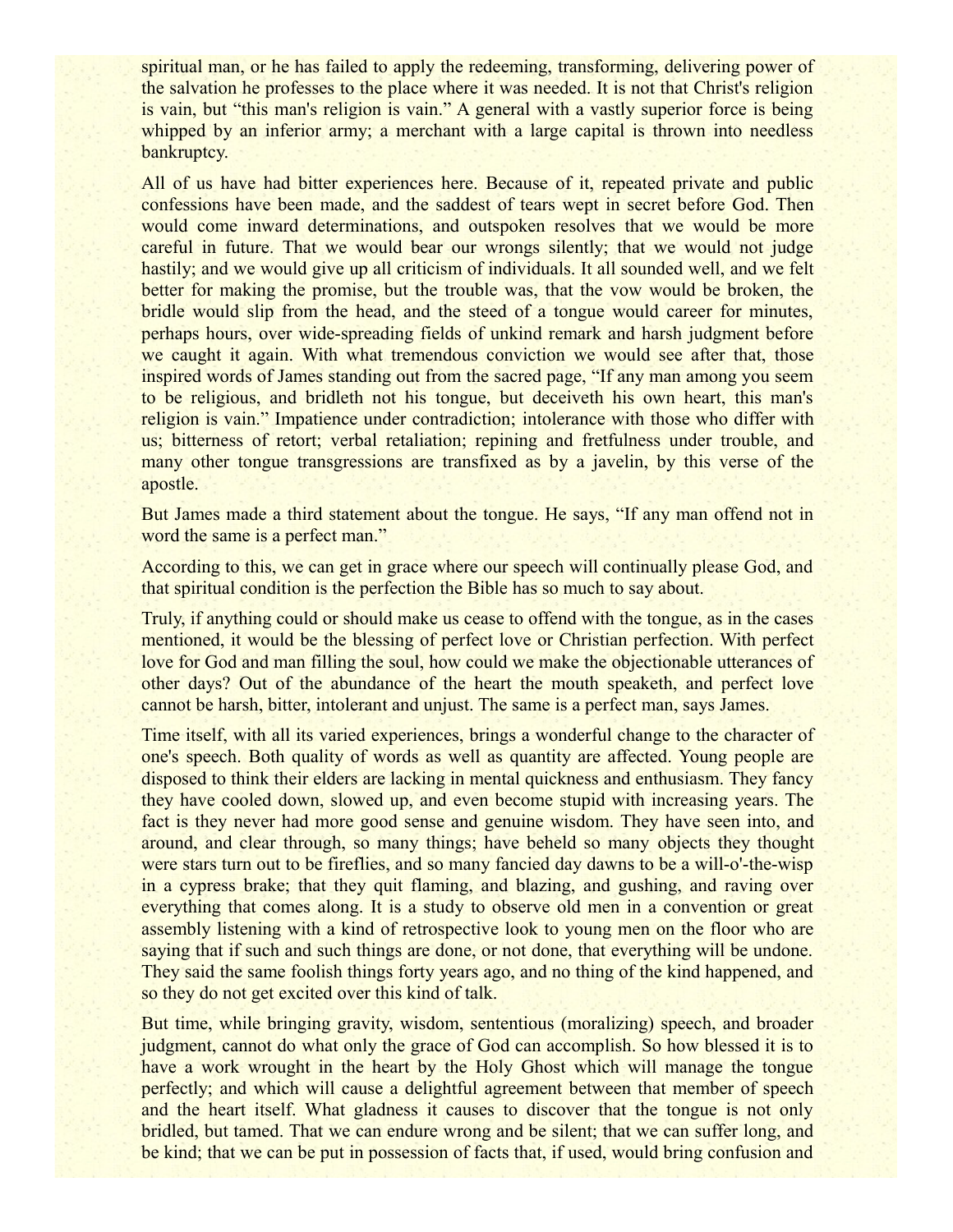distress to men that have injured us, and yet not only not speak the word, but have no desire to indulge in such an unholy revenge.

In early days we were told to "think twice before we spoke;" and to "count ten before we got mad," but the trouble was that we had something within us that went all to pieces before we could count one, much less ten.

When a young preacher the author was made chairman of some kind of committee at conference.

After making a written report, the paper was before the body of preachers with the usual question, "What will you do with it?" A venerable minister of the gospel, in making some remarks about the document, said something that the hot-blooded young preacher construed into a personal attack. At once he was on his feet with a sharp, quick reply. To this day he recalls the quiet, grave, patient look the aged servant of God cast upon him, as he said, without the slightest heat or rancor in his voice, "Our brother has failed to recognize that there are many sentences which are susceptible of more than one construction. My meaning was not the one he imputes to me." Then as quietly he turned to the conference and resumed his speech as if he had never been interrupted. Meanwhile the rebuked stripling felt that to be a doormat on an outside gallery in heaven would be a proper office for him, and he saw with equal clearness that "his religion had been vain," while the gray-haired preacher who had been so gentle with him, had proved, according to the Word of God, that he himself was "a perfect man."

Such a grace is bound to declare itself. It is seen in a moderated pen, in the dropping of superlatives and extravagant terms in the description of places, persons and events. It is heard in temperate speech, and felt in silence itself. It will not be swept away by the influence of the hour or the excitement of the crowd. It holds itself aloof from councils of cruelty, and refuses absolutely to speak evil of any man or woman. Plans are laid to entrap such people in severe speeches, but as often have they refused to enter the snare. Their lips are sealed in remembrance of him who said, "Judge not that ye be not judged;" and in recollection of the words, "Who art thou that judgest another man's servant? To his own master he standeth or falleth. Yea, he shall be holden up." With this grace comes the "word fitly spoken," that is, "like apples of gold in pictures of silver." It is the "kind" tongue which breaketh the bone," and "the soft answer that turneth away wrath." The constant ability to be silent when we should be still, and when we speak, to utter the right word at the right time and in such a right spirit, brings forth the scriptural commendation of such speech in the simple statement, "How good it is!" May heaven grant us all such a tongue, tamed, bridled and saddled; girded with truth, spurred by a proper zeal, ridden by love, and wherever and whenever in movement, always doing so for the good of man and for the glory of God.

#### 13. REPARATION

We are confident that the explanation of many weak and sickly lives among us in the kingdom of Christ, is to be found in the fact of unrectified wrongs.

One would be disposed to wonder how a man could claim to be a Christian at all, with the memory of injuries of some kind inflicted upon a fellow-being. With our knowledge of salvation, and the Christian character as drawn by the Savior, together with the memory of the darkness and unrest which has come to us for violations of the law of love; how can there be light, peace and assurance in the Christian breast, when he is conscious that by tongue, pen, word or deed, he has brought suffering and sorrow into the life of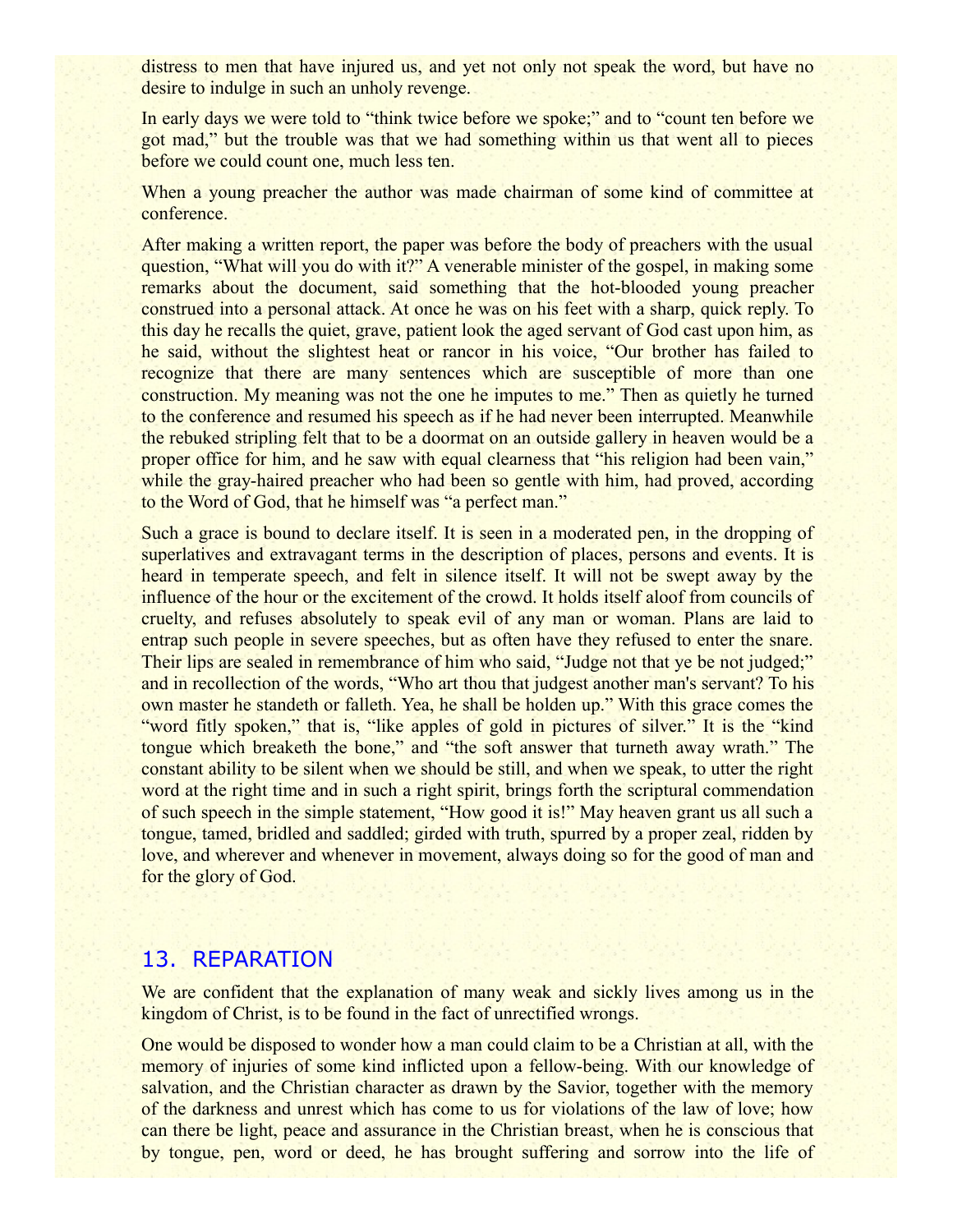another? The wrong may be inflicted upon the reputation by the tongue of detraction; or it may be a financial injury; or an ecclesiastical stab or blow of some kind. Time would fail to enumerate the different ways in which serious hurt can be done for a lifetime to an individual, and on account of law or lack of law the penitentiary be escaped. By the working of a higher code, however, the soul that thus transgresses is speedily brought into gloom and bondage. And yet these practices are visited by Christians on one another.

The marvel is that some of them insist on the possession and enjoyment of great light, liberty and power, in spite of such histories; and the wonder is not lessened when at various meetings the proposition is made that all who enjoy entire sanctification, or the blessing of perfect love, to stand on their feet; these same people immediately arise.

It is possible to maltreat conscience, make the soul to believe a lie, and go on in a horrible delusion; but above the hoodwinked spirit is God himself, who cannot be deceived. In faithfulness to his own truth, and to the man's soul, God will surely bring leanness and darkness to the interior life of such a being, in spite of the blustering professing lips on the exterior.

A couple of years ago there was an evangelist who went over the country denouncing all who disagreed with him in regard to a baptism of fire experience which he held to be distinct from the baptism with the Holy Ghost. One of his favorite denunciations of his brethren who differed from him was that "They had a tame holiness devil."

The writer said at the time, and wrote as much to a friend, that no one could make him believe that this preacher possessed entire sanctification or perfect love, who thus indulged in tirades against men who were serving God, and whom the Holy Ghost was honoring.

The end of this man's career is well known. And yet in one of his camp-meetings they had what was called a religious dance. At the time it was considered by a number as an indication and proof of an exalted spiritual condition, of high religious attainment, thereby casting all other camp grounds quite into the shade.

Truly the mouth can be so eloquent, phrases can be so mastered, the body itself put into such training, that many are, and will continue to be, deceived by the outside display. This is why the Bible says so solemnly that "God looketh on the heart;" and why Jesus says we are to know men by their fruits.

There is another class, however, who are not adding hypocrisy to wrongs done in various ways to God's people; but ignorant, or fearful, or unwilling to take the steps of reparation, they are literally drying up in their religious experience and Christian activity, and are swelling the band of melancholy faces at our camp-meetings and protracted meetings. They hear described by flaming tongues and unctuous lips the beauty and blessedness of full salvation, and yet their own hearts are like lead, their faces full of gloom, and their very presence an incubus upon the service.

The steps that constitute reparation on the human side are, acknowledgment to the injured party; open confession of the mistake or wrong, even as the sin against the victim was committed openly; rectification of the deed; and restoration of property. In a word, we are to do the right, true, noble and proper thing under every circumstance, where conscience has been wounded, the Word transgressed, and the Spirit grieved.

But cannot a man throw everything under the blood, and start fresh again; just as one would commence a new life?

In reply we would ask does the Bible tell us to cast our forgotten and neglected vows to God under the blood, or to pay them unto the Most High?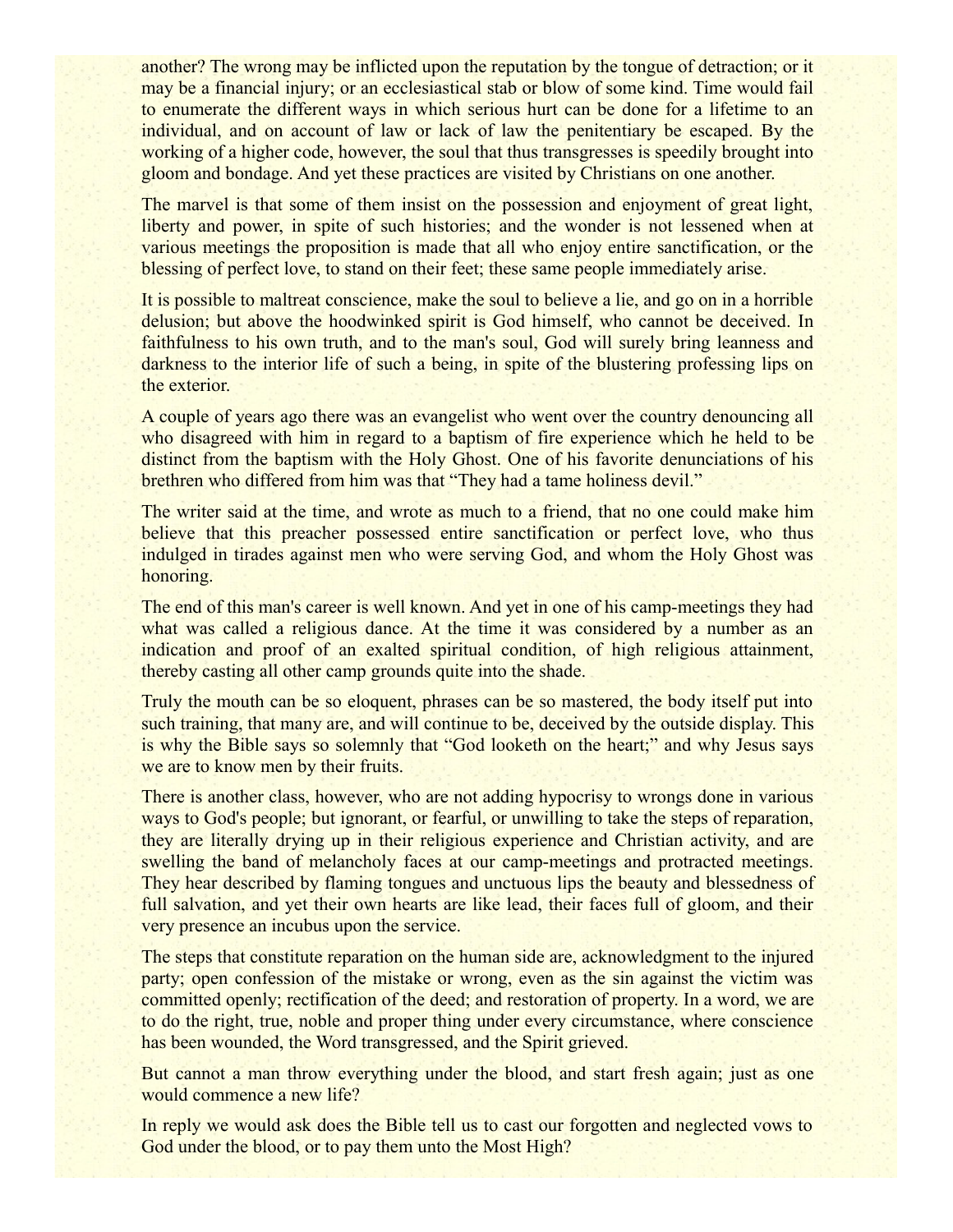A man may so whine and whimper about just debts that he owes, that his creditors will release him; but what kind of business standing will he have with them afterwards, and what manner of moral character will such reprehensible conduct produce in himself.

Going into bankruptcy in the Christian life, when we have assets to pay in the ability to perform certain duties to man and God, is certain to bring upon the soul the contempt of men, the judgment of heaven, and a deep, swift deterioration of character.

There are laws pervading the spiritual life as well as the natural kingdom; in the religious, as well as business world. To ignore them is the height of folly; to break them is to rush upon ruin.

The Bible declares that wrongs must not only be confessed, but righted. Jesus says that the approach to the altar, no matter whether it is the first, or the thousandth drawing near, shall be preceded by our getting right with the brother whom we have aggrieved, To ignore these commands; to go straight on as though the Lord had never spoken them, is to cast contempt upon God, and consign ourselves to the "weak and sickly" condition that the apostle mentions.

Men may try to banish the memory of these wrongs; or atone for them by increased Christian work and benevolence; but the all-wise One forgets nothing. And God who could not cease to see the lonely grave of Uriah and his deeply wronged life, even though his injurer was twanging his harp in praises to God in his palace, is the defender, pleader and advocate of every maltreated individual and will not be put off or set aside. A Nathan is sent with sermon, article, prayer or song, and in one of them or all, God pleads with the soul for Uriah, and for the recovery of the man's own lost whiteness--lost in some kind of wrong inflicted upon a fellow-being.

Uriah may be dead, with the gravestone at his head. The injured person may be far away; and being out of sight why not out of mind? And why not out of the life forever? Is not a thousand miles or more such a great gap between one's self and his victim, that nothing of remorse or retribution can ever occur?

This is the way that men reason in their folly. They forget that God's law permeates the universe.

It holds us on the sea as well as the land. It touches us in the air as well as in the mine underground.

It is as dreadful and calamitous to sin against God behind the planet Mars, or sailing through the Milky Way, as here in our own world in a Christian land.

God is everywhere! His law is everywhere! Right is right, and wrong is wrong in any sun that blazes, any planet that floats, or any comet that rushes to the farthest boundaries of God's stupendous creation made up of a perfect wilderness of worlds and systems of worlds! Cain's crushing blow upon Abel is felt to this day. David's wronging of a good man fires and melts hearts still, although three thousand years have gone by.

When will a wrong stop? When will an evil act cease to hurt? And yet there are people who have struck and hurt God's children, and are trusting that time and distance will save them from the rebound which is sure to come.

It comes first in an increasing spiritual deadness. If we do not then repent and make things right, as the Bible commands, then the second arrival is one of judgment, punishment and disaster.

Our only hope of escape is by the route of repentance and confession to God, *and of reparation to man*.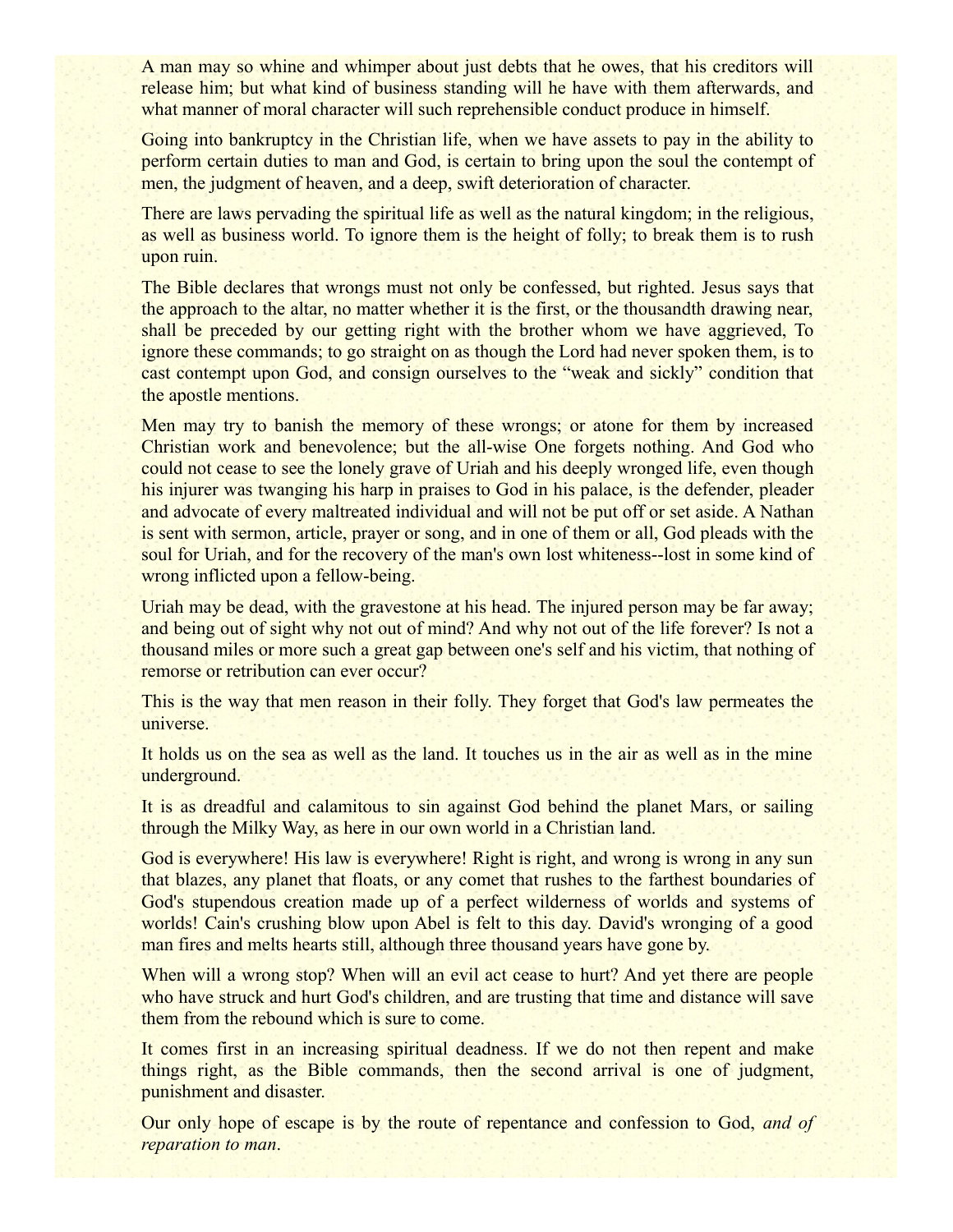We once knew a preacher brought up to this fork of the road. He hesitated for days in great trouble of mind. His conclusion was finally reached in defiance of his conscience, the Bible, and the strivings of the Spirit of God. He lived the short balance of his days in uselessness and bitterness, and died in profound gloom.

In one of the writer's pastoral charges a woman found herself at the same "fork." She had wronged several members of her family, and her tongue as well as heart seemed full of bitterness and gall.

In a powerful morning service she suddenly arose from her seat and rectified one of these wrongs.

Whereupon such a scream escaped from her lips as made the blood fairly tingle in all who were in the church. There was an accent of partial relief in it, but it also declared an agony, as well as a gathering of strength to do a harder thing. It was the first cry of travail, with other wails to follow.

With her face deadly pale, she, after a minute's pause, commenced speaking again, and rectified a second great wrong. When immediately she screamed again. In looking around I found tears streaming down many faces among the people. All knew that the Holy Ghost was working with the woman, and she was obeying.

After another pause, in which she grasped a large wooden pillar to steady herself, she opened her lips and rectified the third, and greatest, and last wrong of her life--and with the concluding word of her confession gave such a piercing cry of relief, of unspeakable rapture, of a perfect overflowing rest and joy, that not only was the entire congregation moved, but men and women in every direction burst into tears.

After hearing that glad shout of the soul, and looking upon the beaming face of the devildelivered woman, no better proof was wanted that day by the crowd that it pays to obey God, and get right with those whom we have wronged, and who have aught against us.

He who made the soul, and knows what is best for it here and hereafter, in this world and in all worlds to come bids us get right with our brother.

And when a certain man who had wronged others cried out in his presence then he would rectify his evil life and restore four-fold, this same God of ours looked at the penitent before him and said, "This day is salvation come to this house."

# 14. KINDNESS

Paul was enumerating in the sixth chapter of II. Corinthians the things he considered necessary for a servant and follower of Christ to possess in order to spread the truth and give blessed victory to the gospel. Such facts as guns, swords, pistols, finances, political influence, social standing, eloquence, good looks, fine clothes and a finished education were all left out. He said nothing against these things, but simply did not mention them.

He did, however, make such a list of circumstances and happenings; and recorded them as essential to success, which would not only never have been thought of by worldly wisdom, but would have been ruled out as so many hindrances in the way of the triumph desired and the end labored for. For instance, he writes of such melancholy occurrences and conditions as "necessities," "afflictions," "distresses," "stripes," "being poor" and "having nothing." And yet in these very states, and through them and by them the most wonderful victories of Christianity have been achieved.

Other character features of the minister or representative of Christ appear in the words,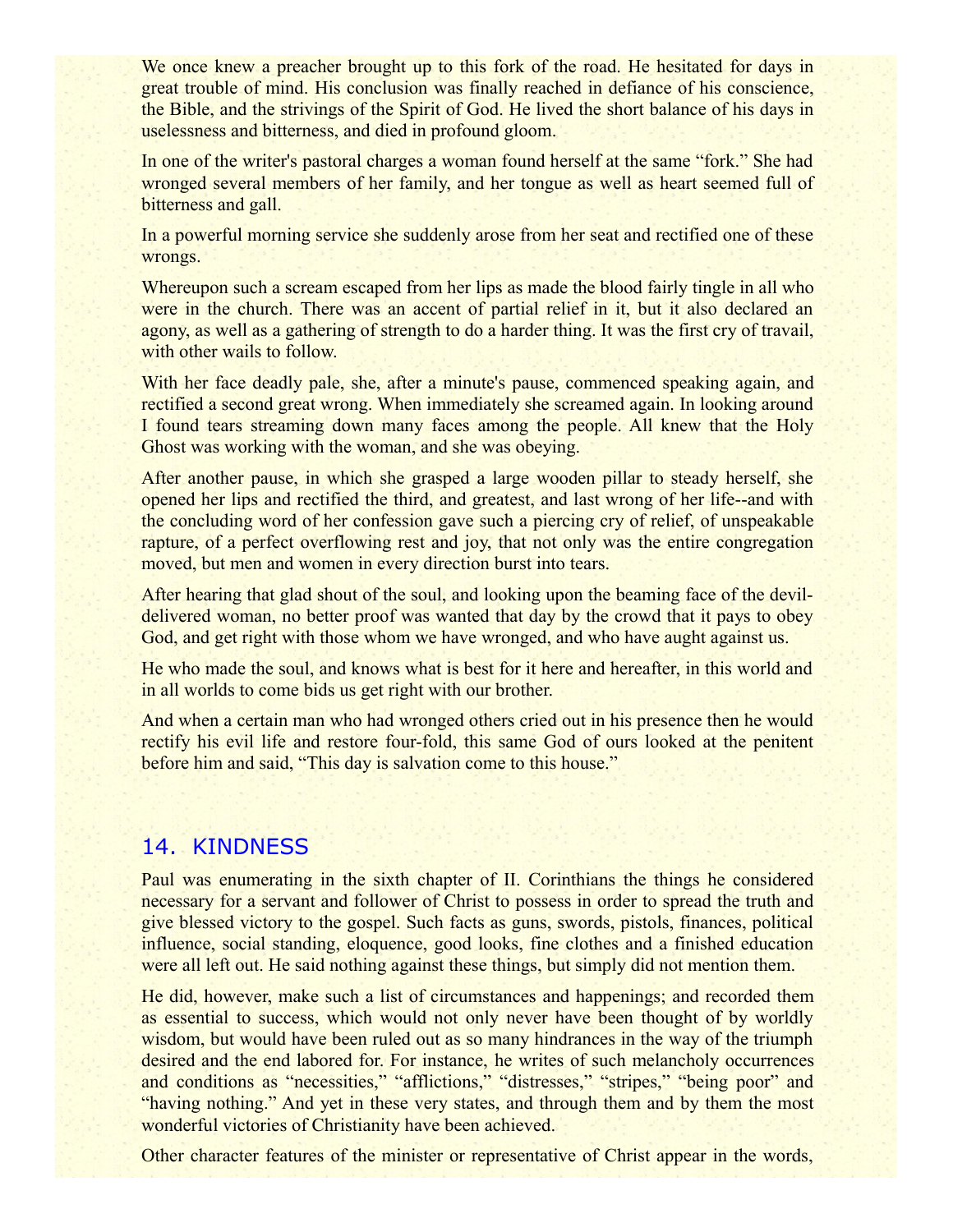"power of God" and "armor of righteousness." And still another grace or endowment is mentioned which beyond all question is completely underrated or over-looked by many who profess devotion to and are diligent in the service of the Lord. This spiritual quality as it is to exist in the heart and manifest itself in the conduct, appears in the caption of this chapter and bears the name of "kindness." It needs no labor on the part of the writer to prove to the reader that a great number of the Lord's people seem to have no disposition to possess or exercise this beautiful trait, and seem to look for great success and victory on earth, and actually to fill heaven with souls by a diametrically opposite spirit and practice.

Paul said he proposed to give no offense in anything, that the ministry be not blamed, and would prove what he was "by kindness." A Christian preacher or layman who comes with any other spirit is an exceedingly poor representative of heaven, and the moral contrast to the God he holds up and for whom he labors.

God is winning the world to him by kindness. Nature itself, with its fruits, flowers and harvests, is a divine benefactor. The gift of Christ to the world is God's highest expression of love. The gospel is a transcript of his goodness; his providence reveals his pity and long suffering; and redemption declares his mercy.

That the divine plan of drawing men and changing their nature is a success, appears in the third chapter of Titus, where Paul advises gentleness and meekness to be shown to all men, adding, "For we ourselves also were some time foolish, disobedient, deceived, serving divers lusts and pleasures, living in malice and envy, hateful, and hating one another. But after that the kindness and love of God, our Savior, toward man appeared, not by works of righteousness which we have done, but according to his mercy he saved us!"

So it remains that he who would truly and worthily represent God in this world must abound in kindness, and he who would prevail with men and break them up and melt them down, and win them to better lives and to heaven itself, must come at them with the spirit of love.

Kindness, whether felt in heart, heard in tone and word, or seen in deed, is nothing but love in action. The unkind man in his harsh language and pitiless conduct simply shows himself without love. For where love is, there is bound to flow out from such a life a constant stream of graciousness and goodness.

To have such a spirit as Paul describes in the thirteenth chapter of I. Corinthians is to possess the highest Christian grace given the soul on earth. The apostle distinctly states that it is the greatest of all spiritual possessions, and the loftiest and most enduring of all the Christian virtues. Prophecy may end, he says, tongues cease, knowledge shall vanish away, but love will abide, and never fail. Faith is great, hope is great, but he declares the greatest of all is charity or love.

It is something the world needs, and it is something we all crave. Take it out of the home, and what have we left but a little hell on earth! Take it out of the church, and we behold confusion, clamor, bitterness, and by and by pandemonium itself. Take it out of the human heart, and the result is a devil incarnate. Let it depart from a multitude of souls, and put them together in a world to themselves, and the name of that place is known as Hell.

Plant kindness in the human spirit by the deep, sweet grace of God, and with its consequent gentle, systematic, persistent thoughtfulness of others, we are made to think of angels. Let it preside over and abide in a home, and no matter how humble and lowly it may be, when evening comes there is a bright-faced, quick-stepped, joyous-hearted,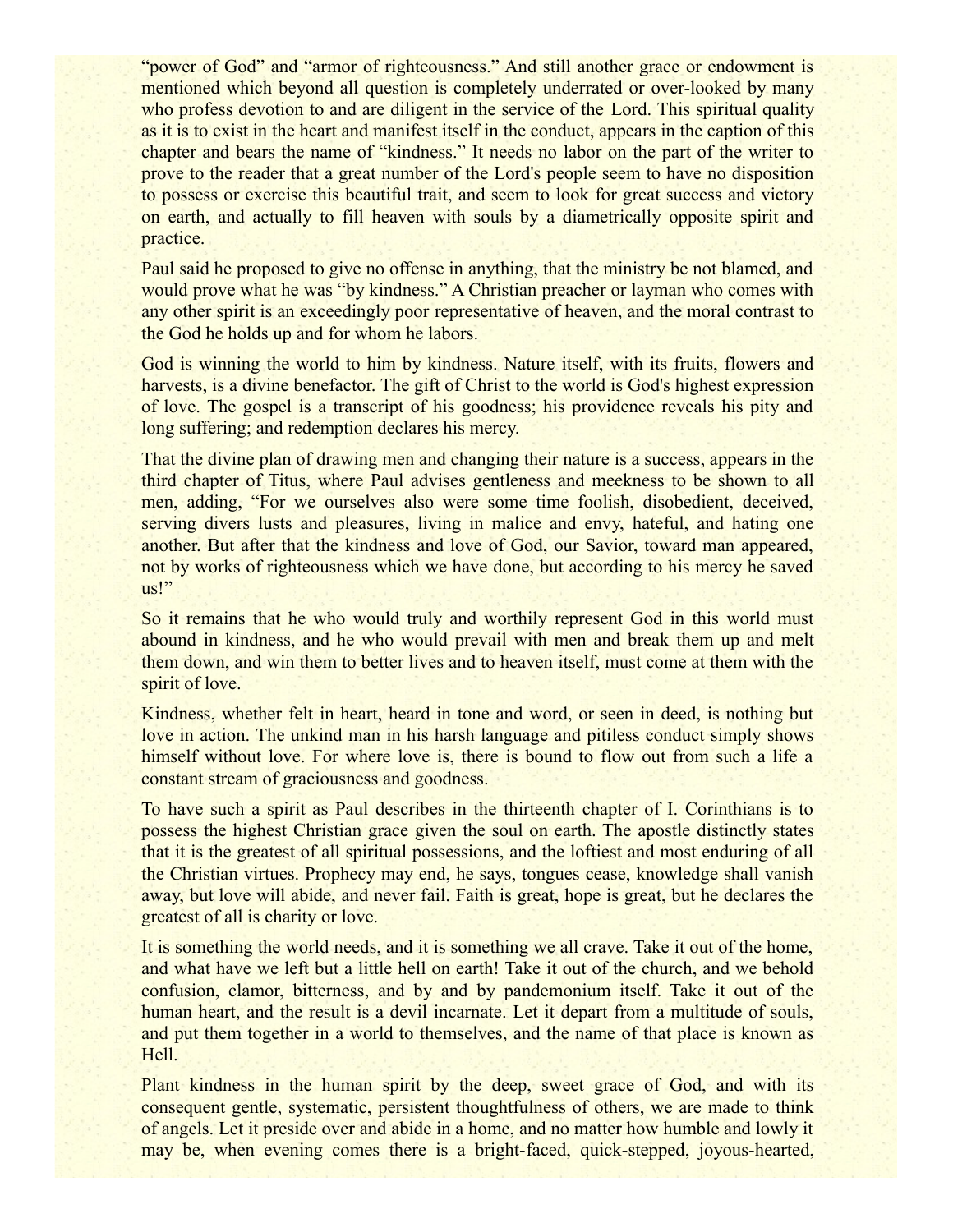sweetly-expectant return to that household by father and husband, sons and daughters who have been absent all the day. In its beautiful moral influence over their lives, it is like a lighthouse with kindly ray welcoming them into port; a haven of rest to their wearied bodies; and to their souls a portion of the Garden of Eden which has survived the destruction of that earthly paradise.

Let this love abound in the house of God, and the unity, harmony and heavenly life thus produced among the people of the Lord will constantly draw sinners to its pews and altars, and usher in, and steadily retain, a gracious, glowing and growing revival of religion.

When a great many people thus filled with holy love die and are gathered in one place, it is called Heaven.

Oh, then for kindness! And more of it all the time. Something is certain to happen if we get the spirit, and begin to practice it in face of every condition and circumstance of life, and in spite of anything and everybody. No liniment was ever made by man that can extract pain as quickly and thoroughly; no cool lotion can remove fever and burning as rapidly; and no weapon was ever forged which can give as deep and mortal a wound and terminate as surely the existence of an enemy.

It is true that swords, bullets and bombshells destroy the physical life of one's adversaries; but the foe is simply transferred to another world; he is an enemy still in a different part of the universe. But kindness shoots the opponent down in his tracks, and leaves a lifelong and eternal friend in his stead.

Then kindness is not only most remarkable as a spiritual weapon, but it seems to come against the most defenseless side of our nature. It is said that there was a city in Asia Minor which was most formidably walled and protected on every side but one. Relying on the natural protection of a river, the inhabitants failed to barricade that portion of the town. History tells us that it was in that quarter Alexander captured the city.

Somehow we are all built quite feebly in a certain part of our spiritual being. Prejudice, pride, anger, jealousy, envy, hate, and the human will itself make towering walls against which people fling themselves in vain. But there is a love side to us all, where most of us go down with a crash. We look around for materials to build up against and oppose the steady, repeated charges of genuine good will and kindness, and we can find nothing. We feel helpless, are put to confusion, and do not know what to do but surrender.

Then it is hard indeed to strike, and shoot at as beautiful a thing as kindness. There is also a kinship feeling between it, and the love nature that is left in us. And one should dread to aim a blow at his own kith and kin. Look at it as we will, we shall never find a more effective weapon in subduing the enemies of God, and drawing men to repentance and salvation, than the kindly life which derives its being from a heart full of a genuine Christian love.

The wounds inflicted by kindness are left in the form of recollections. In one sense these blows never heal. They are mortal, not to say, immortal wounds. But in another sense they become things of loveliness. Think of a scar growing beautiful and getting more so all the time. And why not? If a blow given to a certain kind of shellfish is changed in a few months into a valuable lustrous pearl, why should not a wound inflicted on the soul by the hand of kindness be metamorphosed in a manner to astonish and delight both wounder and wounded? There is this difference: The blow on the oyster is transmuted into a pearl, while the stroke given by kindness is changed into a picture which we call a memory, that seems to grow more beautiful and more affecting to the sight with every day that goes by.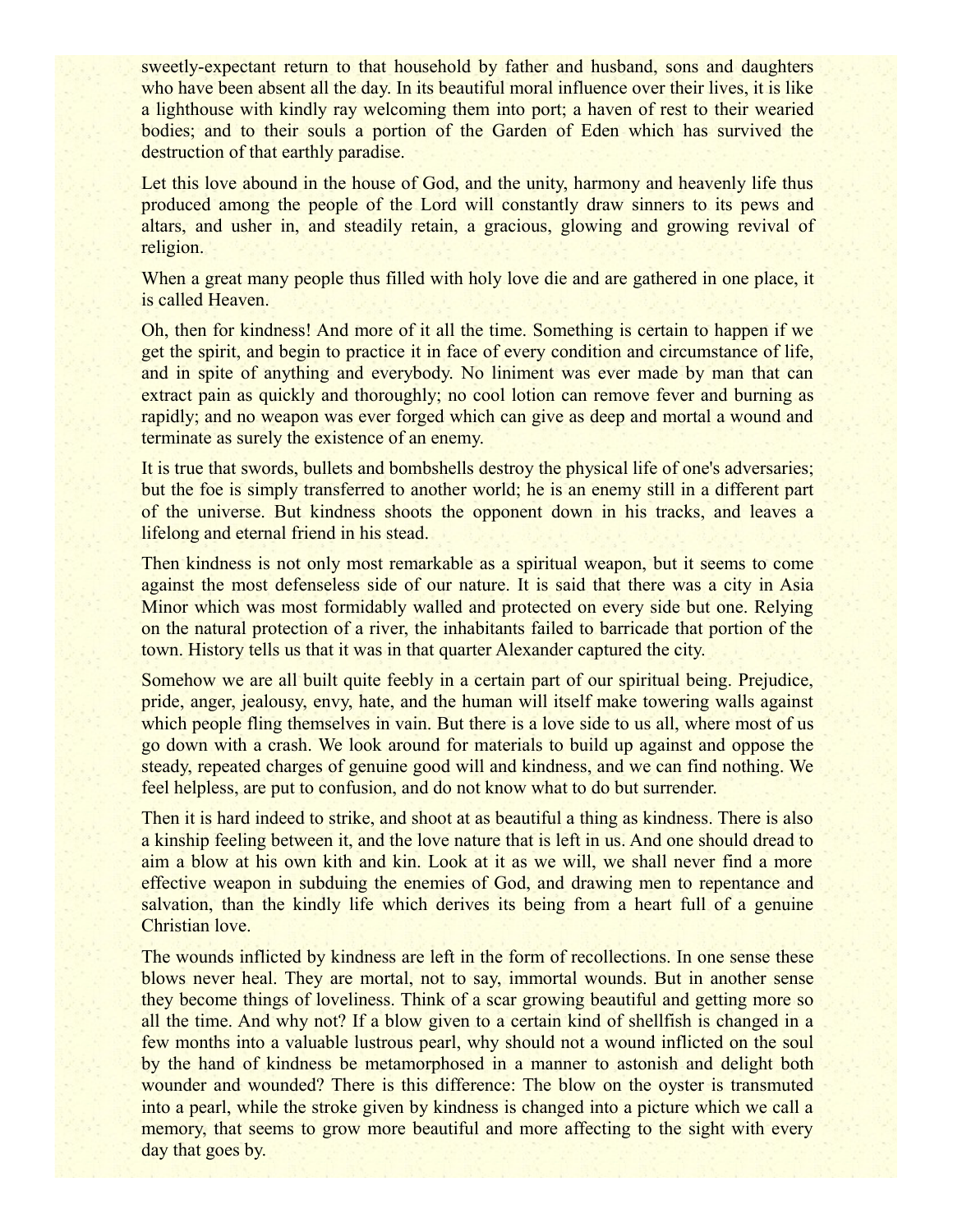It was only a cool, soothing hand laid on the aching head, but somebody has never forgotten it.

It was but a smile or a gracious, encouraging word spoken in time of discouragement, but it worked wonders then, and continues to bless as a recollection until today. You were a poor boy or girl and some one far above you took interest in you, and there came a verbal, social or financial lift that sent you on a successful way. People wondered why you wept so when you heard the news of the death of that person, and you could not and did not explain; but the world looked wonderfully empty to you at that time, and the memory picture never looked more beautiful nor felt so sacred.

The writer, when a boy, was taken with a burning fever on a train in Alabama. In his physical suffering he became conscious of a kind face bending over him and a gentle hand putting to his parched lips a cup of cold water. The good Samaritan was Dr. C. K. Marshall, of Vicksburg, who dreamed not he was alleviating the misery of a lad whose mother had entertained him at her home in Mississippi.

Still again, when the writer joined the church as a young man, and went back to his seat and bowed his head in tears in the corner of the pew, an old gray-headed steward of the church came down the aisle, took his hand and cried over him.

Both of these men are in the grave, and both affected the writer powerfully in drawing him to, and confirming him in, the way of righteousness. And they did it by acts of kindness.

Forty years have passed since the lad was sick on the train, and twenty-eight since the young convert wept in his pew. But over the wide wastes of years these two gracious acts shown him by Christian men shine out like stars of the first magnitude, that have not set and will not go down forever.

It was only a heartsick, homesick boy, leaning his head against a car window; and only a lonely-looking young man who had given his hand to the church and gone back to his seat. These are ordinary sights, and so what need to say or do anything? But these two men not only said something, but did something; and both word and deed were full of kindness. In the first case the boy wanted to be like a man who did such things, and in the second instance his heart and life were strengthened in the new life he had lately chosen and just entered upon.

God grant us to be thoughtful and good to everybody, and as Christians to give no offense in anything. May we also commend ourselves to all men, not only by the armor of righteousness on the right hand and on the left, but also by the use of that beautiful and all-powerful weapon of heaven, the spirit, word and deed of genuine Christian kindness.

# 15. POLITENESS

We have not wandered out of the religious or full salvation realm in the selection of the topic of this chapter. Indeed, we are in the Christian life proper, and dealing with an important ethical question when we call attention to a practice which, when even not proceeding from the heart is agreeable, and when reflected from a true inward state becomes a beautiful Christian grace, and a blessing indeed.

In the dictionary, politeness is defined as "good breeding." Its synonyms given in a book of that character are refinement, civility, gentility, courtesy, courteousness, urbanity, decorum and elegance.

Certainly no man who has any regard for the proprieties of life and the feelings of others could object to the possession of such a personal attraction and character endowment as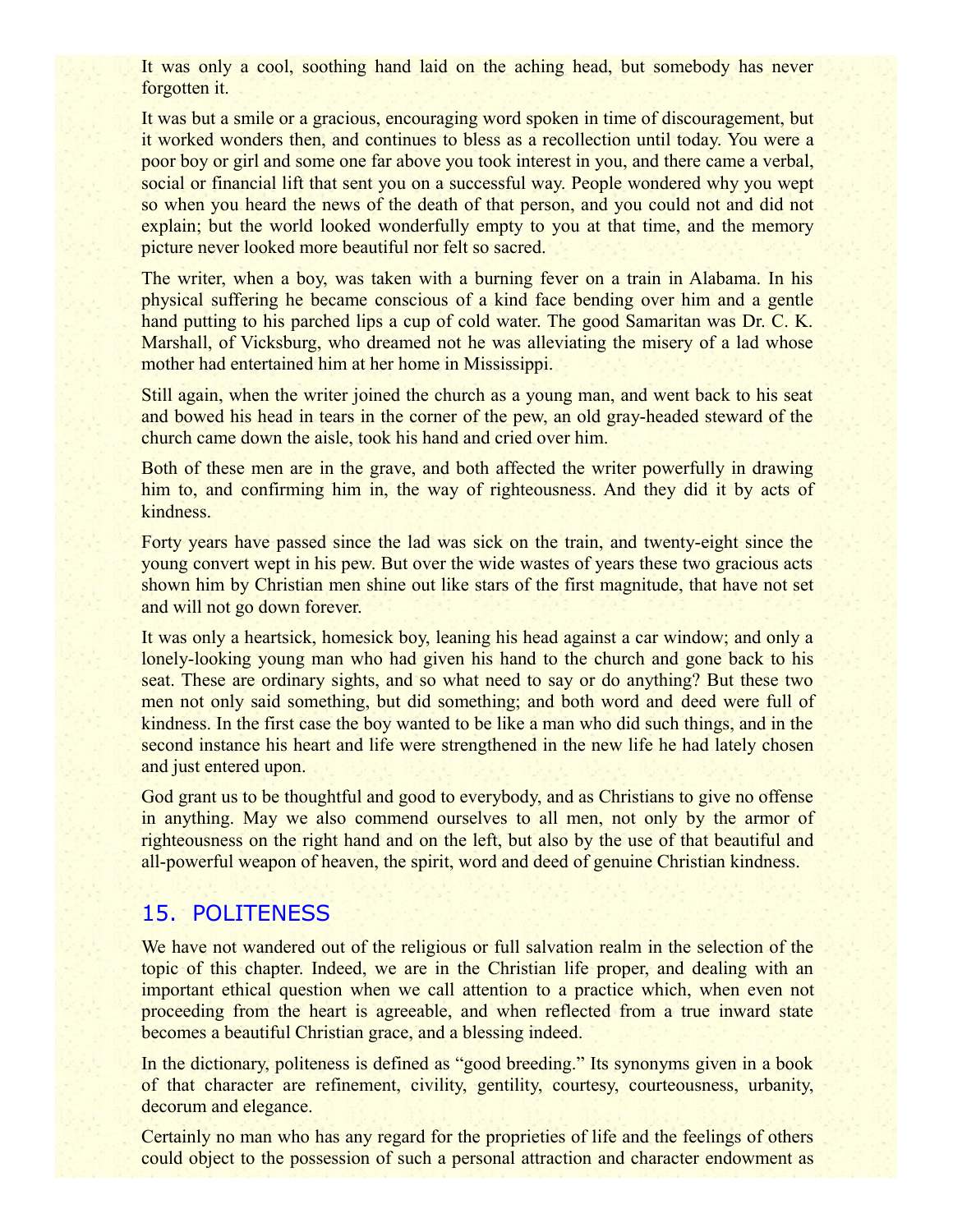we see shining out of such words.

Paul wrote to one of the churches, "Be courteous." It was a plea for this very same charming, ingratiating thing called politeness: a spirit and conduct full of consideration for the comfort, views, opinions and rights of other people.

The apostle himself evidently abounded in it. He could never have written certain chapters in his epistles if he had not been the soul of courtesy. Let the reader turn to one of the briefest of his pen productions, called Philemon, to read a perfect model of a letter of introduction. None but a Christian gentleman of the highest order could have composed such an epistle. We do not wonder that crowds accompanied this man to the ship to say farewell, and that numbers fell weeping on his neck and kissed him, sorrowing for the words which he spoke that they should see his face no more.

There are several reasons why we plead for the exercise of courtesy or politeness, especially among Christian people.

One is because of its beautifying and ornamenting power to the life.

We have all looked out upon an evening sky, and but for the adorning touch of the Almighty hand, would not glance again. But God has a way of making golden gates out of the sunset clouds; giving the appearance of a resplendent city with domes and battlements of fire; creating a wide blue sea with strand of purple and islands of pink and scarlet and gold, edged with silver as if waves were dashing against their shores; so that the evening, fair and peaceful in itself, is made beautiful and memorable by an added loveliness and glory.

We have seen the same order observed in the depth of the forest, where it was not enough to the eye of God that trees stood thickly about a pool of water; but he sprinkled wild flowers over the bank, star like lilies on the lake, and swung grape vines with purple clusters, or scarlet blossomed creepers trailing from tree to tree.

So it is not enough for us that we possess truth, uprightness, principle and character. There are beautiful dispositions and graces that we must possess for our own adornment. The apostle plainly declares that a certain spirit which he names is of greater ornament to a woman than pearls and braided hair. And true as it is in the virtue he mentioned, it is equally true in regard to that graciousness and considerateness which is possessed by some Christians, and is all unknown to others.

Truly, if God will adorn the evening sky, and glorify a tangled dell in the woods, how much more would he seek to clothe an immortal soul representing his kingdom with heavenly tempers and spiritual graces that would make it in a true sense attractive to men and so all the more powerful to do them good.

A second reason for the possession of the virtue of Christian courtesy or politeness is found in the certain enrichment it brings to the possessor.

It is impossible to be courteous without feeling a reflex beneficial influence on the heart. Let the cross-grained, rough-mannered brother who is believed to be good in nature, try to be agreeable and pleasant in life. Let him dispense with his blunt, offensive and bearish ways for a little while, and try civility, urbanity and graciousness for a few days, and see if a tenderness, sweetness and actual blessedness of spirit will not come down upon his soul, richly repaying him for any outlay and sacrifice he may have made.

A third reason for exercising a refined courtesy is to be found in the vastly increased influence for good it brings.

There is no doubt that we have excellent people in our midst who have not done, and cannot do in the religious life what might and should be accomplished, on account of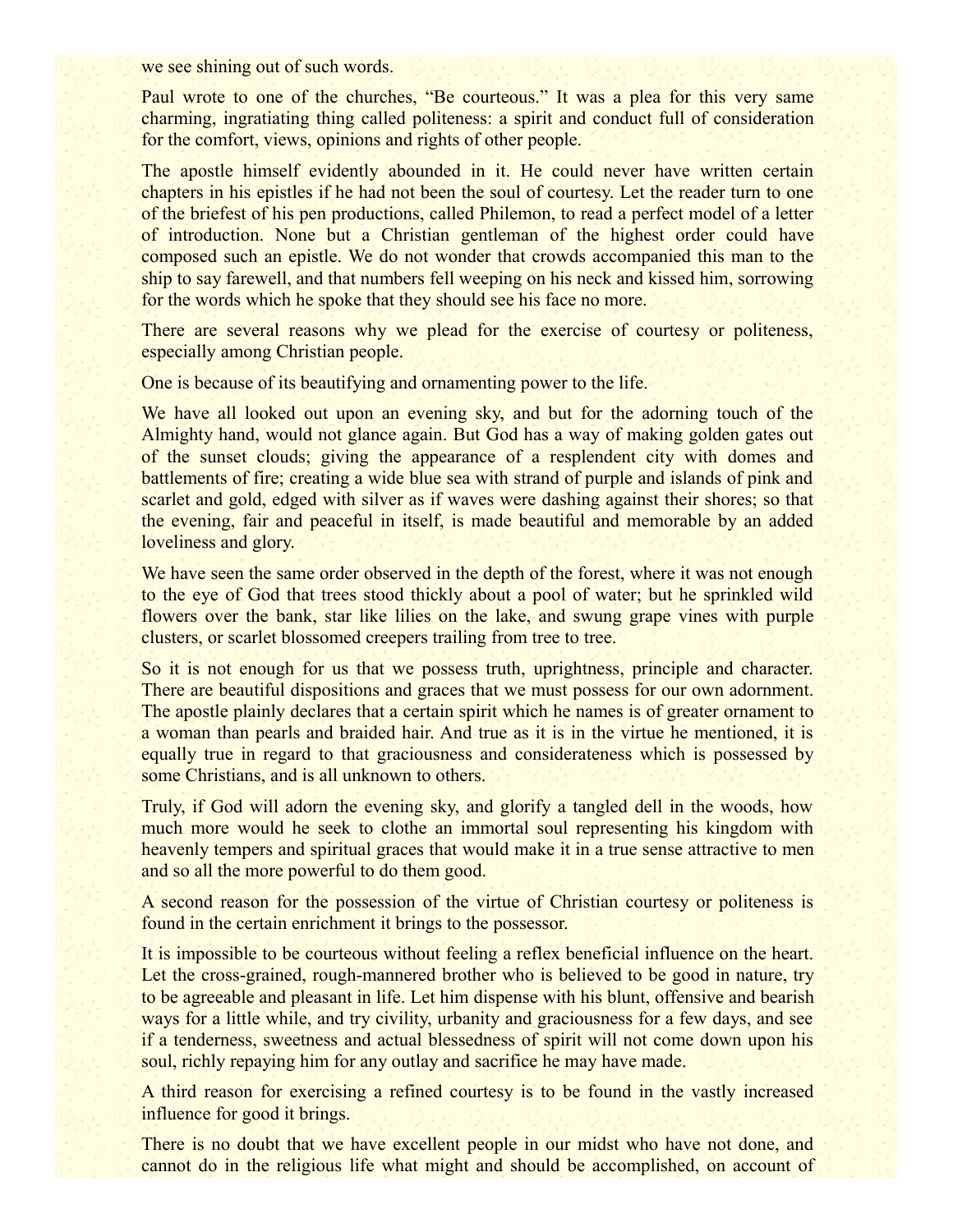their harshness of speech and roughness of manner.

It is perfectly natural to us all to feel repelled by, and to wish deliverance from the presence of things and persons that are personally offensive. And yet this fact is utterly ignored by persons in the religious realm. We have people today in our ranks who think they have been ostracized from social circles, and cast out from synagogues and communities on account of the truth they preached and lived, when the real cause of their exile and expulsion was to be found in harsh and coarse speeches, and in a conduct that refined people could not tolerate.

There are other Christians whose conversion or sanctification was no more powerful than the persons just described, but they literally ornamented the truth, and "adorned the doctrine" by a sweetness of spirit, kindness of manner, and studied regard for the views, tastes, privacies and rights of other people that won at once the esteem, confidence and regard of congregation and community.

Just as there are evenings which we recall because of a lovely sunset, and some woodland depth we remember from its peculiar sylvan beauty, so there are certain people of God whom we can never forget, and, whose memory always fills us with pleasure because of the courteousness, tender consideration and unfailing politeness which distinguished their lives.

All of us have known Christians who never compromised the truth, were unswerving in principle, and yet, at the same time, never ceased to be ladies and gentlemen in the truest sense of the word.

They were never rude, never impertinent and never discourteous. They did not go around saying that everybody who did not agree with, and go with them, were on the road to hell. And yet such was the shining face, the true life, and the blessed atmosphere or love, peace, and holiness which they carried about, that people somehow felt that if they did not alter their own conversation, spirit and conduct and become like them, that they would never live in the same heavenly world to which they were evidently going.

Some of these saintly persons have crossed the flood, and are now face to face with God. But such were their lives that a reflected glory has been left behind, though their earthly sun has set in this world however.

We remember a preacher who drew upon himself the severest of criticisms from Christians who could not understand the royal make-up of the man. His wholesomeness, kindly tolerance of others who differed with him, his catholicity of spirit and true liberty in the gospel, were all misconceived, misconstrued and condemned by the little minds and narrow lives he encountered in his different pastorates. Through it all he was the unchanging Christian gentleman. He patiently accepted the fact that many did not understand him, and returned courtesy for discourtesy, and a polished, refined deportment, to coarse, cruel and untrue attacks made upon him by unthinking and rudeminded people.

He has been in the grave for years, while a number of his misjudgers still live. But there are many besides the writer who can never hear his name, or think of him, without seeing arise before the gratified eye and heart the vision of a gentleman and prince indeed, who would have been at home in palaces, and graced the period and fashion of knee pants, silk stockings and silver buckles.

The effect of his courtly Christian life is still felt in the community where he lived and finally died, Men could not but be drawn to a religion which made not only a true man, but also a gentleman. Somehow it seems easier to believe in a salvation which works on the outside as well as the inside, which affects the manners as well as the morals of a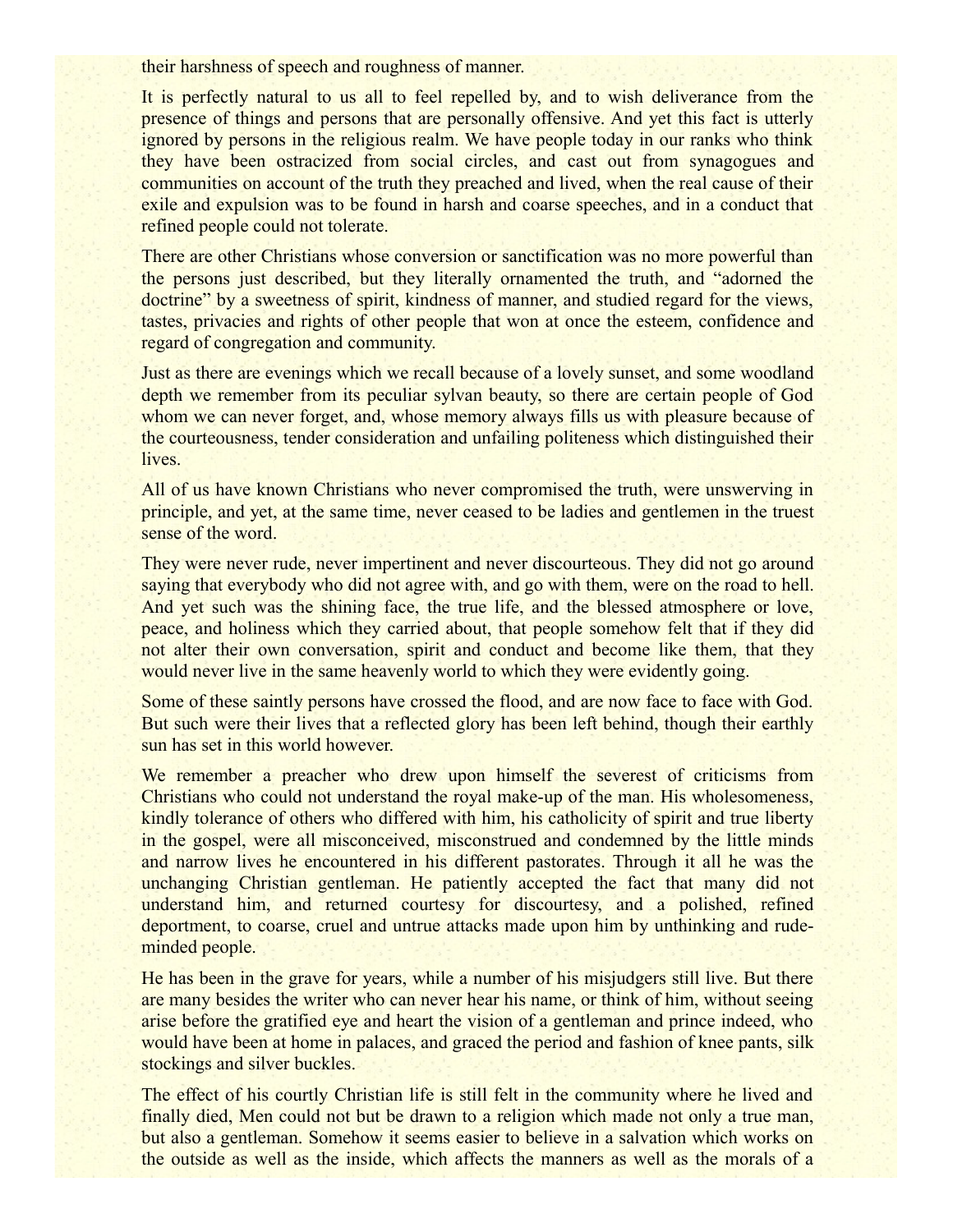man, than to take to one which, whatever it may do for the soul, seems to be powerless to prevent the individual from being a bore in speech and a bear in behavior.

It is true that some persons have done good who were very rude and offensive in their ways; but their success was not because of their roughness, but in spite of it.

If the world liked bearishness they would ransack the woods for such animals as domestic pets and companions. It seems, however, that they prefer them at a distance, and so they are left in the forest, or kept in a cage when in town.

Just as truly men shrink from the bear at home, in society, or in the religious life. Mr. Bear, Mrs. Bruin and Miss Cub may be slow to believe this, but it is true all the same. They may be Christian workers, but their claws, teeth, gruff voice and rough handling, indispose people to hear or receive anything from them. The heart may be right, but the bear hug is just death.

A final reason for politeness we mention without amplifying; and that is, it is profitable to be courteous. It pays to be polite.

A gentleman once said that he had gone around the world and was not refused a single request, nor treated ungraciously a solitary time. He said in explanation that he made it a rule to be polite to every one he met. The result was a string of favors and kindnesses shown him which encircled the globe.

One night last summer in Texas we passed over thirty buggies on the road, when each occupant was at first altogether unwilling that we should get ahead. As we drew near they would whip their horses up to keep us in the rear. But standing up in our vehicle we touched our hat and told the gentleman who was driving in each rig that we were trying to make Marshall in time to catch the midnight train, and then courteously asked permission to go ahead. In response every one of the thirty young men drew aside and allowed us to pass on, while they took the dust. We made thirty speeches that night, and gained thirty cases. It was done not by an eloquent but a courteous tongue.

It pays to be polite.

There are men today wondering why their friends have dropped them. The answer is to be found in their own disagreeable and offensive conduct.

We know preachers and singers who are constantly missing calls for work for the same reason that people are dropped from the social group and avoided in the family circle. We can so impertinently pry into private affairs, be so rude in speech and disagreeable in our ways, that nobody wants us around. We may think it is because we sing, talk and preach full salvation, but it is often because we do not live full salvation. It is because that our religion has fixed up our morals, but not our manners.

Truly, as we said, the spirit and practice of courtesy is not only an adorning grace, a developing exercise, a potent influence for good, but it is profitable as well. It is a positive advantage in this world to be a courteous, genteel, refined man or woman. It pays to be polite.

#### 16. HUMILITY

We are told that there was no word in the old languages to stand for meekness. The nearest was meanness. Such a moral quality was inconceivable and unknown to the multitude. If present in a human life they could not understand it; the man was a puzzle and would be described by a most unflattering title.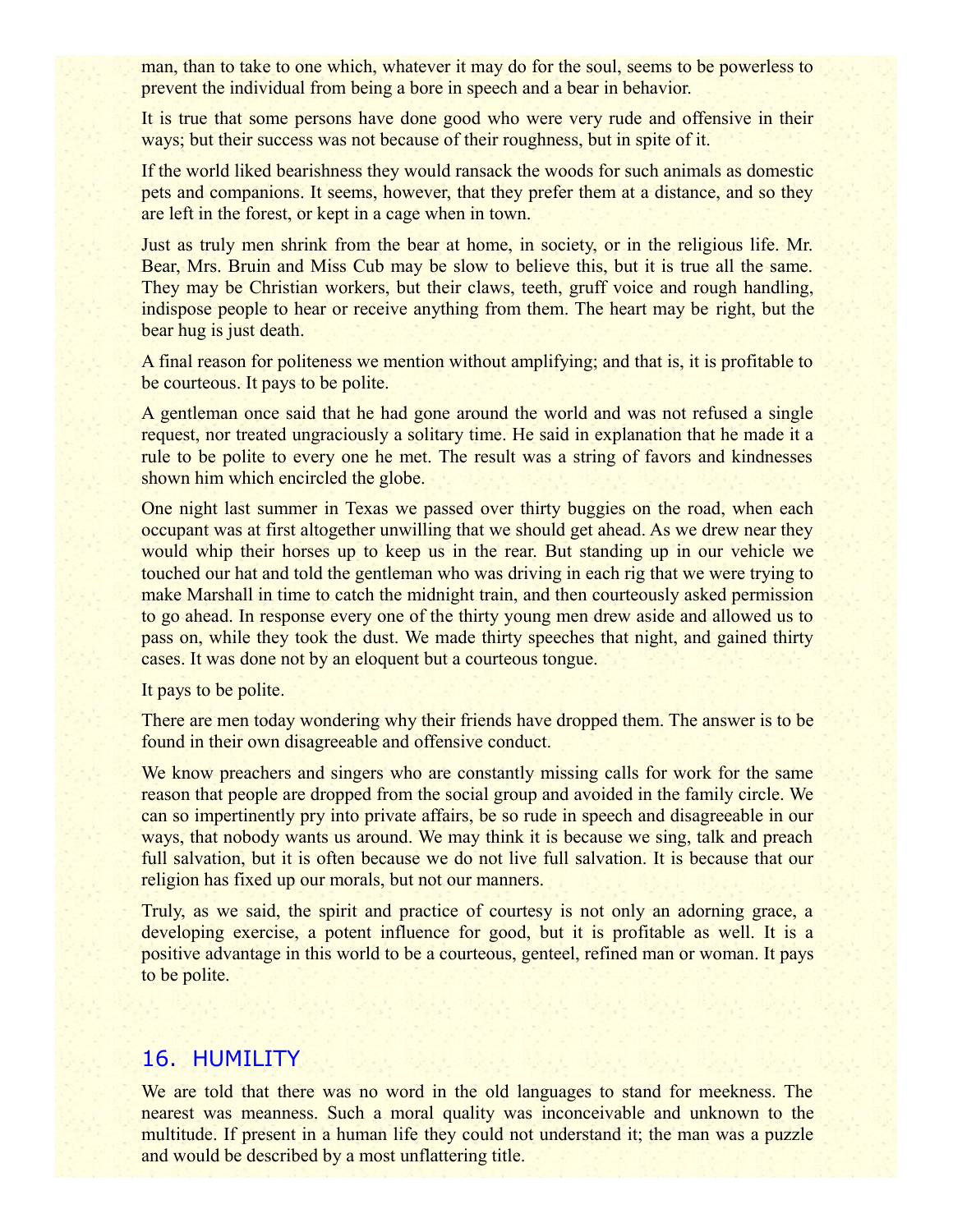In the present day we have the words meekness and humility, but they are still comparatively unknown by the world, when embodied in a human life, Such a character, full of the humbleness, quietness, simplicity and gentleness of Christ, would be according to the judgment of earth, a man without fire or spirit, a contemptible man, a mean man. So the ages in their flight have not improved the understanding and judgment of men much yet, in regard to some very important things.

It is certainly a pity that the world should confound one of the loveliest Christian graces with one of the most contemptible states of the depraved heart; that it cannot see the vast chasm between the words meekness and meanness.

It is also to be lamented that the Christian Church itself does not have more who possess this heavenly spirit; while so few even of the best seem to care for, strive after, or cultivate it.

Meekness or humility was one of the striking characteristics of the Savior. This alone would distinguish him from all other leaders and teachers in the spiritual realm. It is certainly strange to see that many of his followers want his power; crave to preach, pray and work miracles like he did; want even to look like him, but do not desire his lowliness of heart and life.

Inbred sin is unalterably opposed to a spirit of humility. The unsanctified heart needs no whisper from the devil to "Stand up for your rights," "Don't let people run over you," etc. It possesses the nature that goes very easily and willingly out upon lines of pride, and while acquainted with little spells of humbleness, attributable mainly to defeats, crosses and mortifications, yet it knows not that spirit of habitual lowliness that is the result of a work and state of grace promised by Christ.

It would lead to some interesting developments if preachers would ask themselves what spirit is that which causes them to strike certain attitudes upon a great platform before a crowd of observers.

What occasions the tilt of the head, the pose of the body, and the general air of importance and bigness? Let the layman ask himself the cause of the peculiar sensation that comes over him when he is escorted up the aisle by an usher? Why is the form and head suddenly made to render tribute to this invisible power within? Why should the man feel that every eye is upon him, and that he must, or has already made a fine impression?

Of course we do not mean to say that a man should try to look ungainly on a platform or walk slouchily, or with a hang dog look, up the aisle. We are speaking of something very different from awkwardness of body or meanness of nature which would prefer to drop out of sight altogether. We are referring to a grace which becomes a state and life, where the man can appear well, and conduct himself easily, and all the more easily, because he is delivered from a dreadful self-consciousness, and bears within a humble spirit.

If the reader is hard run for living types of what is being referred to, then the sight of a sweet, unspoiled child may give some conception of what is intended to be conveyed. We have seen them in their play, or in a crowd, perfectly oblivious of attention, criticism, or any kind of observation.

Christ has been called the child-like man, not childish. There is a vast difference in the two terms.

Could we but see him today walk up an aisle, sit on a platform, or preside over an assembly, there would be ample cause for wonder. He would need no black silk robe, as was recently worn at a college commencement by four of our dignitaries, to impress the audience with his spiritual greatness. He would not need to adopt the swollen air of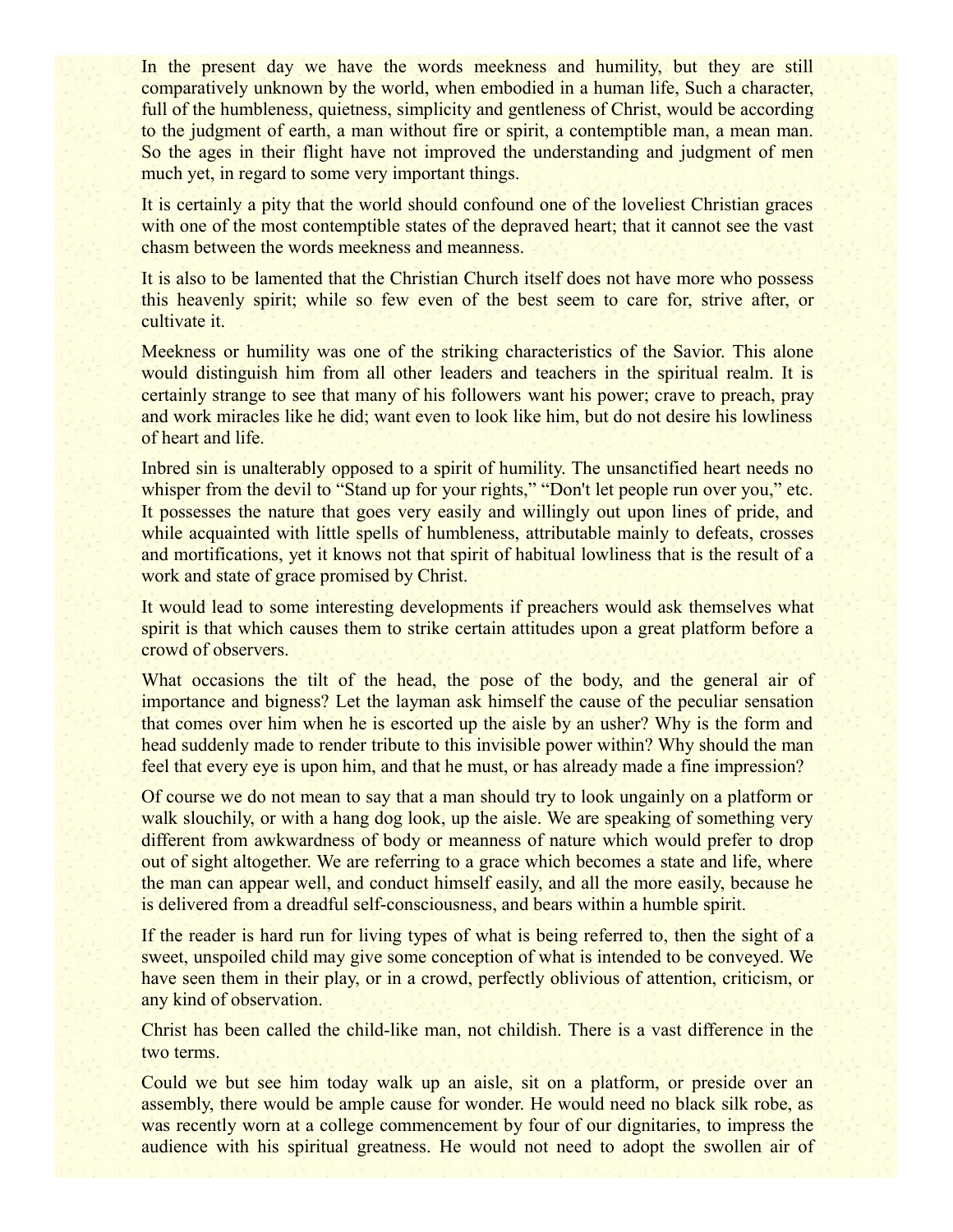conscious self-importance, for such a thing would be impossible with a lowly and holy heart. Without the help of trappings, studied attitudes, or rolling utterances, he who said he was meek and lowly in heart would be felt in gracious power all over the house.

Humility as a Christian grace possessed by the soul brings a life of restfulness. Such a spirit has no desire to dispute, wrangle or strive about anything, much less for the high places in church or state. It could be elevated to them, and still serve God and do well there; but it has no inward fret or worry over their absence, and no scheming for their obtainment. The sword has been beaten into a plowshare, and the spear into a pruning hook. The great, flaring sunflower, thrusting its head over the fence to stare at and be stared at, by everybody, has become one of heaven's lowly and sweet violets. What an inwardly restful life it is bound to prove to one of God's little ones, the genuinely humble man.

In addition, the spirit of humility as an expression of a real inward life, is a very beautiful and heart-touching sight to men, We have never been able to behold it since God converted our soul without being deeply moved. Just as physical beauty commands admiration, so this high type of spirit loveliness is compelled to win the approval of one who has any spiritual discernment at all.

A young preacher was being made to suffer on the floor of a conference for his views and sermons on holiness. He was very roughly handled. A prominent minister was present who afterward became a bishop, and as he turned his eyes upon the victim, he observed that he made no reply to any attack, and with a meekness that was written on every line of his face, showed that he was the happiest man in the assembly. The observant minister never forgot the sight, but referred to it repeatedly after he became a bishop. It was a spectacle of moral beauty that he could not forget. He confessed that his eyes grew wet as he looked upon the man.

Recently the writer at one of his meetings saw in his audience one of the humblest spirited of all the evangelists in this land. He is a man that never had the benefit of an education, and we doubt whether he was ever at a school in his life. Drawing near to him we asked him to preach to the people that night, and at once, with that simplicity and genuine humbleness of the devout soul, he replied, "Brother, you know I am very weak and ignorant." The tears jumped into our eyes, and a lump suddenly got into the throat as we answered: "That's all right, my dear brother; but you possess the knowledge this people want." A preacher recently told us that some months ago an evangelist wrote to another giving him a flaying for something he had said in his sermon and done in the pulpit. The letter writer was a noble man of God, and hesitated long before he sent his skinning and blistering epistle. But he felt it was his duty and away it went. The answer that came back was so gentle, kind and above all humble, that it perfectly melted its receiver. The attacked brother admitted that "he had made these mistakes, and greatly grieved that they were made. He also wondered why they had used him in the pulpit that morning; that he felt others were superior to him as teachers, and that they should have been there rather than himself, for the greater glory of God and good of souls." In a word, the letter was so genuinely meek that it disarmed the brother, and made him, we doubt not, a loving and lifelong friend to the criticised.

Some fifteen or twenty years ago, one of our preachers spent the night at the home of a southern Methodist bishop, who since then has passed away into the skies to his reward. The preacher told the writer that early next morning he was aroused from his sleep by hearing some one blacking his shoes. Peeping over the foot of the bed he saw the bishop kneeling on the floor cleaning and polishing his shoes as softly as he could, to keep from awakening his guest.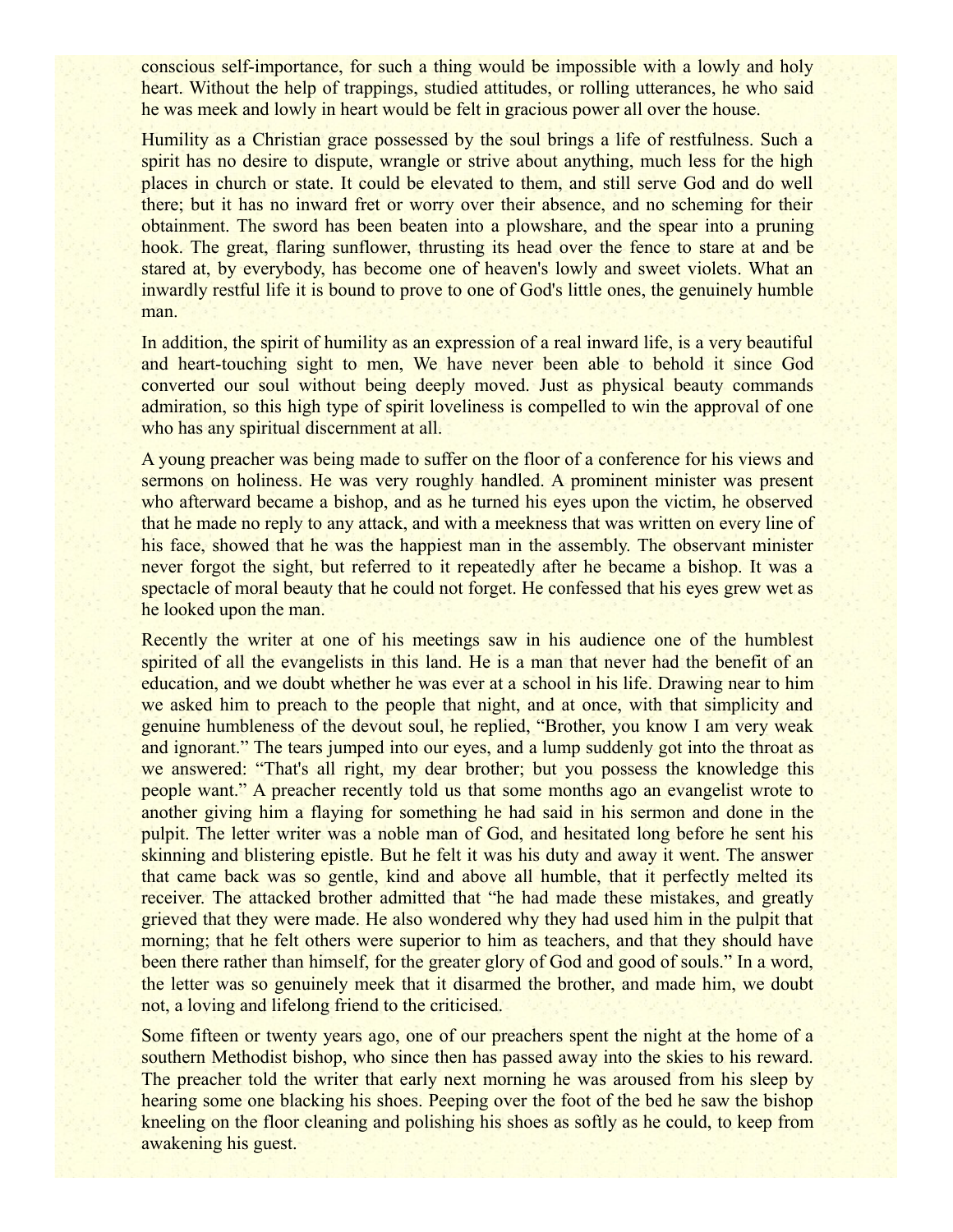The preacher said to us that when he saw the sight his heart melted and yet felt like breaking. Such a sense of unworthiness rolled over him, as well as pain that a bishop should be his bootblack, that he felt all but overwhelmed. There were two immediate spontaneous cries that went up, one from the bed, and the other from the floor. The one from the bed was, "Oh, bishop, how could you do such a thing for me!"

The one from the floor from the bishop, who was embarrassed at being discovered, was, "Oh, brother, I am only too glad to do it. You are one of my Master's servants." Here was humility in both, and beautiful in each case.

In a word, we notice that wherever we extend our observations and find humility, it is always lovely. It is beautiful everywhere.

We could write much more under this head, but will conclude with the fervent wish and prayer that all of us who know and love Christ shall resolve from this very hour we will obtain more of the spirit, and practice more of the life of genuine humility. We not only believe that heaven will be pleased, but the church and the world itself will be tremendously moved and wonderfully blessed at the spectacle.

# 17. THE BEAUTY OF JUSTICE

To many of God's people the attribute of justice in the divine character is one of the loveliest and most heart cheering in the glittering constellation of the Almighty's perfections.

It is not an attractive quality to the sinner, for he dreads it and would be delivered from its exercise. But to faithful servants of God who have been unrecognized, misunderstood, misrepresented, deprived of proper reward, and even cruelly wronged not only by the world but in the church itself, the thought of the divine justice is one of unspeakable consolation. The strongest and best of Christians under peculiar trial have been kept from utter despair by the consideration of this divine virtue from which is to come sooner or later righteous judgments that shall stand forever.

Very comfortable to these oppressed and distressed Christians are such passages in Holy Writ as the following, "Shall not the Judge of all the earth do right?" "He shall bring forth thy righteousness as the light, and thy judgment as the noon day." "For we must all appear before the judgment seat of Christ; that every one may receive the things done in his body, according to that he hath done, whether it be good or bad."

When this moral quality exists in a man it is certain to bring him into prominent and respectful notice. Such men are sought after in the councils of the nations, and their value is above that of silver and gold. When the virtue is in a Christian, it at once invests him with a spiritual charm that is sure to affect every observer. When it is absent, we know of nothing that can take its place; for it is not only unlovely and unloving to be unjust, but also unrighteous as well.

We fear that real justice will never be given by man to man in this present world. In some instances it fails to reach the line of desert, and in others it goes beyond. It may take the form of too severe a punishment for an offense, or be seen in a failure to render that recognition and reward which a faithful act demanded. Injustice is seen in words of detraction, in the imputation of wrong motives, in the slurring or discounting of a good work, or the neglect or refusal to properly represent the spirit, character, utterance, doctrinal belief and actual conduct of a fellow being.

This failure to bestow what all should like to give, and all certainly want to receive,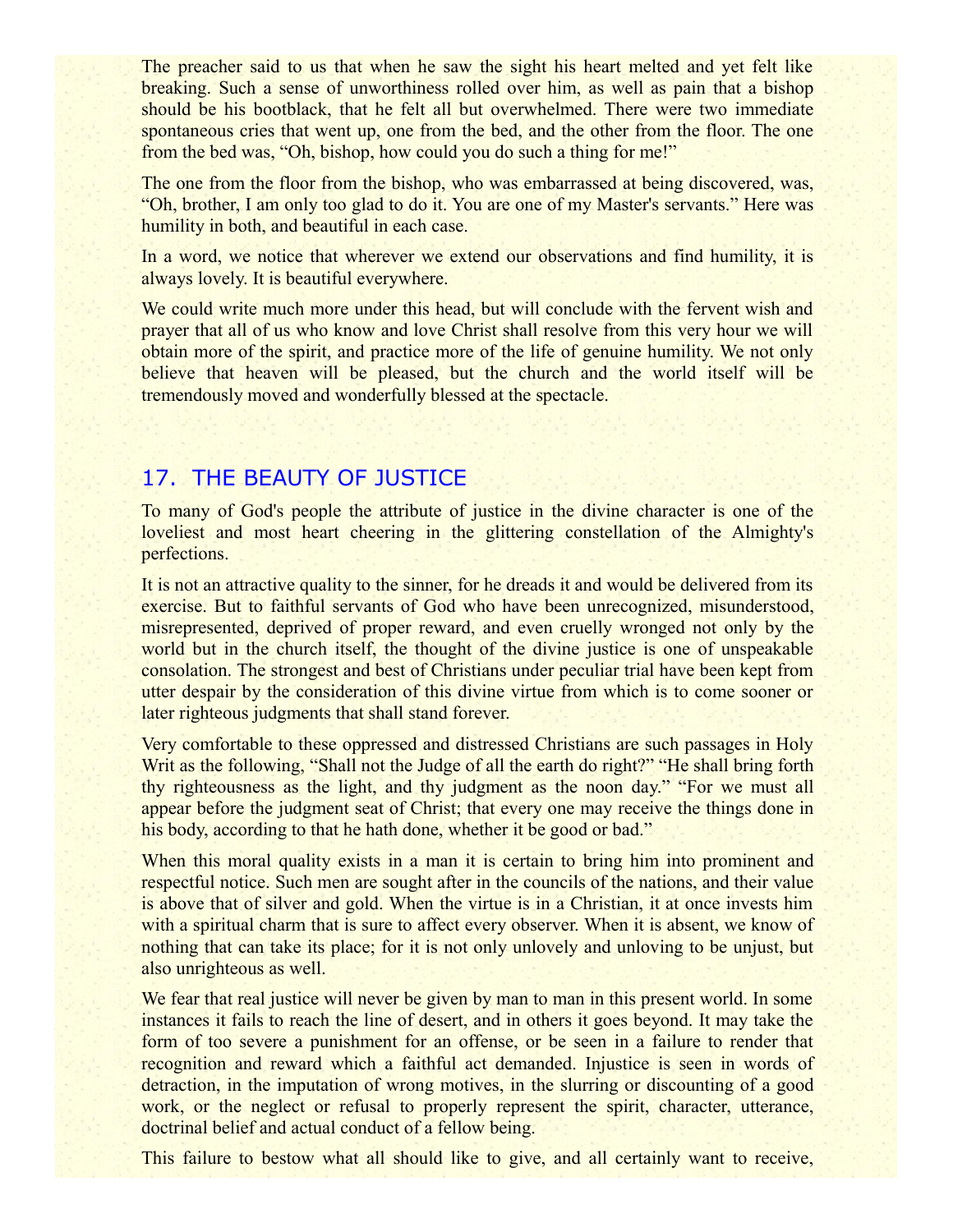springs from more than one cause.

One is the self absorbed life. Men are so full of business or pleasure, or so devoted to self in some form, that they will not or do not take the time to consider the woes, wrongs or rights of another. It would take hours if not days to unravel certain life cases, and they have not the time nor the inclination to even enter upon the solution.

Another cause is the profound ignorance we labor under in regard to the man who is criticised and condemned. We may have seen certain external actions that looked wrong, but how little of the motives, trials, temptations, besetments, and long battles of that individual's life do we know or have ever imagined. Because of this lack of knowledge of the real character and life of people all about us, both the world and church are rewarding men who need punishment, and condemning others who stand high in the favor of God. Persons have been consigned to hell who are today in paradise; and others have been eulogized to the skies and established in high places in heaven by platform address and newspaper tribute, who at the very time of the fulsome speech and notice were wringing their hands in perdition.

It is because of this unacquaintance with the real man before us that we make such blunders in our conclusions, and are told of God not to ascend the judgment seat.

A third difficulty in the way of properly knowing people and rendering them justice is to be found in our own varying states of mind. No verb was ever more affected by moods and tenses than are we.

To attempt to understand a man in one frame of mind, while we are in another, is to undertake one of the impossibilities of life. The different moods in each make the critic and the criticised mutual mysteries.

In like manner to possess one temperament and to be reviewed, studied and weighed in the balance by a person of an opposite nature is simply to meet with stinging injustice at every turn.

What we want is a being who possesses all the temperaments in himself, and who is not a merely national, or denominational, or one-sided Savior; but one who understands thoroughly every individual. One who is not the son of Judea, or of Israel, or even of Europe, Asia or America, but who is the Son of Man!

A fourth hindrance to the exercise of a true justice among men is to be found in religious intolerance.

Strange to say, we have to enter the ecclesiastical world to find the harshest of judgments and the most unrelenting, undying and pitiless hostility. The Bible speaks of a brother being estranged, and then harder to win than a strong city. We have all seen this in every denomination. Nations have gone to war and butchered each other on a question of church doctrine. Body racks were invented to protect creeds. And multitudes of godly men have been burned at the stake and put to death in different terrible forms, because they did not speak nor act to suit other intensely religious (we did not say pious) people, who said they knew and had it all. And even today, a man filled with the Holy Ghost and walking blamelessly before God may well despair of obtaining justice and proper recognition at the hands of men called "brethren," who understand not the doctrine he teaches, and ridicule and oppose the experience he professes.

We leave it for men learned in psychology to search out the reason for this strange spirit and practice, but for fifteen years we have personally been convinced that the true cause is to be found in the presence in the heart of "the old man."

A final reason for the practice of injustice in our midst is to be seen in perverted character.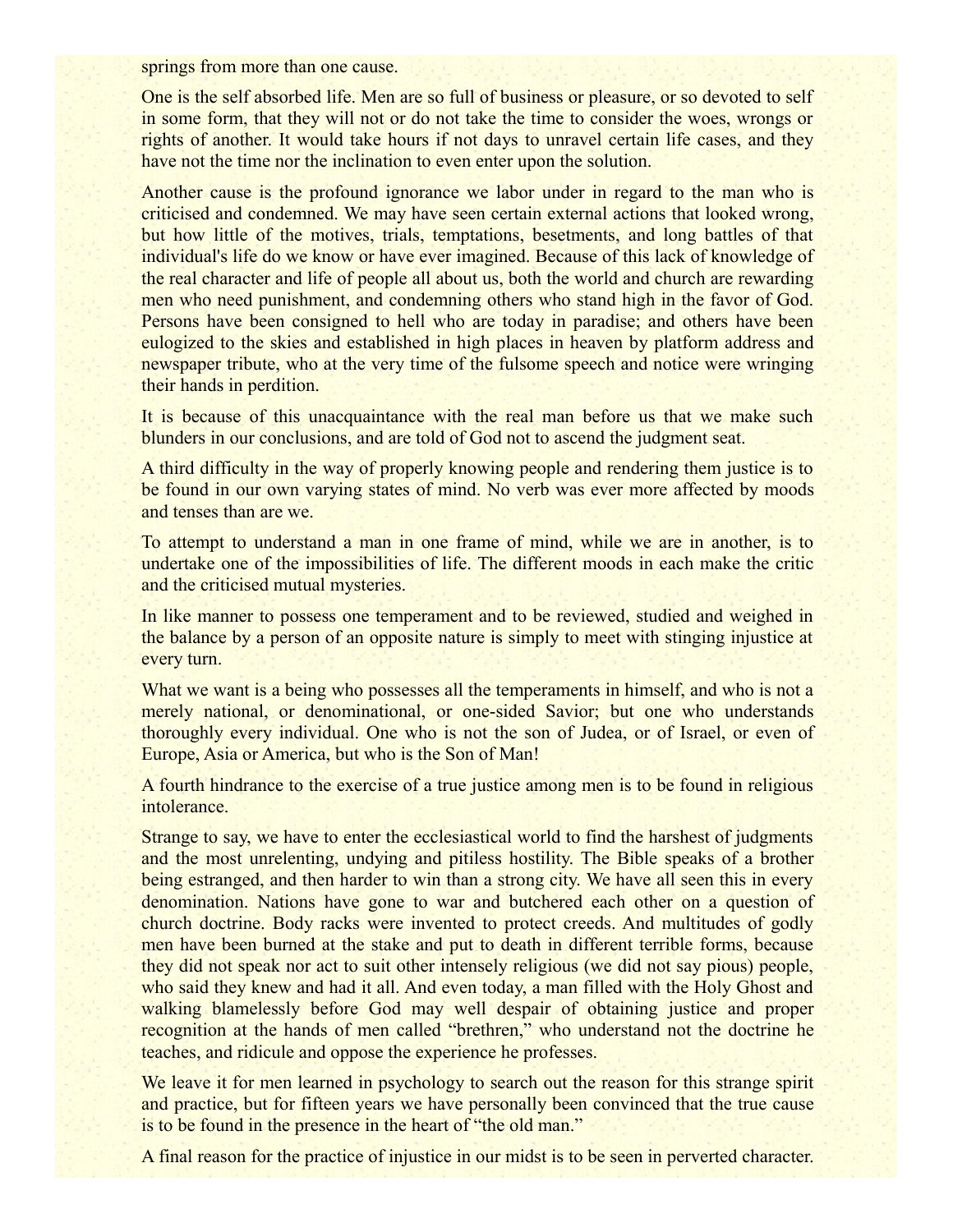This is where the desire and the will agree to commit deliberate wrong.

This studied cruelty and evil doing is to be met with in every rank and walk of life. It sits down in palace and hovel alike, and shows its ugly countenance in the church of God as well as in the dens, brothels, courts and business places of the world. The only hope of deliverance is to be found in the thorough regeneration and sanctification of the soul, with the faithful following after that of the golden rule.

Of course it brings a great shock to the heart to discover such a spirit and practice among Christians; and to find it making a home for itself in what are called tabernacles of righteousness, and sanctuaries of truth and peace, whose altars are declared to be amiable and where the swallow in its helplessness and defenselessness hath made a nest for itself. But so it has been, and so it is until this day.

We have often wondered how a Christian can hear an evil report of another, and then, with mind affected, and biased by a one-sided narration, repeat, write or print the accusation as if it was as true as the gospel, and yet expect to keep a good conscience, or graver still, ever expect mercy from God or man when he has shown himself so entirely without pity, and so utterly lacking in the virtue of common justice.

The New Testament bids us act in a very different manner; and the Old Testament has an ethical code which puts under condemnation both individuals and congregations today who boast of much enlightenment and great advancement in spiritual things.

The world itself has a weighty and wise saying, that there are two sides to every question. The courts run by unconverted men do not condemn a man unheard; but listen attentively to both sides, give the benefit of counsel and jury; ask in the beginning of the case if the prisoner is guilty, waits for his reply, and at the close of the trial, which may have found him guilty, propounds the question, "Have you anything to say why this sentence should not be visited upon you?" This last question is evidently put in view of some confession or plea that might alter the penalty on the side of mercy.

Yet we have repeatedly witnessed in Christian circles a man arraigned, verbally condemned and executed, with no benefit of a doubt allowed the victim, no witness summoned in his behalf, and no question asked or statement received from him in reference to the matter.

A couple of years ago we were shown a religious paper with a column headed, "Some Things that Jesus Would Not Do." Then followed the scathing of certain acts that had been reported to the editor.

The editor had not taken time to investigate, to hear the other side, or even to write a letter to the vilified brother asking if the charges were true. But he, so to speak, reversed all the forms and methods of the courts, and first executed the prisoner, then tried him, and later asked the corpse whom he had slain in his editorial, if he had anything to say why sentence of death should not be pronounced upon him.

After finishing the strangely headed column, we remarked, one thing Jesus would not do, is the very thing that this editor has done. Our Lord is not only merciful, but he is just.

And as we said in the beginning, it is this attribute that is so lovely whether seen in God, or man the follower and imitator of God.

As for man, no star shining out in a black tempestuous night from a rift in the swirling storm clouds is a more beautiful and cheering spectacle than the sight of such a character in the midst of the gross injustice that abounds in this world.

As for God, the realization in our hearts that he is always faithful and true, keeps our lives steady and our souls on the wing. Like Israel we are tempted some days to say, "I have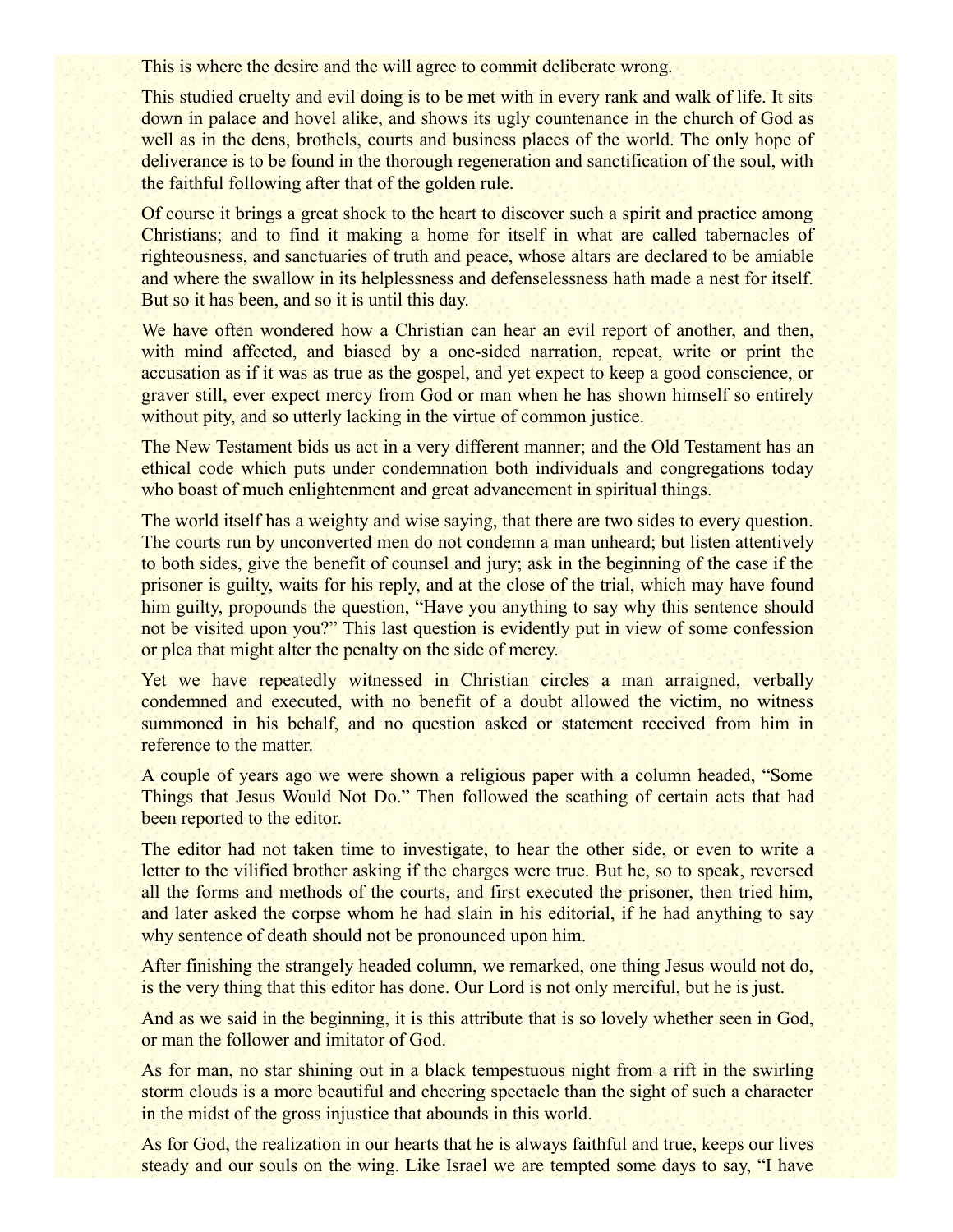labored in vain, I have spent my strength for naught;" but with the very next breath, as we remember the good and just Being we serve, we cry with the same prophet, "Yet surely my judgment is with the Lord, and my work with my God."

# 18. THE CONVICTING POWER OF JOY

The desire is deep and sincere with many of God's servants to see a profound conviction for sin brought upon the people. What they crave to behold is not a passing emotion, a mere transitory regret; but a tremendous breaking up of the whole man as he realizes his lost condition, his wickedness of heart, and complete unlikeness to God.

We have in the course of over a score of years seen numerous plans put in operation by the church looking to that end. Some succeeded in a measure, while the balance failed altogether. Abusive preaching has been tried, and while some were turned to righteousness, many more were disgusted, outraged and driven away. A few of the excoriating order who succeeded were listened to because they were richly endowed in other ways, and men bore the tongue flagellation because of humor, originality, and genius back of the utterance and in the man. Still the gospel conviction, as described in the book of Acts, was not seen.

Then the power of reason and argument has been tried, and great discourses, full of an unanswerable logic and mighty with intellectual force, were turned on the people, and not without result and fruit. But it is to be remembered that the world's fall was not an intellectual but a spiritual one. Men can answer propositions with similar formulas of thought, and meet premises with other syllogisms, and never be stirred in nor moved out of their sins.

A third effort is made in the preaching of the law. Sinai is brought forth and made to flame, and quake, and rock once more. Moreover God always honors such presentations of truth. Still it is to be borne in mind that if the old dispensation was the best, what necessity would there have been for the new?

It is true that we must have the preaching of the law, even in this gospel day, and no one can thunder such sermons as fully saved men. They know it is needed as a kind of a backbone and background. They know there is always a place and a most important place for Mount Sinai. But they also know that Mount Zion is a more wonderful mount than Mount Sinai. The former is not as high as the latter, according to the surveyor's chain, but it is much larger in other respects. It is far more significant in spiritual meaning, and vastly more potential in obtaining instantaneous and everlasting results. On Mount Sinai the law was given; on Mount Zion the Holy Ghost was given. The lawgiver is mightier than the law; and God, who gives truth, is bound to be greater than all truth.

Naturally it would seem that what Mount Zion stands for would outrank, and outdo, that which Mount Sinai is and does in the spiritual realm. And in perfect harmony with the thought the Bible gives a description of the greatest revival that thus far has ever been witnessed on earth, and it all came from what belonged peculiarly and essentially to Mount Zion, namely the baptism with the Holy Ghost and fire.

Here we notice that in a few minutes' time three thousand men were put under a sudden and overwhelming conviction for sin, and while beating their breasts cried out to the joy intoxicated disciples, "What shall we do?"

The one thing perfectly apparent in the whole scene was the deep, overflowing, rapture of the disciples. They were so filled with ecstasy that they acted like drunken people, and were thought by some to be drunk.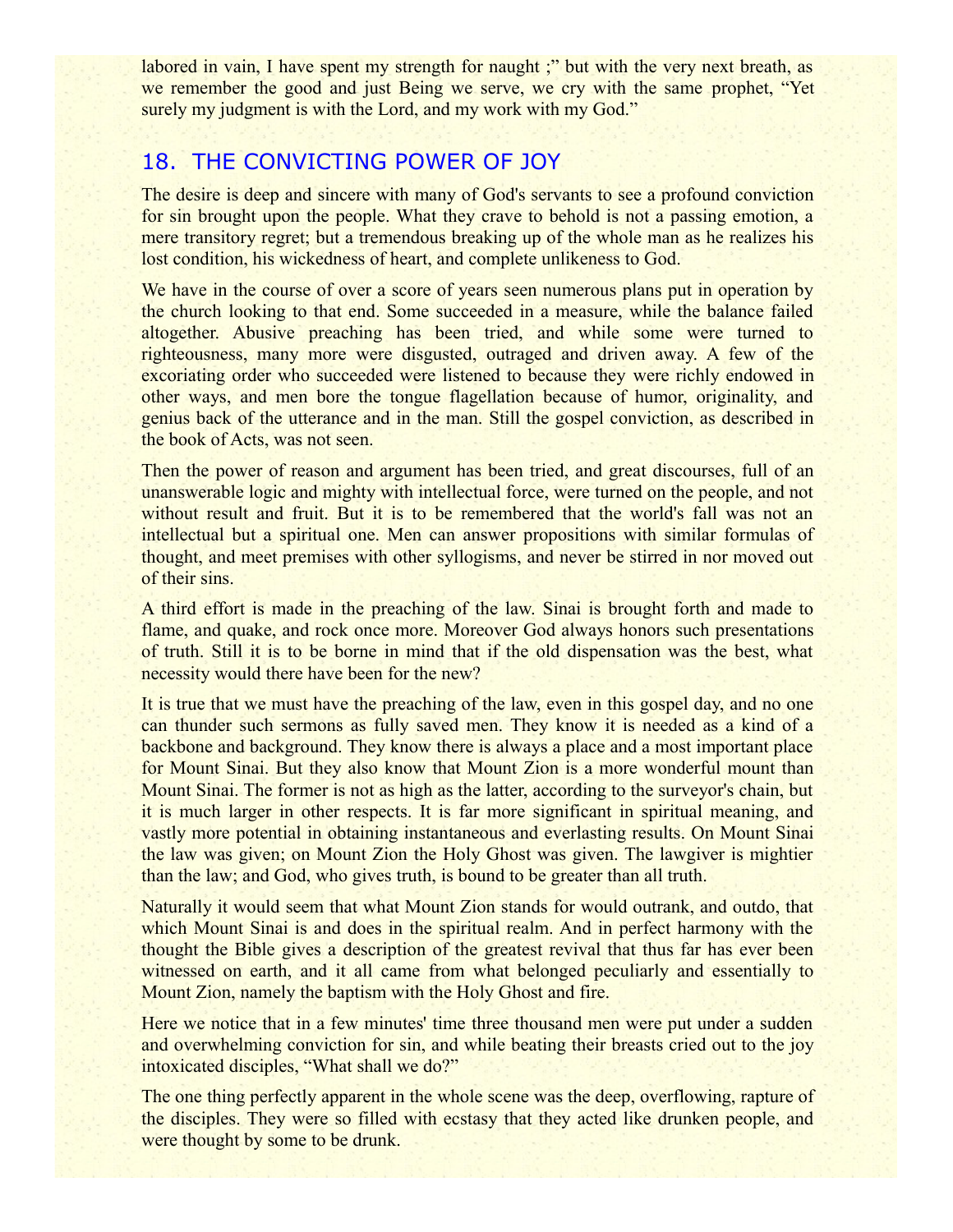The sight of this overwhelming, supernatural gladness put three thousand men under tremendous conviction, and in two days' time led eight thousand souls to Christ, and into the church of God.

Nothing of the kind had ever been seen before in the church, and nothing equal to it has been witnessed since; and it was brought about not by argument, abuse, or the thunder of the law, but by the sight of one hundred and twenty believers filled with the joy of full salvation.

All this as we have said was not intended to displace the law, or the preaching of the law, but is to show us that the highest figures and greatest results on salvation lines will only be obtained when the church enters upon its exalted privilege, moves up to where it ought to live, gets filled with the Holy Ghost and becomes drunken with the pure, beautiful, transfiguring happiness that comes from the possession and enjoyment of holiness.

Men can answer argument with argument, and keep up against controversy and debate, with tongue and pen, for weary years without being convinced or surrendering to anything or anybody.

But what can they say when their own fellow-creatures stand before them sublimated and intoxicated with an invisible wine that was evidently manufactured in a world of grace and glory. The shining eye, luminous face, thrilling speech, and uncontrollable transport are so evidently of God, and make such a startling projection of the spirit and eternal world into time, and right before their own eyes, that profound conviction is compelled to take place and the old-time query is certain to be heard, "Men and brethren, what shall we do?"

Once in a meeting in a southern state, the writer was having a hard time in preaching against a perfect wall of coldness and deadness. No presentation of truth seemed able to break up the sluggishness and indifference, and very few came to the altar.

One night in the pulpit, and while the thick, dark condition gendered by human unbelief and Satanic assault was most keenly realized, suddenly a sanctified woman in the audience commenced laughing. And oh, such a laugh! It seemed in its ineffable gladness to have fallen out of heaven. Its indescribable rapture and triumph broke in and upon the congregation like a bombshell shot from the walls of the New Jerusalem. In breathless silence every eye was fixed upon her, and the preaching of the evangelist was unheard. In just a minute's time more another laugh of the same pattern, spirit and power burst forth on the opposite side of the church from a sanctified man. And oh, how he laughed! Every eye was turned upon the man, while a great wonder and silent awe settled on the people. Next the woman broke out afresh; and then the two laughed together with such an unmistakably exultant, triumphant gladness of heart and voice, that not only profound conviction seized the audience but a panic such as God only can send came on the crowd. There was nothing on earth to do but to stand still and see the salvation of the Lord. Men and women rushed to the altar without waiting for an invitation. Others fell prostrate in their pews with tears, groans and prayers.

The power came down; the revival started that night and rolled on after that like a flood of glory.

The responsibility of the world's salvation rests upon the church. It is in her power to break men up in their sins and backslidings, and bring them with a rush to the altars of God. The Lord has a weapon for his Zion that will make her irresistible. He has a gladness and rapture for his people that will outshine and outdraw all the pleasure shams and happiness counterfeits of this world. He has a joy for his followers in the baptism with the Holy Ghost and fire, and in the life of holiness which follows, that will empty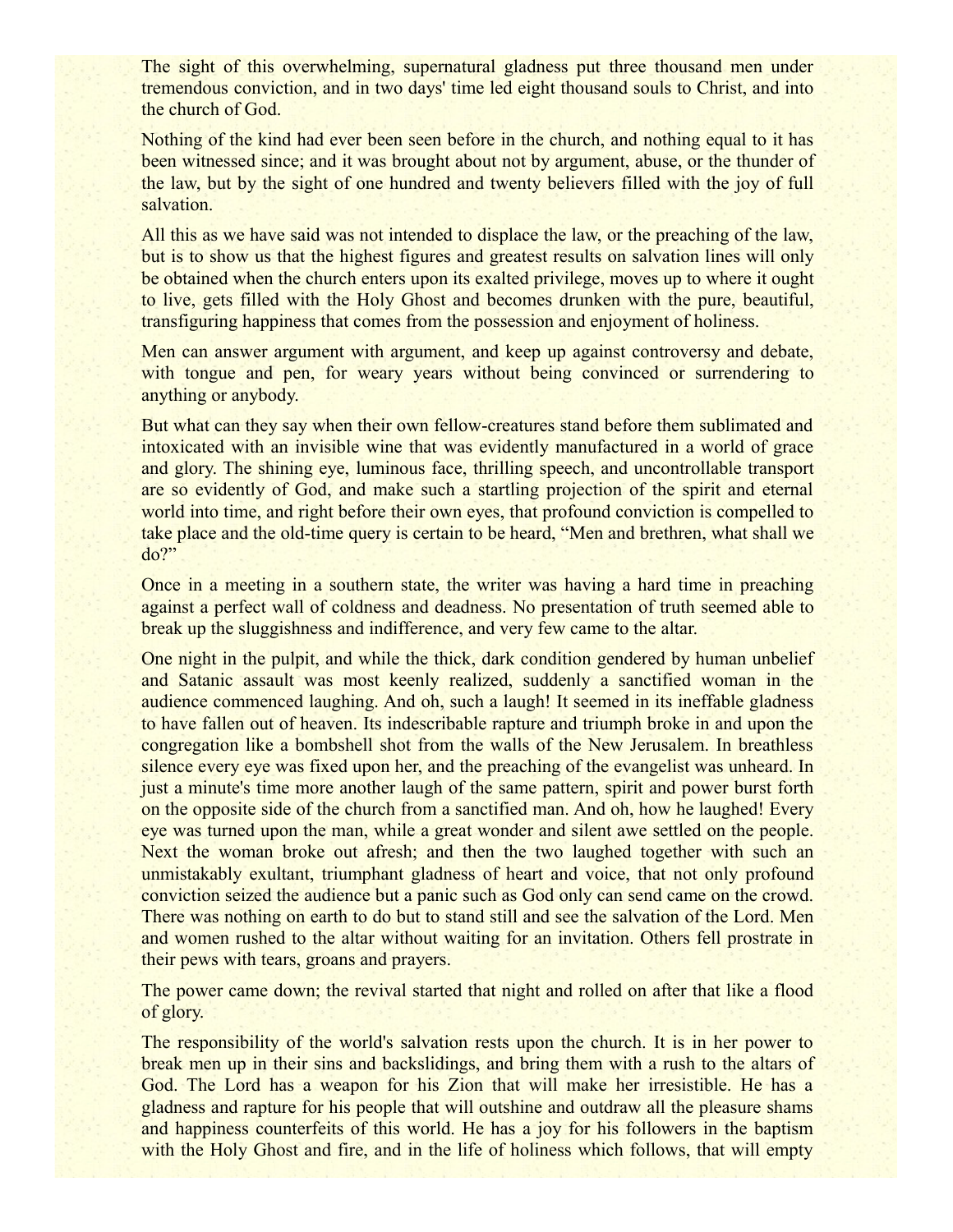the resorts of sin, and fill the long emptied and silent sanctuaries of grace with rejoicing multitudes.

There is still another way to account for the convicting power of holy joy, in the fact of the potency of the new and unusual.

In one of our western states a woman attended the funeral of her only son, who had been killed in the Philippines. His body had been shipped home by the government, and on a cloudy, rainy afternoon the interment took place. Several hundred men were present, and as the coffin was lowered in the grave in deep silence while the mother, stripped of her only child and only earthly support, stood by looking into the sepulchre, all expected bitter sobs and tears, or loud wails. To their amazement the sanctified woman turned up to the sky a face literally shining, and shouted the praises of God, who was supporting her in this hour of fearful sorrow and desolation. The effect on that crowd of men, many of whom were sinners, was beyond language to describe. We question whether any sermon on the judgment, hell and eternity could have so completely solemnized and convicted them. Not a soul present but felt that God was there, that he was in the woman, and that the strange, unearthly joy which filled her came from him.

It is the unusual connected with the spiritual that intensifies the conviction of men. If Paul and Silas had wept and groaned in the dungeon, all the prisoners around them would have slept on, for the world is used to such sounds and has learned to slumber in their midst, and is actually put to sleep by them as a lullaby. But instead of tears and lamentations, the two beaten and manacled servants of God commenced singing and praising God; whereupon a tremendous scene of conviction, repentance, prayer and salvation took place, and to this day men have not ceased to talk about it.

On a steamer in the Atlantic the writer was lulled to rest and slept tranquilly on, amid the great throb and roll of the machinery in the hold of the vessel. But one night the big engine stopped, and we instantly awoke. The unusual aroused us with a big start, not to say shock.

So in this world of sighing, sobbing and lamenting, men seem to get accustomed to the sight and sound of sorrow. But if instead, they are confronted with men and women happy and rejoicing in the midst of, and in spite of life's ills and woes and tears, the effect on mind, heart and conscience is one of a most profoundly awakening and lasting nature

If the reader will study the prophecies he will see foretold a great coming glory and power to the church. Multitudes will flock to her courts like doves to the windows. Gold and silver will be poured into her treasury. The nations and isles will sit at her feet and receive the law from her mouth. Her gates shall not be shut at all day or night, because of her vast, world-wide work. And they who afflicted her shall come bending and doing honor to her.

This amazing spiritual power over men by the church arises from her having entered upon her high privilege in grace. Her light has come and the glory of God has risen upon her. She has put on her beautiful garments. She holds the king in the gallery with her moral loveliness. Her gates are called salvation, and her walls praise. She draws men to her, and empties the resorts of sin by possessing and holding up a joy that outstrips all the pleasures of earth, and that is to the convicted and convinced man like the glory of the sun compared to the flickering gleam of a rush-light.

The procession that is to stop all the parades and excursions and journeyings of this world after pleasure and happiness, is described in the thirty-fifth chapter of Isaiah. The prophet says that the persons constituting it are in the "way of holiness," that they are "on the way to Zion," that sorrow and sighing have fled away, that they are singing, and that they have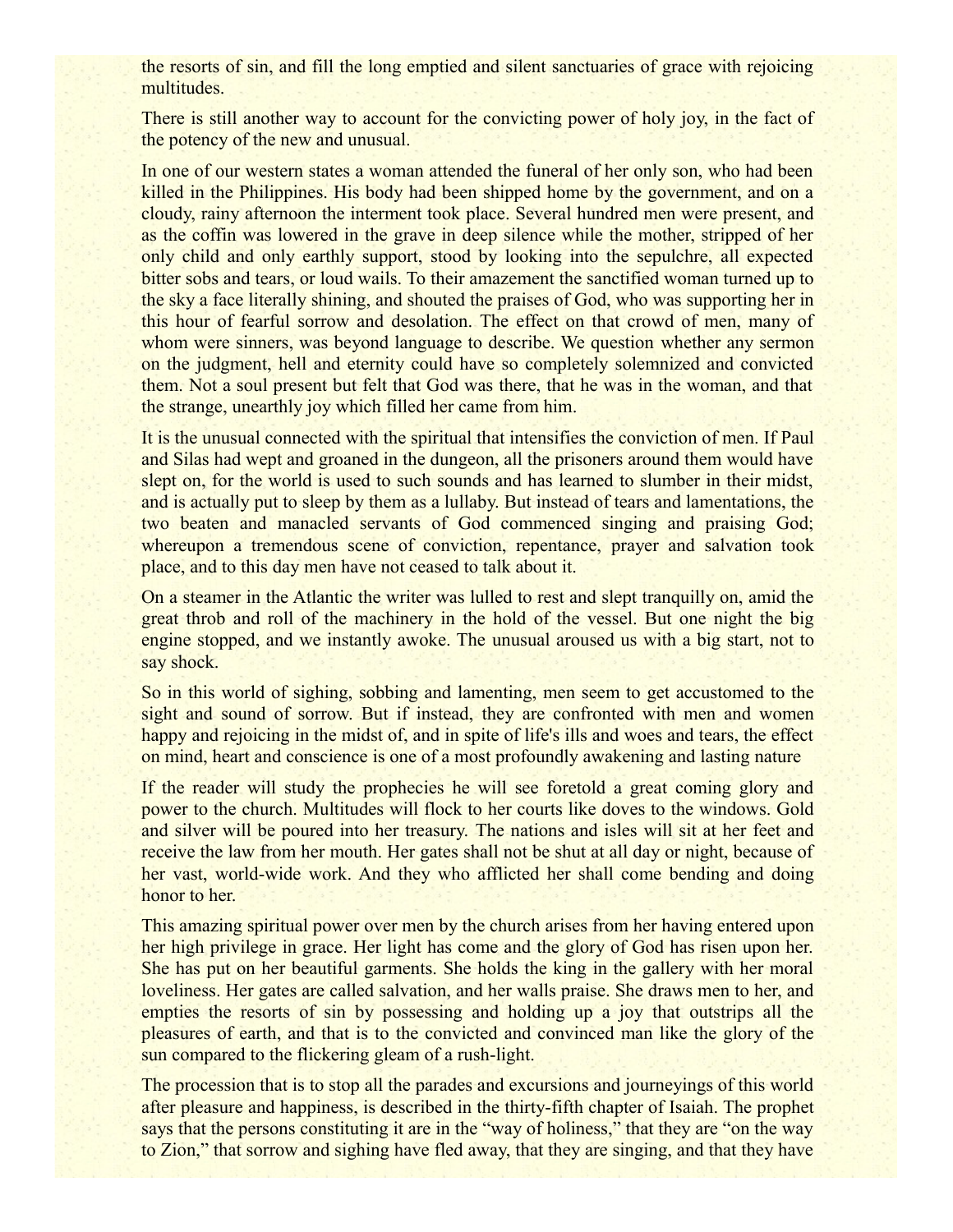# 19. THE GREATEST OF THESE

It is curious to see what the world thinks to be great, greater, and greatest, and then mark the opinions and utterances of heaven. The judgments are not only seen to be diverse but opposite.

God's wisdom is foolishness to men, and behold the wisdom of this world is foolishness to God.

When we leave the ignorance of spiritual things that abounds in the ranks of the unregenerate, and come among God's people, great is the change and the relief. There is something of commonness of language, agreement of view and harmony of spirit. Certain great essentials are recognized by the evangelical denominations, and we feel that cast out by the world on our common faith in Christ we are brethren.

But even here among the ransomed and blood-washed there is not a seeing eye to eye as should be, and many are the divisions of opinion and life that should not exist.

Two and a half tribes of Israel camped on the banks of Jordan and would not go over to dwell in Canaan. The others crossed. So today there are many of God's people who dwell in the twelfth chapter of I. Corinthians, when just as plainly as Canaan lay across the Jordan, the thirteenth chapter of the same book stands for a deeper, sweeter religious experience, and one which cannot be grown into, but has to be entered upon by a divine work of grace. A crossing of faith is the only means of admission into the good land or life.

And many are going over and into it. They do not decry the good things mentioned in the twelfth chapter, but quote Paul and say that there remains something better; "a more excellent way." They do not leave faith or hope behind, for they become the most hopeful of people, and are mighty in faith. Indeed, these two graces reach a permanency as found in the words, "Now abideth faith and hope;" but there has come a blessing which has magnified love. Not only have they got light on it, but it has been enlarged, perfected, glorified, and in becoming so has enlarged, perfected and glorified them.

Something has come to the front, ascended the throne, filled and now sways the whole being and life in such a way that the utterance of the blissful and blessed heart is that the greatest of all is love.

Paul places it in comparison with other things of a most excellent and desirable character, and shows its superiority. Without a single blow at gifts of healing, knowledge, and governments, yet he declares there is something far ahead of them all.

He does not teach that the preceding blessings are to be given up; on the contrary says "Covet earnestly the best gifts;" but in the next breath affirms, "Yet show I unto you a more excellent way." The better experience is enlarged upon in the thirteenth chapter of I. Corinthians, and is seen to be perfect love.

What he declared to be actual facts and experiences in the first century, we find to be as true and real today in the twentieth.

He said faith and hope were great, but love was the greatest of the three, and we all feel and say amen to that to this hour. We have been thrown with men of mighty faith, and individuals of the most hopeful turn of mind; but for a steady companion give us a man full of Christ-like love.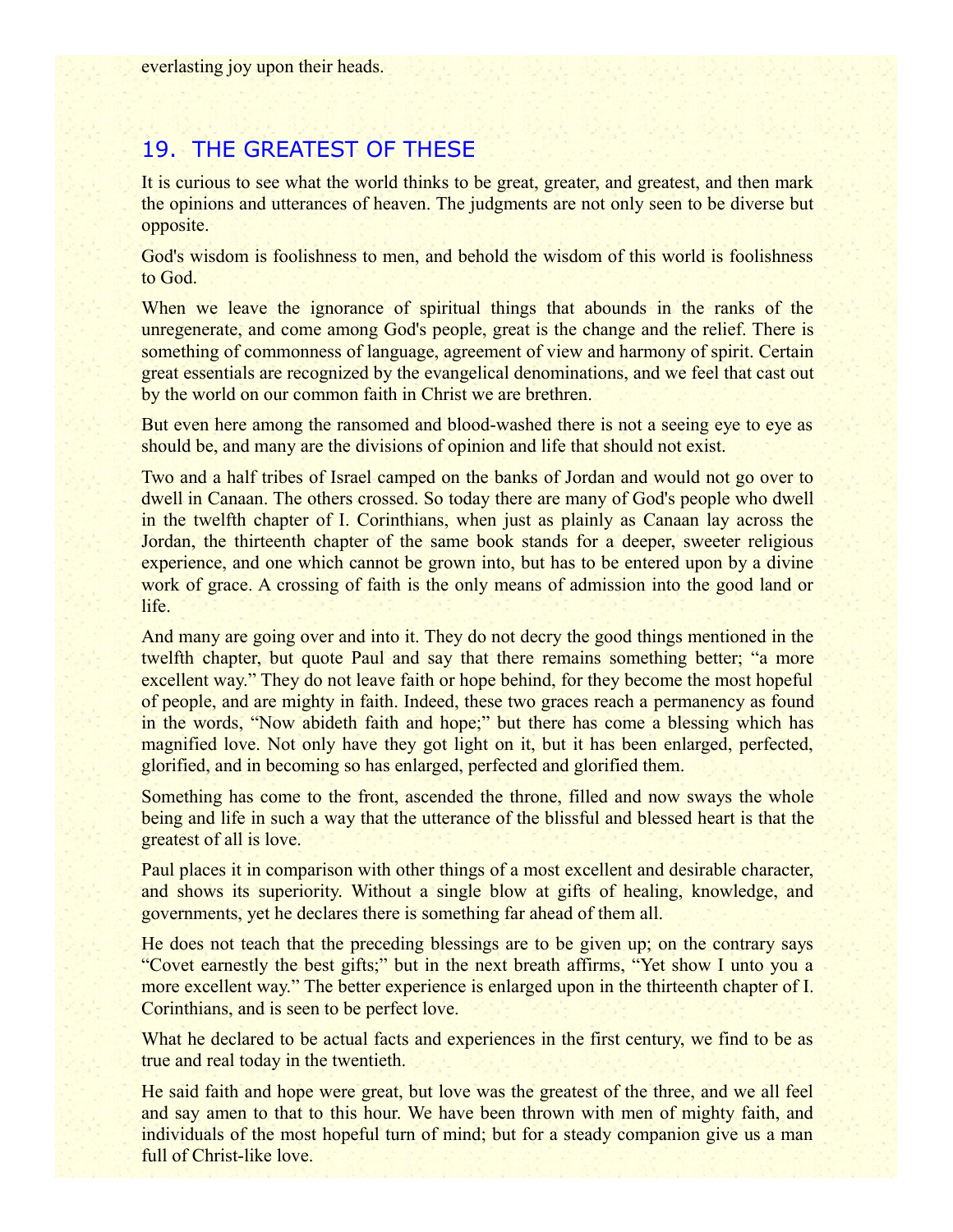The apostle then mentions the eloquent man; and we all know the marvelous spell produced by the gift of oratory, and the pleasure felt in listening to such a gifted one and the thrill felt in having him give us his hand, a smile, and a word of recognition. But if this is the main endowment of the individual, and pretty much the only one, how we soon weary of his rolling periods, and how tired in the neck we become in contributing the constant upward gaze of admiration and adulation which such persons expect and by and by demand.

It is so much pleasanter to have a man full of love around. And love we know is restful, abounds in beautiful ministries, and is a benediction to mind, soul and body.

Then the apostle compares the blessing with the mere acquisition of knowledge, and places it far ahead.

Doubtless we all rejoice that we have men of wisdom in our midst; beings who seem to understand all mysteries, and are walking encyclopedias of information. No one can make the slightest historical, biographical, theological and doctrinal mistake and misstatement, but down they come upon the party with the force of an Alpine avalanche. The result of several of these experiences of being buried alive by one of these intellectual landslides is to make one pine for the company of a man full of perfect love. For such a person wants us to be right, but he also wants us to live. He intends to correct us, but is going to do it in such a loving, gentle way and in such a private manner, that not only will our stock of sense be increased but our affection for the man doubled, and our gratitude to God intensified an hundredfold for making such humble, patient, faithful, tenderhearted people.

A third character Paul mentions is the charitable man. He is so benevolent that he gives all his goods to feed the poor. And yet declares the inspired writer, if he has not the experience of love described in the thirteenth chapter, it profiteth him nothing.

Here charity is compared, not to say contrasted, with perfect love. The teaching is that the first can exist without the second; though we all know if we have the second we must have the first.

This is a day of much charitableness of a public character. Prominent men, newspapers, orders, fraternities, and society itself court the title, and are proud of the appellation. At the same time they flout the idea of perfect love. They want to be known as being charitable, as heading all subscription lists in behalf of communities suffering from plague, famine, volcanoes, earthquakes and lack of coal. They can be counted on for one, five or ten thousand dollars, but please do not talk to them about being filled with the love taught in the Bible.

Some of us have beheld this charitableness even in the ranks of the holiness movement, and yet all unattended with that spirit which Paul exalts in the wonderful thirteenth chapter of I. Corinthians.

We have known men generous and liberal to the extreme, but when would brook no contradiction to themselves, or opposition to their plans in any way from anybody. They gave their money freely, laid their goods on the altar at the call of the preacher, church, or religious movement to which they belonged, but if one got in their way they would run over him and grind him in the dust with no more compunction than the insensate Juggernaut crushes in its course the writhing victims of India.

After knowing and being with Brother Juggernaut for a while, it is certainly refreshing, delightful, life-renewing, not to say life-sparing, to be with a man who has the perfect love taught by Paul and the Savior.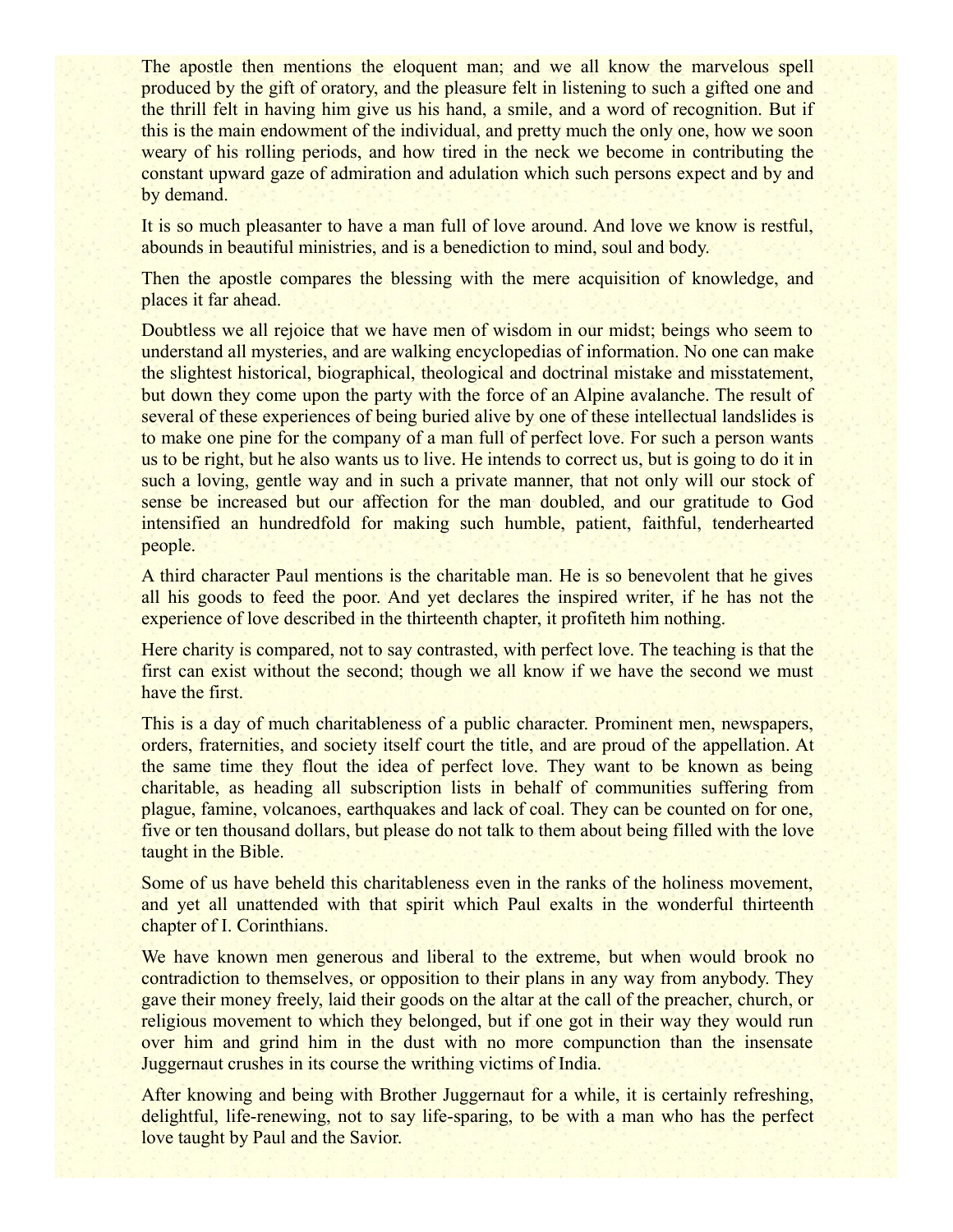The apostle says that all the money given without this holy, tender, Christ-like love "profiteth nothing." What does God care for the dollars of a man who in the next moment abuses and vilifies and afflicts the people whom his Son has died for and whom he loves with an everlasting love.

We heard a preacher once draw a picture in words that profoundly moved the audience, and which throws considerable light on the matter in hand.

He said that a father lamenting the waywardness of a sinful son, cried out in the presence of a friend, "My boy is breaking my heart!" Whereupon this friend takes a train, and seeks for weeks the erring lad among the slums and in the brothels of a great city, and finds him at last in a bar-room.

Leading him out to a lonely street, with the words that he had a message from his father, he plunges a dagger up to the hilt in his breast, and the youth falls dead at his feet.

Wiping his bloody blade on the corpse, he returns to the father and says, as he meets him, "I have delivered you from your life-long trouble. You need grieve no more. I have removed forever the cause of your heartache."

"What do you mean?" asked the father.

"Well, I found that ungrateful, disobedient boy of yours, and I killed him in his tracks." The words have scarcely left his lips when the father, with a wail of anguish, cried: "You have broken my heart ! Oh, my poor boy!" and falls senseless on the ground.

Verily it seems today that we have men and women in the land who have this strange, horrible idea of love, to go around stabbing and wounding and slaying the children of God and thinking thereby they will win the smile and approval of heaven.

We have nothing to say against their zeal, earnestness, activity, liberality and charity; but we remember that Paul said there was something greater in the sight of God than these very things: something that would please him better and do far more good in the world. The name of this fault-covering, long-suffering, man-helping and beautiful, heavenly spirit and life is Love.

#### 20. THE EVIL DAY

St. Paul speaks in one of his epistles of "The Evil Day." From the direction he gives the Christian for guidance for such a time, and from the plain teaching of the context, he was referring to a time of peculiarly heavy temptation.

The evil day in a protracted meeting is recognized by those in attendance, but not understood by all. Some from the heaviness of the service, the limpness and lifelessness of hymn and prayer, and poor results around the altar, fall into the mistake that the Holy Spirit has been grieved, when the real truth is that a new brigade of devils has arrived. Roosting on the pulpit and in the pew, depressing the spirits of God's people, and stirring up sinners to greater resistance and even deviltry, they produce a condition inexplicable to many, but to the evangelist and experienced worker that season thoroughly well known as the evil day of the meeting.

Satan is not omnipresent nor omniscient, and has to be informed by his emissaries as to what is transpiring in all parts of the earth. So oftentimes a protracted meeting has been going on for days before he knows it. But when intelligence comes to him that the holy fire is falling and salvation is flowing, at once he marshals a division of devils and sends them flying earthward, to settle like a black cloud upon workers and audience to hinder,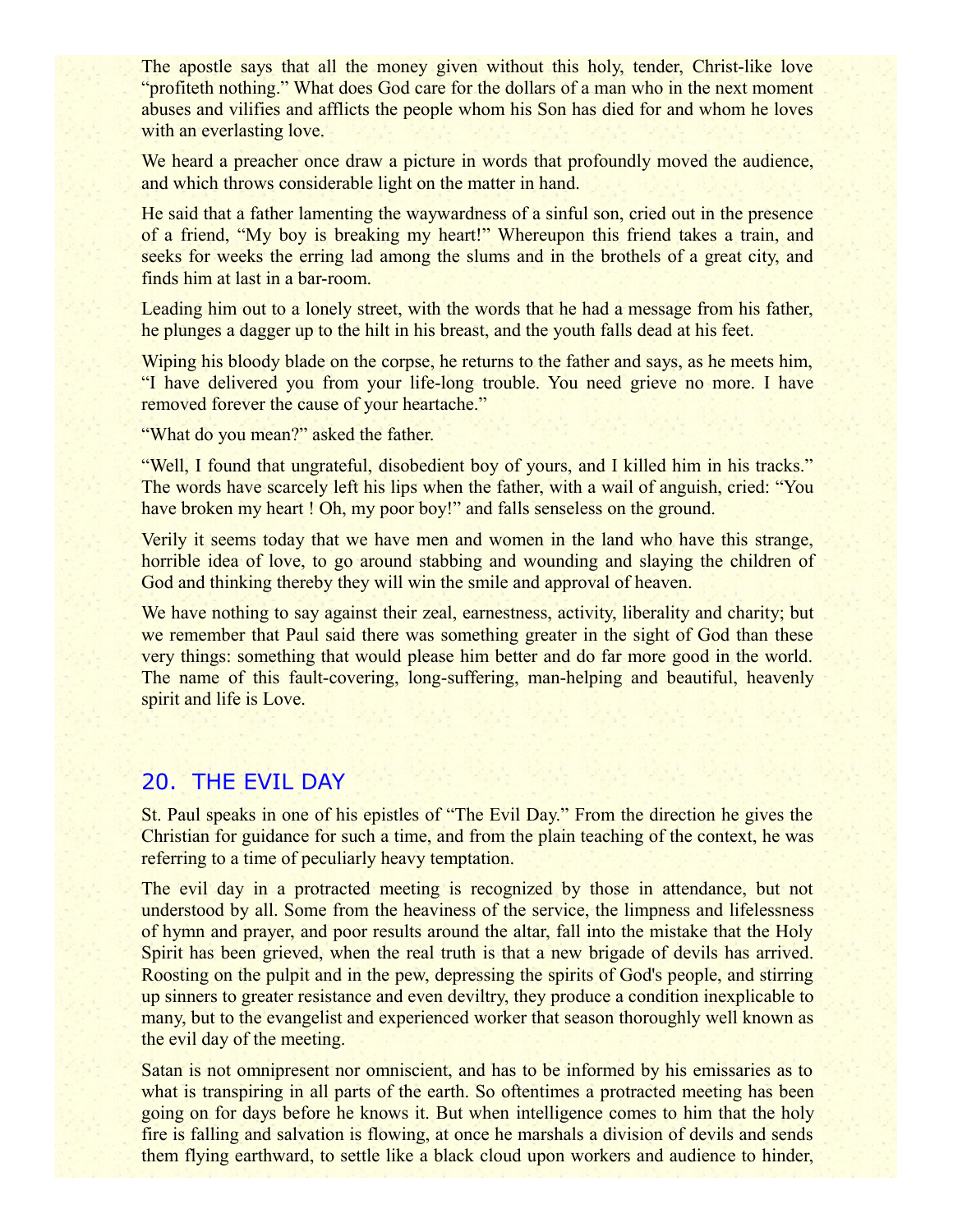and prevent all they can, the work of salvation from going on. This is the evil day, when mistakes abound, poor sermons seem to be preached, wrong hymns sung, lifeless prayers are offered, and everything seems to be set back and failing generally.

The "evil day" in the Christian experience is just as real, painful and trying a fact. One awakens in the morning with a kind of prophetic sensation or intimation that a hard time is going to be had that day. At breakfast the gale is blowing strong, and at noon a hurricane is on hand. This is the time that nothing seems to go right. Earth seems arrayed against one, and hell is turned loose upon the soul. There is a terrible pressure from without, while joy runs low in the breast, and the daughters of music are almost dumb.

This is nothing else but a cloud of evil spirits making a united attack upon the child of God. It is not the nagging inward whisper, and nerve drilling temptation of one devil, but the dark encompassing and bearing down upon the heart of a whole regiment of the army of Satan that would, with a steady, combined assault, bring the man down to discouragement, despair and sin.

The sky seems to be of brass that day, the earth iron like, while friends are few, listless, and unsympathetic, and enemies are numerous, busy and unrelenting.

There need be no condemnation nor sense of guilt at such a period, although the tight pressure about the spirit, the absence of spring in the soul, and a strange kind of mental and spiritual torture may be so misconstrued by the young Christian under the false witness and explanation of the devil.

It is not a sinful day, but an evil day. The plan of God in the life seems temporarily lost. The past appears to have been fruitless. A heavy cloud rests on the future. A combination of circumstances pleads for the necessity of retreat and defeat. Analyzed under another light it is a Gethsemane and Gabbatha hour crowded into one. It is felt as a season of lonely sorrow while friends sleep. It is realized in standing bound and silent before false witnesses. It comes again in the rush of a javelin toward you in reward for your playing on a harp before a sulky, sin-possessed Saul. It reaches a culminating power in the consciousness of burning life wrongs where one's own hand cannot be lifted for selfdeliverance.

At such times there is a natural cry of the heart for human understanding of the case, and for human help as well. And yet neither were ever scarcer than at such an hour. How many bright, happy homes shine out on the street in almost mocking vision to the lonely pedestrian. On the cars and railway trains, everybody seems to be traveling in couples and groups, to the solitary traveler. The bloody sweat is on the face, while the three friends sleep, and the angel does not appear to strengthen the sufferer.

The apostle gives directions to the Christian for the endurance and deliverance from this sore experience. One is to "put on the whole armor of God." He enumerates all, the breastplate, shield, helmet and sword; these standing for righteousness, faith, salvation and the Word of God. To get through the evil day successfully, it is necessary not only to be justified, but to be helmeted with full salvation. Not only must we use the shield of faith to quench the fiery darts of the wicked one, but we must handle the sword of the spirit, which is the Word of God. Not a single piece of this armor can be laid aside if we would be victor in and over the evil day.

Another direction which St. Paul gives is that we "stand." This is a most remarkable command, and one that an uninspired man would never have given. The wisdom of earth would say either "retreat" or "charge." God says "stand."

It is a wonderful thought that there are such besetments and trials in our life, that the Lord does not expect us to advance a single step at that time. There is no command to go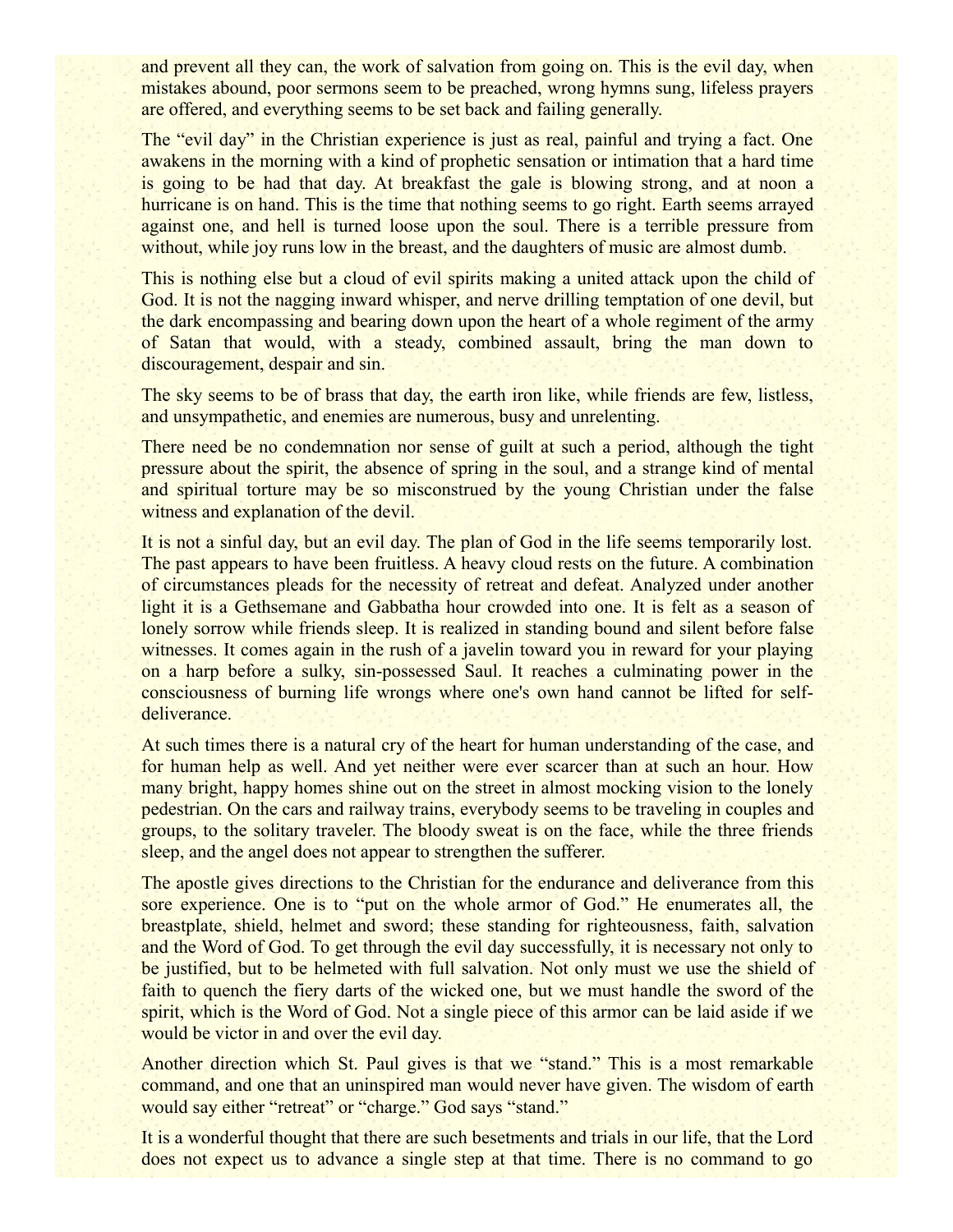forward, but the word is, "Be still, be quiet, say nothing, do nothing, and stand!" On the ocean, when a great storm is sweeping the deep, the sailing vessels reef their sails and lay to; while the big steamers turn their heads to the hurricane and keep their propellers going just enough to mount the billows and not drift. In other words, they stand in their evil day.

So it is a blessed thought to know that when the awful blast is upon us from the lower world, God expects no forward movement, but bids us to stand still. We reef sails, front the evil day with its awful storms, and, keeping the wheels of prayer and faith going, wait for the hurricane from hell to end.

It seems that God is depending much upon two forces, an outward pressure and an inward resistance to develop the soul and bring it into the employment as well as enjoyment of its best powers. The outside storm we all know, but the inner resistance we must also know. In full recognition of its importance the apostle writes, "Ye have not yet resisted unto blood striving against sin."

What a picture this is of a man struggling against dark powers of evil and fierce temptations until the blood leaves the veins and oozes from the pores of the skin to trickle down the body. The sacred reference is well known to the Christian world in the history of Gethsemane.

The standing in the evil day is not only possessing the soul in patience, the keeping quiet under wrong, the being still under noisy accusations and misrepresentations, but if needful the striving and struggling unto death itself against that influence, human or infernal, which would sweep us from our course and engulf us in moral ruin.

It is remarkable what strength is imparted to the spirit, and what force to character by a victory over the evil day. At first when these seasons come, they are very alarming, often misunderstood, and mistakes are made thereby. But with a better understanding they are entered upon by the soul, never with pleasure or enjoyment, but with the assurance that it will come through them victorious; and not only triumphant, but stronger than ever before. Under the blessing of God the evil day is not only a gymnasium, but field of labor, work shop, and battle plain, all in one to the soul.

There is a fable which tells of a hunter who had the strange and peculiar virtues of each animal he slew to enter into him. Of course he became a mighty Nimrod. The Indians have a superstition that the power of the warrior they kill becomes their own. All these are but shadows of a great spiritual truth. We gather an increasing strength with every evil day we triumph over. Not only new lessons of truth come to the mind, but a greater patience to the soul, a profounder sweetness to the spirit, and a mightier force to the character.

With such views of this dreaded testing time, we should not be dismayed when its eclipsing shadow falls upon us: but do as Paul says; see to the whole armor of God being on us, and then patiently, quietly, firmly and faithfully stand until another storm of trial is over, another battle of life fought, another victory over the evil day achieved, and another triumph for Christian faith and character scored and passed into history.

# 21. THE BURNT OFFERING

Christ was the great burnt offering for the world. In addition to his death, his whole life was a burning up for mankind. Zeal consumed him for his Father's house; he spared not himself; he became as a root out of a dry ground; he was thought to be fifty years old when he was only thirty.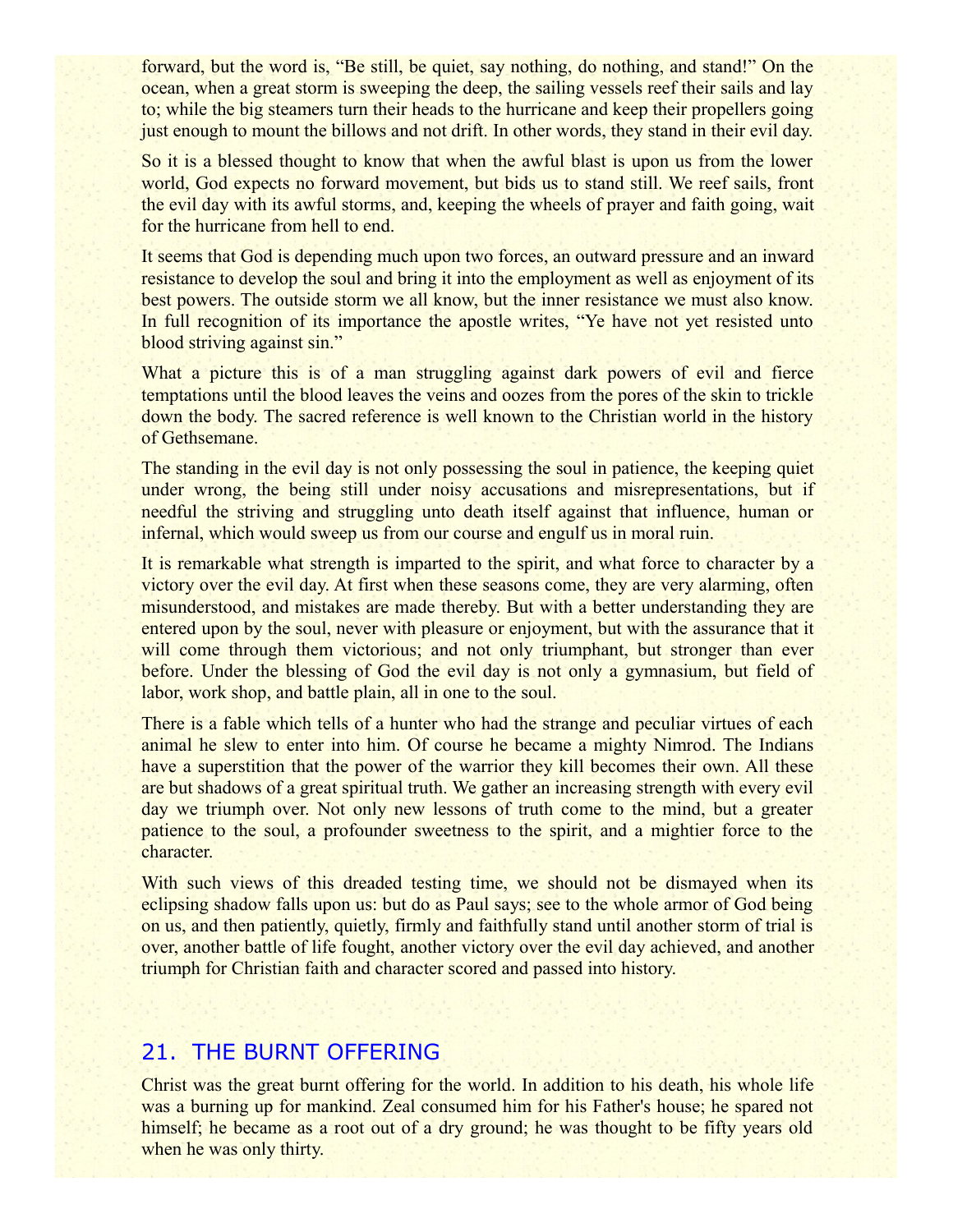But we also can be burnt offerings, under and through Christ. The wholly surrendered and devoted Christian life is found to be and is nothing else than a whole burnt offering to God and the human race.

The instant that the child of God puts himself on the altar completely and forever, the holy fire from heaven in the form of the baptism with the Holy Ghost, will fall upon him and he will be truly a burnt offering. The heavenly flame has destroyed the old man or inbred sin, thereby purifying the heart, and remains a cleansing, glowing, warming, cheering, stimulating force and presence in the soul. Just as the fire abided on the altar in the old dispensation through the years and centuries, so the pure, loving flame of the Holy Spirit should never leave the sanctified heart. We should be God's perpetual burnt offerings.

As soon, however, as it becomes apparent that men have thus been honored of God, the devil tries to make burnt offerings out of them in a very different way. He tries to destroy them with his fires of hate, opposition, persecution and death itself.

The adversary did not seem to particularly dread the disciples prior to Pentecost. When he saw all twelve of them unable to cast a devil out of one little boy, he had no reason to be alarmed at the spiritual force they possessed, and so paid them scant attention. But after the Holy Ghost had fallen upon them and each one had become a living, active flame and power, so that thousands of souls were being brought to God in salvation, then it was that Satan fairly rained destruction and death upon them.

Every one of the disciples save one died an unnatural death; while history records the slaying of millions of Christians in the first two centuries. The favorite mode of torture and destruction adopted by the devil was the stake. He burned them up by hundreds of thousands. Doubtless this mode of death was pursued by him, because they were speaking so much of the baptism with the Holy Ghost and fire. "I will baptize you with fire," he said, and behold the hillsides gleamed and sparkled with the death conflagrations of Christians at the stake who thus witnessed in martyrdom for Christ, and sealed their faith with burning flesh and boiling blood, and yet with rapturous shouts to the end.

Unable through Christian law to put men in the dungeon and on the scaffold today, yet the great adversary never forgets his baptism of fire, and if he cannot destroy and torture in one way, he can in another, and so is diligent in these times as ever to oppress, distress, goad, madden, afflict and ruin those who walk with God in white and would follow wherever Christ leads them! To be God's burnt offering is the signal at once of entering upon a series of trials devil instigated, and hell enforced, which but for the greater grace within, the mightier holy fire in the soul and life, would unquestionably overwhelm the victim, both for time and eternity.

In addition to this the holy man becomes the world's burnt offering. Fagots are piled, and furnaces heated on all sides to consume a being whose godly work and life, whose superior spiritual light and grace makes him a torment to the lukewarm, backslidden and worldly.

Calls are made to him to come down and surrender. Information is imparted that the ages have changed since Christ's time and there is a delightful broadness of indulgence, a latitude of pleasure, a freedom from criticism, a friendliness with everybody, which, though unknown in Christ's day, has been discovered, practiced and enjoyed in the present century.

To refuse this call, and to persist in the narrow way of the gospel, is to bring down a storm of fire from tip of tongue, and point of pen, on all sides.

The temptation to escape all this suffering may be great; but there is a picture flung out by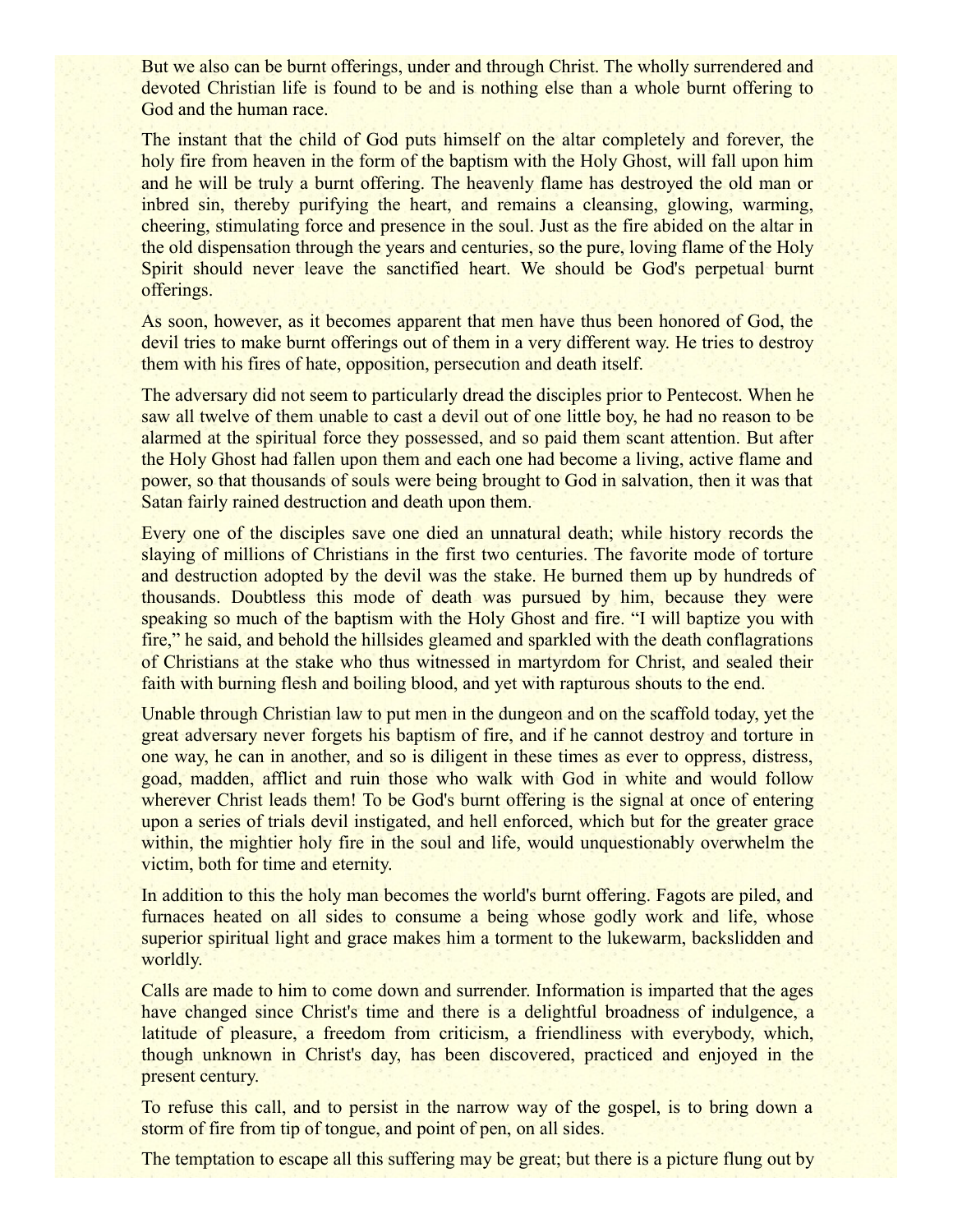the Word of God, the voice of the Spirit, and the completing touch of a sanctified imagination upon the near coming future, in a scene beheld in the New Jerusalem which may well bid men to pause before adopting a life of compromise and settling at ease in Zion.

We doubt not that great epochal events in the history of the redemption will be honored and celebrated in heaven. At one of these the central figure is seen to have been wounded in head, hands, and feet. A great gash is in his side. Twelve men standing nearest to him are scarred and marked in a like wonderful way. Surrounding them is a great multitude whom the people call "the army of martyrs." These all suffered and died for Christ. By and by they commence singing, and such a song of sweetness, rapture and triumph that the heart fairly breaks to hear it! Moreover many would like to sing it, but discover to their amazement that they cannot do so; that only the one hundred and forty and four thousand, who "followed the Lamb whithersoever he went," can sing that song. In other words, there is a peculiar rapture in heaven, and a distinguishing, honor granted to those who suffered greatly on earth for the truth and were made burnt offerings by the hate of a cruel world.

We present, as a fourth thought the fact that men who are burnt offerings to the Lord also consume themselves.

The sinner or man of the world lives for himself. His motto is look out for No. 1. His idea is that this is the highest wisdom; and so he constantly advocates the doctrine. Moreover, his life is a faithful fulfillment and practice of his preaching. He hoards his money, steels his sympathies, pampers his body and systematically escapes from every kind of demand made upon him in the line of generosity, liberality, magnanimity and even humanity itself.

On the other hand, God's burnt offering lives for others. He or she is a kind of spiritual capital upon which people of every class, age, and condition draw, for their financial, social, intellectual, moral and spiritual betterment and welfare. There seems to be nothing that such living sacrifices are not requested and expected to do. And they do it. The run is steady on their banks, and they meet the demand. So true and devoted are they to the eternal good of their fellow-beings that their very lives seem to say with one of old, "If thou wilt not have mercy upon them, then blot my name out of the book of life." Again the voice is, "I am willing to decrease that he might increase." And still again, so sublime is the sacrifice of the whole man to the work of doing good, that the words of the great apostle make not simply the framing of such a character portrait, but is the picture, the life, and the man himself as shown in the two verses, "Neither count I my life dear unto myself, so that I might finish my course with joy, and the ministry which I have received of the Lord Jesus," "For I am ready not to be bound only, but also to die at Jerusalem for the name of the Lord Jesus." Here was a burnt offering indeed, and the world is perishing today for the lack of more like him.

An evangelist, in conducting a testimony meeting one day in a large southern city, said to the audience, "If the Christian life was to be described under the figure of a locomotive, which part would you rather be?"

There was a number of prompt answers, which elicited smiles and laughter, and some deep responses of approval. One wanted to be the whistle and let the people know the gospel train was coming. Another wished to be the bell, and warn souls of danger. A third would be a coupler and hitch the churches together. A fourth was willing to be the cowcatcher and save sinners who were fallen in the way. And a fifth desired the office of a brakeman, to slow things down if they got dangerously fast.

Finally after many answers of this order, one of the best laymen in the city arose to his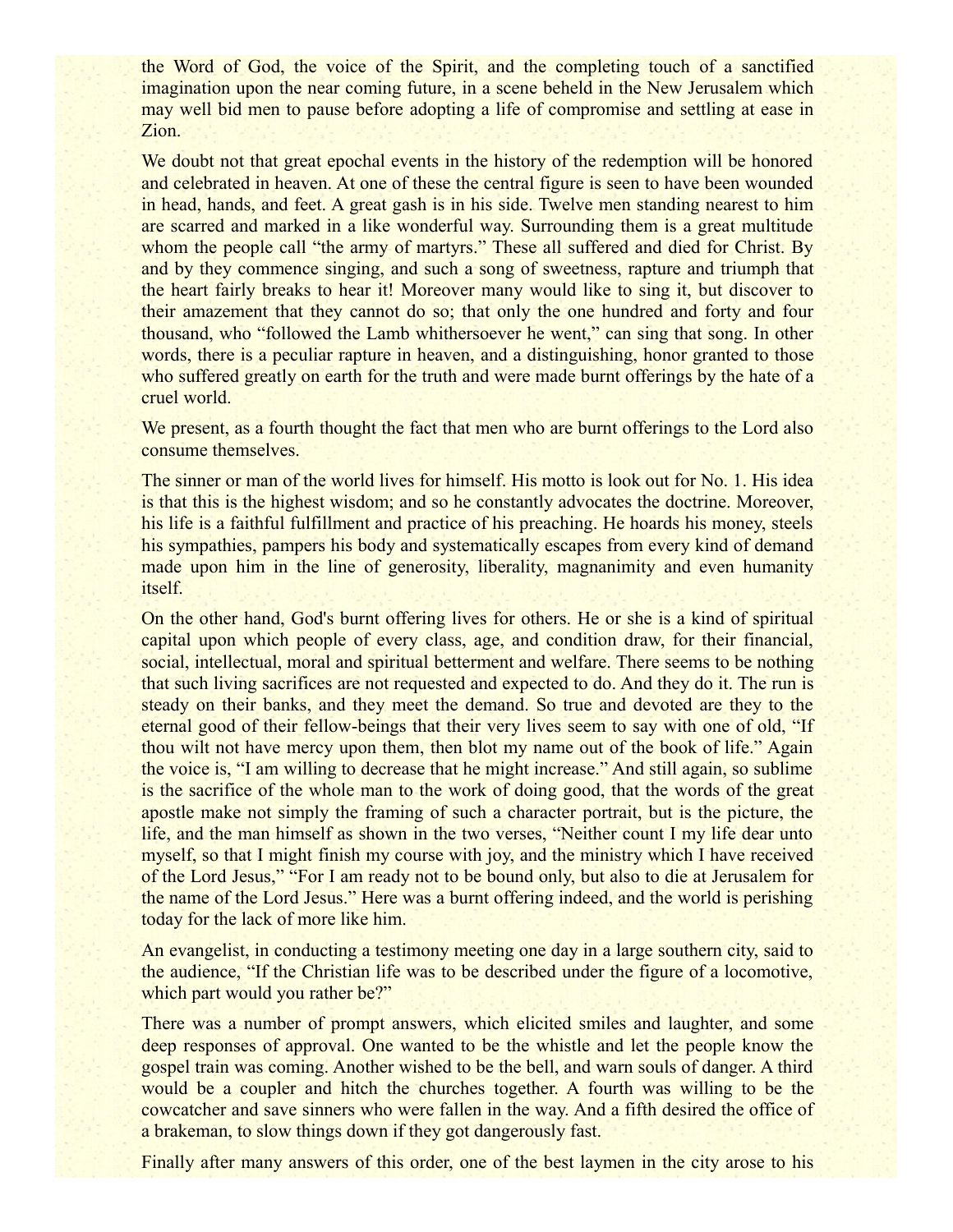feet and fixed his eyes on the leader of the meeting. Felt and known by all to be a thoroughly good man, his testimony was waited for in profound silence. But owing to some kind of deep, inward emotion that was evident to all, he did not speak for fully a half minute. He then, with a husky voice said, "I would like to be the black coal thrown into the furnace and there burn for the glory of God." He sat down, and for a whole minute there was not a word heard in the assembly. But there were many wet eyes and swelling hearts in the crowd. All felt instinctively that the most beautiful and forcible speech of the morning had been made in that simple sentence. A true and Christ-like sentiment had been uttered, and it had been spoken by a true and Christ-like man.

A window of heaven seemed to have been opened for a moment just above the heads and hearts of the audience and something of the skies pure and beautiful was beheld. An angel flying past dropped something from his snowy wing upon the souls of the people, and it was of a tenderness and sweetness beyond anything that earth could manufacture. A burnt offering of God had stood up in the congregation, and the flame that was glowing in his own heart and life had warmed and melted and fired the spirits of scores of his fellow Christians. The symbolism of the Levitical or Old Testament dispensation was again vindicated; and the possibility, actuality and perpetuity of the burnt offering shown that very morning, in the fact that one of them was even then standing in their midst.

### 22. THE MEAT OFFERING

The meat offering in the Levitical economy consisted of fine flour, beaten oil poured on the same, and frankincense emptied on top of both.

Without stopping to dwell upon this remarkable feature in the old temple worship as observed for many centuries, we would say that as the sin offering still remains in the person and sacrifice of Christ; as the temple and altar continue to abide with us in higher and better forms than known to the Jew; so the meat offering is yet offered to God in the presence and with the undoubted recognition of men.

It has occurred to the writer that after a penitent waits on God with the sin offering Jesus Christ and receives pardon, and then with the baptism with the Holy Ghost becomes a "burnt offering" himself, that he will at that moment realize what is meant by the "peace offering.'' He is filled with that tranquillity that comes from a clean heart and the abiding presence of the Holy Ghost, and he approaches the family, community and church bringing genuine peace, albeit like his Lord the Prince of Peace, he comes with a sword.

Just as a surgeon wields a knife before handling a liniment, so the true peacemaker of the gospel declares to men the necessity of the fire and sword in the heart and life of the individual and congregation, before a healthy, abiding tranquillity is possible to the soul. The peace of compromise, or covering up, is a fraud, delusion and snare. Because of their insistent statements God's peacemakers are not always recognized to be such in the world, and are rather regarded in the light of agitators and belligerents, but they are true offerings nevertheless.

Out of such a divine work, and combination of grace and experience as seen in pardoned sin, the holy fire, and permanent peace, there is certain to come the meat offering that is needed today beyond anything we can mention in the human line.

It pleases heaven to save men through men. The hand, foot, eye, tongue, heart, brain, body and soul are all under tribute in the plan of salvation to spread the gospel, lead men to God, and bring temporal relief and spiritual blessing and blessedness to the world. The reasons for this are so evident that there is no need to state here a single one of them. The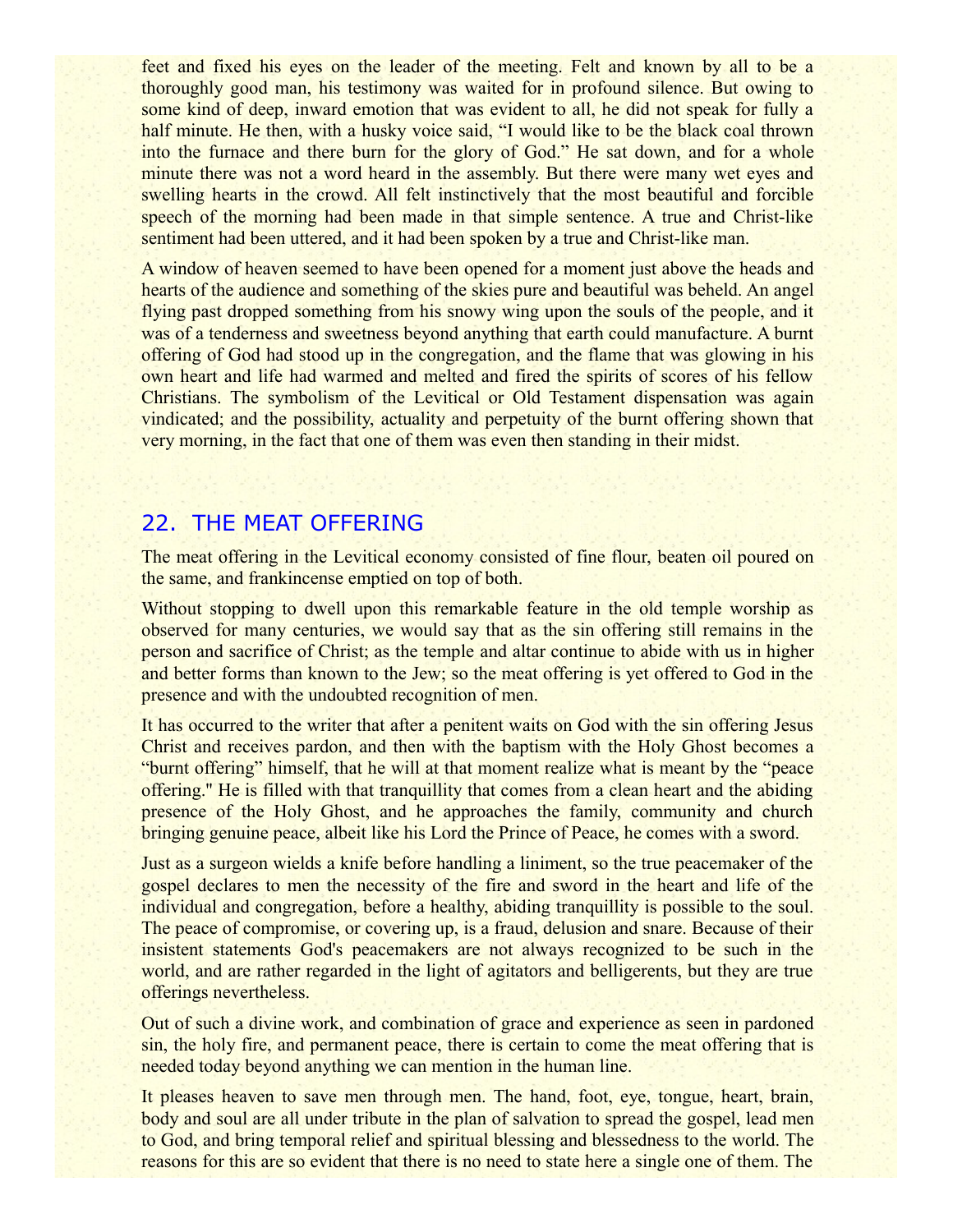fact is palpable, however, that the hitch, and delay in salvation is never on the divine, but the human side. The world is starving and perishing for lack of the help, strength, food and life that comes from the meat offering.

The Lord has a way of so cleansing, filling, firing and furnishing a human soul, that such an one instantly becomes a meat offering to the morally poverty stricken and spiritually famished of this earth. There is a famine in the land; God would relieve it; who will carry the relief? There is no question but that the Divine Being would have every pulpit in the city and country to be like the filled cribs and barns in the time of Jacob. Starvation was widespread in Egypt, but Joseph had abundance of corn laid up in his granaries, and the people came in multitudes and were supplied. So while there is awful need in the world today, and the famine general, yet Christ, the great Joseph of the skies, has plenty over against all this spiritual want, and would have the pulpits to be his storehouses, where the people could flock in their hunger, and go away filled and satisfied as well as saved.

It is a fearful thing to find a vacant repository when we wanted fullness. To have presented us old dry shucks when we desired corn. To get a stone when we needed and were dying for bread. And this is no infrequent experience, for there be many empty cribs in the land.

The blessedness of being one of God's meat offerings becomes now all the plainer and more important to the mind. And we are profoundly grateful for the fact that we have such, and the tribe is increasing.

Such a man is felt to feed the soul. His words have in them spiritual nourishment, and we realize an increasing strength, as we follow his thought and take in his utterances, even as we feel the gathering in us of a new physical force and energy when we eat after a time of emptiness and faintness.

All of us have listened to sermons that were so full of spiritual meat that the very memory of them in after years gave us help and did us good. Even as the ruminating animals that extract nourishment out of a cud that had been previously swallowed; in like manner we chewed and were invigorated and then afterwards got additional good from that which has already been received and blessed us months and years before.

The same gracious power is felt in the testimonies and prayers that come from the pew. All of us know what it is to listen to windy experiences, frothy exhortations, and voluble supplications, which left us as weak as they found us, if not weaker. We derived no refreshment, or renewal from what was a mere array of words without life or unction.

On the other hand we recognize instantly when we have one of God's meat offerings around in the class and prayer meetings of the church. Their simplest utterances seem to go at once to the heart.

What they say cheers, strengthens and builds us up in a most unmistakable and abiding way.

It is not simply that God blesses what they say, but God is in what they declare. It is not alone the truth they speak, but the truthful heart and consistent life that stand back of the verbal deliverance.

Then through the constant indwelling of the Holy Ghost their very tones and manner get hold of us.

The flour represented in their moral make-up was not a poor article, but, as the Bible says, "fine flour." The oil was not rancid, but the "beaten oil" of the sanctuary. There was no stale smell, but the bread was fresh; and on top of all, some frankincense of delightful fragrance was laid. How full of meaning are all these things to the spiritual man. God's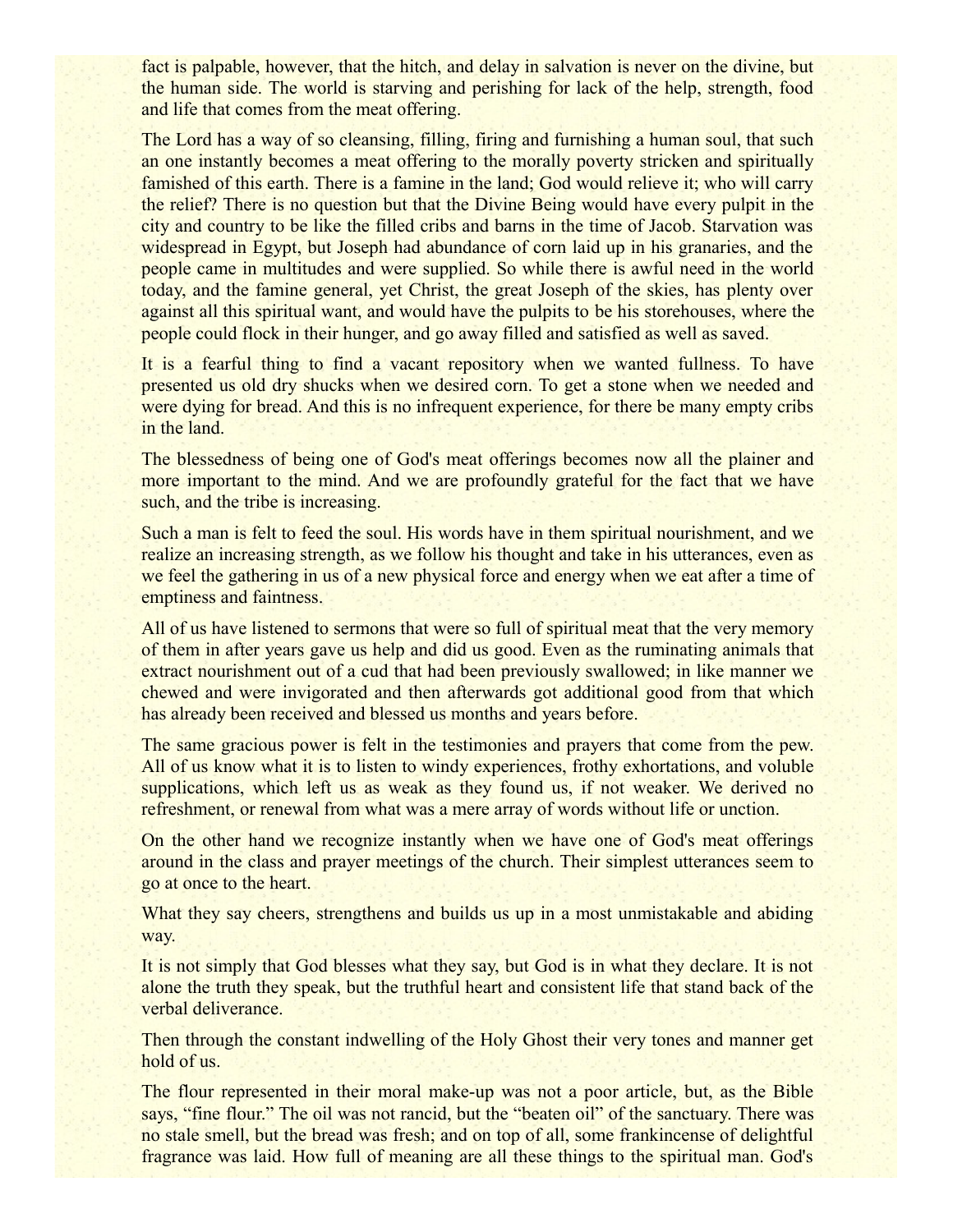meat offering in a sense commends itself by its own excellency.

We once knew an elderly Christian woman who possessed the experience of holiness, and was the meat offering of the entire neighborhood in which she lived. People came to her with every variety of care and trouble, and though misfortune and ill health often visited her and her household, yet she was a blessing to every one who came into her presence. They all went away helped, strengthened and cheered. Repeatedly the writer as a young preacher would call upon her, burdened with the duties, trials and discouragements of a minister's life, and he would leave her house with a strange, sweet sense of newness of life, hope and energy. Somehow the world outside looked brighter, and the coming victory of Christ's kingdom took the form of an absolute certainty. In addition to this would be realized a willingness to work longer and harder for the Savior, and to endure with perfect patience all the sorrows, difficulties and opposition of this life, to the very end.

This woman kept our soul from spiritual starvation for years, until the time of famine was over in the land. Many times as we have glanced backward over the years that are gone, have we thanked God for this "meat offering" which he providentially placed in a certain large city to save a number of souls from hunger, faintness, failure and death.

We have known people so saturated with the grace of which we are writing, that their very presence in the sick room, class and prayer meeting, and in the pulpit was inspiration, sustenance and power. One's faith was quickened, hope brightened, and love deepened by the very company of such godly, saintly men and women. They were meat offerings, indeed, to the weak and hungry in heart.

Christ said that we had to eat his body and drink his blood to have life in us. This great mystery but profound truth deeply offended the Jews. But many of us in being partakers of the divine nature are rejoicing in an experience that is perfectly described by these same misunderstood words of the Son of God.

So in a deep spiritual sense we feed upon each other. A man's life that has been bloodwashed and Spirit kept is like actual food to the soul. We derive spiritual nourishment and help from the contemplation as well as contact with the godly. We grow strong in listening to the faithful words and also in looking upon the devoted life of a holy man.

Thank God for the "meat offerings" he has sent to dwell among us. For the glory of the church and good of the world may they be multiplied a thousand fold.

# 23. THE TRESPASS OFFERING

The trespass offering mentioned in the Old Testament with frequency, was not synonymous with the sin offering, though both were of shed blood, and were made because of transgression. But the trespass offering presented because of a sin of ignorance, followed the sin offering in order of time, and was brought by an Israelite or child of God.

God in this offering distinguished between the guilt of a lifetime which required pardon for a multitude of evil words and acts, and the single transgression of a follower who had been betrayed in some manner into iniquity. If there had not been such a discrimination between the wilful wickedness of years, and the momentary weakness of a servant springing oftentimes from lack of knowledge, then would the plan of redemption been a faulty one, and the Almighty less merciful, and even just than earthly parents.

No matter how excellent a Christian one may be, yet he cannot but feel the difference in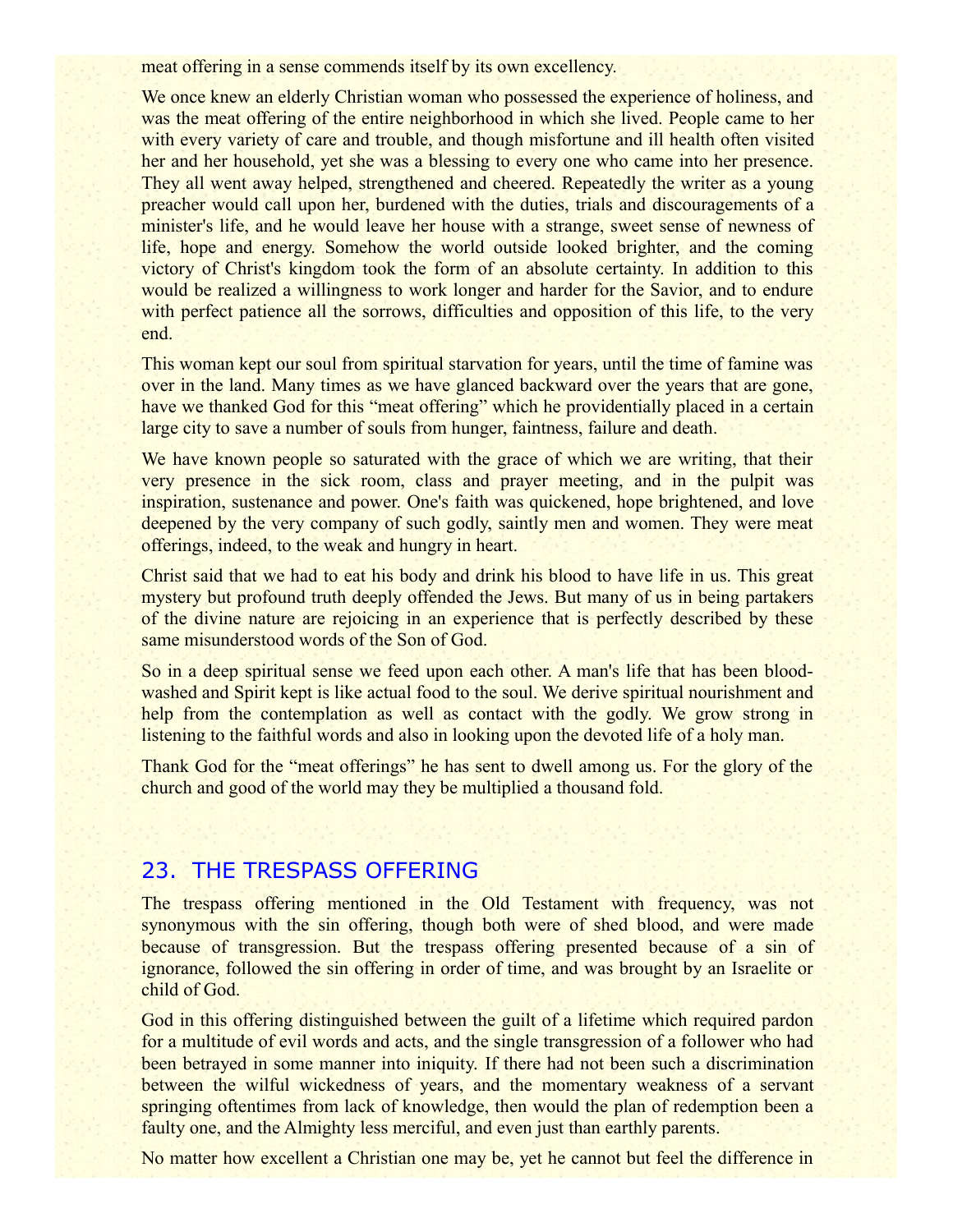extending pardon to a man who has wronged him for ten or twenty years, and the granting of a swift, loving forgiveness to a dutiful child who has erred in a single respect. One is a deliberate transgressor, the other a momentary trespasser. One has an unbroken record of guilt, the other a history of devotion with but a single or few departures from obedience and faithfulness. Such a man would be unnatural and unjust as well, if he felt the same to the two parties. Pardon, full and free, may and should be given in both cases; but with what a different look would the two be regarded, and how peculiarly tender would be the throb of the heart toward one who had been betrayed into error in the midst of affection and devotedness. One would be necessarily accompanied with all that is meant by the sin offering, the other relieved and illumined with a privilege conceived by love and justice, and extended because of previous integrity, and an inward rectitude that had been bent, but not destroyed.

It is in ignorance of this fact that many of God's followers are in darkness and bondage today.

They allowed him no discrimination of character. They clothed him with a cast-iron treatment, unbending and similar to all. They made past faithfulness, and a remaining abiding love in the heart for God to amount to nothing with him. So when they stumbled into some kind of error, they immediately cast away all their confidence, felt they had exhausted the atonement, and straightway moved into the sixth verse of the sixth chapter of Hebrews, or into the twenty-sixth verse of the tenth chapter of the same book; and had all their letters directed to themselves under the name of reprobate, apostate, crucifier of Christ, and a certain hopeless looker for of a coming judgment and fiery indignation.

If God had made no provision for the possible mishaps occurring in the great moral battle now going on in this world, he would neither have been omniscient or merciful.

A general in time of war provides for the emergencies and contingencies of the conflict by a body of troops held in the rear and called the reserve. This same body of men has saved many an army from defeat. The question is will God be less wise than an army officer? When an immortal soul engaged in the awful struggle against sin, the world and devils, should be borne down, is there no rescue or deliverance thought of and provided? Has not God a great reserve force of grace, that can be summoned and rushed forward like re-enforcements to the fainting soul? The surgeons and nurses have bandages, liniments, stimulants and medicine for the wounded, to heal and restore them to the ranks. Has not the Lord the same precious blood on hand, which first saved the soul, to quicken, revive, renew, cleanse and heal it, when smitten and wounded by the darts and arrows of the great adversary?

To say no to this, is to rank God beneath men in foresight and wisdom.

Every artillery wagon which rolls into battle, goes there not with four but five wheels. The four are on the axletrees, but the fifth is strapped on behind as a provision for the untoward events of the engagement about to take place. The fifth wheel is a kind of trespass offering.

It is a rare thing for a cannon ball to take off two wheels from the gun carriage or caisson.

Generally it is one. So when the catastrophe occurs, the driver is not at all in despair; but leaping from his horse, he cuts the rope binding the fifth wheel, claps it on the axletree, drops in the lynch pin, springs upon his horse, cracks his whip and away he flies over the field of conflict with his cannon pouring forth death and defeat upon the enemy from every elevation.

Will God let one of his creatures outstrip him in foreknowledge, and in provision for the casualties and mishaps of the greatest battles and most dreadful war ever waged in the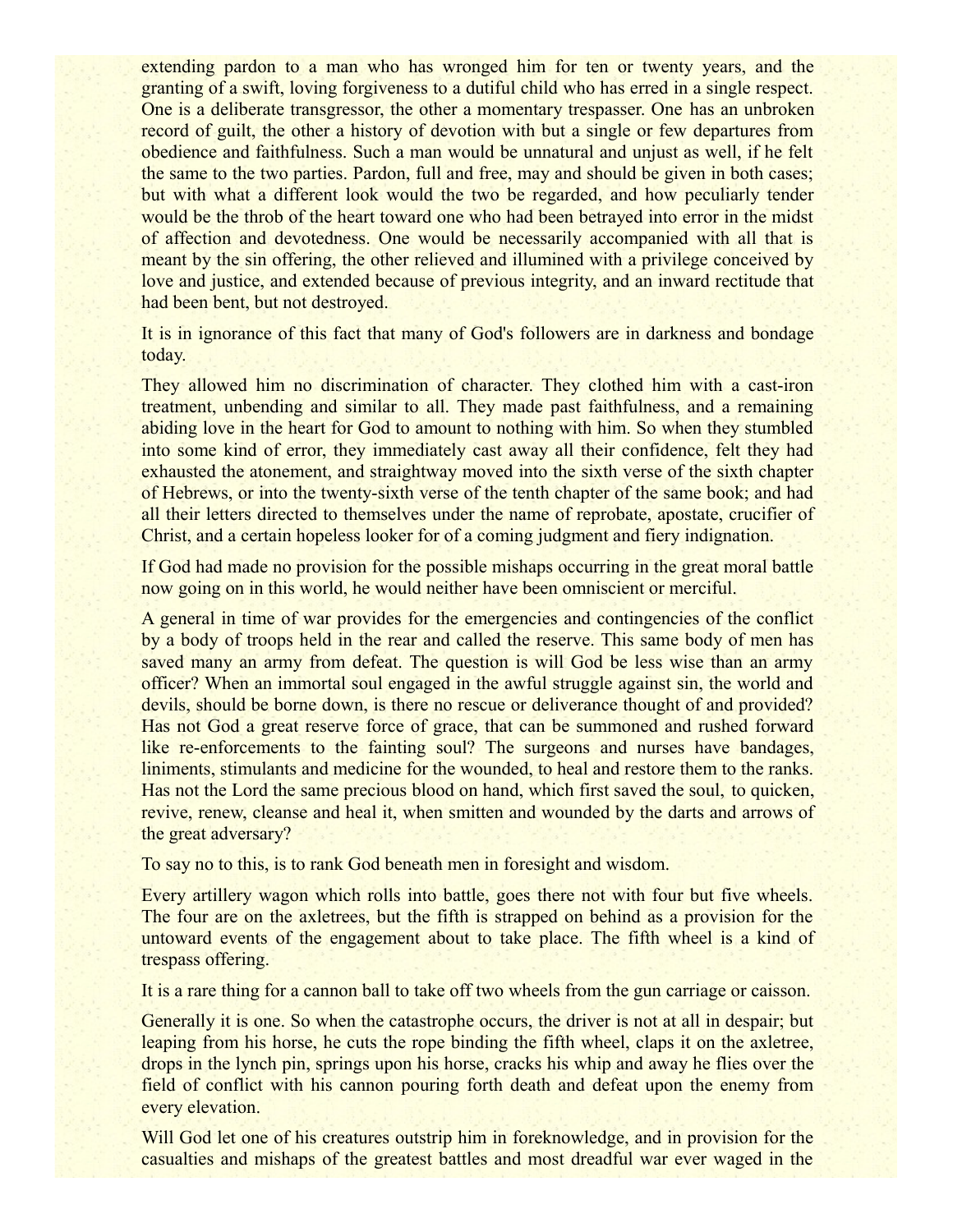universe? When one of the combatants is struck by a shot, the spirit injured, and the life vehicle leans and drags, is there no fifth wheel application of grace, to send us flying back to conflict and victory? When the soul is hurt by some thought, word or deed, is the Christian soldier at once counted out, and left dead on the plain, or cannot the touch of the life-giving blood make him leap to his feet, and do more wonderful things for God and man than he or she ever did before? In reply we say that the institution of the trespass offering is the sure, unmistakable and abiding answer to that. The wounded spirit can be instantaneously and thoroughly restored by a fresh faith in, or presentation of the blood of Christ, and this time as a trespass offering.

This offering, as has been said before, was to cover sins of ignorance. On reflection one will be surprised how many mistakes and mishaps in the spiritual world are covered by this single word.

There is an overrating of our own strength, and an under-rating of the power of temptation and the devil. Then there is distrust of good people, and the belief in false friends. So through many kinds of ignorance, the soul may be shot and hurt. But the goodness of God has provided restoration and recovery in the blood of Jesus. The Word is, Fly to the blood! Bring the trespass offering! Leap forth from moral danger and disaster, clean, free and exultant through the wonderful abounding grace of the Son of God.

Many awaking to the fact of the profound gracious meaning of the trespass offering are doing this all over the land, and are bidding farewell forever to Doubting Castle and Giant Despair.

They see the difference between apostasy, and momentary weakness; between wilful, deliberate sin, and the temporary staggering under bewildering spirit voices, wrong conceptions of duty, and the crushing power arising from a combination of most trying circumstances.

It is a case where the sin offering is not needed. It is not a rebel and alien who approaches, but a loving servant of God, who has been betrayed into intellectual mistake, switched into error, spoken unadvisedly, and acted so as to grieve the Holy Spirit and injure his own soul.

The word from the discriminating Almighty is to bring the trespass offering. It is the same precious blood of Christ, but it is not an enemy or stranger who brings it. And it is not for a long array of sins in the past, but for a child of God who has stumbled, blundered, got hurt, and now, in a tender, holy sorrow, would obtain victory out of defeat, wisdom out of mistake, and plant the feet on higher ground than he has ever stood upon before.

A famous authoress tells of a lady who had obtained the blessing of sanctification in one of her meetings. For two weeks she fairly rode on the sky, and the moon seemed to be under her feet.

Nothing seemed to worry her. One morning everything went wrong, the children were cross, the stove refused to cook, the husband was impatient. Suddenly, in dressing a refractory child, she spoke quickly to the offender in rebuke. In an instant the "Accuser" was whispering "You have sinned! Where is your sanctification?"

She believed in the voice, thought it was the Lord, cast away her confidence and fell into gloom for a whole year.

The woman who led her into the blessing, brought her back, with the words, "I am not sure that your quick word to the child was anger or petulance. Anyhow the voice that whispered to you so exultantly that you had sinned, was not that of the Lord. But better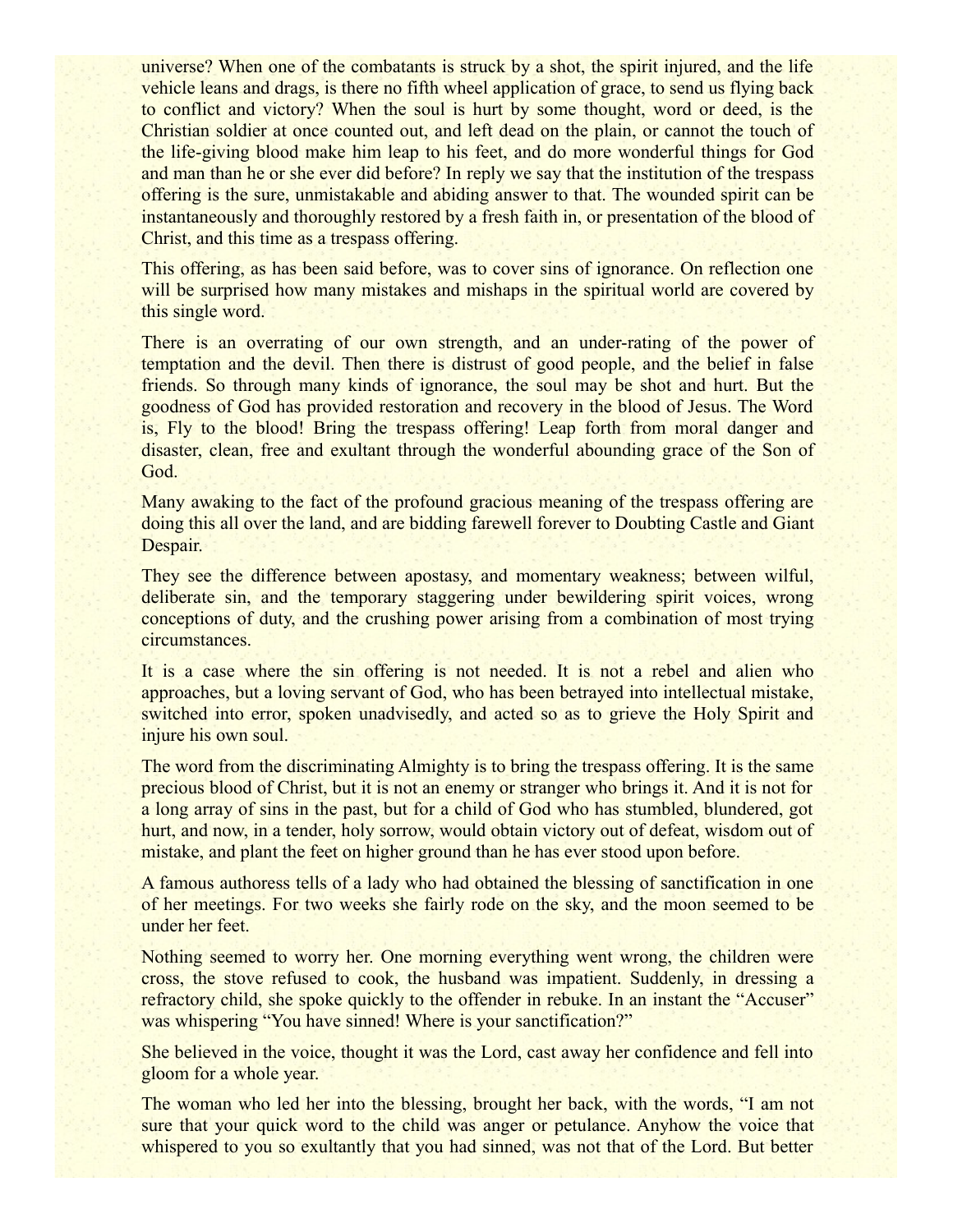than all, even if your spirit had been ruffled, and your speech unadvised and wrong--you should instantly have fled to God with the blood, crying, the blood cleanses, the blood cleanses, and believing faithfully what you said until the witness was restored."

This was only another way of telling the woman what we have presented in this chapter, that the blood of Jesus is not only a sin offering for the far-away, rebel stranger and alien, to make him a citizen of the kingdom and servant of God; but it is also a trespass offering, a blessed mode of instantaneous restoration and recovery to the follower of Christ, when he has been darkened, saddened, and wounded in the struggle and battle of life.

# 24. PERFECT THROUGH SUFFERING

We are not made pure by suffering. Purity comes through the blood of Christ. But there is a certain perfectness that comes as the caption indicates, along the line of pain and tribulation.

The soul is remarkable for many things, and not least in the fact that it becomes trained, disciplined, developed, enriched by suffering. The photograph of a thoughtless, giddy being of sixteen laid down by the side of another portrait taken forty or fifty years afterward of the same person, with face all luminous, ennobled and glorified with the profound changing experiences of life, while spent in the service of Christ, would fully and plainly illustrate what we mean.

Suffering is a big word, and covers many kind of heartaches and life sorrows. No soul can enter upon and issue from these spirit histories and be the same. Sometimes the stoic is made thereby.

Oftener there comes forth the sour or embittered member of society. In addition we see the infidel emerging from the conflict with all faith in God and man gone. Or we read the act of the suicide who could not wait on God for deliverance but went down with a crash into perdition by a self-inflicted murder.

There are still others who never become Christians, yet are benefited in different ways and measures by the afflictions of life. They are sobered and sometimes shocked into nobler lives. They are scourged into good sense, better behaving, and a wiser and kinder treatment of others.

It remains, however, for those who know God, walk with Christ, and feel his cleansing blood, to declare the full blessed power, the gracious ministry of affliction to the soul. Purified before, yet they come to know after years of bitter trial what is meant by being perfected through suffering.

One result of such experience is weanedness from the world.

According to the Bible, this earth is marked for a dreadful coming destruction. Unless something happens to cut us loose, we will go down with it. Faith opens our eyes to see its hollowness, corruptness and danger, but suffering under God completes the work of disenthrallment.

It is significant to see how protracted physical pain can reconcile even unsaved men with the thought of death and the grave. What must it do with the saved. Now add the pangs of disappointed hopes, the death of loved ones, the coldness of friends, the ingratitude of children, the wrongs and injustice of men, the loss of property, the humiliation of failure and countless days of temptation and trial, and who does not see a most wonderful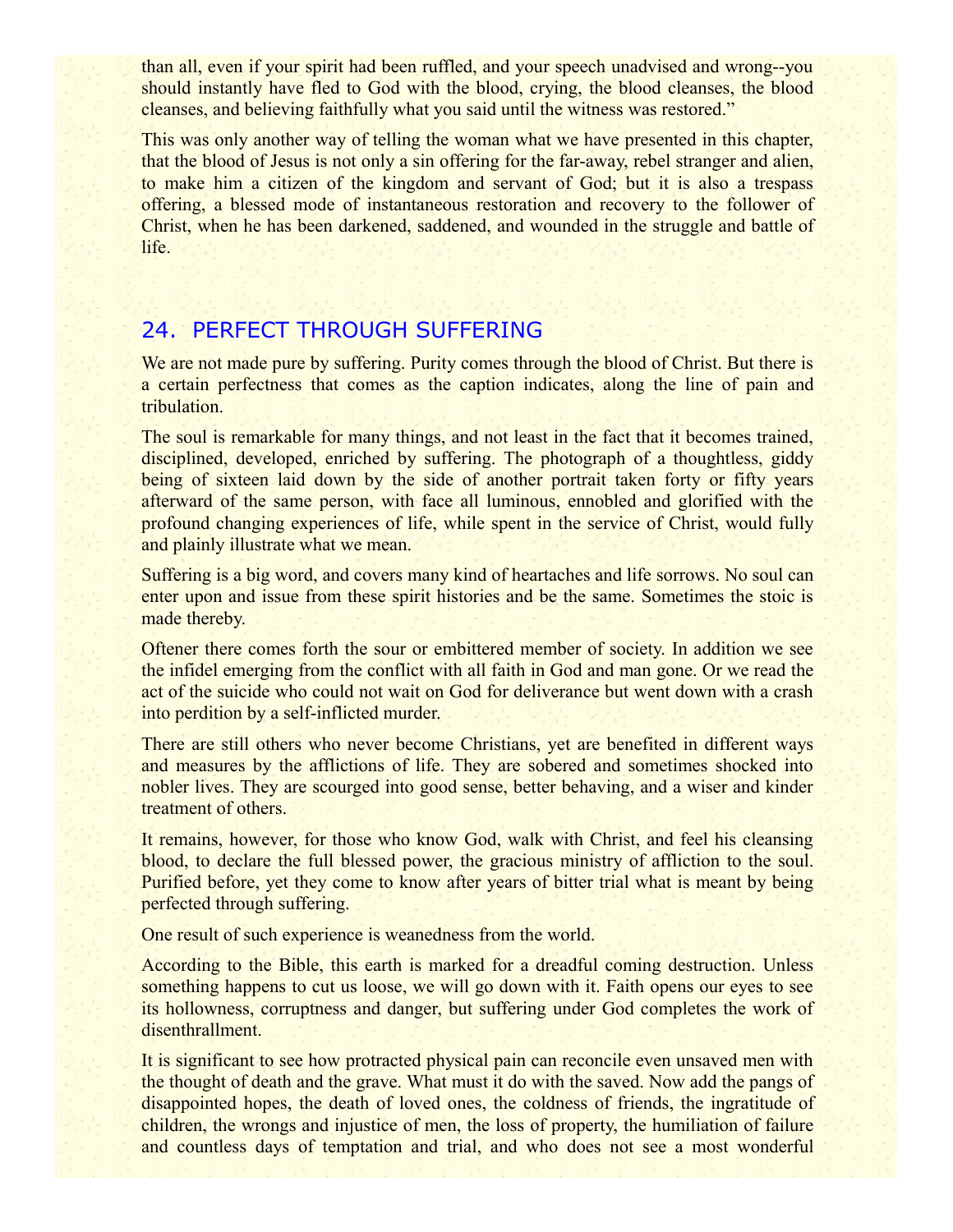disentanglement of the heart from such a world. One can all but hear the snapping of the cords which formerly held with so many strands the deluded spirit to this planet. Like a swaying balloon fastened now by a single rope to earth, the soul kept by the solitary connection of duty, has the steady longing to fly away and be with Christ.

All this under grace is accomplished without the child of God being soured or embittered. He is simply disillusioned, disenchanted, corrected in judgment and desire, and now feels the attraction of gravitation in him set another way, and that upward and heavenward.

A second result is the development of the passive graces such as patience, gentleness, and long-suffering.

It is the presence of these virtues, rather than a restless activity, that declares the deeper Christian life. And it is such a character that reminds us more of Christ and affects us most profoundly for good. Jehu had zeal, but it is the meek and gentle Jesus who is winning the world today.

By His blood we obtain the pure heart, and then follows the long, severe training, which develops and perfects his own work in us to highest excellence and maturity.

We have the words of James that divers temptations try the faith, and this same trial of faith produces patience, and patience itself has a work, that we might be perfect and entire, wanting nothing. Peter also declares that there may come to us a heaviness through manifold temptations; but that this trial of faith will bring forth something to us and in us far more precious than gold, and to be found unto praise and honor and glory at the appearing of Jesus Christ.

Just as bread and meat by some law of our physical being is changed into blood and strength and life; so the sufferings, tossings, testings, temptations and trials of life, laid hold of by faith and endured as pleasing God, become transmuted into moral force, greater heavenly mindedness, and Christian character itself.

A person need only begin to fret and rail over some untoward circumstance, instead of enduring with the gospel spirit; or accept it humbly and prayerfully instead of complaining and worrying, to see the whole truth of what is declared in this chapter. It is as we receive these heart-breaking calamities that they become food or poison to our souls, life or death to our experience, and salvation or damnation at last, at the end of our earthly probation.

The words saint and suicide both begin with the letter "s." They branch out fearfully with a most divergent meaning because of such different attitudes to the sorrows that are bound to come upon the soul. The one fell on the rock, was broken but saved; the other fell under it and was ground to powder. One gathered sweetness, wisdom and strength from the vicissitudes of earth, while the other wore himself out fighting with the inevitable and the unconquerable by human strength alone, and so filled with bitterness, unbelief and desperation, finally took the life which God gave him and sank into hell.

In watching bathers at the seashore we noticed that they who stood and received the great breakers were swept from their feet; but those who went in farther and cast themselves on the bosom of the deep were borne upward and carried most easily and delightfully onward by these same great billows of power. Just so there is a casting of the soul on the wave of trouble by faith, and behold we sink not, but are lifted up and borne along in the better life and toward the better land with every fitful blast or howling tempest that sweeps upon us.

A third result of suffering is a truer knowledge of the heart, our own as well as those of other people.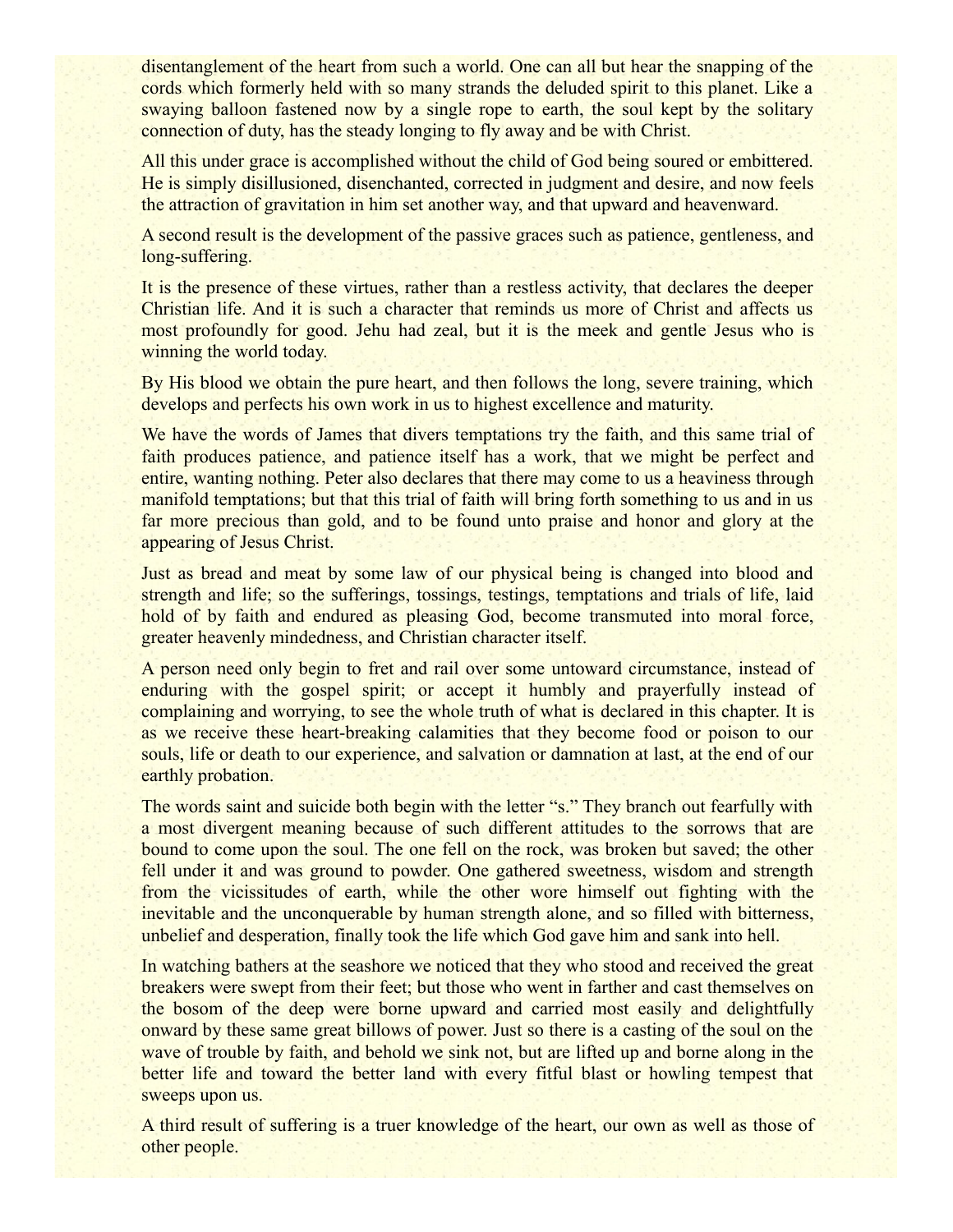It is too late to find out our weaknesses of character in death, or in eternity. This world is the place, and our present life the time to make all such discoveries. And true it is that no drill and probe of the dentist finds out more surely the nerve that needs treatment or removal, than the sorrows and ills of earth expose our moral blemishes and diseases. And no surgeon's knife goes more surely on its revealing way in the body, showing where the poison worked or the bullet lodged, than the sore trials of life cutting deep in the spirit, make plain to the moral consciousness the absence of faith or lack of steadfastness where there had been fancied strength and boasted confidence in God.

This knowledge of the heart is all essential for deliverance from temptation, for increased waiting upon God and for the existence of humility. So we see how God makes tribulation, by his overruling power, a handmaiden of grace to the soul.

A fourth result of suffering is a kinder and more pitiful dealing with men.

Some men crave justice to be done them, but all need kindness. We have yet to see the soul that does not yearn for and appreciate such treatment.

Our observation is that a life of sorrow and trial is a wonderful perfecter of sympathy, gives a tenderness to the voice, compassion to the spirit and an amazing readiness to forgive and forget, to bear and forbear, and to extend the fallen one a chance to recover and try again.

We recall in both political and religious assemblies how severe and drastic measures are always strenuously and heatedly advocated by the young. After their fiery denunciations, it is refreshing and edifying to look at the quiet faces and hear the moderate tones of elderly men who, knowing the weakness of human hearts and the weariness, discouragements and besetments of human lives, counsel for pity, mercy and another chance given the criticized and condemned.

Who does not recall the martinet methods adopted by young parents with their first children, a military rule with frequent and fearful punishments introduced into the family life and called the home government.

We give a picture seen more than once in the past where the erring boy is arraigned for rebuke and to receive sentence before the whole household. The offence was a torn jacket, mud brought in the hall, or something wrong done at school. The father declares with crimson face that he ought to be trounced to an inch of his life. The mother with high voice says she is determined to pack him off to bed and not let him have anything but bread and water for a whole day. The boy knows he is guilty, but somehow the language and faces around him have only turned him to stone in feeling and appearance. By and by the grandfather, sitting near, and whose heart has been aching over and for the boy, puts his arm around the child, draws his head upon his shoulder, and says in a tender voice, "Let us give him another chance, I know he is sorry;" and instantly the lad bursts into tears.

It was a simple scene, but how much was in it and back of it. The gray-haired man remembered his own boyhood, his many faults, blunders, mistakes and misdoings. The pain and suffering of years, with the knowledge they had brought him of his own shortcomings and failures, made him wonderfully tender to the lad at his side. And somehow the lad never forgot that look, voice and plea in his behalf, though the grass has been waving over the grandfather's grave for thirty years.

Finally the sufferings and sorrows of time add wonderfully to one's influence and power for good in this world.

When the young mother has lost her first born, it is not the gay friends of her social circle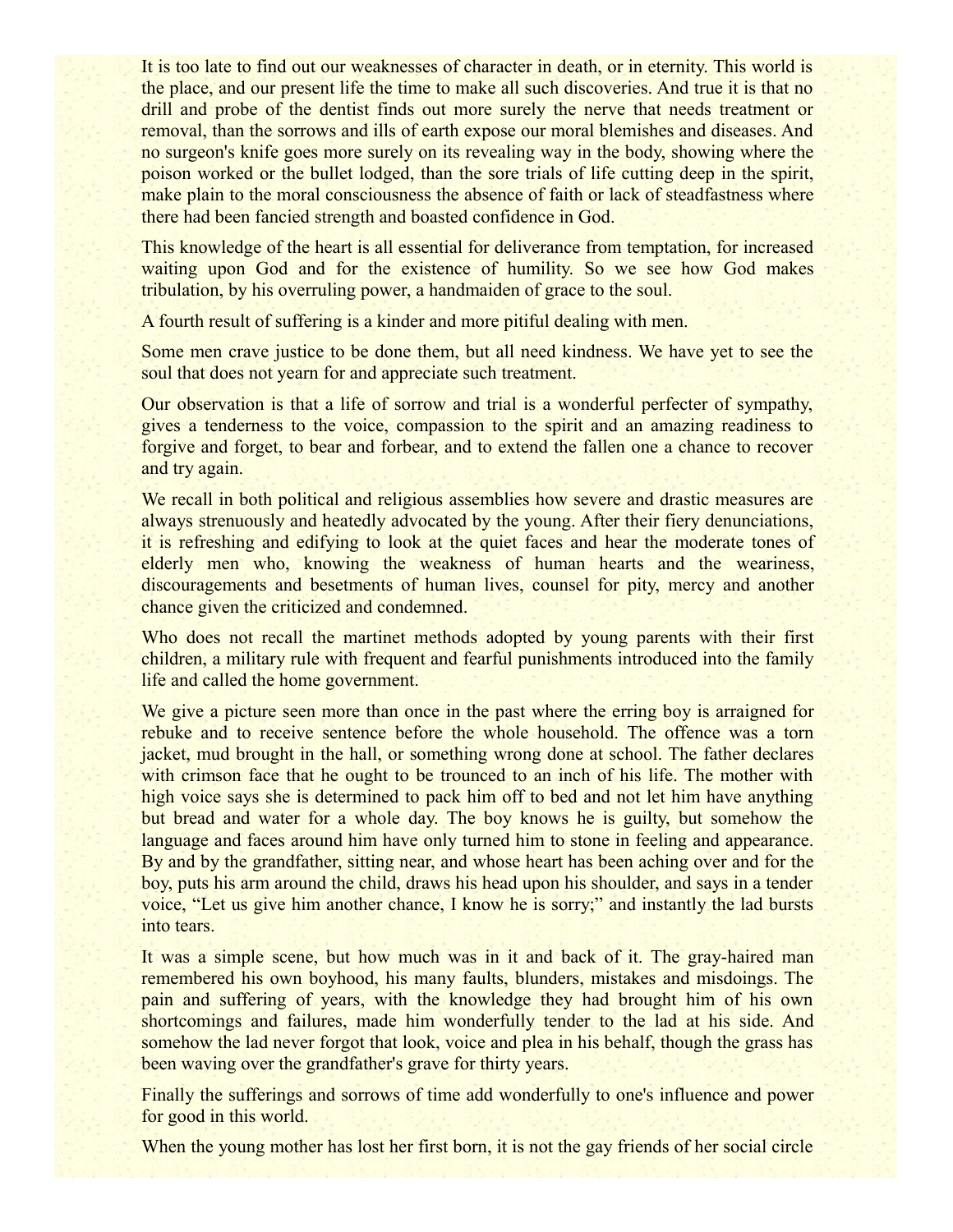that she wants to see, or who can do her good. They may sympathize in word, but they cannot relieve the breaking heart as the eye falls on the empty cradle, or the arms stretch out in the night for the little form that is laid away in the cemetery. But when the serious browed yet peaceful faced Christian woman calls, who has buried her all in the graveyard, her every touch brings comfort, and the soothing voice, speaking of submission to God, and reunion in heaven by and by, causes sweet, blessed, relieving tears to gush from the eyes, while the precious rest that Christ can give the storm-tossed of earth comes stealing into the soul.

Recently a lady who had known much sorrow wrote to the author that a couple of boy evangelists had been conducting a meeting in her church. She added, "Doubtless they were good young men, but they were powerless to reach my case and supply my need." The hungry, trouble-smitten heart does not have to write that way when one stands in the pulpit not only approved of God by his attendant Spirit, but who, like his Lord, has known sorrow, become acquainted with grief, and been tempted, tested and tried in all the severe and melancholy ways known so well by the race. Somehow such a hand sweeps with thrilling power every chord of the human breast, such a voice while searching to the spirit's depth brings healing with it, and such a face lined with sorrow, but illumined with victory, shines in hope and directing power upon the drifting, fainting soul in the audience, even as a lighthouse gleams with a gladdening cheer and inspiration upon the lonely mariner tossing in his boat on the waves.

Deep as any affliction may be, and keen as any suffering shall prove, yet if by them, through the grace of God we are made tenderer, wiser, kinder, more pitiful, and better able to help men and women in their journey through life and in their battle for heaven, we have certainly not suffered in vain, but sorrowed to present and everlasting good.

# 25. THE RENEWING OF THE HOLY GHOST

The above expression as used by Paul in his letter to Titus describes the second work of grace.

He wrote, "He saved us by the washing of regeneration and renewing of the Holy Ghost." So, according to the apostle, salvation is a double work. It is the washing of regeneration and something else which he calls the renewing of the Holy Ghost. This "renewing" he mentions again in Romans 12 :2, where the "brethren," after being told to make a perfect consecration are informed that they will be then and there "transformed by the renewing of your mind." This came after having made a living sacrifice of themselves.

Five years afterward the apostle writes to Titus and seems to hold the same view as he says, "He saved us by the washing of regeneration and the renewing of the Holy Ghost." We emphasize the "and" to show the force of the copulative conjunction.

In further distinction of the first expression, "washing of regeneration," Paul says the renewing of the Holy Ghost was "shed" upon them. "Which he shed upon us abundantly," is the language of the following verse. One work, then, is a "washing," the other a "shedding." And it was the latter that Peter referred to when he cried out just after receiving the baptism with the Holy Ghost and Fire on the day of Pentecost, "He hath 'shed' forth this which ye see." So the "shedding" refers not to the new birth by the Spirit, but to the baptism with the Fire. Therefore, according to the Word of God, "the renewing of the Holy Ghost" is not regeneration but a shedding of the Spirit upon believers, in other words, the baptism with Fire.

Paul says, "He saved us," and makes salvation to stand connected with a double work.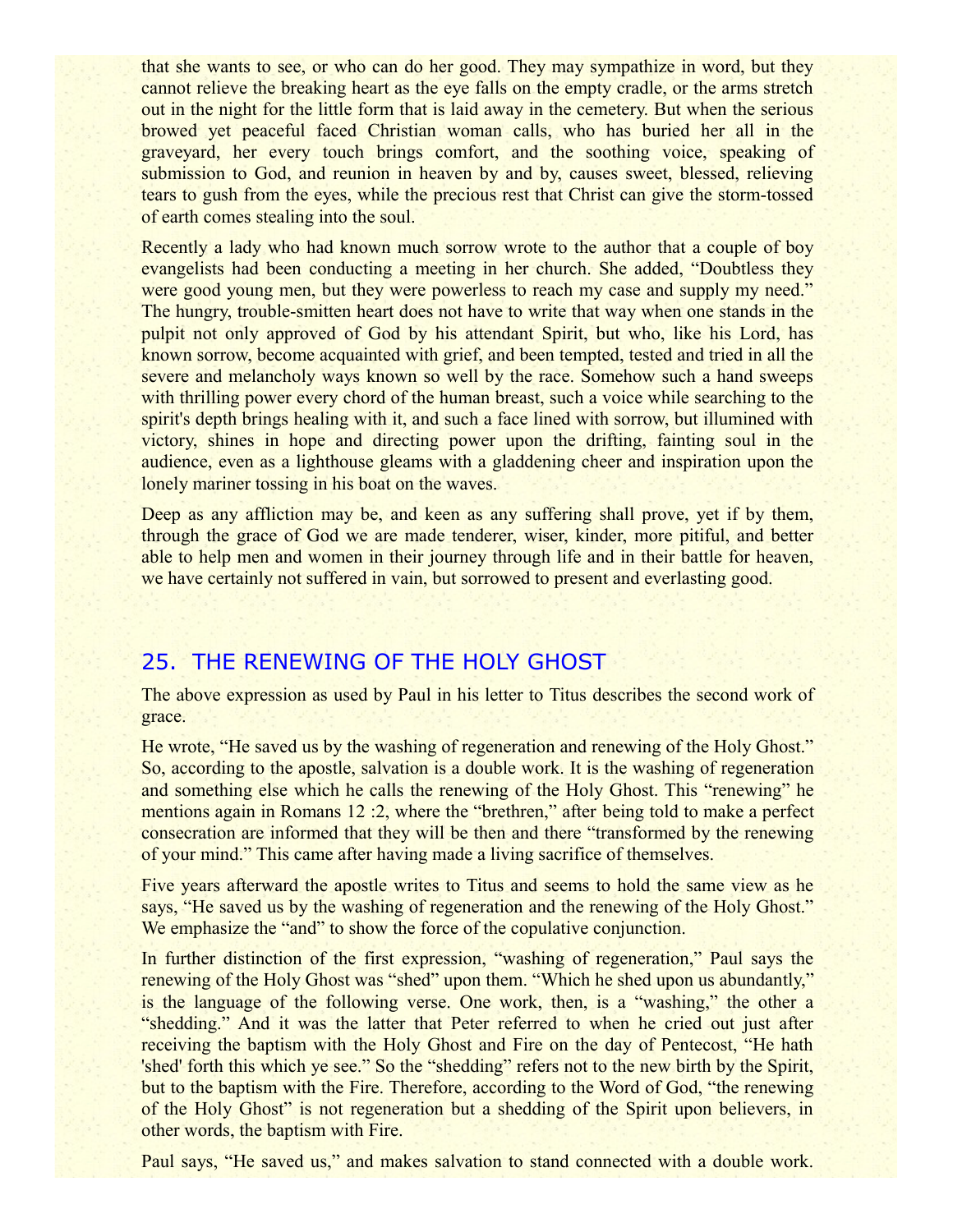This at once throws light on the words of Cornelius, where he told Peter that he had been sent for that he and his house might be "saved." Evidently the man used the word in the sense of full salvation, for as Peter was preaching the Holy Ghost fell upon Cornelius and his already "God-fearing household." Afterwards Peter declared plainly in Acts 15:8, 9, that the blessing which came upon Cornelius was identical with that which occurred to the disciples at Pentecost.

The trouble with most Christians is that they make salvation mean too little. They do not take the Bible teaching about it. They stop at justification, when that is merely the gateway. They make regeneration a final grace when it is an initial act. We have been brought out of sin that we may be brought into holiness. We are bidden, after the new birth, to go on--not grow--to go on to perfection.

There is the salvation of justification, but that is not all of salvation. Jesus was "manifested that he might destroy the works of the devil." "He gave himself for us that he might redeem us from all iniquity, and purify unto himself a peculiar people."

So Cornelius was fully saved when he received the baptism with Fire. And it is full salvation that we all obtain, when, after the washing of regeneration, we have shed upon us the renewing of the Holy Ghost.

In a sweet, though lesser sense, our spirits are blessed in the regenerated as well as sanctified life with renewings of the Holy Ghost. By this is meant refreshings from the presence of the Lord, regirdings, reanointings, and all those blessed energizing and vitalizing influences of the Spirit, which come upon, and go through the soul, in times of labor, temptation, wrong, loss, bereavement and sorrow.

These tender touches, blessed smiles, heartmeltings, thrillings, and overflowings of the Holy Spirit, not only enrich the experience, but reinvigorate and re-empower the whole spiritual man, and one is made delightfully conscious of advancement and the undoubted possession of higher ground in the realm of grace and Christian character.

In many ways the soul may be smitten, sorely hurt, and come into languidness and feebleness. The loss of friends, the tongue of detraction, the sapping power of loneliness, the grief of injustice done and wrong inflicted--all these things and more, have temporarily afflicted the lives of many of God's best children.

They will not go under the juniper tree, but still they are hurt. They will not give up the duties they owe to man and God, but there are often inward pangs while they walk with faithfulness of life to do the will of heaven.

At such times the Spirit descends with healing in his wings, to make well the wound, and sound and strong again the drooping heart. He may enter the soul gently and gradually, or suddenly; it matters not; in either case there has been a blessed "renewing," and it came from the Holy Ghost.

It is remarkable the different agencies and instrumentalities used by the Holy Spirit to thus bring relief to the burdened heart. Sometimes it is under the preached word, sometimes in listening to a hymn, sometimes in a conversation with a godly person, and still again when one is alone in thought and prayer with God.

The beauty of a sunset, the stillness of the stars, the stroke of a bell and the voice of one singing in the distance, have all been used by the Holy Ghost for the melting as well as strengthening of the soul.

We read once of a woman who, sorely pressed by poverty, was on the borders of despair; when, looking out of her window at the snow-covered ground, she saw a sparrow hopping about as brightly and cheerfully as though his food was not covered up six inches by the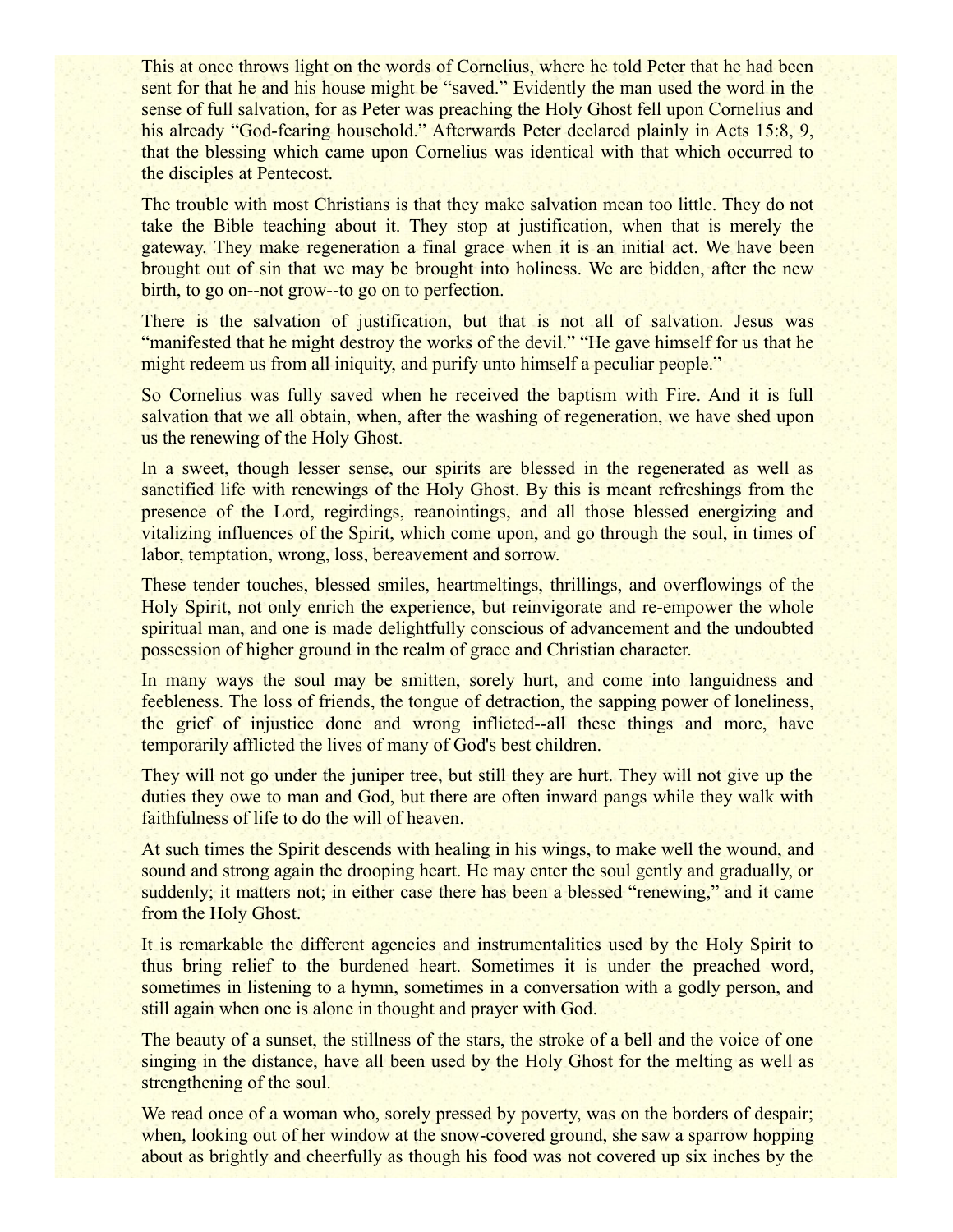white bands of winter. At once the words of Christ rushed over her, "Not a sparrow shall fall to the ground without your Father." "Ye are of more value than many sparrows." At once, under the touch of the Spirit, there came not only a rush of tears to her eyes, but a sweep of mightily increased faith to her soul.

But there are times of still graver moment to individuals, when fierce opposition beats on them from earth and hell; when one is "wounded in the house of his friends," when, after days and months and years of being nagged at, and hounded after, the soul, still loyal to God, gets acquainted with the word Gabbatha, and the shadowy recesses and bloody sweat of Gethsemane. When cries go up for deliverance, and sighs for heaven fill the heart and life.

The Savior in his great trial in the garden had an angel to strengthen him. We can have the Holy Ghost. And fly he does to the relief of the tempted and tortured spirit, and with one touch of that hand which is to raise the dead, the drooping, toil-worn servant of God leaps to his feet, and with a brighter hope, a greater faith, and sweeter joy than ever, takes up the load, stretches his hands upon the cross, and is ready for duty or sacrifice, for life or death, according to the will of God. This is a renewing of the Holy Ghost,

We find nothing like this anywhere else. In the physical realm, when a man's health breaks down, the rule is that the next thing, he is missed from the office and street, and then the hearse is beheld at his door.

We have found this to be so often the case that when the papers state that a certain public man has begun to fail, we all know what is soon to come. So the announcements of Grant's illness and of Hobart's sickness, were soon followed by dispatches of increasing weakness, next the death, and then the burial.

But in the spiritual kingdom one has a source of everlasting health and life and power back of him.

The Holy Spirit can get into the dispirited man, and breathe afresh upon him, and touch him, and lo, strength, joy, health, life, and victory are seen throbbing in his soul, shining in his face, and overflowing in his utterances, labors and achievements, beyond and above anything that was ever beheld in the life before.

Those that expected to see an invalid saw a man of war, panoplied with gospel armor from head to heel. Those who came to attend a funeral found a coronation on their hands.

Truly, in the name of all the toil-worn, lonely, misunderstood, misrepresented, bereaved, discouraged and afflicted people of God, we can say thanks be unto God for the tender, precious, blessed renewings of the Holy Ghost.

# 26. ACCOUNTABLE FOR CHARACTER

Character is something that we are all born without, but which every one reaching the years of moral accountability must and will possess in leaving this world. Being moral quality, a baby has not a particle of it; but as the years roll by it is certain to come.

Every individual stands in it before the judgment bar of the Son of God. Men secure it between the cradle and the grave. It commands the scrutiny of the all-wise God, brings from him a righteous sentence of approval or condemnation, and settles the question of destiny.

Strange to say, while the man was born without character, it now has become, in a most striking sense, himself. He goes to the right hand or left at the judgment, and after that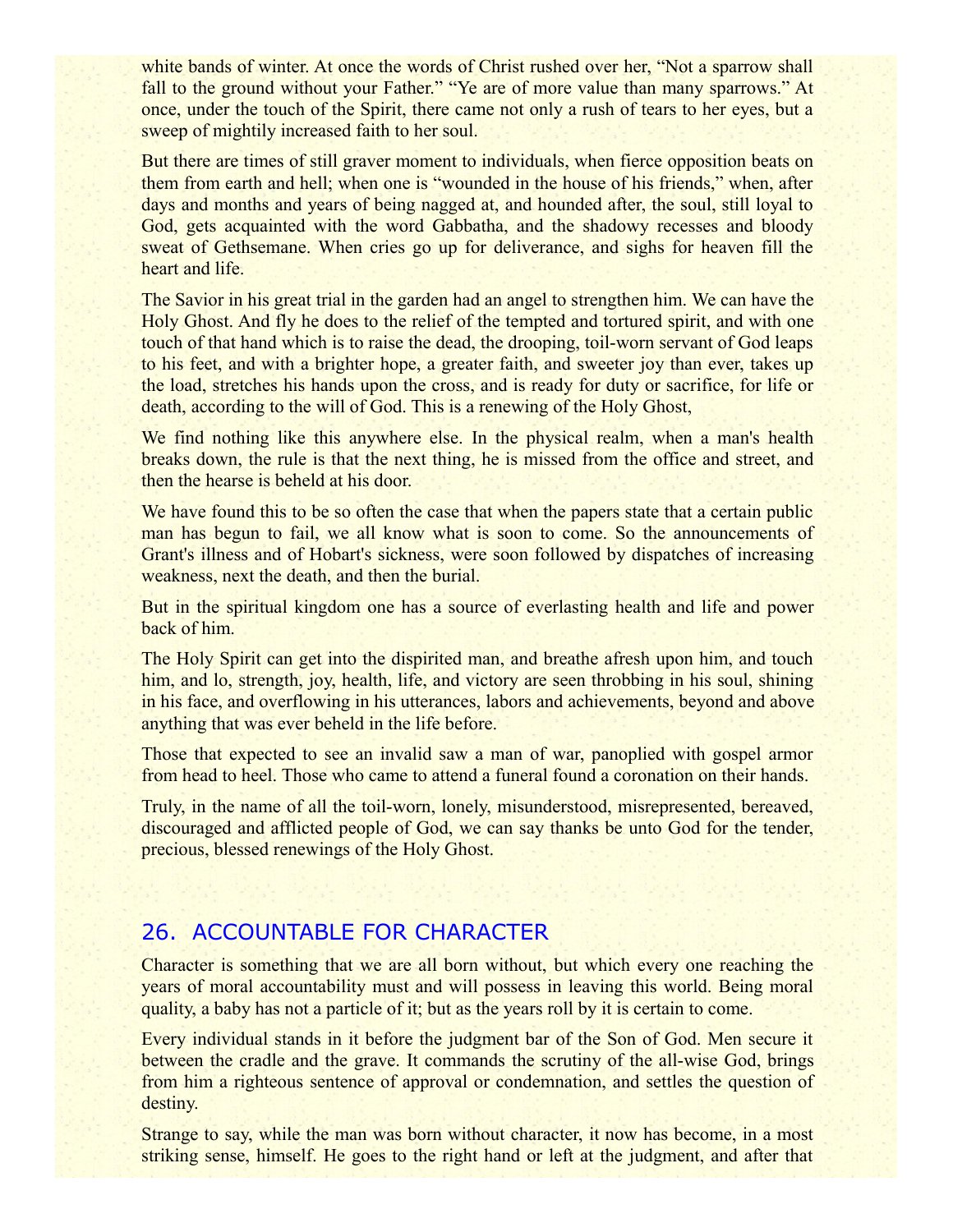rises to the skies, or sinks into hell, by reason of that which has been made in him during his moral probation, and which he feels in a despairing or exultant way, to be his true self.

For this character, after the close of earthly life, there is no change, and from it no escape. If in hell the man grows worse through the ages. He finds within himself a bottomless abyss, down which he falls forever. If in heaven there is steady enlargement and ascension! While soundless depths confront the lost, topless heights of unspeakable glory rise up through the cycles before the redeemed. But while there is such a change of progression, there is no alteration of nature; the bad never gets good, the good will never become bad. There has been such a fixing and settling of moral quality, that a change in either becomes an utter impossibility.

This being the case, every one should be profoundly concerned about what produces character.

How do we come into the possession of such a nature, such a heart, thought, and life fixedness and establishment, that its existence or presence decides the question whether we will live rejoicing with Christ and the angels, or lift up our voices in wails of despair among devils and the lost in hell? It seems that in our creation, with avenues of various kinds leading up to the citadel of the soul, there is but one gateway opening into it; and God has been pleased in his goodness to give the key of that portal to its true owner. He can lock or unlock the door of his heart to those things or beings who beat and knock on the outside. He can say yes or no to God; and he can say yes or no to the world or the devil. Before any man or woman can commit an outward sin, there must be first an inward consent. The transgressor falls inside before he goes down on the outside. In other words he unlocks and lets the adversary in. So marvelous is this power, or moral door, of which we are writing, that neither God, man or devil can force it. It has always to be opened from within.

This cannot be made an argument for the absence of inbred sin in the heart of the young, nor a plea for Adamic innocence and purity in children. On the contrary, the sin inheritance or proneness to wander is beheld in them all. The fact that we possess this wonderful attribute is felt by every living man or woman. We can say no to right or wrong, we can open or shut the heart to God or the devil.

It is this very power which is the basis for the action of conscience. If we were forced to do right there could be no inward approval, and if we were compelled to do wrong, there would be no lash or sting from the monitor of the soul. The agony of mind and heart felt by the transgressor over his sin arises from the fact that he committed evil when he needed not to have done so. He could have said No! To the tempter on the outside, and kept the door locked.

Of course this tenderness of conscience, and these pangs of remorse will disappear with continued iniquity, but the mental and physical suffering existed in all at one time, and so proves the point we are presenting.

If a merchant has a store and valuable goods, his desire is to have a burglar-proof door. Say, also, that he procured one, and that it was not possible for outsiders to break it down. Inside he stations his clerk, who sleeps there at night. The entrance is closed, and locked, and the key is within. Now, when he, the owner, comes down some morning and finds the portal wide open, the building gutted, the goods destroyed and the money stolen from the drawer, he knows beyond all guessing that the clerk must have admitted the robbers. If the door and lock were faulty and weak, and were found to be forced, there could nothing be said to or against the clerk; but as examination proves that they were not battered down nor wrenched open, but are intact--only open--then the condemnation falls upon the employee. He opened the door! It could only be done from the inside, and he was on the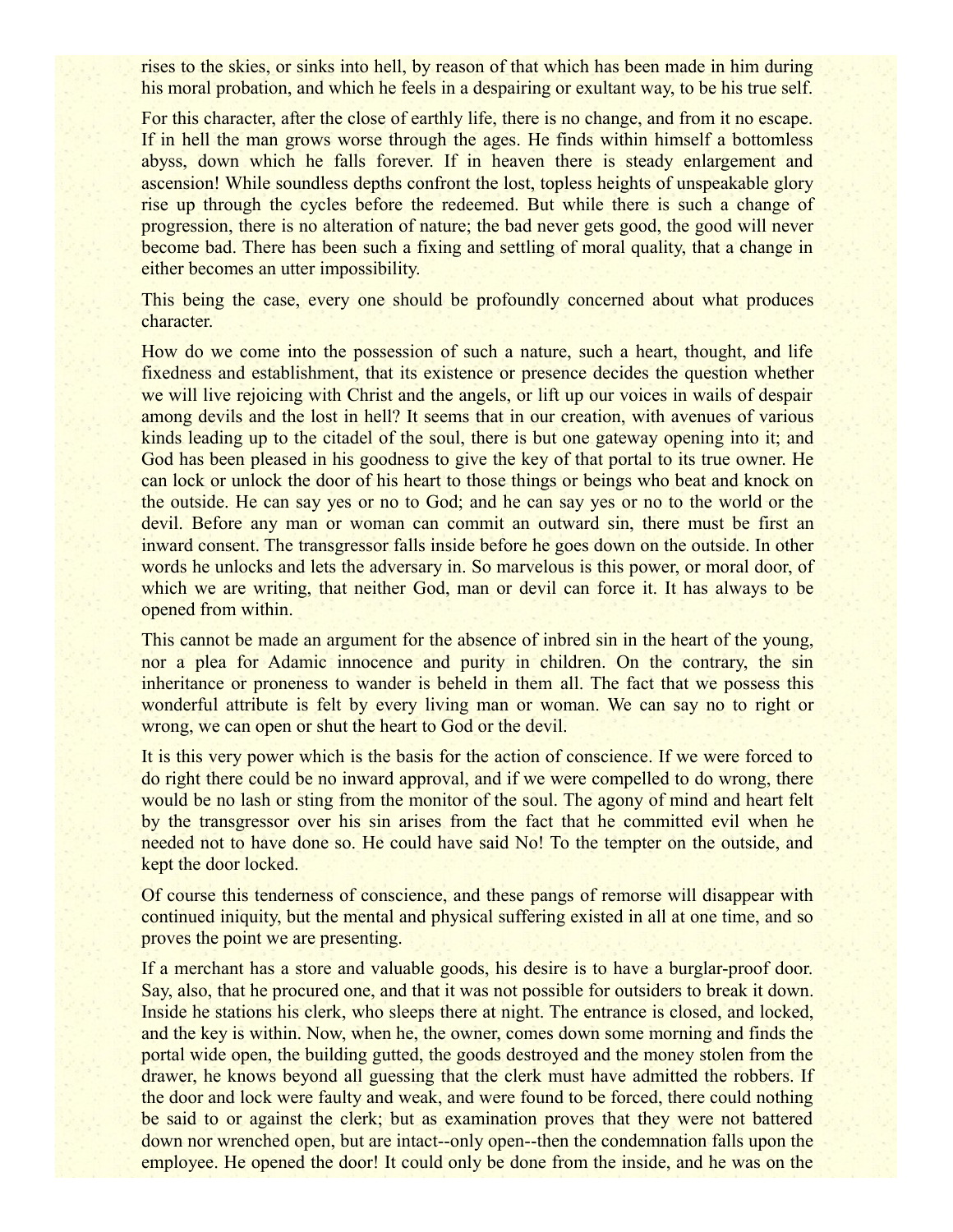#### inside!

The application of this simple parable shows why human beings suffer when they sin. It is because they unlocked the door!

Now the spiritual man is made by a series of door openings. In other words, character is the result of moral choices and a life that harmonizes with these decisions. It is fashioned in us, and takes a certain image according to that which we let into the house, or life building. If we open to God and good, it is evident to any what will take place. If we unlock to sin, of course "the goods" will be destroyed. The precious things of heart and mind will be trodden under foot or stolen away.

In Christian character the beginning is made by taking Christ as the justifier. The soul is blood-washed and begins the blessed and endless life of growth in grace and advancement in the knowledge of the Son of God. Later, Christ is recognized and received as the sanctifier. When purity of heart is thus obtained by the baptism with Fire, the door of the soul is ever open to holy influences and shut against sins. The transformation is apparent to all, and the character is seen in every act, heard in the voice, and appears all luminous and glorious in the countenance.

Just as clearly does the evil admitted to the heart loll in the doorway of the mouth, peer out of the windows of the eye, and trace an unmistakable handwriting on the face. Whenever the will consents, or the lock is turned in the portal, sin rushes in and takes possession of the house. The ruin of the soul is seen in the establishment of evil. Wickedness begins and progresses steadily before every eye.

Defense has been made for the sinful character and ruined life with the plea of the power of circumstance or environment. Notice is called to the fact that noble plants have not only their growth retarded, their stature dwarfed, but their very nature changed by unfavorable soil and the proximity of noxious weeds. This may be true in the vegetable kingdom, but man is greater than a vegetable.

The wonderful power God has given to him is that he can choose between good and evil, can close the door of his heart to God or Satan, and, carrying this amazing attribute or power into the kingdom of grace, he can rise superior to every circumstance of life.

The whining excuse made by many that they were overwhelmed by temptation, could not help sinning, is absurd and false; for no outward sin or violation of God's commandment can take place until there has been a moral weakening and yielding, yea, an actual consent to it from the invisible man within.

If we were compelled to sin, then not only would conscience fail to accuse, but the laws of the land could not be executed upon us. The transgressor is hung or sent to the penitentiary for certain crimes, because he, in full exercise of intellectual and moral forces, went into wrongdoing. How could the jury pronounce the word guilty, and the judge affix the sentence of punishment when it was known that compulsion had been used throughout by evil parties upon the prisoner. Instead of wrath, there would be pity in every heart for the unfortunate one.

One teaching in the life of Daniel is that a man can live surrounded by worldliness, with its wassail and revelry, and yet remain uncontaminated in spirit and life. The similar lesson in the biography of Joseph is that a child of God can dwell in the heart of a sensuous and sensual nation and keep pure and unspotted.

These two lives confirm what we say about one's ability to open or shut the portal of the soul to righteousness or wickedness. Daniel, though in Babylon, opened his windows toward Jerusalem and prayed in that direction. It was a figure or sign of a great spiritual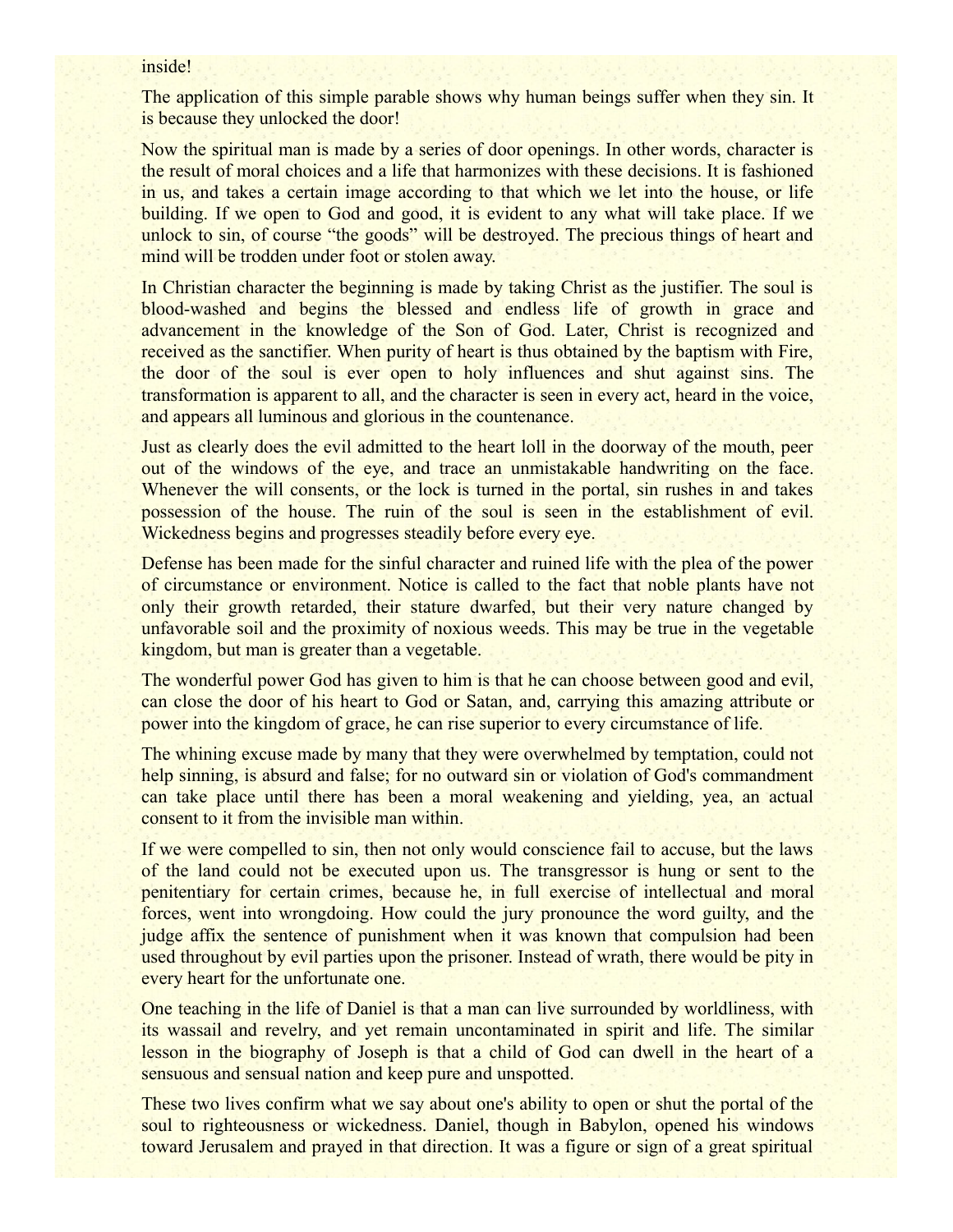act taking place, and it naturally resulted in an amazing difference between himself and the people of Babylon.

Judas flung wide the doors of his spirit in the direction of the Pharisees, the love of money, and the betrayal of the innocent blood. No wonder he was called a devil by Christ, and departed by the route of suicide to "his own place." And yet he was once an apostle and had his name in the Book of Life.

It makes a great difference to what and to whom we open. The inevitable result of widely varying moral choices and decisions is a dissimilarity of character as striking as light and darkness, cleanness and foulness, and life and death.

It is the possession of this key to the door of our souls that places the fearful burden of responsibility upon us. With it we can open to or shut out the infinite God himself. And when we have received him, the "key" is still in our hands, and it is according to the moral quality of the thoughts, desires, purposes, motives, affections and ambitions we admit, that we change from glory to glory, or drift steadily further and further from God, and finally stand, forever, in the character that has been invisibly but not less surely produced or built up from within.

This nature for good or evil becomes set or fixed at death. At the end of probation, the possibility of change is ended. It enters upon immutability in a most solemn sense. It is brought to judgment before the Son of God. It is the man himself! And as he possessed volitional or will power; as he had set before him for choice both life and death; as he had offered him the cleansing blood, the informing Word, and the regenerating and sanctifying Spirit; then of course, *by his own choice and decisions in life he made himself* what he is. He is responsible and accountable to God for his character. And so God will *judge him at the last day.*

# 27. ACCOUNTABLE FOR INFLUENCE

If any of us should be asked to define the word influence, we would find difficulty in putting within a sentence, or even several sentences, all we saw embraced in the expression. We all know in a general way what influence is, have felt it in other people, and exercised it ten thousand times ourselves, but how is it to be accurately described? After calling it a moral potency, an ascendency that one individual has over another, a peculiar effect produced by one being upon another; yet still something is left unsaid, about this life phenomenon, for the reason that it cannot be spoken.

Yet everybody possesses this strange force or power. The Bible has settled this fact long ago in the words, "None of us liveth to himself, and no man dieth to himself." Here is stated that it is not only wielded in life, but remains after death.

A certain great religious writer has said that every man carries about with him an atmosphere. His idea was that just as the worlds move through space with belts of air so many miles thick around them, and which they bear wherever they fly, so each human being has a certain indescribable enduement which goes with him everywhere, and which he can no more drop than he could shake off his shadow, or a world fling away its aerial envelopment.

This moral or spiritual investment is only another name for influence. It is the outward revelation of the inward nature. It is the invisible character making itself seen and felt.

All of us know what it is to come in contact with these different "atmospheres." We have felt the chill thrown over the social circle by the entrance of an individual; contrariwise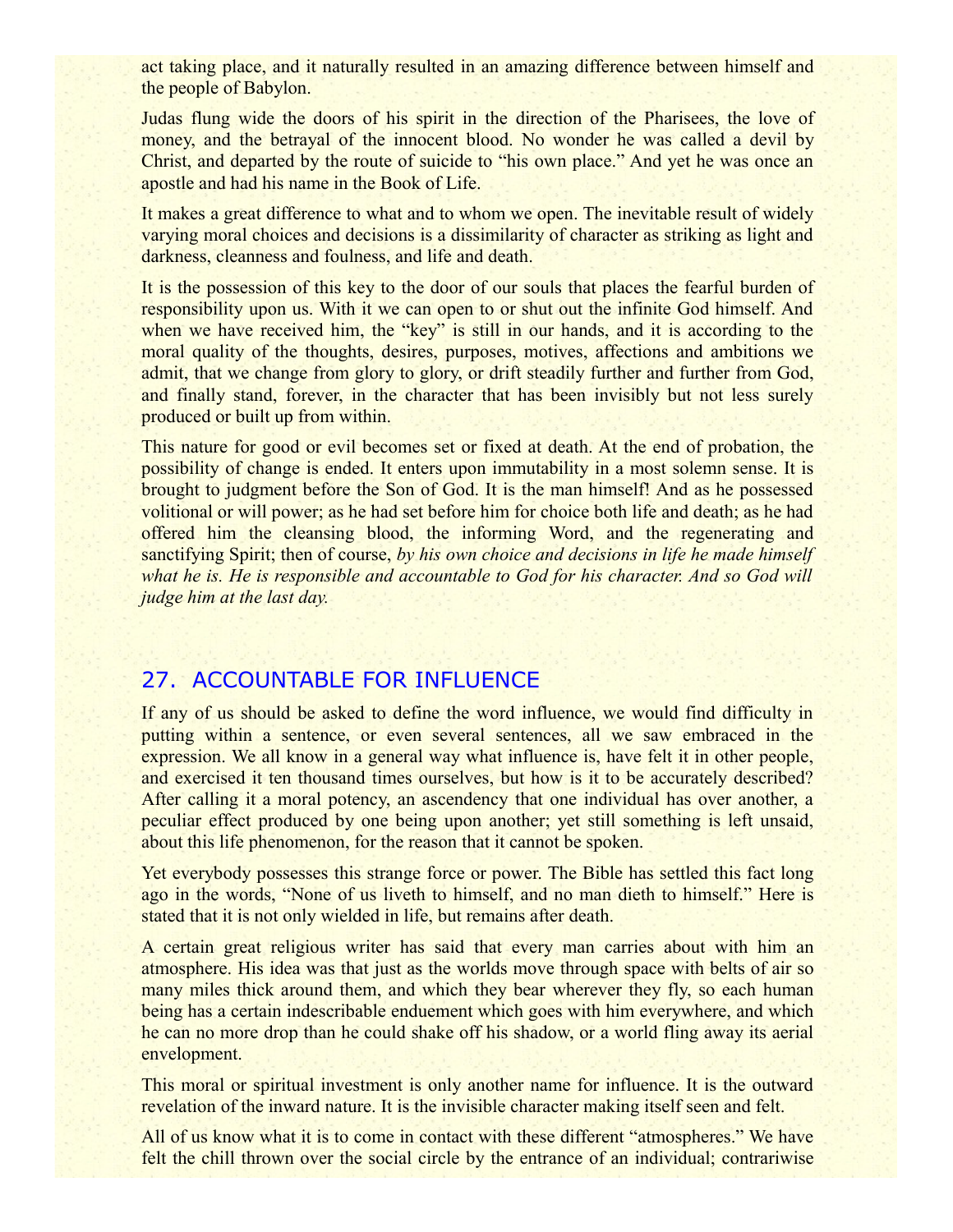the brightness and warmth produced in a moment by the smile, greeting and very presence of another arrival.

One man has a warmth of soul about him in which we fairly bask and luxuriate; while another generates a chilly air around him that is felt the very instant the words of introduction are uttered.

We are constantly being affected by each other, and it would be marvelous if one could look back and see how often the course of life has been changed, and how the garment of character has been threaded and colored and shaped by the words, deeds, bearing, spirit and presence of different people. In many cases the effect has been a regular "crazy quilt" of a life; while others have had all they could do to keep right and true because of adverse human influence.

It is safe to say that all of us are making it easy for people to go to heaven, or hard to do so. On the other hand, to put the truth in another light, we are making it easy for our friends and families to go to hell, or very difficult to get there. The family altar has been erected or taken down according to some individual power in the household. The revival meeting was helped or hindered by something we said or did. Somebody is going to be saved or lost because of our lives.

It is simple folly to deny the fact of such influence. And it is more than absurd to admit the existence of such a force in others and say that we do not have it ourselves. Just as people affect us pleasantly or unpleasantly, or for good or evil, so we impress people in like manner.

We read of a milestone which was set up in the midst of a large plain. For years it directed travelers aright to the next town, which was ten miles away. But one night some one turned the post so that it pointed incorrectly; and then for quite awhile, until the matter was rectified, travelers went in the wrong way, were belated and lost, and a number of mishaps occurred.

We are all just such milestones. We point right or wrong. The journeyers through life look in our face and get directions that lead to heaven or hell.

A child has influence. A baby may be born in the family and live but one hour, and yet that household will never be the same again. The little one stayed but a few minutes, or days, but it flitted away with a cord which pulls steadily on the hearts of the entire home toward the heaven into which the child has disappeared. From that time the remaining children talk with reverent whisper about "little brother or sister in heaven," while the mother dreams by night and thinks by day, and her heart is filled with yearnings to go to the country where the baby has gone.

Suppose the child lives to be three or four years of age, and then passes away; who can estimate its influence on hearts and lives left behind?

When a little boy the writer has followed his mother to an upper floor in the house, where trunks, boxes and unneeded furniture were stored. With surprised but sympathetic gaze we have seen her as she was unpacking some old trunk, come across a toy, picture book, ball, or little shoe, and then bow her head over them and weep as if her heart would break. The absent one had been asleep in the cemetery many years, but it still lived. It had gone long ago into the skies, but could reach back and with a single touch of memory cause all the fountains of sorrow to break forth in the breast of the living.

The longer we live the greater and broader becomes this influence. The hearts of men are made lighter or heavier because of it, and that continually. People come to us in critical hours and have lifted us up or pulled us down according to the character they possessed.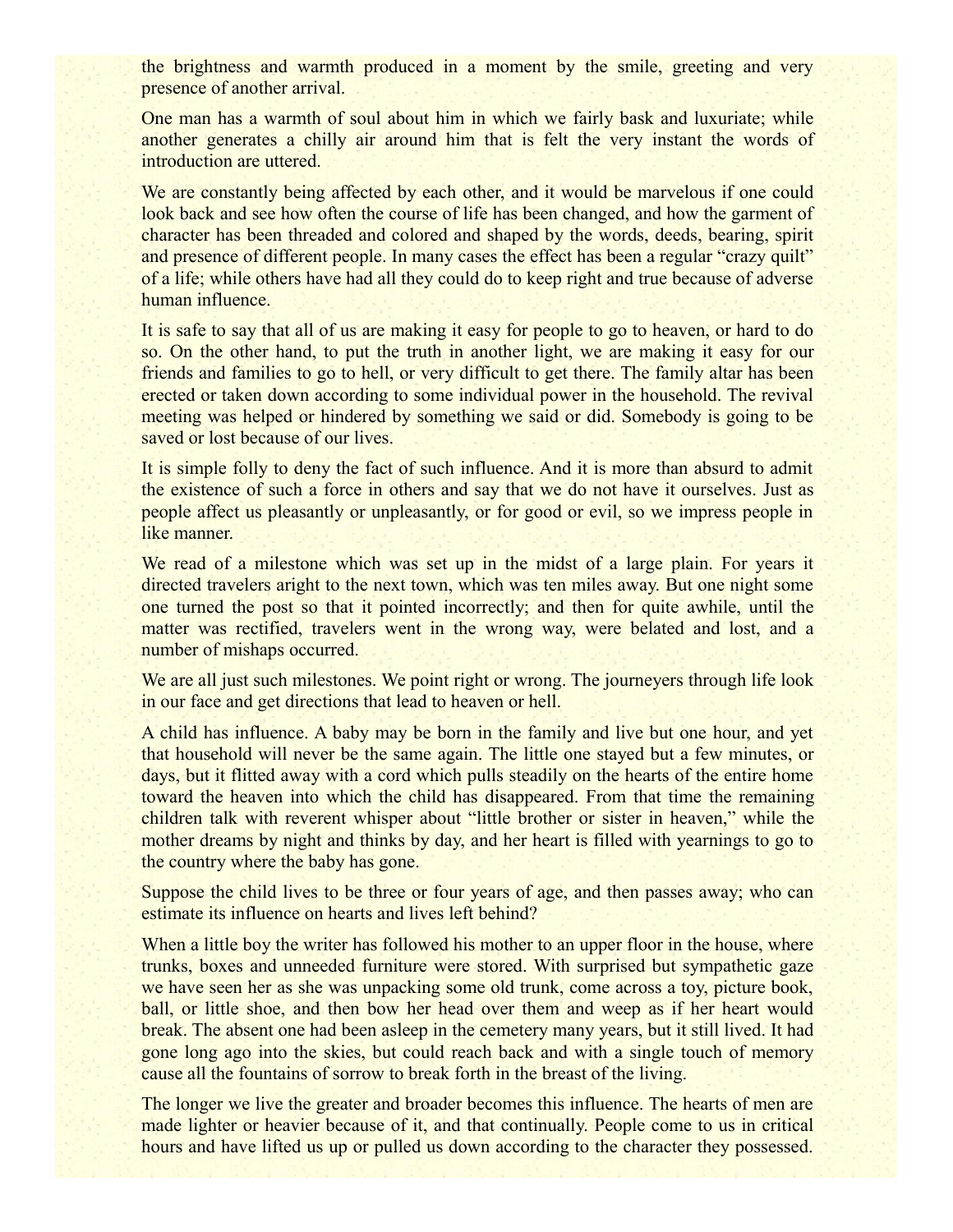We are all today better men and women, or worse men and women because of certain people who have come into our lives.

Recently, at a meeting held in the South, we saw a mother bring her two daughters and a son, not only to the altar but to Christ in full salvation. At the same meeting a preacher, with eyes full of tears and voice completely broken, pointed to his wife and said, "But for that blessed woman I would not be where I am today, in the grace and service of God." Another striking thing about influence is its perpetuity or everlasting nature. It lives on in the beings it has touched.

We were told once when a boy that a surveyor was re-running an old line in Yazoo county, and came to a point in an open field where the chart stated there should be a tree standing, and with a surveyor's mark on it. But there was no tree there within hundreds of yards. The man retracing the line said it was bound to be there, and set his laborers to digging, and sure enough, several feet under the ground, he found a tree, which had been covered up by the washing of the soil for fifty years. He next said there should be a surveyor's mark on it, about five feet from the end. On inspection there was no such sign; but taking a hatchet he cut through some outer layers of bark and wood, when suddenly the letter X stared them in the face. Buried out of sight, and covered up, yet there it was.

The surveyor was dead and had been in his grave a half century, but his mark was left.

Just so, through influence, we make impressions on the lives and character of others. We may pass away into distant parts of the world, or into eternity, but our handiwork is left. Those whom we affected may also move away or be buried--but they bear the mark we gave them.

Because of this we shall give account at the judgment day of Christ.

Ingersoll gave a lecture on the Pacific coast in which he convinced a number that they had a right to take their own lives. Sixty suicides followed in the course of a few weeks in that locality because of the potent influence of the lecturer. God will make him answerable at the last day for those souls whom he persuaded into sin and everlasting destruction.

Tom Paine, in his writings, shipwrecked the faith and damned the souls of many men who admired his genius. He will have a dreadful reckoning to give for the movements of his blasphemous pen. And it is an ever growing account, for the influence of his books is still going on in the land.

John Wesley found the blessing of holiness in the Bible, and wrote a little book called "Christian Perfection," and preached a number of sermons on the subject. The result was a tidal wave of salvation that rolled around the world, gladdened countless thousands of homes, quickened the churches, and brought millions of souls into heaven. Moreover, the blessed influence of the man is still sweeping on. He had gone, but his mark is left. The singer is dead, but the song he sung remains echoing not only in the hearts of individuals, but arising in steady, increasing volume from multiplied thousands of churches and camp grounds.

Because of this, the man John Wesley will stand before the judgment bar of the Son of God and give an account. Very glorious will be that divine interview and inquiry and most marvelous and blessed will be the reward that will come upon him.

We cannot fly from the fact; we not only must give account to God for what we are, but for what we have done. We shall not only be judged for our character, but for our influence.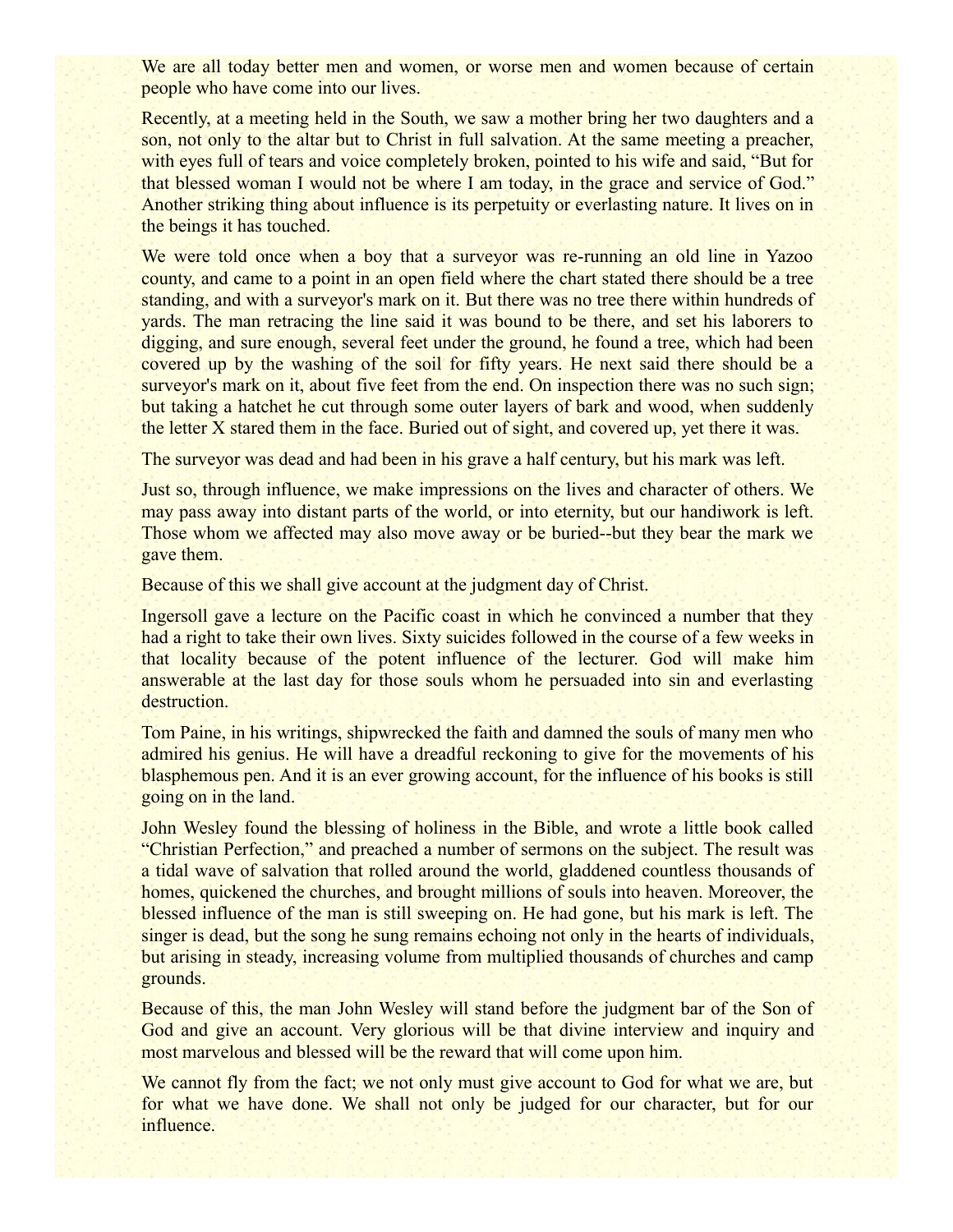## 28. ACCOUNTABLE FOR OPPORTUNITY

One definition of opportunity is a convenient or favorable time. The word, however, possesses a deeper meaning, and stands for privilege, and through privilege a possibility of advancement, improvement and good. In the moral realm it represents the practicability of highest attainment in blessedness and usefulness.

Opportunity in the spiritual life may stand incarnated in an individual sent to teach us, or appear in a book, a sermon, an open door of some kind, a Sabbath day, or a series of revival services where a free, full and complete salvation is presented. Back, then, of what often seems commonplace events and natural happenings, is the directing hand of God, who brought these various occurrences and conditions into the life, that the individual thus sought out and reached might come into the highest good, and that afterwards the very best results should flow from him to others.

The fact that God sends opportunity should alone invest it with an atmosphere of gravity and solemnity, while the thought of what is sure to result from its use or abuse in the character and destiny of the man thus visited, ought to impart to it such an additional weight that anxious thought and profound concern should be aroused in the mind and heart of the most careless and sinful.

These opportunities do not tarry. They are on the wing. Like Abraham's angels they are passing by. If we do not run after, and stop them, they will vanish from our sight.

They all in a strange sense precede us to the judgment. We will find every one of them awaiting us, and ready to testify against us. We will have to give account for the way we treated them. The question will be, What did you do with them? What did you let them do with you? This solemn truth that we must answer to God not only for our character, and for our influence, but also for our privileges and opportunities, should certainly be a fearful reflection to all who have not altogether animized their natures and become stupefied and dead in trespasses and sins.

Certainly no thinking being ought to be surprised at the divine exaction mentioned in this chapter when not one of us but have exercised it ourselves, while the principle itself is so familiar in every day life.

For instance, when a father gives his child a slate and arithmetic, he expects something more than these two things from the boy after an interval of six or twelve months. Suppose the son should say at the end of a year, "Here, father, is the book and slate you gave me. I have taken fine care of them and now return them to you in good order." Do we not all know that the father's answer would be: "This is not enough, my son. What about your knowledge of figures? Can you cipher? How much do you know about addition, subtraction, multiplication, division and fractions?" There can be no question that the parent has a right to expect more from his child than the book and slate; that he would have every reason to be disappointed and grieved if there was no knowledge of mathematics on hand. The book, slate and twelve months constituted the opportunity out of which should have emerged a goodly amount of arithmetical learning.

So, when God gives us Sabbaths and Bibles, they are to be used as a means to an end, namely the salvation, enrichment and enlargement of the soul. When the revival meeting was sent, it was for our conversion, reclamation, sanctification and spiritual upbuilding. To go through such services and obtain nothing, is certain to bring upon the soul the present and future condemnation of heaven.

This principle is plainly recognized in the parable of the pounds where the servant who had but one went and hid it in the ground. Afterward, when the master was reckoning with his servants, the one talent man was asked for a settlement and rendering. His reply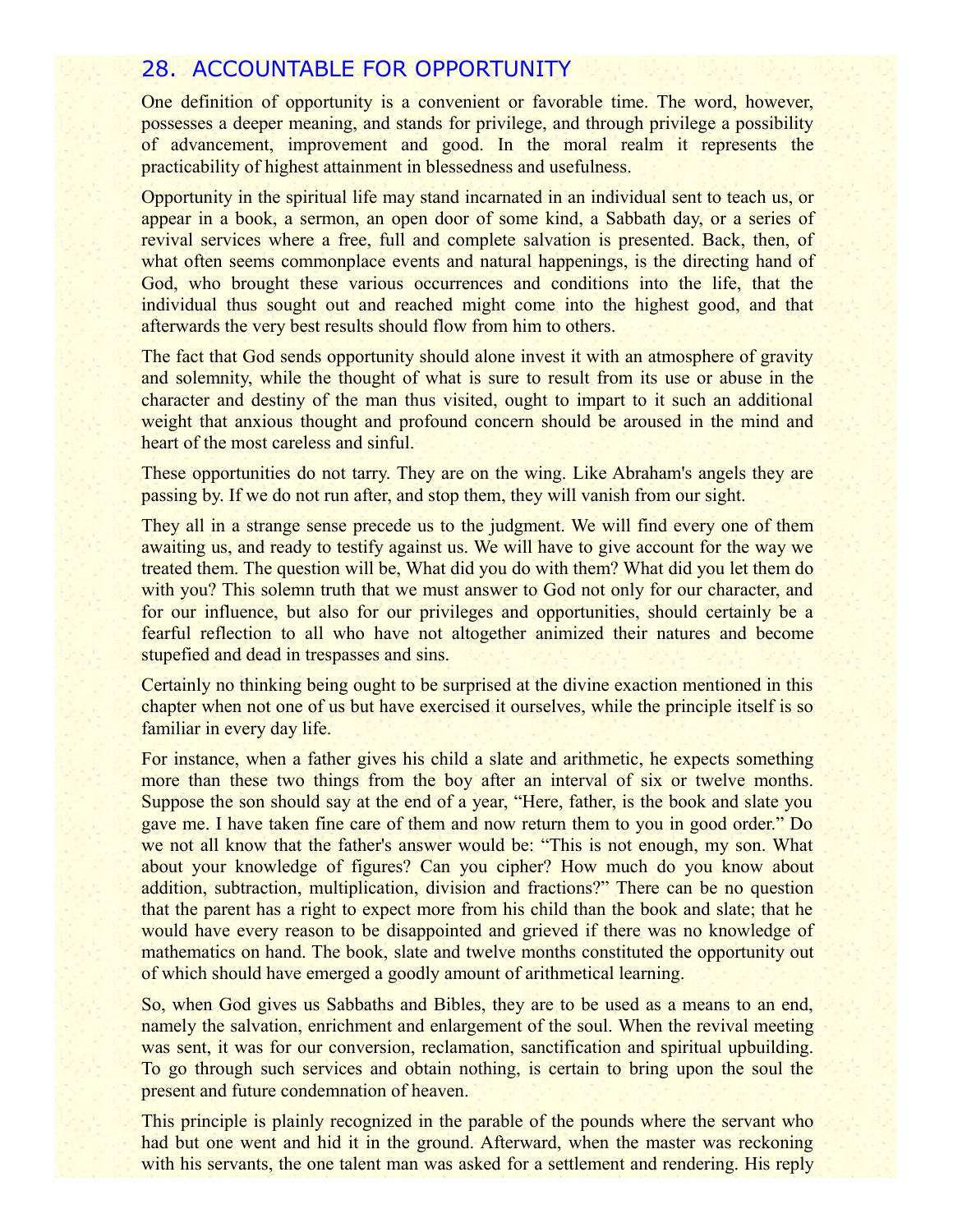was that he had hid the money in the earth and now restored it as he had received it, without any increase. The rejoinder of his Lord was one full of wrath, and the servant was called not only unprofitable, but wicked and slothful. The Lord said with indignation that the pound should have been invested in such a way as to have brought in interest. His final utterance concerning the servant was that he should be cast into outer darkness.

This all shows in a very fearful manner that God will hold men to a rigid account for gospel privileges and opportunities. That mental gifts, life talents, means of grace, Sabbaths, sermons, human examples, calls to duty and many other similar things, constitute what is called opportunity, and which, if properly used or invested, would bring an overwhelming interest in the line of personal, spiritual good, and of general blessing to mankind.

Men grow accustomed to the sound of the gospel, and remain unchanged through all its different messages. But it is the gospel of the Son of God just the same, and they will be judged by it at the last day.

Sabbaths come so thickly that they have grown commonplace and even tiresome to some people, but these very holy days will witness against us at the end of time as to what they brought us, and the gracious possibilities bound up in them for our souls both for the present and future. And yet how they come to us in vain. We would have none of them. In a sense they were wrapped up and buried.

We put them out of sight and mind.

How ordinary and familiar is the spectacle of a preacher delivering a sermon. But in the discourse was a message from God to the listener which, if obeyed, would have not only brought salvation to the hearer, but redemption to hundreds besides. But the heart hardened, the will resisted, the treasure box was not opened, and a history of failure, disobedience and sin was made contrary to the desire and purpose of God. Away goes the man from the church, feeling he is delivered from responsibility, and relieved of all obligation to his soul, to God and to mankind, by a mere change of locality or by so many yards or miles of territory intervening between himself and the place where God met him with the message and the messenger. But he has not escaped. Both speaker and sermon, and the God who sent them will confront the fugitive from duty, at that day for which all other days were made, and where a man gives account not only for what he has become, and what he has done, but for what he might have been and ought to have done.

In the day of judgment it will appear that it is a fearful thing to have sinned in the face of salvation; to have remained obdurate in spite of reproof and light; and to have declared for darkness though raised in the light of religious households, and surrounded by the benefits of a Christian land.

It will be found to be a peculiarly dreadful thing to go to hell from a land of Bibles and churches and campgrounds. The man who enters the world of the damned from Christian and enlightened England and America, will sink into deeper depths of misery, and taste a profounder and bitterer despair, than the being who gets there by way of poor, benighted Asia or Africa.

The great fact that we are morally responsible beings, and therefore accountable for our character, influence and opportunities, is ample explanation for the existence of the day of final awards and satisfactory reason for the return of the Son of God at the end of the world to sit in solemn judgment upon every human soul. May we all be ready for that day.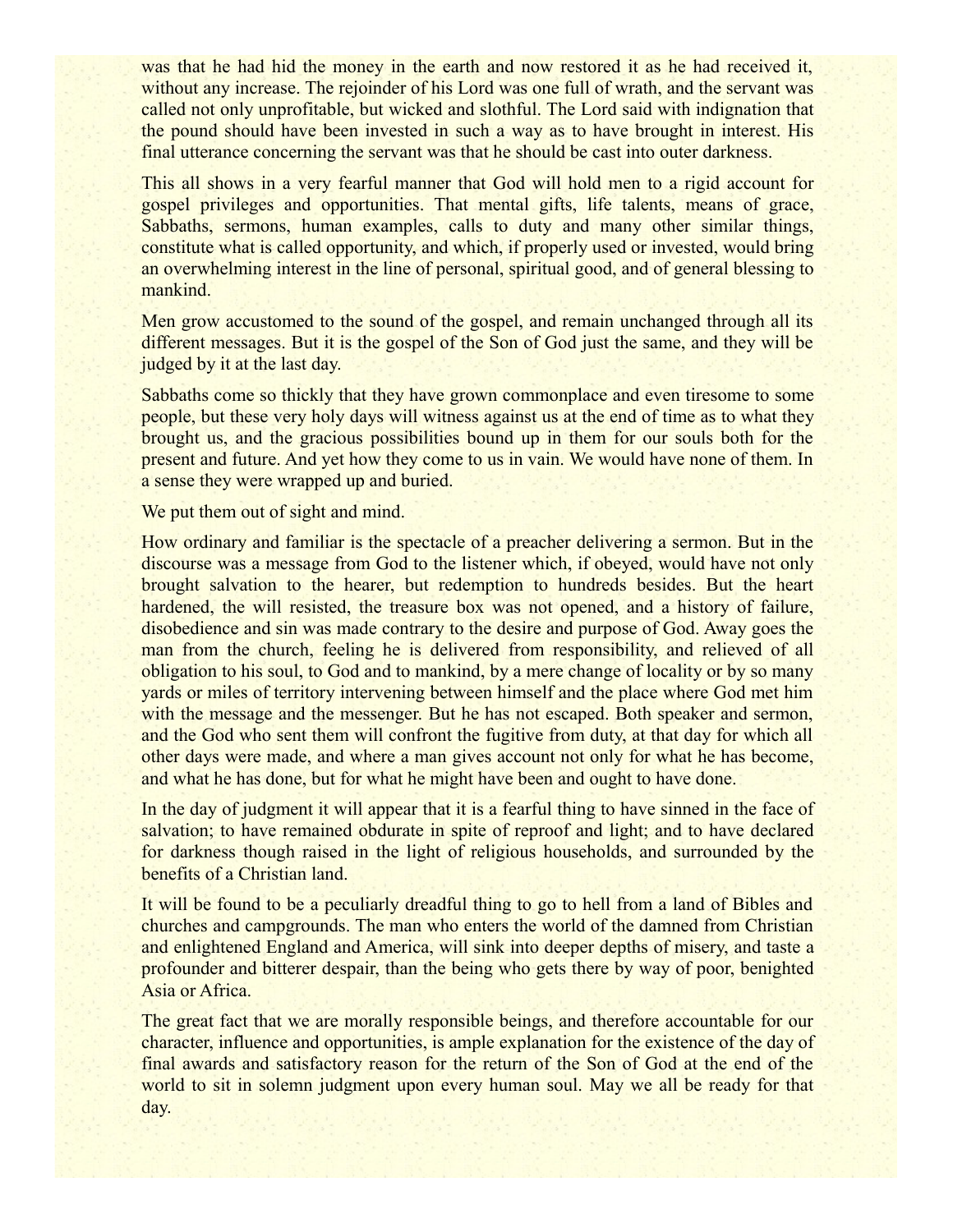## 29. THE SUMMING UP OF LIFE

There is a final account of every life to be given at the judgment day. A kind of immortal concrete will stand before God. Touched by ten thousand beings and influences, a human everlasting product will appear before the Judge, that had sifted, separated or appropriated all the happenings of time by virtue of a reigning will power, and now ready for destiny awaits the final sentence. A whole life is there gathered up or epitomized in something which we call character.

But there is a summing up of one's life this side of the judgment, where a man's probation on earth is closing or has just terminated in death. Hearing of the end, we sweep a hasty glance over the past of the dying or dead man. We mark the divine dealings with the individual; his own relations to God and man; what he did for the human family in the way of good or evil; and how he deported himself in the various phases of prosperity, adversity, joy, sorrow, temptation and trial. We draw a line, multiply, add up, subtract and divide, and then approximate as far as human vision and judgment can go, the remaining, living quotient, product, sum or remainder.

As we see ourselves people are coming into and going out of our lives continually; friends are made or fall away; money increases or takes wings; health improves or departs; we are thrown in a throng or made providentially to sit in solitary places; our hopes and ambitions cluster with richest fruitage or are stretched like trailing, smitten vines in the dust.

The question is, How have these things affected the man? What has the result been on the soul life or character? There is bound to be a moral quotient or product. The spirit is so constituted that it is compelled to come out of these conditions and happenings weaker or stronger, worse or better, poorer or riches, as the soul stands related to what the Bible calls true wealth, real health, and that highest form and plane of life, spiritual, divine and eternal. What has been the result with the man who has just passed away; and what with us who are passing away? Is it quotient, or product? Is it something, nothing, or worse than nothing? Have we been so divided and subtracted by evil men and influences that good people are grieving over the pitiful remainder, and the preacher officiating at the funeral dare not say anything commendatory about the hollow shell in the casket? The very wreath of flowers on the coffin may suggest in its roundness the naught of Christian character, the zero of religious performance, attainment and obtainment in the life that is ended.

We read once a poem telling of five men sitting on the strand together, where they had accidentally met, and rehearsing the sorrows and calamities of their lives. One had lost a fortune, the second his health, a third his family, while the fourth had seen every plan and ambition frustrated.

After a pause all looked at the fifth, who seemed to be the saddest of the group. His confession was that his faith had been shipwrecked and with it religious experience and character. Whereupon the others agreed that his disaster was the greatest of all.

Concerning the afflictions of the first four, we all know that there is no guarantee given us that we can escape a single one. Money, friends, health, plans, loved ones must all go, as the years roll by. But it is blessed to know that among our heartbreaking losses, faith need not be included.

Salvation should never be parted with, and character created by the blood of Christ and the Spirit of God can be ours and remain ours through all the mutations, shocks, onsets, temptations, trials and bereavements of this world.

More than that, all that comes to us, and that happens in and round about us, can be made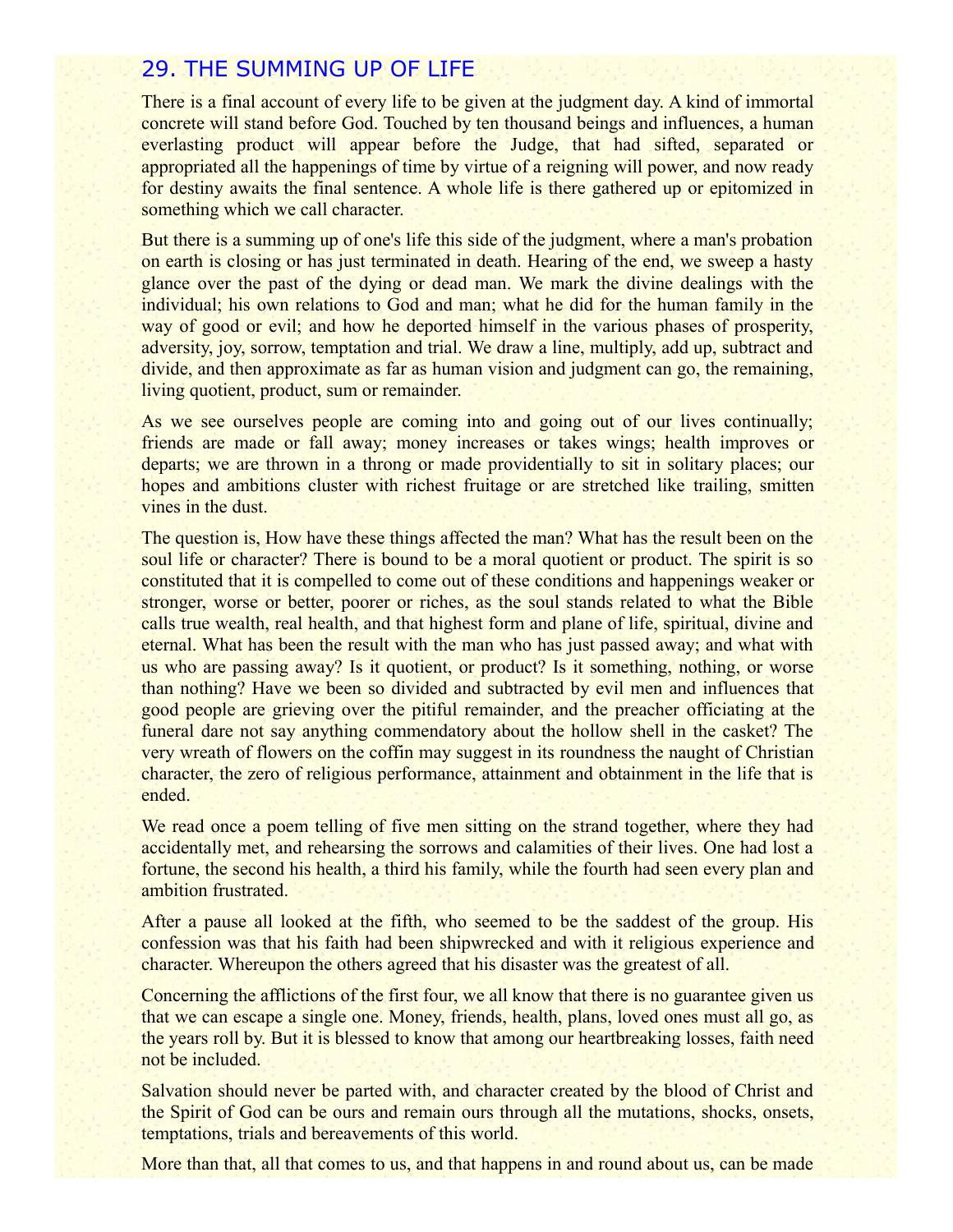tributary to the spiritual life within; and no matter what may be the alteration of our temporal circumstance and condition, and what the change in people to us for good or evil, yet by a steady faith in Christ and strict obedience to God, all things will not only be felt, but seen to, be working together for our spiritual and eternal good.

One thing under grace that should help us is the existence of enemies. No matter how close to God a man lives he will have his foes. Even Jesus had them. Paul writes of his, and calls them "unreason. Able men" and "false brethren." Wesley had them both in and out of the church, and was assailed, ridiculed, denounced and lampooned by them for years.

The question with the man trying to be like Christ and reach heaven is, What will he do with his adversaries?

Some go down under the hostile element, in the sense of losing sweetness of spirit, and confidence in the providence and love of God to protect and deliver. Theirs becomes the loss of faith and love--a greater woe than the departure of friends and their transformation into enemies.

There is no doubt but that our foes can be made a blessing to us in more than one way. Their very attacks should and do often drive God's people closer to him. Then, their criticisms of us are exceedingly valuable. Our friends' vision and judgment are partial and blinded by affection, while they are slow to wound by criticism. The enemy spares not, and as he lays to upon us, we should examine our hearts and lives and see if the accusation is true. If so, we should repent and amend; and thus an adversary is made a help to our spiritual improvement and development. An additional thought is that the fact of a perverse, hateful and hating individual on our hands creates a first-class opportunity for the exercise and enlargement of Christian patience and forgiveness. No gymnasium is better for the body than these people in a blessed sense are for the soul.

So in reviewing one's life, it is well to ask the question, What have my enemies done for my soul? Am I better or worse for their existence? Am I a blessedly increased product, or a pitiably diminished character and life quotient?

A second thing by which we should be benefited is the flight of time.

With many the flying years find silliness and sin, and leave a profounder folly and deeper guilt.

Warnings, teachings, examples are all exhibited and delivered in vain. As Solomon declares of a fool, "Though brayed in a mortar his foolishness will not depart from him." To the thoughtful man there is an education in the passing of the days. A liberation of mind is felt in the simple observation of life, and a broadening of heart and judgment comes by contact with many individuals and classes of people.

A vicious life should be regarded not to be imitated, but avoided; while narrowness, prejudice, intolerance and every kind of contemptibleness and meanness ought to be object lessons of sufficient power to drive us in the opposite direction.

And yet we have only to look around to see people after the flight of ten, twenty and thirty years, remaining in the same little mental mold, the same prejudice and ignorance, and the same groveling habits with which they begun life. They remain the moral and intellectual dwarfs and runts of the household and community. Life with its tremendous lessons, with is vast ever-changing procession of immortal beings, each one with a different message, seems to have come and gone by them in vain, They have learned nothing.

Hence it is that we ought to ask ourselves again and again, What has time under the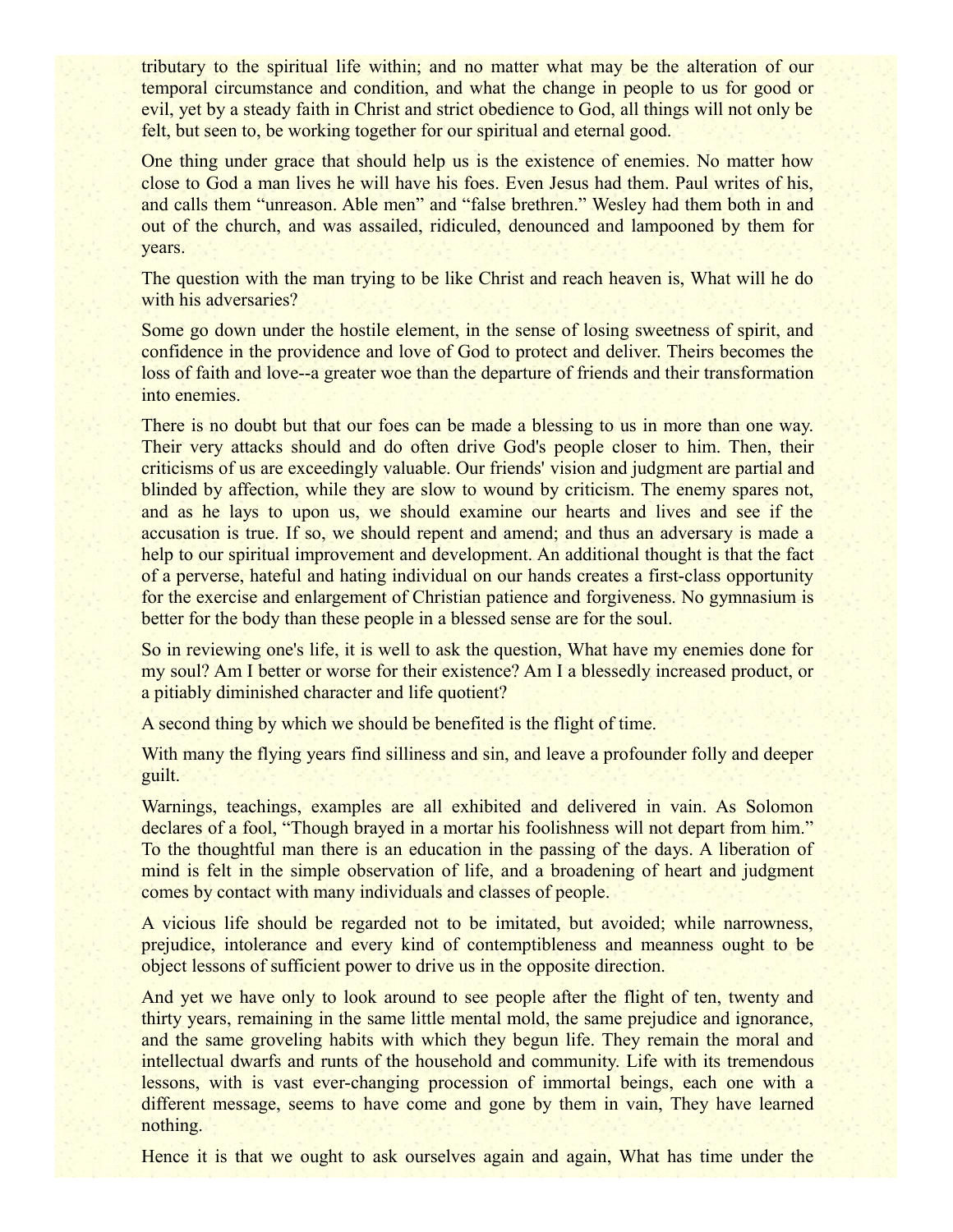blessing of God done for us? Are we still the shallow thinking, quick speaking, snickering, giggling nonentities of early life; or have we sobered and become wiser with the years? It is possible to laugh less and cease many foolish utterances and practices, and yet be a great improvement on ourselves and a corresponding blessing to others.

Truly we have lived with closed eyes and stopped ears if all that comes to us in time has not left us calmer in spirit, broader in our sympathies, slower to condemn and quicker to overlook and forgive.

Another force in our lives is our successes.

At some time they come to all. The school, college, the political and business world, the church and the religious life itself, have alike seen the record of great victories and performances.

What effect have these triumphs had upon us? Have we given thanks and the glory to God, or have we crowned ourselves? Are we inflated or humbled over these high favors which the Divine Providence has permitted to visit us? Are we Christ-like, or Pope-like? Some who read these lines have scored many successes. Their names have been often sounded in praise by the press and the people. Have these victories drawn the soul nearer to God or created a distance? Is the character better or worse for them? And every man is bound to know.

A fourth mighty influence upon the life is seen in what is called our failures.

Many go down with a crash under sorrow, disappointment and adversity. Suicides abound, a greater number make shipwreck of the faith, and still more become soured and embittered for life.

An eagle receives the brunt of the storm at such an angle against his breast as to lift him higher and higher, and finally far above the blast. Nature here teaches us in parable. What a pity to be outdone by a bird!

Thank God there are many who use trouble to sweep them upward to altitudes of divine grace and knowledge that they never knew before. Just as Christ first bore his cross and then his cross bore him, so his followers by a patient, humble, faithful acceptance of the ills of life suddenly find themselves uplifted by them with a strange, sweet power, and actually glorified by suffering.

We live in a world, where we are compelled to lose health, wealth, friends, loved ones and public positions and honors sooner or later. But there is no need to undergo the loss narrated by the fifth man in the group on the seashore. We need never part with faith in God, and the salvation of our soul. On the contrary, while all else is certain to leave, this moral treasure and character condition should grow richer and stronger with the flight of years. Even the untoward things of time under the blessing of God can help us on in the transfiguration of spirit, and in the race for the crown of glory in heaven. Better still, we have the statement of the Holy Book itself that "All things work together for good to them that love God."

## 30. THE GRANTED REQUEST

The air above us is filled with all kinds of petitions to the God and Maker of us all. Such is the need and sin of the human race that it has to be supplicating all the time. Consciously or unconsciously men and women are continually begging the Almighty to do or not to do something.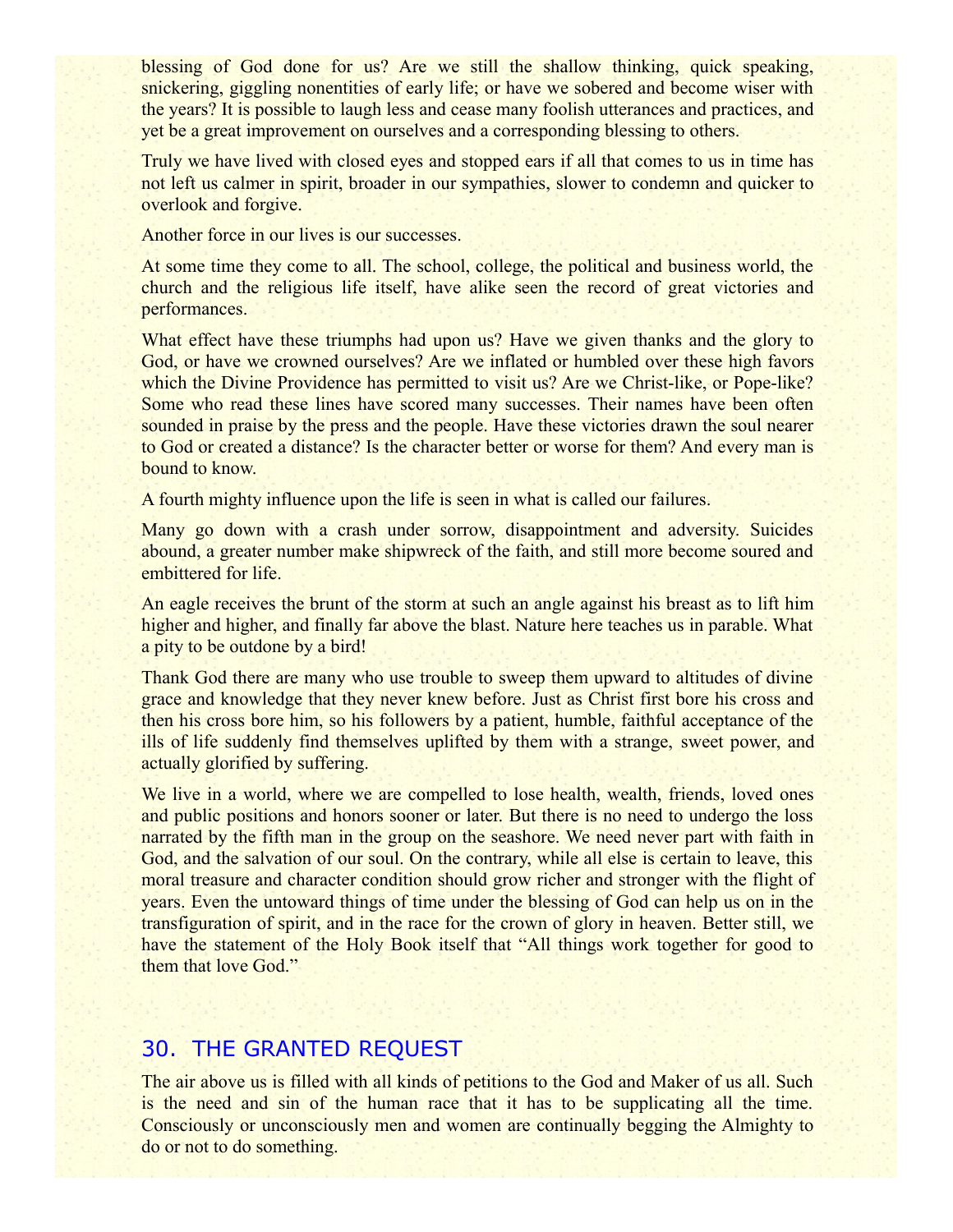Sinners are as busy as Christians in this matter, although with a very different spirit and desire.

Man in his ignorance and impotence has to pray. Deists who deny the Christ; atheists who reject God in toto; and skeptics and unbelievers in general of every stripe and variety cannot keep from praying, and are busy at it all their lives. A sudden fright; a severe physical pain; a crushing trouble; or a violent fit of fury, are amply sufficient to knock down their boasted infidelity, and put them in the position of ardent petitioners and requesters of a God who has been suddenly wheeled into view, if not created, by the exigency or emergency of the hour. For it has been noticed with great amusement by the Christian world, that infidels can pray in a dreadful storm at sea, with as much naturalness and readiness, not to say eloquence, as one who has been brought up to the business in prayer meetings or a theological college.

Some requests going up from earth to heaven are for things and conditions that make the supplicator and the world better for the answered petition. It is impossible for the soul to be blessed without its being immediately made an instrument of blessing to others. Hence for a member of the family to get the heart quickened, warmed and overflowing, is to send a breath of heaven all through the household. In like manner a preacher moves his congregation; and a great life and character filled with the glory of God stirs and uplifts the nation.

There are other requests made of God that to grant would work the sorest disaster and trouble, end probation with millions, and land multitudes in hell who otherwise would escape. Well for this world that the prayers and requests of thoughtless, angry sinners, and sore and impatient Christians like Jonah are not answered. Who would be living and out of the pit if they were? Sinners think they do not pray, but they abound in the most frightful of supplications. We have heard a man in a single day request God to damn his friends, his son, his wife, the whole country and his own soul! Suppose God had granted his request! Again there are requests made by good people of the Lord that if allowed them would mean present and everlasting ruin to soul and body. Let the child of God who reads these lines remember certain wishes of the past, certain things the heart was set upon and that he thought he must have, and that not to have was affliction and punishment indeed. And yet today that same person can see that had these desires been fulfilled, these conditions obtained, that not only would usefulness have been ended, and present grace not obtained, but the soul itself would have been wrecked. Well indeed for him that the request was not granted.

But stranger than all is the fact, that there are some requests made by God's own people, as well as by the unsaved, for certain things which they should neither desire nor ask for, which are not best to be had, and yet which, under urgent solicitation God has been observed to send both repeatedly and abundantly.

A remarkable instance of this divine answer is seen in the history of the Israelites, when all dissatisfied with the manna God had provided for them, they clamored for flesh.

The Bible says that "He gave them their request." And then follows the horrible description of God raining quails upon the camp and upon the people until flesh was knee deep everywhere, and the people ate until the food came out of their nostrils! Sometimes the very best thing for a man is to let him have what he wants, and have it outpouringly, multiplyingly and most abundantly. He will not believe that God only can satisfy the soul, but that certain material and terrestrial things must be his for his contentment, enlargement and general blessedness. Then let him have them knee deep and chin deep. Let him fairly wallow in physical abundance. Let him get the moon he is crying after, and find hugged to his heart a cold, barren something full of ghastly caverns and burned out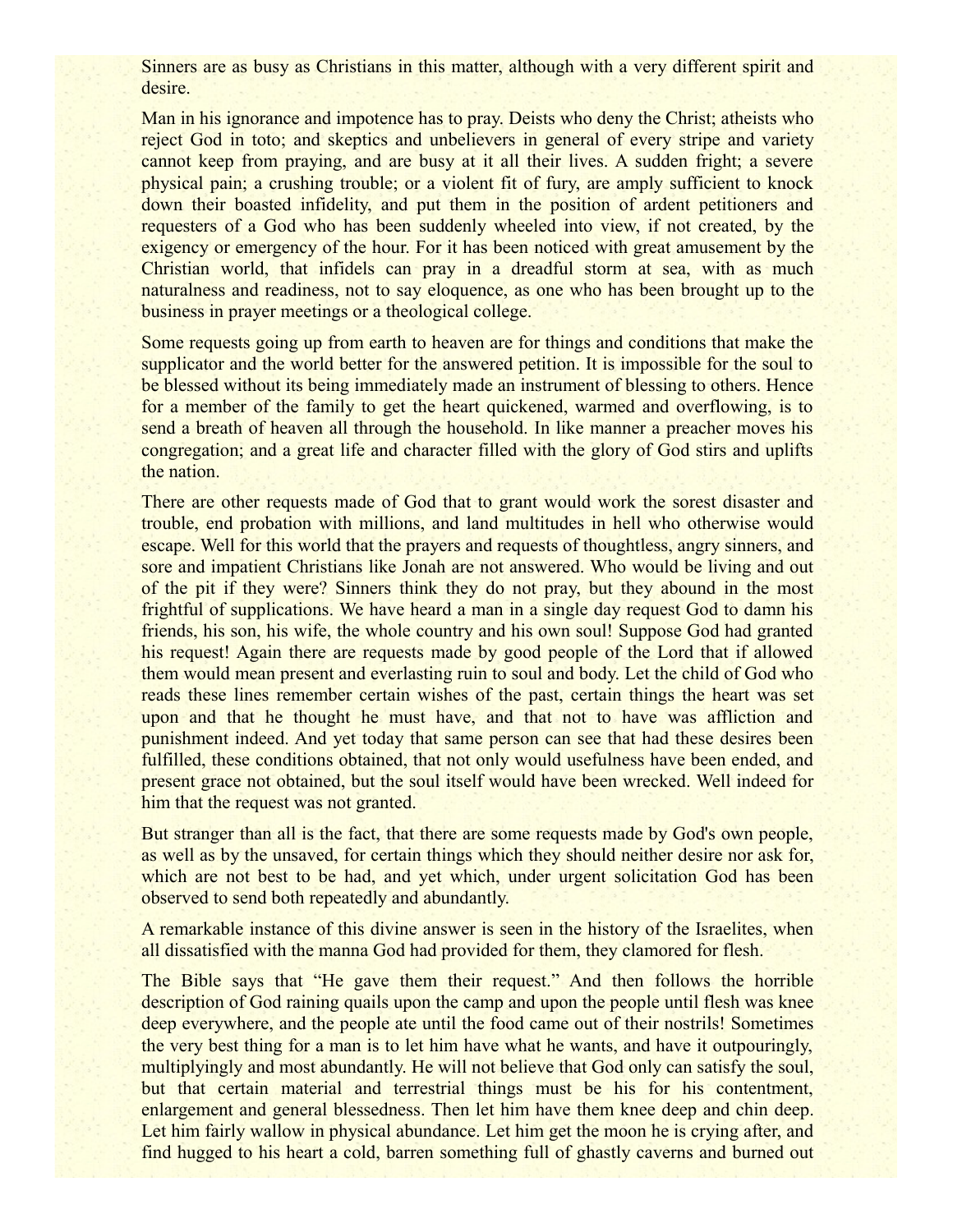volcanoes, without warmth, without atmosphere, dew and rain, and without life itself. Let him have quails, as he cried for them, turning from the Bread of Heaven. And let them come in clouds, and showers, and piles, and banks and hills, until he is smothered in feathers, buried in wings and claws, and choked on bird meat. Let the fowls roost on his tent poles, fill every vessel, block up his road, and the flesh of the same come forth from his nostrils. In other words, let him be fed, surfeited and stuffed to repletion with the indulgence, folly, or sin itself which he preferred to God. As he was so set upon certain objects of sense, or courses of wrongdoing, let him have what he wanted not only in abundance, but in a superabundance that shall be disgusting, sickening, and horrifying.

There is no doubt but that the surest and quickest way to undeceive people about time and earth and sense and idols and sin is to allow them to have a good dose of the painted, bedizened, lying, poisonous thing.

Men want their own way--let them have it until their soul is nauseated with boss-ism. Let them find out that rulership and undisputed authority can never make up for the loss of friendship and affection. Men will have idols instead of the true God. Then let these stony, lifeless, helpless images fill the heart and home, and the man grow sick of their monotony and inanity and find himself appalled at their utter inability to bring relief in the time of trouble.

We once knew a student and author who conceived the design of getting his wife and children to leave him for a six weeks' holiday trip. Ostensibly for them, the vacation was really for himself.

He wanted to be in the house alone with his pen and a box of new books he had purchased. The family went away according to the plan, and as the last wheel died away down the road, he turned into the house with a chuckle of anticipated enjoyment. But to his amazement he could neither read nor write. The new books lay on the floor and table. The writing pads, ink, pen, pencil, India rubber eraser and all were there; but he could do nothing. He found himself listening and waiting for the prattle and steps of the children, for the entrance of his wife into the room, for the chords of the distant piano, for the laugh, whistle, song and call of different ones of the family. But a death-like stillness was all through the house. He found himself appalled at the silence. He caught himself wandering from room to room and from hall to porch like a restless ghost. Back he went to the library, but the pen would not write, and thoughts would not come, and the books were all stupid, and he would discover himself listening again and again for steps and voices that never came or sounded.

He had the loneliness that he wanted pressed down, shaken together and running over. The silence he craved was there, room deep, house deep, and landscape wide. The quails had arrived, and the flesh was coming out of his nostrils.

He had enough of quails or loneliness--and so telegraphed next day to the absent family to make their excursion shorter. On the third day he packed his valise and went after them! We knew a woman with an unlovely, arrogant and dictatorial spirit empty her own home. She had a large and attractive family, but such was her bossy, rule or ruin nature and policy, that her sons left the household, the daughters married early and moved away, and the husband himself departed. She was left with a big house on her hands, with solitary halls and rooms full of echoes. At last she had no one to differ with or dispute her way. She had everything for herself and to herself, empty rooms and all. She had quails in abundance knee deep, chin deep, and life deep. When we last saw her she had the unmistakable look of life failure, soul ennui, and quail sickness. She had a yearning gaze in her eyes, as if she would give anything and everything for the sound of a loving voice, and the clasp of a devoted hand. It was not vacant rooms she wanted after all, but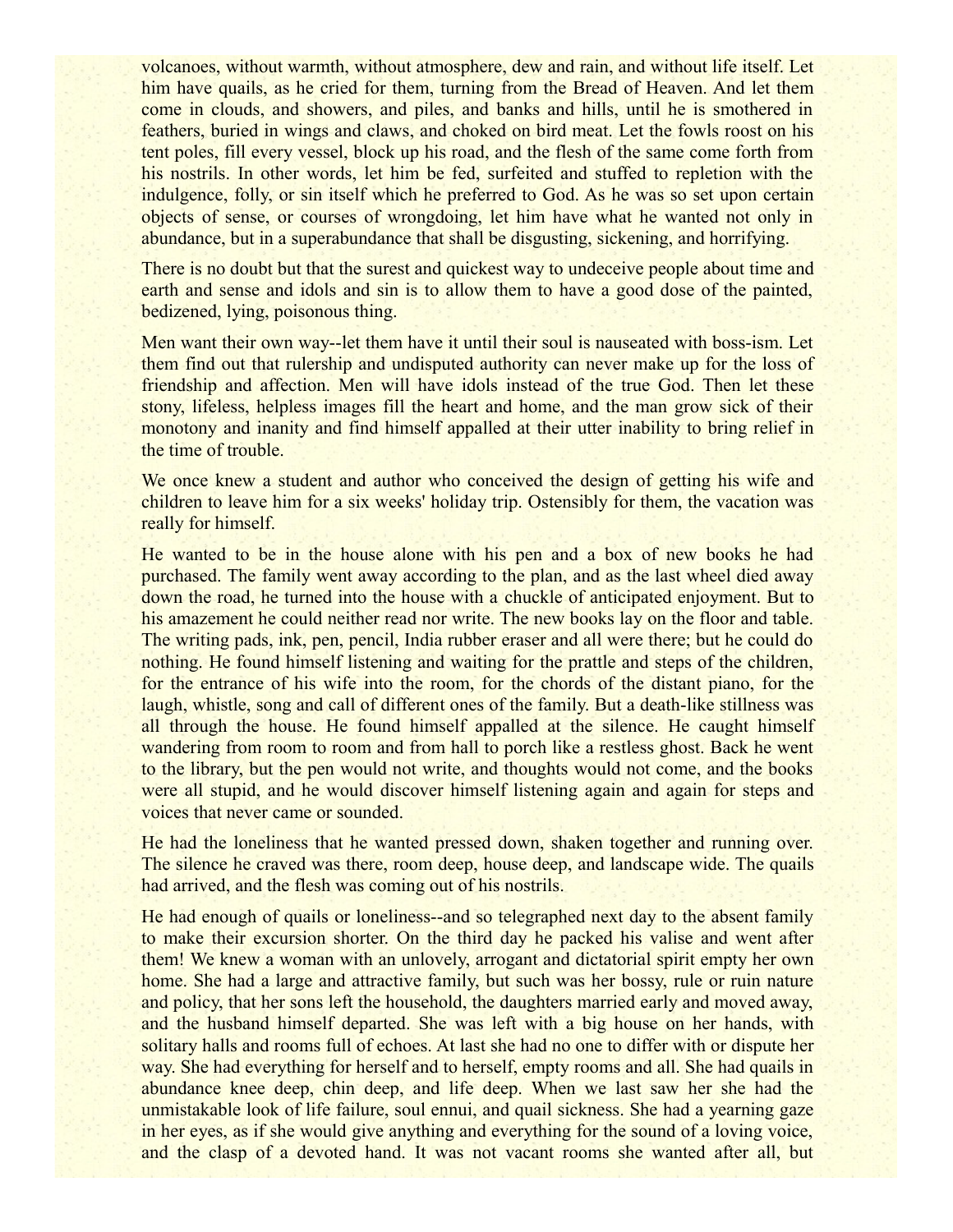somebody in the rooms. She was slow learning, but she learned at last. The quails taught her.

Truly the famous birds of the wilderness had a profounder mission than is at first suspected. They brought fulness and sickness, it is true, but they also brought repentance, deeper light and better sense.

Happy for us if the granted request of which we have written, and which may have brought "leanness to the soul" and confusion and distress in different ways, if at last through its illumining convincing power we see our mistake and folly, turn from the creature to the Creator, and give up the flitting, fleeting things of a day, for the Bread of God which comes down steadily from heaven.

## 31. SPIRITUAL SENSES

We are accustomed to speak of the senses of the body, in remarking upon the five channels which God has dug or made in some way in the physical nature for the incoming tides of pleasure and knowledge.

In describing the soul men use the terms faculties and sensibilities. Hence we are told of the will, the intellect, the affections, and a great crowning attribute called the conscience.

But in addition to these endowments of a man's spirit, are what may be called the senses of the soul. In a word our spiritual nature has something in it that is marvelously similar to what we recognize and fed in the body. Corresponding to the senses, of the physical man, yet these strange, sweet forces are far more exalted in their character, and deal not with the material, and earthly, but with the spiritual and heavenly.

One of these is the hearing of the soul.

That the human spirit has such a power appears for several reasons. One is that under a gospel sermon a number hear what a large body of the audience fail to recognize. Eyes are filled with tears, hearts comforted, lives strengthened in scores of listeners, while a gaping, untouched portion of the congregation wonder what on earth the others are so moved about. The one division has simply heard a human voice talking, while the other caught the voice of God incarnated in the spoken message of the preacher.

This doubtless was what Christ referred to when he said, "He that hath ears to hear, let him hear." All indeed have ears, but there is an inner spiritual hearing that when exercised, first stands convicted and overwhelmed at the truth of revelation, and then thrilled and blessed with assurances of divine pardon, acceptance and full salvation.

To this faculty of the soul comes "the still small voice" and the witness of the Spirit to our being born again and wholly sanctified. We have known of totally deaf people who never received a single earthly sound, yet burst into blissful tears, and rippled into happiest of smiles through this power of the soul that heard from and recognized the voice of its God.

Certainly the Almighty would never make such a wonderful thing as the human spirit, with an everlasting destiny before it, and surrounded with a babel of tempting and distracting voices, without giving it the power of hearing from heaven, and knowing the voice of its Maker, Redeemer and Judge. Christ settled this point for all ages and centuries when he said of his sheep that they heard his voice, and knew his voice.

Before passing from the consideration of the strange attribute or sense of the soul, it is well to remember that the Savior in speaking to the dead maiden, youth, and Lazarus, could not possibly have been heard by the corpse. If their spirits were in their bodies, then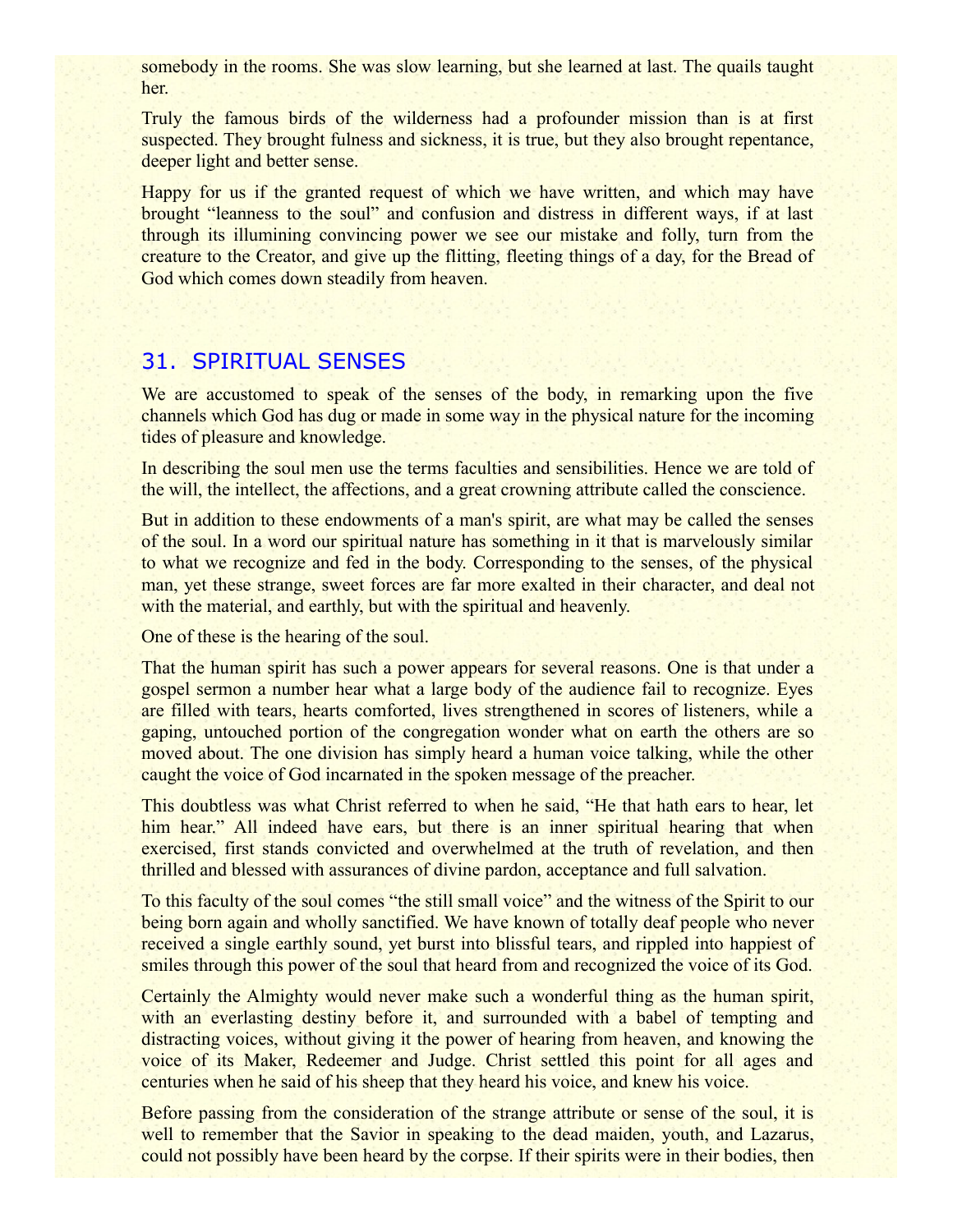was there no miracle. But the Bible tells us differently, and to their absent spirits came the divine voice. It reached them, and they returned into their bodies; and he that had been dead four days came forth from the sepulchre.

In the conversion of Paul, when the flash came and he was overthrown, they who were with him saw the light, but he alone heard the voice of the ascended and glorified Son of God.

In addition we notice that the man who is truly called to the ministry, does not obtain it by inheritance as a younger son, or through colleges, nor is it to be taken up as a profession or means of livelihood, but it comes and only can come through the power of the soul to hear the call of God.

Men in criticism of these wonderful facts of salvation and a heaven sent ministry, dub them by the name of impressions. But the Bible says that the Spirit witnesseth with our spirit, and that no man taketh the honor of the ministry upon himself but he that is called of God as was Aaron.

Let it be remembered that we are not pleading for any physical audible sound. No one in religious testimony should say this. We are simply stating that the soul has a hearing of its own. Bless God we have heard, and therefore have we spoken.

A second sense of the soul is that of tasting. David writes, "O taste and see that the Lord is good." Again he says that the judgments or commandments of the Lord were "sweeter also than honey or the honeycomb." Much is said in the Scripture about "feeding the sheep," while a spiritual bill of fare is seen to consist of milk, honey, wine, bread, meat, grapes, and every kind of delicious fruit. All this of course involves and necessitates the fact of taste and the enjoyment that it is known to bring.

What is here plainly taught in the Word is and has been experienced in the soul. The spirit feasts on the word and truth of God, as the body partakes of agreeable and delightful viands. Gospel sermons and hymns actually taste sweet, and spiritual books and articles are like marrow and fatness.

We once saw a lady at a full salvation meeting who had been deprived of the gospel for months.

Her gaze was never taken from the preacher, while her eyes as well as ears seemed to be drinking in the truth. Her lips worked at times as if she was eating the word; and reaching a hand occasionally to touch a neighboring lady friend, she would say under her breath quickly, as if fearful of losing a word, "Did you hear that? Wasn't that delicious?" A ravenously hungry person at a full table with keenest enjoyment of every mouthful was the picture conjured up most naturally and easily by this scene.

At a large holiness campmeeting in the South, we have seen hundreds of sanctified people crowded around the pulpit, and some almost under the preacher and looking up eagerly into his face as if they would catch and swallow every word he uttered. The working and almost smacking of their lips, with the genial, deeply satisfied expression of their faces, showed their souls were feasting and everything was tasting good.

A third sense of the soul is that of sight.

The Savior said that "Abraham rejoiced to see his day; and he saw it and was glad." Paul declares that the patriarchs died in faith, not having received the promises, but "saw them afar off" While it is said of Moses that he feared not the wrath of the king. But "endured as seeing him who is invisible."

Of course it will be affirmed that all this was the action and result of faith; and so it is in a sense; but what is faith but soul sight after all? It makes "substance" of things hoped for,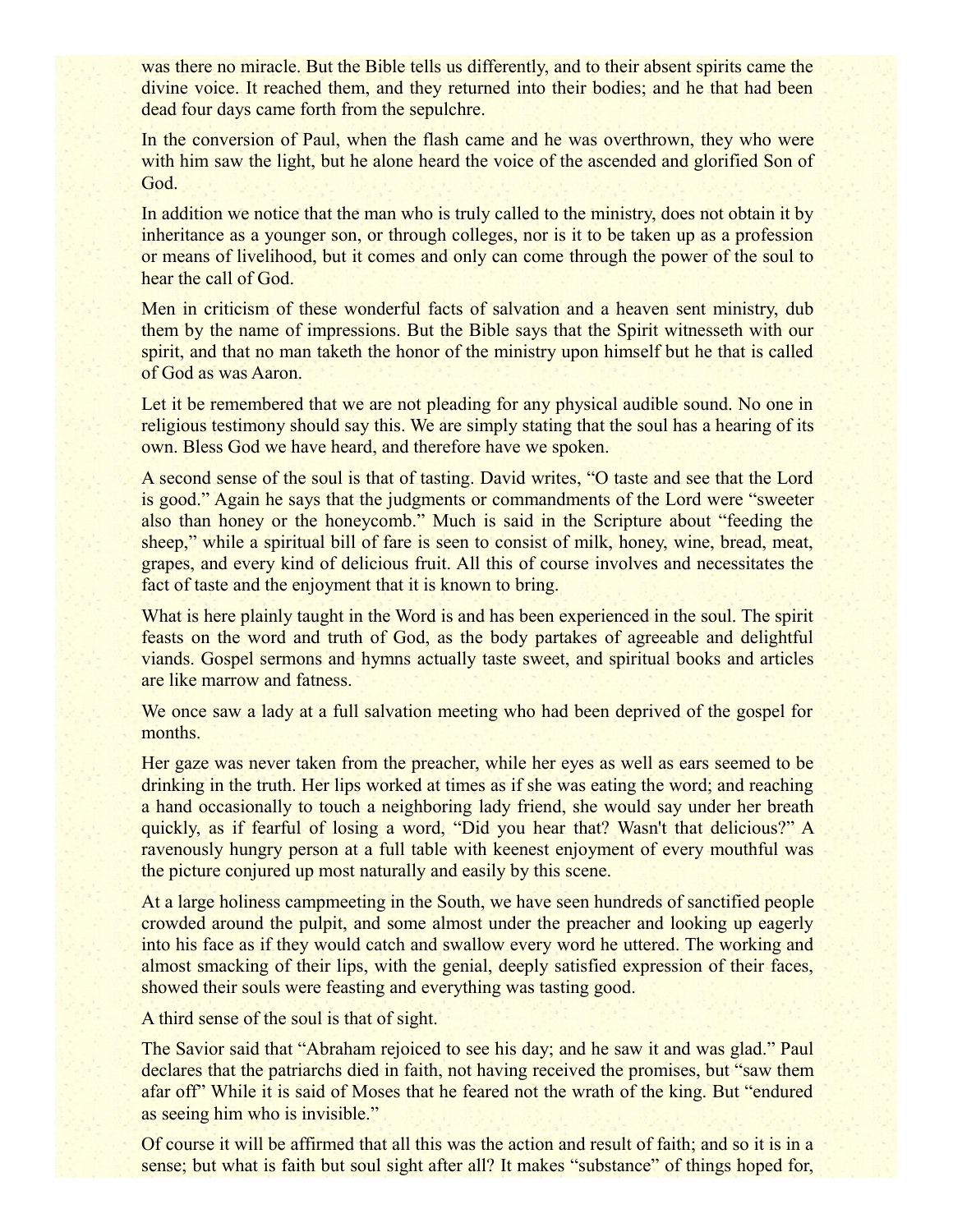and creates "evidence" out of things not seen.

But the Bible and religious experience have both much to say concerning spiritual illumination and revelation, coming to us from the divine and heavenly side, and that are unspeakably ahead in vividness and power of anything reaching us from the human and terrestrial side.

It is through this faculty of the soul that the Holy Spirit is enabled to flood passages of Scripture with new and blessed meanings to the devout reader. It is this that explains the sudden, deeper visions of God while in prayer; the thrilling imagery of holy testimony; and the marvelous uplifting power upon an audience of a sermon preached in the fulness of the Holy Ghost.

Here we can understand how Newton wrote,

"I saw one hanging on a tree In agonies and blood, Who fixed his dying eyes on me, As near his cross I stood."

And right here we can understand in a measure the solemn awe-inspiring mysteries of the Island of Patmos; and feel that it was true when the exiled servant of God wrote, "I saw a new heaven and a new earth; for the first heaven and the first earth were passed away, and there was no more sea. And I, John, saw the holy city, new Jerusalem, coming down from God out of heaven, prepared as a bride adorned for her husband."

This soul sight has wonderful flashes of power on the deathbed. And it is remarkable that just when the physical sight begins to weaken and fail, the vision of the spirit commences to assert itself.

The former has reached its sunset, the latter its sunrise. There has been a dawn before this, but now the east begins to glow, and a glorious high noon of an unclouded spiritual sight is at hand.

A certain president of a church college lost his wife in early life. He never married again, but remained true to her memory. When an elderly man he died in Christian triumph. Just before passing away he suddenly looked up, said the angels had come, and then with an expression of amazement and delight on his face cried out, "My wife!"

Senator L. Q. C. Lamar, of Mississippi, was present in the death chamber and witnessed the scene.

Afterwards in conversation with Bishop Kavanaugh he said in reference to it, "How do you account for it, Bishop?" The Bishop replied, "I account for it very easily. The Lord is good, and when he sent the angels for our brother's soul, he let the wife come along with them to add to his confidence and happiness as he was swept up to heaven. I doubt not that she was in the room, and he saw her." Very numerous and amazing have been these death-bed scenes, where time ends and eternity begins, where earth recedes and heaven bursts on the sight, and where the soul shaking itself loose from and standing on the ruins of the worn-out body, sees no longer through a glass darkly, but face to face, and enters upon a knowledge where it knows, even as it is known, perfectly and altogether.

There is a soul sight. But for it many of us would have gone down long ago. By it we read our titles clear to mansions in the skies. Through it we give up the world with its pleasures and rewards, and choose to suffer affliction with the people of God. By it we endure labor, weariness, reproach, slander, and sorrow of all kinds, seeing him who is invisible. And by it we look for rest and reward at the glorious reappearing of our Lord at the great final day. And all who live this kind of life declare plainly to the observing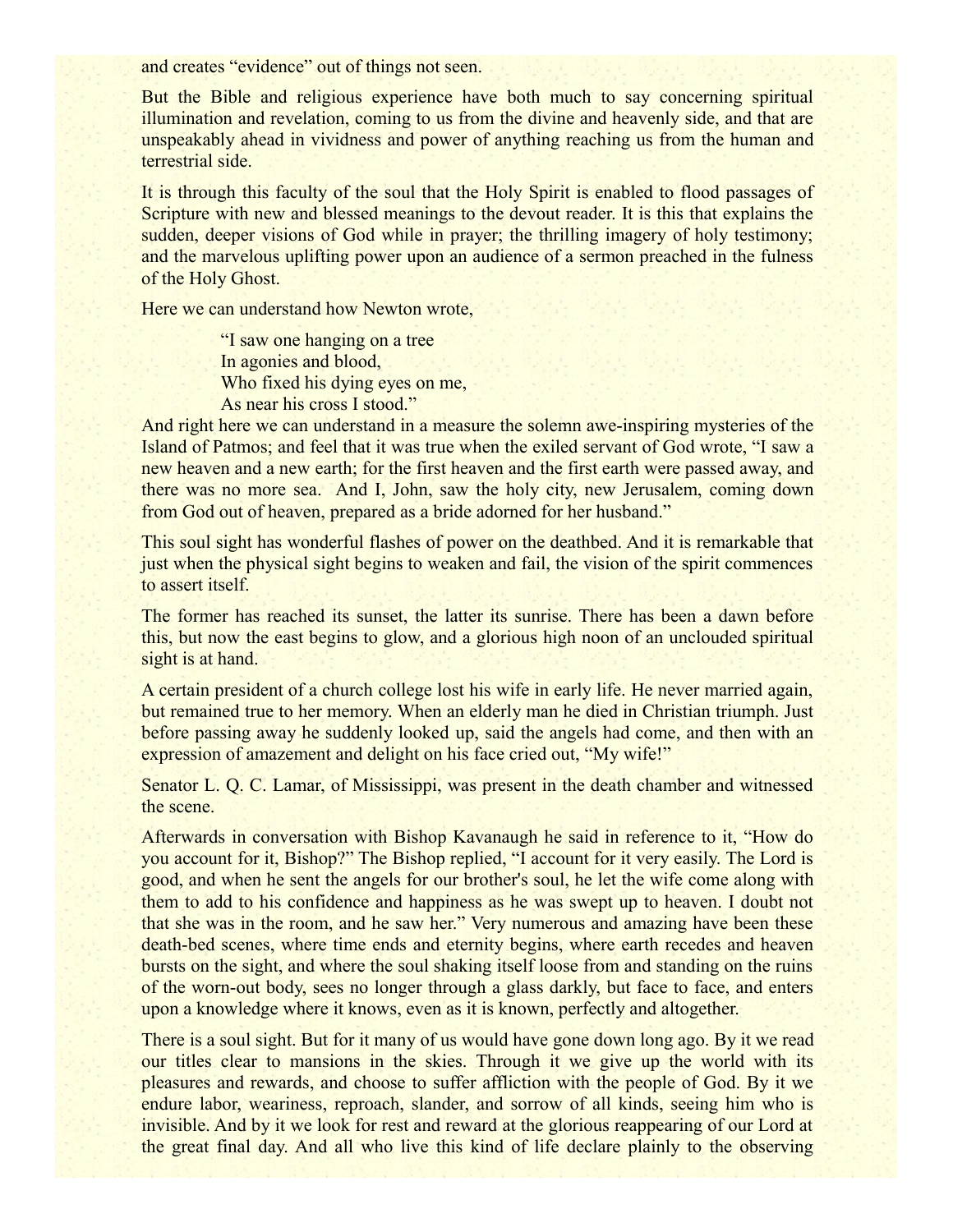world, that "they seek a country." But it is an heavenly country. For they "look for a city which hath foundations, whose builder and maker is God."

## 32. A GOOD CONSCIENCE

The conscience is that attribute or power of the soul which pronounces judgment upon the moral quality of our thoughts, words and actions. Some one has said that it has the fourfold office or work of watchman, witness, judge and executioner. It stands before the portal of the heart scrutinizing everything that passes in and out; testifies loudly against sin and wrong-doing; next leaves the witness stand and ascending to the judgment seat passes sentence of punishment; and then vacating the judicial throne gets a lash in its hand and goes to work on the victim.

Conscience has a smile as well as a frown, and a voice of approval as well as one of condemnation. Some people never feel the smile, and never hear its thrilling, melting voice of approval.

When outraged and violated by sin and neglect of duty, the conscience until utterly calloused and dead, asserts its offended existence by a steady, gnawing pain in the heart. A dull, continuous physical pain can utterly unfit a man for business, pleasure, duty and everything; yet the conscious presence of Christ in the soul will bring such a compensation as to make the time of trial endurable, and spiritually blissful and blessed.

But a low, dull, aching conscience takes pleasure from every realm of our nature, and the load is felt to be heavy indeed, and sorrow unmixed. Its pain darkens the very sunshine, embitters the natural sweets of life, and of course terminates the joys of the spiritual kingdom as they stand related to the soul. The man with this endowment of pain, this enduement of inward restlessness and suffering is shut up from and out of both worlds. He is blessed nowhere, and is a burdened, heart-sick man everywhere.

As we take note of the inward dislocation, and the outward maladjustment to life and its happenings, we are compelled to admit that here is real loneliness, genuine bankruptcy and unquestionable failure.

There is some question as to what may be considered defeat and overthrow on this earth. But we have not the slightest question in our mind but that we are speaking now of a disaster that overtops and overlaps in its loss and suffering all the Black Fridays of Wall Street, the pricking of Mississippi Bubble Schemes, and the wiping out at a blow of all the markets and crops of the wide world.

A man may by some advantage or power he may possess, reach forth and hurt the interests of another; but he has lost more than his impoverished brother. He may with tongue or pen or influence stab and wound the reputation, standing, influence and even the character of a fellow-being, but he has injured himself more than he has his bleeding victim. Better far a righteous though dead Abel than a living tormented Cain. Better a murdered Naboth than a becrowned but miserable Ahab.

Better a David living in caves and in the wilderness with a smiling God, than a jealous, envious, easily angered Saul, who though king in the land, was filled with "a dark spirit," and admitted that God never spoke to him any more.

In one of our meetings a young woman confessed that she obtained the first honor of her graduating class at college by stealing the written questions of the final examination from the portfolio of a professor. She received an ovation from her friends when the diplomas and medal were given her. Her family gave a great social send-off. Compliments poured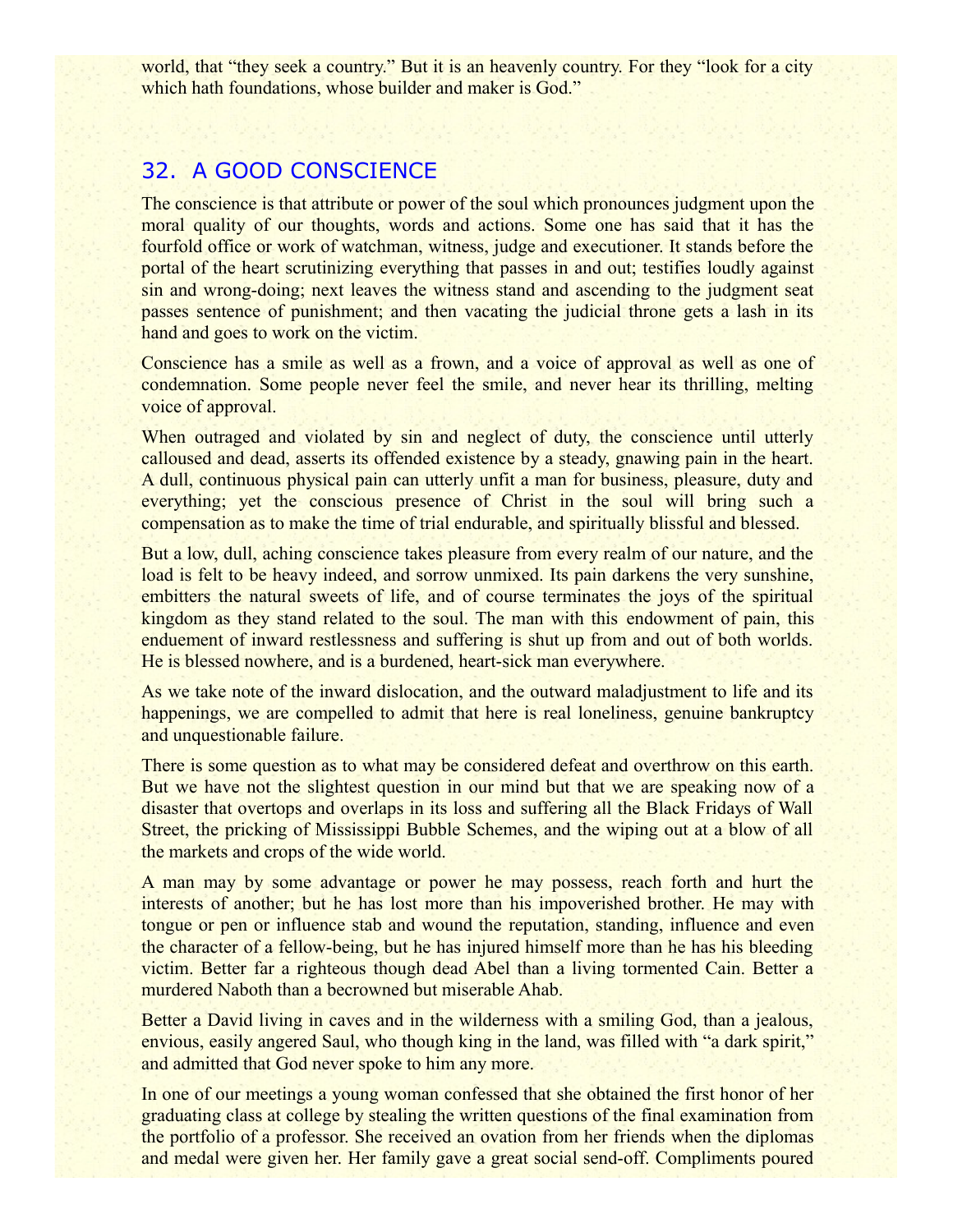on her from college, and town, from friends and acquaintances, and all the time she was supremely miserable. From the well-known record of the faculty, she knew that she did not deserve the academic honor, and the community laudation. She knew that it all belonged to another girl whom she had cheated and robbed. She had gained an outward honor by inward dishonor. She had obtained a medal, some white ribbon and a number of bouquets, but she had also secured a worm of undying regret, an internal lash, a burdened breast, and a flame of mental suffering that has burned in her ever since. So it is evident that here was the real failure of that day. She lost infinitely more than the young woman whom she had so contemptibly wronged.

Recently in a debate in a far-away western state, a minister won the prize offered by a college. He enjoyed his fraudulent greatness only a week, when the newspapers came out, and with what is called "The Deadly Parallel," proved that he had stolen the ideas and even the language of his oration from Senator Vance of North Carolina. Not to speak of the man's shame that has filled him since the discovery, what shall be said of the dull inward ache and pain of his conscience during the seven days he wore the peacock feathers that did not belong to him? What self-contempt, and inner loathing, coupled with anxiety and apprehension must have been his portion through all that oppressive interminable week.

Men who wrong other people in money matters; in settlement of wills; in trades; in getting off inferior goods; in stealing car rides; in taking and keeping books that do not belong to them; in originating and circulating reports and slanders about others that are simply founded on hearsay--all who do these things lose the priceless treasure of a good conscience. By such conduct and transactions they have lost unspeakably more than they have gained. They have injured themselves far more deeply than they have hurt their victims. They have given a mortal blow, and received in themselves an immortal wound. Men may forgive, and God pardon, but they themselves cannot forget, and have by their own action laid away in the storehouse of the mind a sorrowful memory and an eternal regret.

Evidently it is better that we lose property, position, office, friends, loved ones, and what is called earthly enjoyment and happiness, rather than part with a good conscience.

This is a different looking world to a man who has the coo of a dove of peace in his heart instead of the flap and croak of a black raven of spiritual unrest. When filled with kindness to all men, and doing good and not evil to all, he can, like Paul, not only appeal to God, but to the whole of mankind how justly and holily and unblamably he has walked and worked in their midst.

Food itself tastes better to a man with an easy heart. The simple pleasures of home, the little ordinary duties of life take on a gladness and preciousness altogether unknown to the transgressor.

And the drudgeries that look so common to many, sparkle and blaze like the bush did to Moses, when the breast is light, as the conscience follows faithfully after the will and word and call of God.

Even the hardships of life drip sweetness as the trees in the wood streamed honey when Jonathan walked amid them after his victory over the Philistines.

The Sanhedrin with a bad conscience could not sleep the night they put the apostle in prison, but Peter, the wronged man, the abused and maltreated man, had with him not only the presence of the Lord, but in him a good conscience; and as a consequence slept so soundly, although condemned to death, that the angel had to strike him three times to awaken him from his slumber.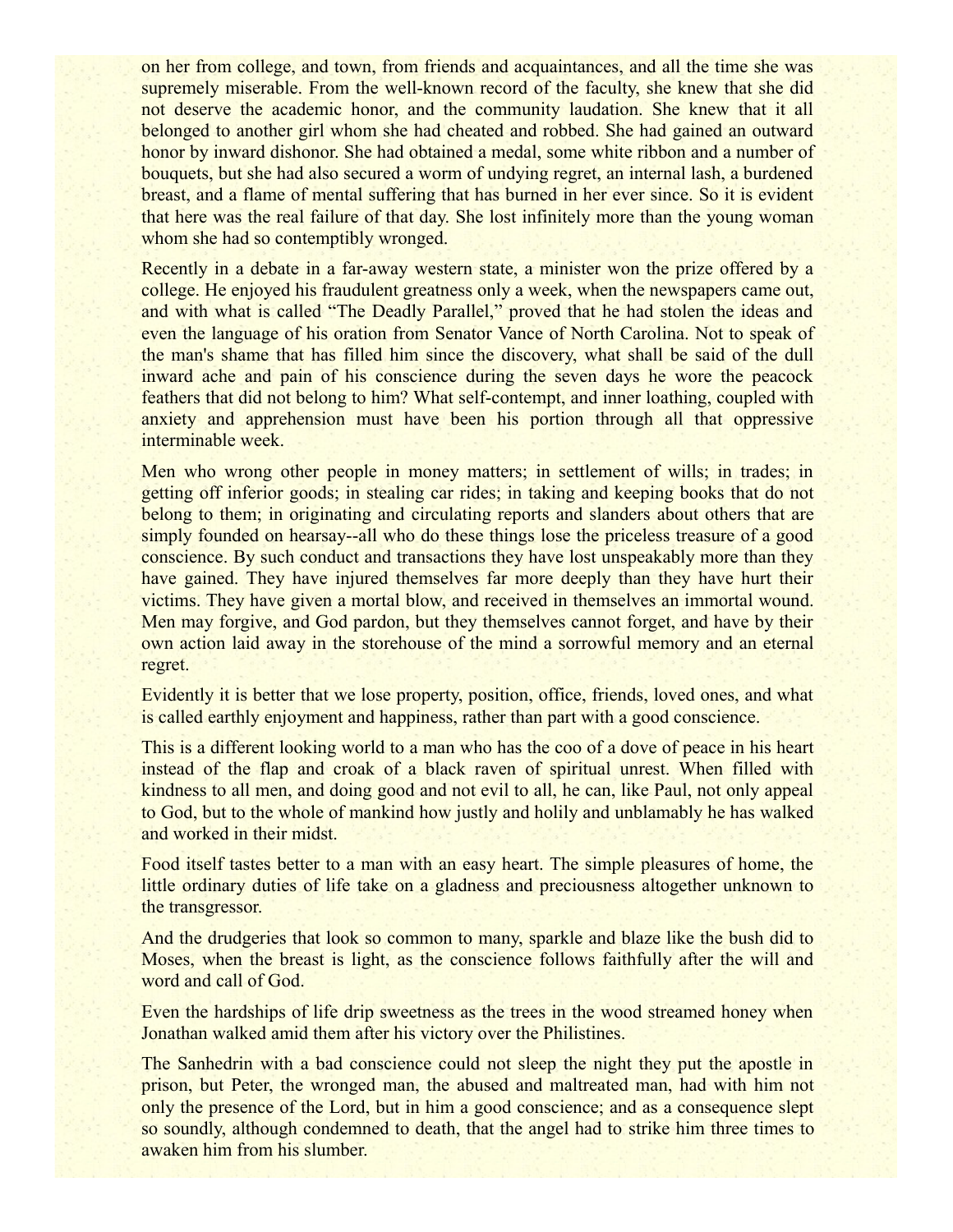Paul in the midst of a large ecclesiastical assembly testified that he had lived in all good conscience until that day, and we all know that he outweighed in happiness and towered in character above the whole crowd that was judging him, and the high priest who had him cruelly struck on the mouth.

David speaks of compassing the altars of God. It means much, and it is made plain in the Word that it requires conscious integrity and faithfulness to know this remarkable adjustment and relation.

How a man expects to make a happy trip through life, and a safe entrance into heaven without this good conscience is one of the strange and dreadful delusions of life. John in his epistle sounds the funeral knell over every such vain expectation and false conception of the character world. He says, "If our heart condemn us, God is greater than our heart, and knoweth all things." In other words, if we go down in confusion and shame at times before the little judgment seat in our own spirits, what will we do, and what will become of us when we stand before the Great White Throne, where the Judge who sits thereon knows us thoroughly and altogether? Evidently it is profitable for the life that now is, and that which is to come, to have a good conscience. Without it we are poor indeed, though clothed in fine linen and faring sumptuously every day. But with it we are rich beyond valuation. And in heaven we shall be comforted and blessed though we lacked on earth for the necessaries of life, had dogs to lick our sick and trembling bodies and died on an ash heap before the gate of some wealthy and arrogant man of the world.

# 33. THE DISCARDED SHELL

It has been said that there are "sermons in stones and books in running brooks." We would add that there is a library in empty shells.

All of us have come across in our walks by the sea-shore, in the woods, or along the road, the forsaken or discarded shell. It was but an empty house; for its owner and former occupier had departed. Whether death or transmigration had been his lot we could not always tell, we only saw the silent, deserted home.

In some instances we knew that demise has taken place. In others that a higher form of life had been entered upon. In both cases the former inhabitant never returned. He either would not or could not, and anyhow did not come back.

The simple sight is full of suggestion and explanation to many on life's road today. It should be a revelation to people who are wondering why they cannot return to certain conditions, and be satisfied with early experiences, creep into long past social and moral environments, and curl up snugly and be content as of yore. Such a life proceeding should not and cannot be; and the shell by the wayside is a kind of tombstone and monument to any such expectation and desire.

The shell, as applied to human life, stands among other things for the plays and playthings of childhood.

It would be impossible for a business man to become engrossed again in tops, marbles and mumble-peg. Time was when these pastimes absorbed him, but now he does not give them a single thought. He never goes back to them. He has outgrown such things.

The shell stands for a certain class of books that held us breathless in the days of boyhood and youth.

Men who have swept onward into intellectual fields, wrestled with and mastered great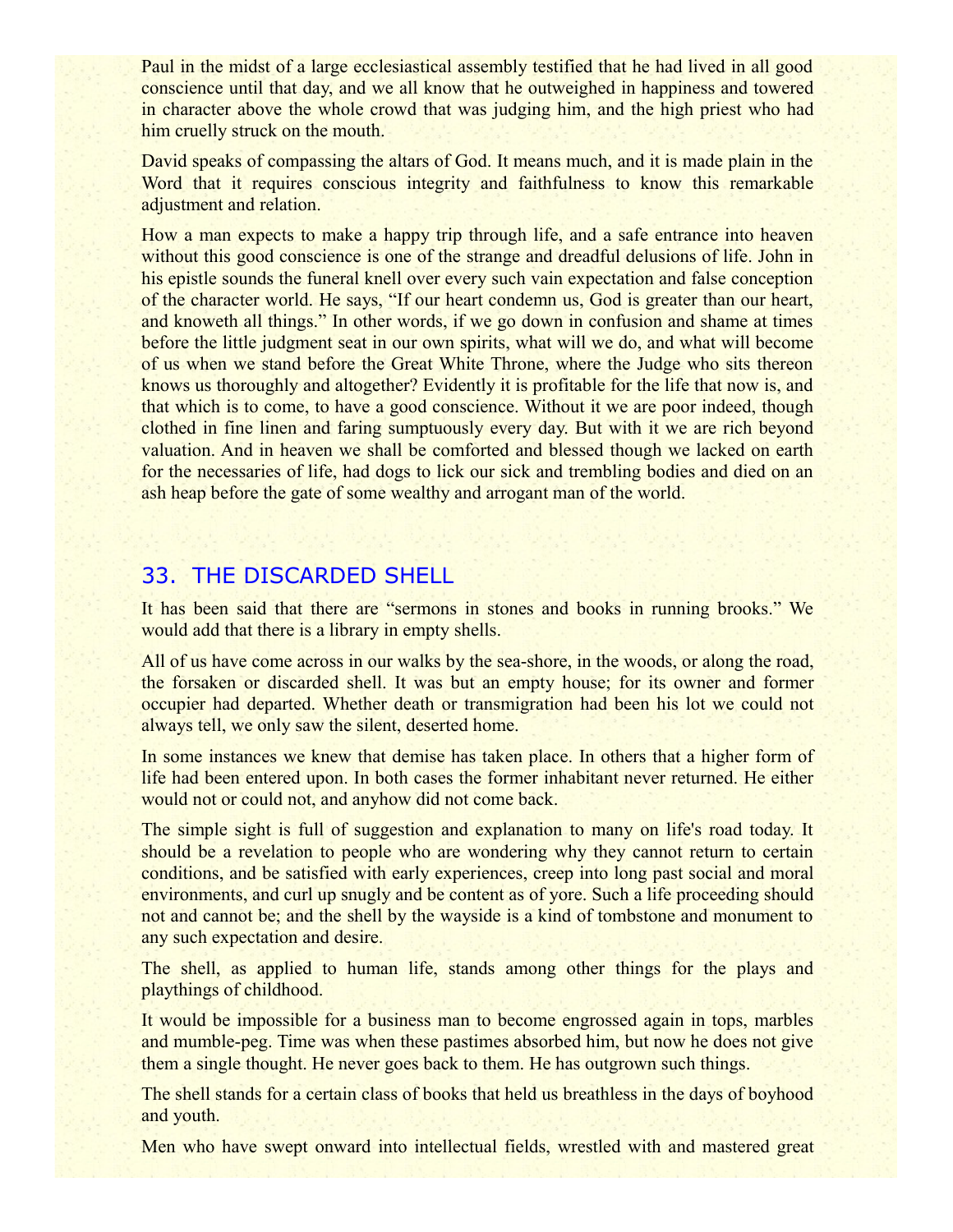mental problems, and now feed on the solid and profitable in literature, wonder as they scan the volumes of Robin Hood, Robinson Crusoe, Mayne Reed, Marryatt and others, where the charm has gone which once hung over their pages. The developed mind is unable to go in its former little home. The shell is too small.

Again this suggestive shell is beheld in one's childhood home and early life surroundings.

A great many touching poems and beautiful songs have been written and sung about these same aforesaid relations, situations and environments of life. Tears have sprung as memory has been stirred, and sentiment and affection touched as we listened to words and agreeing chords about the "Old Folks at Home," the "Cabin Door," "The Old Oaken Bucket," "Where Are the Friends of My Youth," and "Would I Were a Boy Again."

There is no doubt in the mind of the writer, however, that much as men prize these early and prized associations, they in their great, busy, active, useful employments would never be content to return to these incipient social and mental conditions. Their old home would look wonderfully small and plain, and be marvelously uncomfortable after living for twenty years in a three-story brown stone front, with all the modern conveniences and appliances. The old oaken bucket, with its facility for spilling liberal quantities of its contents down the neck and breast, is good enough for a heated country boy, bare-footed and with open-necked shirt, but we all know of better and more satisfactory drinking vessels. As for being a boy again, unless all laws of nature were reversed, and the individual could have a boy's mind, tastes and ambitions replaced in the lad's body, the metamorphosed creature would be perfectly miserable over the change.

Think of the expanded horizon of a man's great and useful life, contracted again to cover a swimming hole; the riding of a horse to water; eating some green apples in an orchard; and going to a quilting or log rolling.

No, the shell of those early surroundings was once large enough; it was sufficient for a child; but it is now too small for the developed man. And so he does not ever come back again. He hears a song about being a boy again, or getting into his former shell, and wipes his eyes and feels like he could write poetry for a few minutes; but it is noticeable that he forges on ahead after this in his usual busy, ever-enlarging life. The shell is left on the roadside.

Again the shell is seen in what is recognized as the surfeit of time.

At the outstart the human race seems to think that happiness is ready made to order, and is lying around generally, and to be found boxed up and ready to be delivered in no end of ways like eating, drinking, dancing, card playing, theater-going and sightseeing. Sooner or later all such objects and pursuits pall upon the taste and leave the person a disappointed, and often bitter man. What he craved is not to be found in tureens, goblets, bits of paste-board, painted faces and tinsel drapery. The very law of progress; the enlargement that comes from experience; the wisdom that is gathered in disappointment, all alike thrust him out of the shell in which he once lived contentedly, and tried to abide perpetually.

Hardly knowing how it happened, he found himself out of doors, and unable to get in his shell again. He may not have become a good and spiritual man, but he finds that he cannot dwell satisfyingly in the like of former years of ignorance and inexperience. The French word "ennui" covers the case in many instances; but with others the terms heartsickness, soul-weariness, and life disappointment better describe the character situation.

Again the shell is seen in sin itself.

Time was that the soul was tabernacled contentedly with iniquity. Then came a going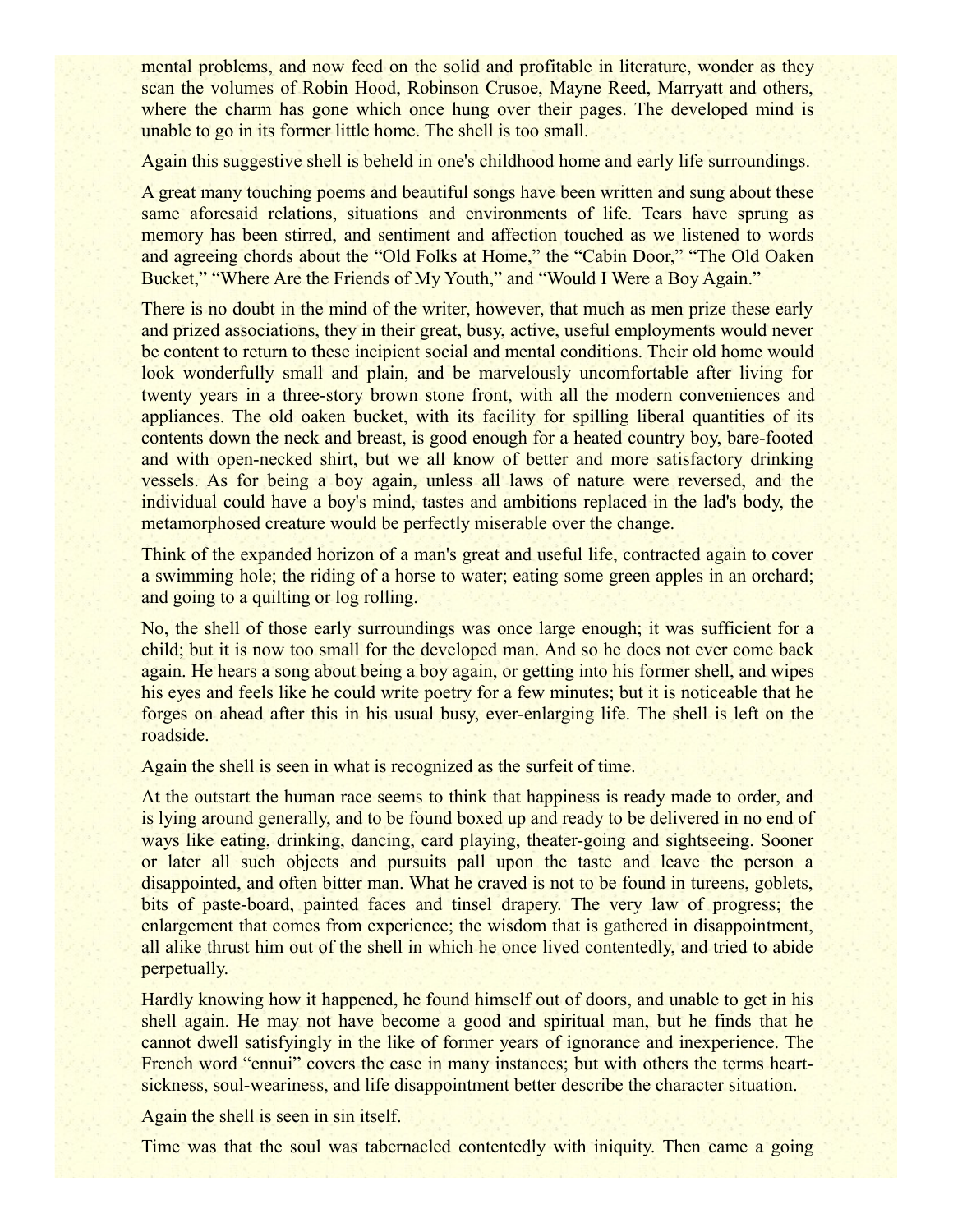forth into a new world of light, love and the sunlight of holiness.

When such a man thus set at liberty and transfigured by and in the new life, comes across the old shell of former years, he marvels how he ever lived in it. He is amazed that he saw any charm in the bar-room, loved the sound of rattling dice, and could laugh at profane and unclean narratives. He needs no rope and pulley now to keep him out of ballroom and theaters and places of sinful revelry; a capstan itself and cable could not drag him in. The very sounds pealing out on the night air from these resorts fill his soul with horror. Physically he does not go back into the old shell, and morally he cannot.

Finally the shell can stand for this old world itself.

It looks very large to the child, and is still quite big to many grown people. But much travel has a remarkable way of stealing this glory of amplitude and taking away the charm that held us once as with a breathless spell at the window of the flying train or on the deck of a panting, rushing steamer.

Great travelers confess to a surfeit, even here. They have seen so much, and beheld it so often, that they scarcely raise their eyes to look upon the familiar scenery. The same principle of which we are writing is at work even in this realm to push a man out of his terrestrial shell into greater and nobler worlds.

A book has been recently published trying to prove that the human family is to abide forever on this renovated globe of ours. It is true that this is to be a new earth wherein dwelleth righteousness; but to the redeemed human family it will be a discarded shell.

The words of Christ are clear, that he has gone away to prepare mansions for us, and that he will come again to bring us to them. They are not here, but elsewhere. They will not come to us, we will go to them. No wonder, then, that men look up when they pray; or say when dying to those who weep around them, "I am going home." Or with Stephen, "Lord Jesus, receive my spirit." Or with Paul, "I long to depart and be with Christ." The words of the Bible are against our remaining in this earthly shell.

Then the law of which we have written is against the idea. We will outgrow it. Some have already done so. Some are doing so. This little eight-thousand-mile-thick planet has had, or is having its day.

The soul is already drawing itself away from its limitations, restrictions, and soon-ended windings.

We have sailed its seas, threaded its forests, climbed its mountains and crossed its plains. We have done so many times, and now find ourselves thinking of other worlds and profoundly interested in God's universe that is silently floating along above our heads in illimitable space.

By and by we will burst the walls of our material prison, and standing on towering hills of splendor in some majestic globe, will see afar off on the edge of creation the little world on which we once lived, but have now left forever. Like an empty shell it will glisten on the roadside which winds its way through the centuries into the dim eternal distance, but its former inhabitant now all outgrown in every respect the early tenement never returns. He is dwelling far away in some galaxy of transcendent beauty and glory. He is a citizen of the seventh heaven!

## 34. THE DAY OF ONE'S LIFE

Life is so great, complicated and full of tremendous results that it has been likened to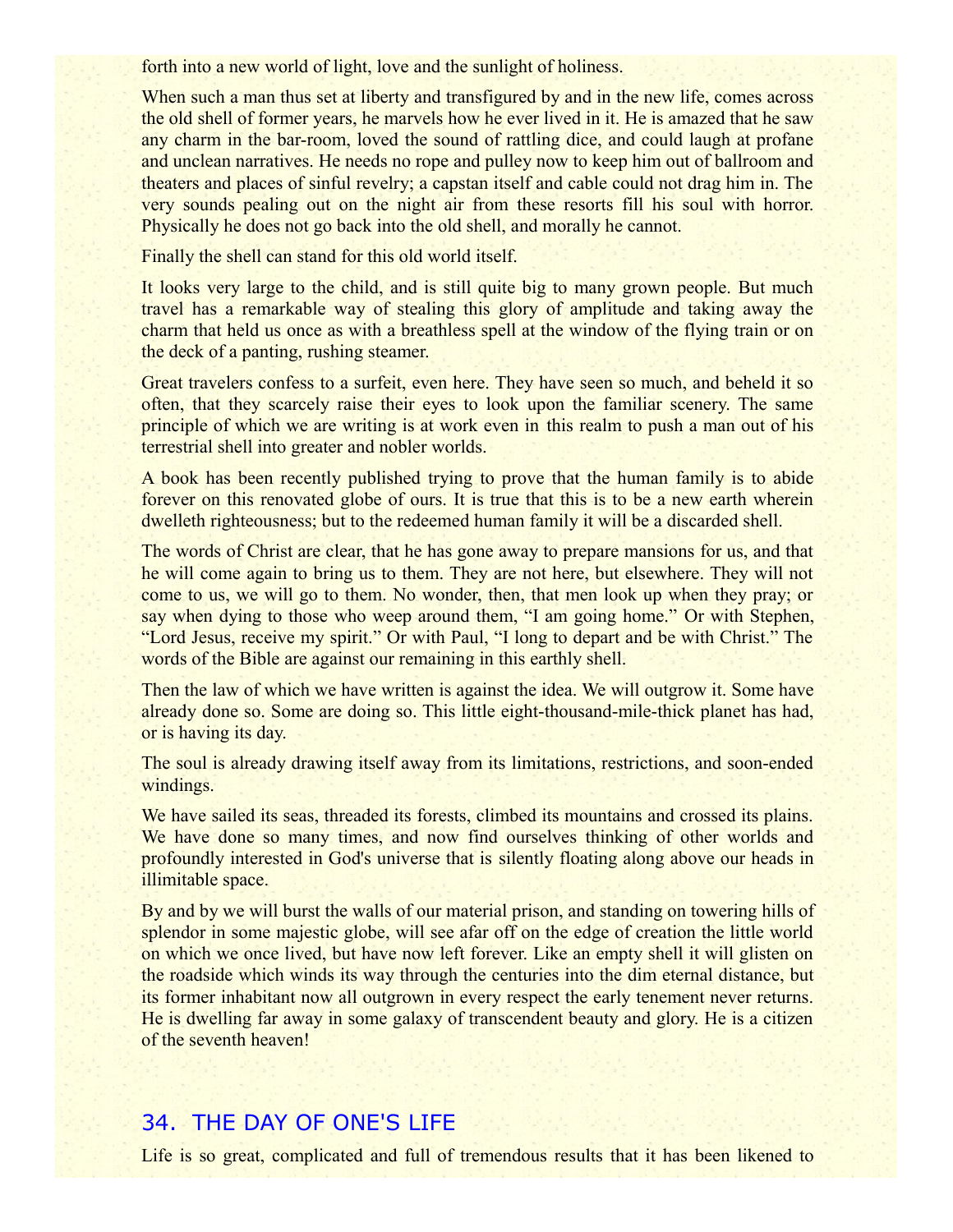many things of the most widely differing nature. Hence we meet with the descriptive terms of a storm, a battle field, a work shop, university, course of a ship, flight of an eagle, and so on without end.

It has occurred to us, that the period of time which we call "day" is not to be despised in its suggestiveness when used as a figure or illustration of our stay through a probationary time on this earth.

Of course the day means privilege and opportunity to begin with. Men have to wait for it to begin certain duties, and its close marks the cessation of that same toil. Such a meaning, all will readily admit, goes with the existence we spend on this planet.

A labor has to be done in our allotted three score and ten or never done. A night cometh when no man can work, is the gospel statement, which finds an echo in the human breast. Moreover, as a day that is gone never returns, so this peculiar probationary life of ours will never be repeated. We go this way once. We shall not return. Death ends this kind of life, referred to, forever.

It was not, however, to these features of the day that we desired to call attention, but to certain periods of the time that strangely correspond to the four seasons of the year. The day, like the year, seems to have its spring, summer, autumn and winter; but we call them by very different titles.

One is the morning. It would be difficult indeed to describe with pen, pencil or brush the freshness, beauty and nameless charm of the opening day. There is something in the sky, in the air, on the grass, in the song of the birds and resting upon the fields and hills and woods, that in its loveliness and glad inspiring power is beyond description. It seems not only to breathe promises but begets expectancy in the beating heart. Something is felt to be waiting for the individual, out there in the coming trooping hours.

This is just as we find life at the outstart. Everything looks very fresh and beautiful to childhood and youth. The sunlight and dew are everywhere. The bird is in the air. The hill looks like a throne of velvet. Hope spans the future like a rainbow. The approaching hours all bear cornucopias full of pleasure, honor and success to be emptied at their feet. The brightness, expectancy and promise of the morning beams in the faces of the young. It would be impossible at this period of existence to make them believe that life will be anything else but what they have mentally painted and fondly wished for in their hearts.

Then comes the noon of early manhood and womanhood.

And here, just as we find in the solar and calendar day, the dew and freshness of the morning gone, but still a certain power, vigor and glory left; so something very tender and beautiful about childhood and youth seems to depart, while there is beheld instead a high noon of mental and physical force realized in every line of activity in the world, and making the possessors feel that they are to be regarded with anything but sympathy and pity.

How self satisfied is this period of life. Many cannot be taught, but seem to know it all. Elderly people are regarded as old fogies, and behind the times. The quiet, self-contained man is supposed to have lost his fire and usefulness. Parents are to be borne with and everybody else ignored or tolerated. As it is twelve o'clock, they see no shadows. Thoughts of a declining sun, and finally a sunset, never seem to enter their minds. They have an idea, or act as if they did, that they have, like Joshua, commanded the sun to stand still, and it has obeyed.

This being the case, of course there will be no change in anything. They will always be as they are; and things, persons and conditions they like will remain stationary and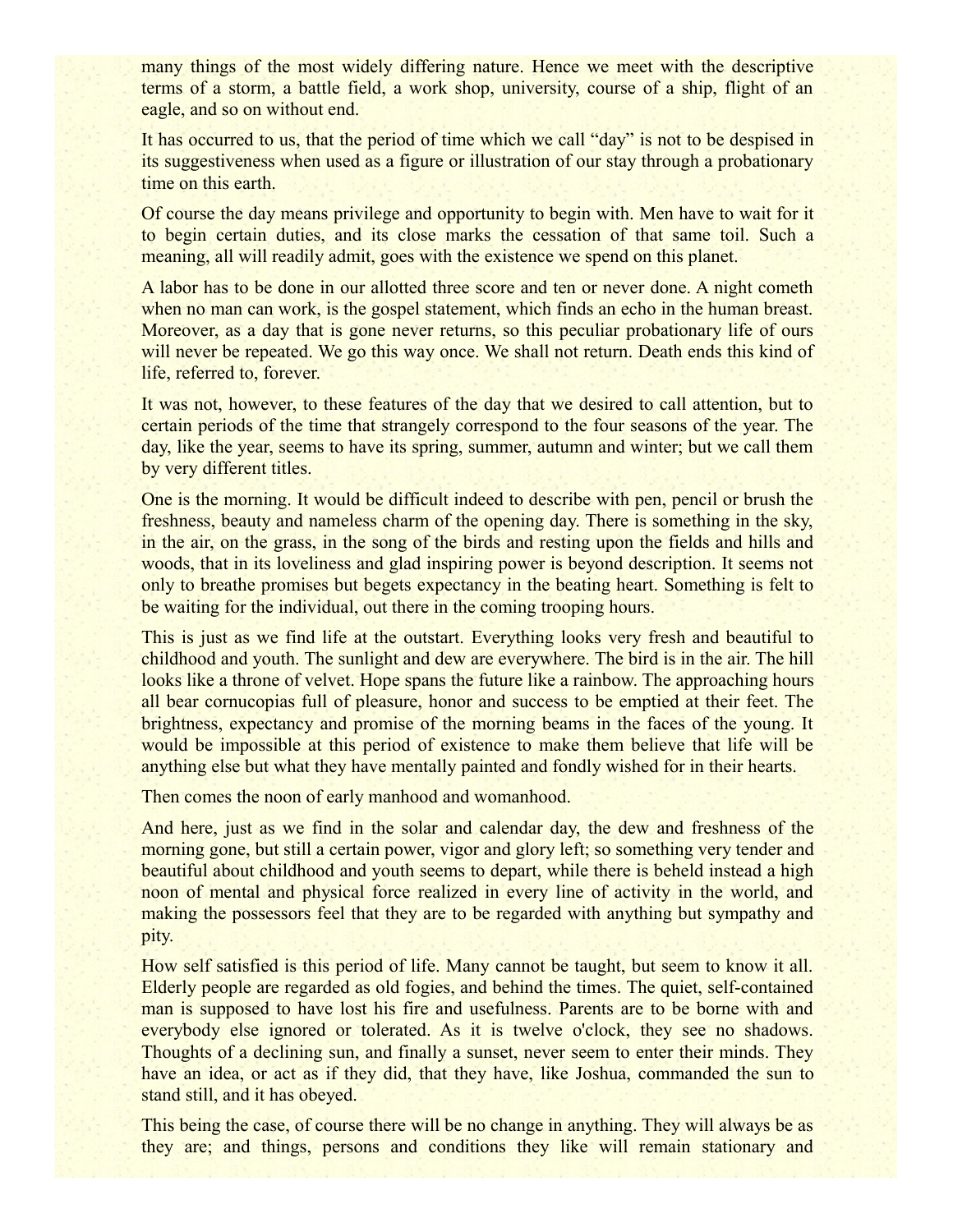unalterable. Thus we find, and thus we have to leave, countless thousands of our fellow beings who have made all their plans and arrangements on the basis of a twelve o'clock day experience of a purely terrestrial order.

After this comes the afternoon.

As autumn is to the year, the afternoon is to the day. There is an unmistakable change. There is a ripeness, a soberness and a growing quietness hard to describe, but plainly felt to be in both. The work on the farm or in the marts of trade has not the same rattle, rush and jerk of the morning, but there is a steadiness and accurateness that gives the advantage to the afternoon hour. There is less light talking and loud laughing in the white and golden colored cotton and wheat fields; but the scythe of the reaper is accomplishing great things and the wagons are piled high with the fleecy and yellow staple. A strange but attractive autumn tint has come upon the day.

In like manner comes the afternoon of life. Men who reach this hour, if they have lived and learned at all, have mellowed, ripened and sobered. In the beginning of their days, they thought little and talked much, but here they find themselves talking little and thinking much. They have seen farther around the mountain, and had views over the hills. They have met many men as they worked, and their thoughtfulness and silence have increased. Much of the merely physical whoop and hooray of life has passed, but they cut more wheat, and stack more corn than the other man. They do not jump the branch in going to work, but they stay longer in the field and plow more furrows. They also begin to believe that there is such a thing as the sun going down; that twilight can take the place of midday; while their eyes have in them a strong and patient expression, but also a thoughtful, undeceived and unexpectant look.

Last of all comes the evening.

Many gifted pens have written of the tranquillity and pensive beauty of this hour. It is a time of accomplished work, the return of the laborer from the field, and a period of thoughtful, restful enjoyment on the porch of the comfortable home. The sun has set, but the stars have come out in the sky, and cheerful lights sparkle from the windows of the dwelling. It is a time of regathering and reunion of the household, and a quiet converse stirs at moments the loving home circle, while now in pleasing recollections of a well spent day, and again plunged in voiceless enjoyment of the beautiful summer night before them, they linger until the hour of bedtime.

Full of a similar, thoughtful, tranquil, pensive loveliness is the evening of life. Pleasant indeed is the period if it comes to us as the close of a well spent day. Happy are we when we sit in the sunset and twilight of our earthly existence, if we can know that we have pleased God and been a blessing to man; that we were faithful in the field, helpful to the laborers about us, and kind to the wayfarers we met on the road.

The sun of this earthly life must of course go down. But to the man who has done the will of God very beautiful and comfortable will be the evening. Stars of divine consolation will shine upon him from the sky overhead, and lights will beam from the windows of the home to which he is going.

The fussiness and jerkiness of the morning is gone and a most grateful and attractive quietness steals over the spirit. The eyes have a meditative look, and the speech is subdued and gentle as becomes the close of day.

It is not to be wondered at that the conversation is of a retrospective character to a marked degree at this period. And so the young people gather about on the doorsteps, and listen to words that are instructive as well as entertaining from one who has lived so long and felt so much. The eyes gazing kindly upon them have looked upon persons and scenes that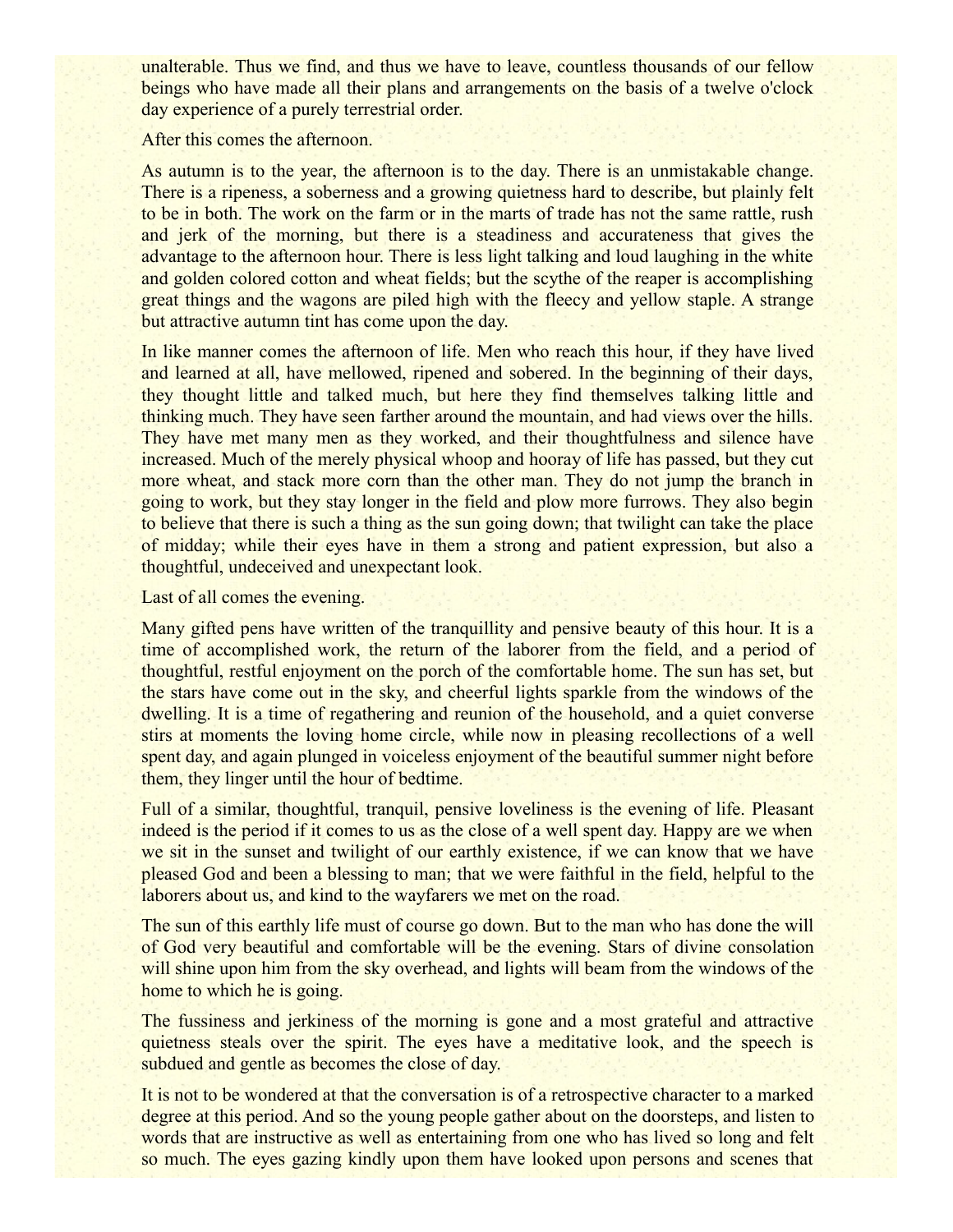belong to the long ago, and now have become history. Time also has softened asperities, properly regulated and adjusted many things once in controversy and doubt, and so the conversation on the porch in the evening is a legacy in itself of truth, justice and wisdom.

It would be a calamity indeed to the church and to the world, if certain people died in the morning, or even in the afternoon of life. We stand unspeakably indebted to the quiet, unobtrusive figures on the evening porch, whose judgments are so full of pity, whose counsel is so good, whose speech is so gentle and loving, and whose presence is a benediction in the hour of sorrow and trial.

How we hate to miss them from the verandah. Their empty chairs bring a choking feeling to the throat and a mist of tears to the eyes. But they had to go at last. They themselves felt it, and thought more of the great coming tomorrow than they admitted to others. This was the explanation of long spells of silence. "Their eyes were with their heart, and that was far away." They were thinking of forms and faces long gone to the spirit land. Their dreams were of an endless day and of another life beyond the stars, for which they had been fitted by their faithfulness in the day given them in this present world.

Then the time of retiring was near. Their bed was ready. A candle had been lighted and was shining in the passageway awaiting them.

And they were not sorry to go. The day had been long, the labor heavy and protracted, "their company had gone before," those who knew and loved them best were in heaven waiting for them, and they were tired and wanted to be with Christ.

So momentarily expecting the summons, how kind and thoughtful they were to everybody. Their last utterances on the porch savored in love and tenderness of the world to which they were going.

When suddenly the signal came, and arising quietly with the light of their candle shining on the face, they said good-night and lay down in their last long sleep.

They are now with Jesus, and we will see them again in the morning of the resurrection, and in the beautiful day of heaven. But how we miss them! How vacant is the chair! How empty seems the room! How lonely looks the world.

# 35. THE DEATH ANGEL

We all know that death, simply stated, is the dissolution of soul and body. The material vehicle for some reason ceases to perform its functions, and the invisible spirit that for weeks, months, or years has dwelt within, now flies away.

It has pleased men, however, to personify this solemn occurrence and call it the Angel of Death.

So they say when they see the white or black crape fluttering from some doorknob that the Death Angel has visited another home.

The personification is not without scriptural foundation, for we read in the Word of God that the angel of the Lord in a single night smote with death one hundred and eighty-five thousand Assyrian soldiers. While in a pestilence that was slaying scores of thousands of the Israelites, David looked up and saw an angel in the sky standing over Jerusalem with a drawn sword. Destruction had been again committed to an angelic hand. And still again we read that when Herod, after making his speech, took to himself a praise and glory that belonged to God, instantly an angel smote him and he died miserably eaten with worms.

For all we know there are countless deaths taking place about us that happen not from the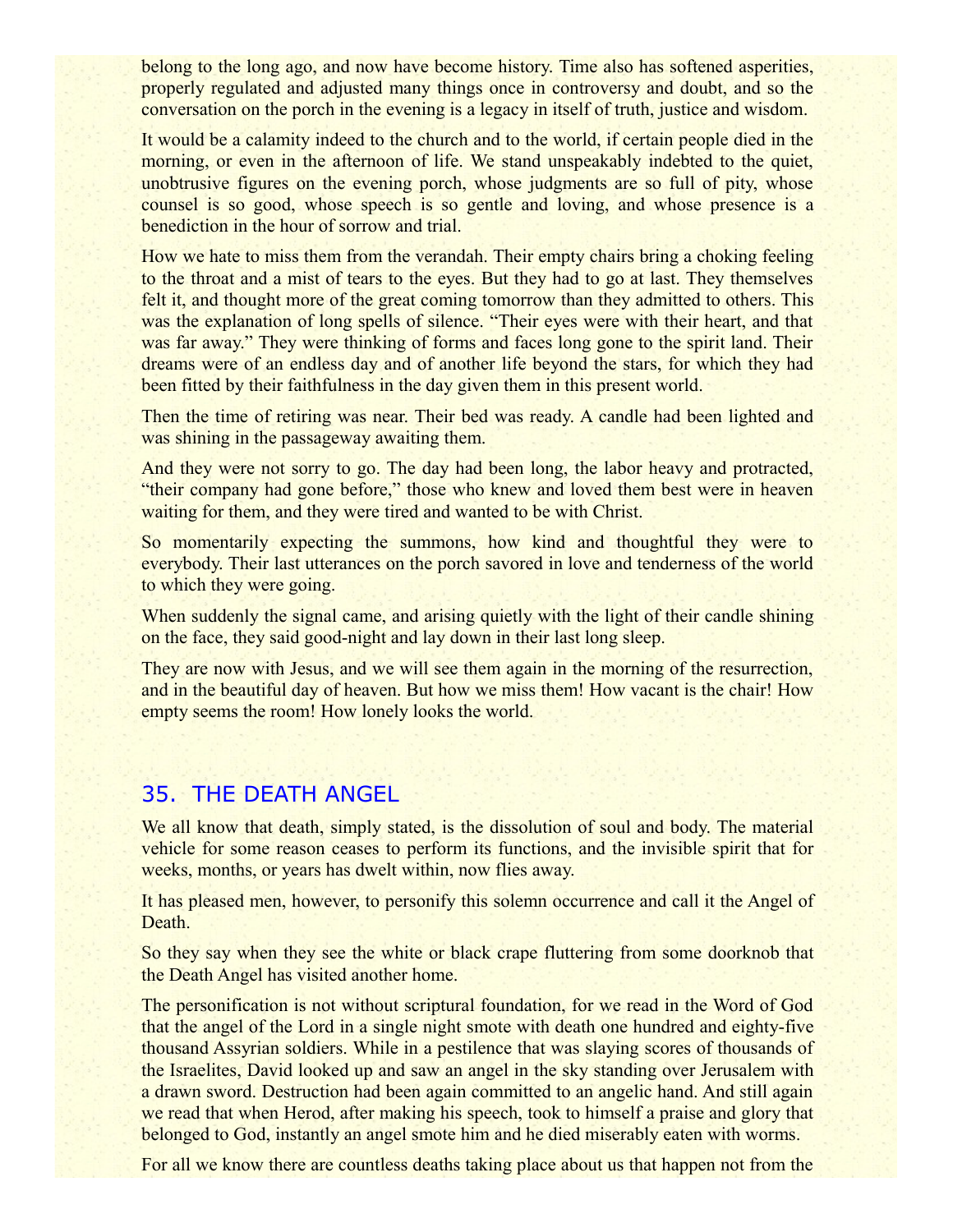ceasing of the weary wheels of life to go around because of old age, but because of a presence, an intelligence, a personality full of flaming force delegated by an outraged heaven to strike the transgressor down. The appearances oftentimes are fearfully that way. There are similarities of suddenness, hopelessness and general dreadfulness that make happenings of today sound like chapters in the Word of God.

This view of death is not without its influence and lessons.

One effect is to fill any thoughtful mind with awe. For it is one thing to look on death as the result of the gradual wearing out of the physical machinery of life, and thereby allowing us opportunity by care and diligence to obtain a full measure of days in the four score years and sometimes ten added to that; but it is quite another thing to feel that the end may come in the fullness of health, strength and spirits, as an instantaneous and crushing blow from an invisible angel's hand.

The record in the Scripture of an Uzziah smitten by an unseen being in the presence of the priests; of an Ananias and Sapphira knocked into hell from the floor of a testimony meeting; of a king brought down among the animals; and of a Dathan and Abiram hurled through the opening earth into the pit because of their false worship; these histories are full of warning voices to men and women who through sacrilegious conduct, or false testimony, or pride or heart, or wrong teaching, actually tempt the holy indignation of heaven, and compel God to an instantaneous settlement with them of wrath, judgment, and destruction.

It is certainly one thing to look at the calendar of years, and see three score of them for sin, and ten for repentance and amendment possibly; and another thing to wake up to the fact that though young in years, and full in purse, and with no human power able to stop the career--that an angel of God is standing over the house, or office, with drawn sword, and ready to let it fall with a lightning-like rush upon the doomed victim.

We are seen in this view not to be toying with the years, or acting unwisely toward ourselves, but are beheld trifling with Almighty God, who has a government to uphold, and a number of flaming officials to execute its sacred laws when they are violated.

A second thought that arises is the utter hopelessness of trying to avoid this messenger of a just God.

We may dodge men, escape a number of diseases and perils, but all our wisdom, labor, journeying and precaution amounts to nothing before this strange emissary whose paths are among the lightnings, who makes the clouds the dust of his feet, and stars the mileboards of his journeys.

Countries and oceans are nothing to him who bursts forth from immensities and infinities in a moment, does his judgment day work in a second, and is gone back into eternity in the flash of another second.

We once read of a certain prince who was at a banquet given by King Solomon, when looking up he saw the Angel of Death gazing steadily at him. At once he cried out to Solomon in fear, "Oh, King, use thy great power and have me transported back to my home in Chaldea." And Solomon had him instantly conveyed through the air to that distant land; and then turning to the angel said, "Why did you look so earnestly upon my guest?" And the Death Angel made the remarkable reply, "I had been commanded to get him in Chaldea and was surprised to find him here!" The parable fairly overflows with the awful thought that there is no escape from the messenger, of death when he is sent upon our trail. Our very attempted flight will land us where the inexorable officer of the skies has been commanded to take us.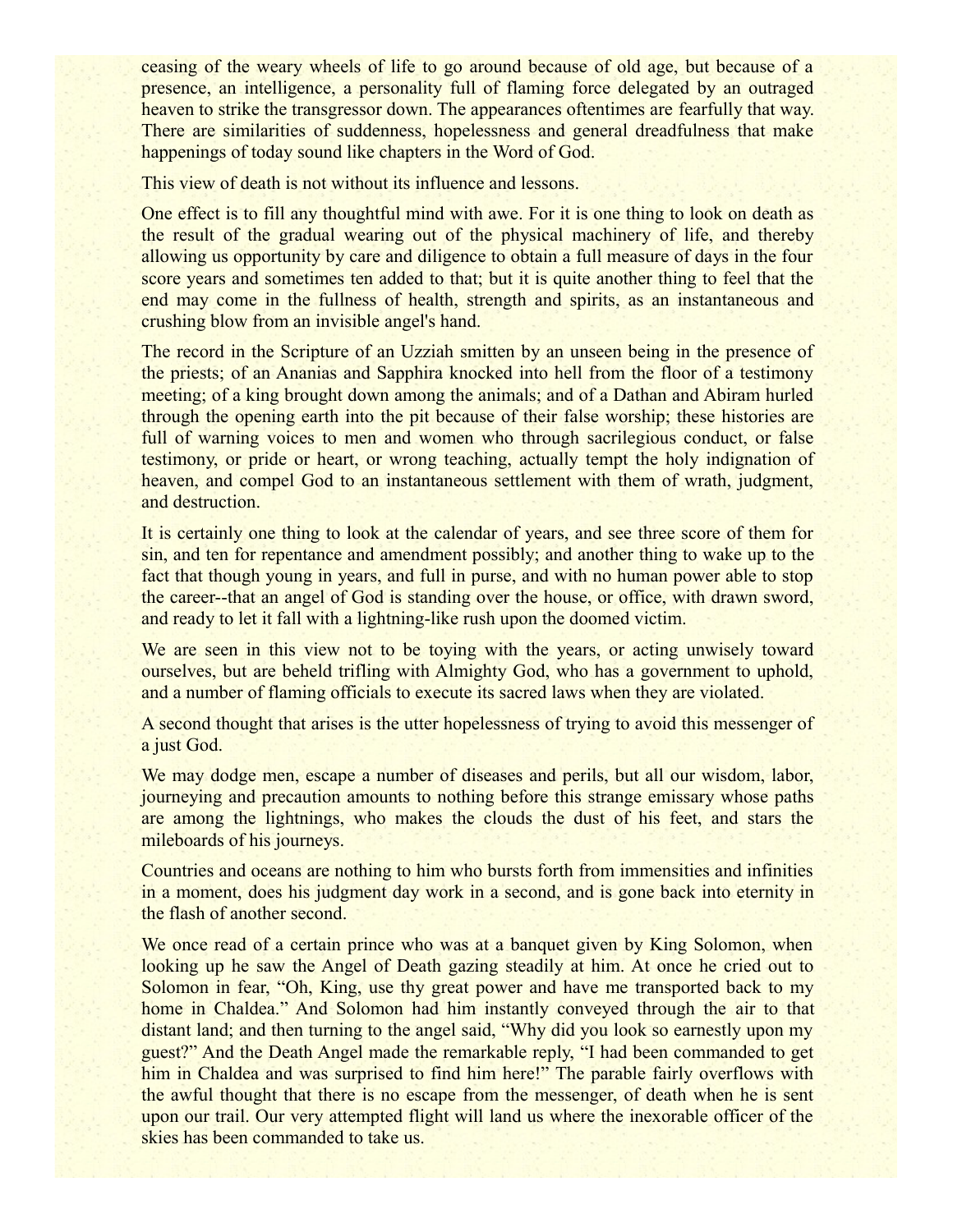A third thought is how exceedingly important it is to the soul, that death finds us not only in a right condition but also in a right place.

Men have died while in the commission of a gross sin. Numbers have dropped into eternity from bar-rooms, and houses of infamy. A piece of eternal history has been made in this peculiar end of life that will never, and can never be altered. It belongs to the biography of those souls.

In the Iroquois Theater horror, when six hundred people were suffocated and burned to death, many of them church members, and two of them preachers, it is possible that some in the dreadfulness of those indescribably frightful fifteen minutes of strangling, choking, struggling, and dying, may have been heard by a pitiful God, and been forgiven and saved in almost their last breath.

But an immutable record had been made just the same and the scene gone into an eternal history of the soul--that the Death Angel found the man in a theater! That a backslidden child of God was overtaken and overhauled by the Death Angel spending and frittering the hours away, when the Bible says, "Redeem the time;" and in a temple of the world when John declares if we love the world the love of the Father is not in us; that the friendship of the world is enmity to God. And so the sentence is added to the concluding page of life, "Died on the devil's territory." Finally there is a brighter, sweeter thought connected with the visit of the Angel of Death. That is, he can find us in a proper place, in a right moral attitude and spiritual condition, and prepared to go at once into the presence of the King.

Death can have no terror to the pure in heart and upright in life. For sin is the sting of death according to Paul, and this by the cleansing blood of a full salvation has been taken away, and death having lost its sting has nothing to torture the soul with. So the apostle called his death a departure; and many since his day rejoicing in the same grace and victory, have gone from time into eternity like one taking a journey, certain of a delightful time all along the way, and assured of a glorious reception and welcome at the end of the trip.

In some of our beautiful southern homes in ante-bellum days, we have seen the children playing happily together under the great shade trees of the grass-covered yard, until the hour of sunset. Then as the shadows began to steal up from the west, and a chill air gather from the woods, a black servant would come from the home mansion a few hundred feet away with the words, "Your father or mother says come in."

The children were not afraid of the summons. They knew there was no loss in leaving their stick horses, weed bouquets, and bits of glass and rock, and going into a warm, beautiful home with crackling fires, a smoking supper, charming books, parlor games, and above all the loving presence of their parents and the grateful companionship of elder brothers and sisters. Nor were they afraid of the black servant. They knew who had sent him, and what he had come for, and so dropping their toys and playthings of the yard, they went off with him well contented into their father's mansion.

So the Death Angel will finally come to all of us who read these lines. He is robed in black, and will find us at our work or pleasure under the trees in the big yard of life. He will give us the message, "Your Father says come home!"

And some of us will not be sorry to go. And we will not be afraid of the Angel of Death, the black servant of God. But we will drop everything from our hands at his voice, and will rise up and follow him away into the skies, and enter into the mansion of our Heavenly Father that our Savior told us was prepared and waiting for us in heaven.

It will be so comfortable and blessed there; no lack of bread; no more pain and sickness;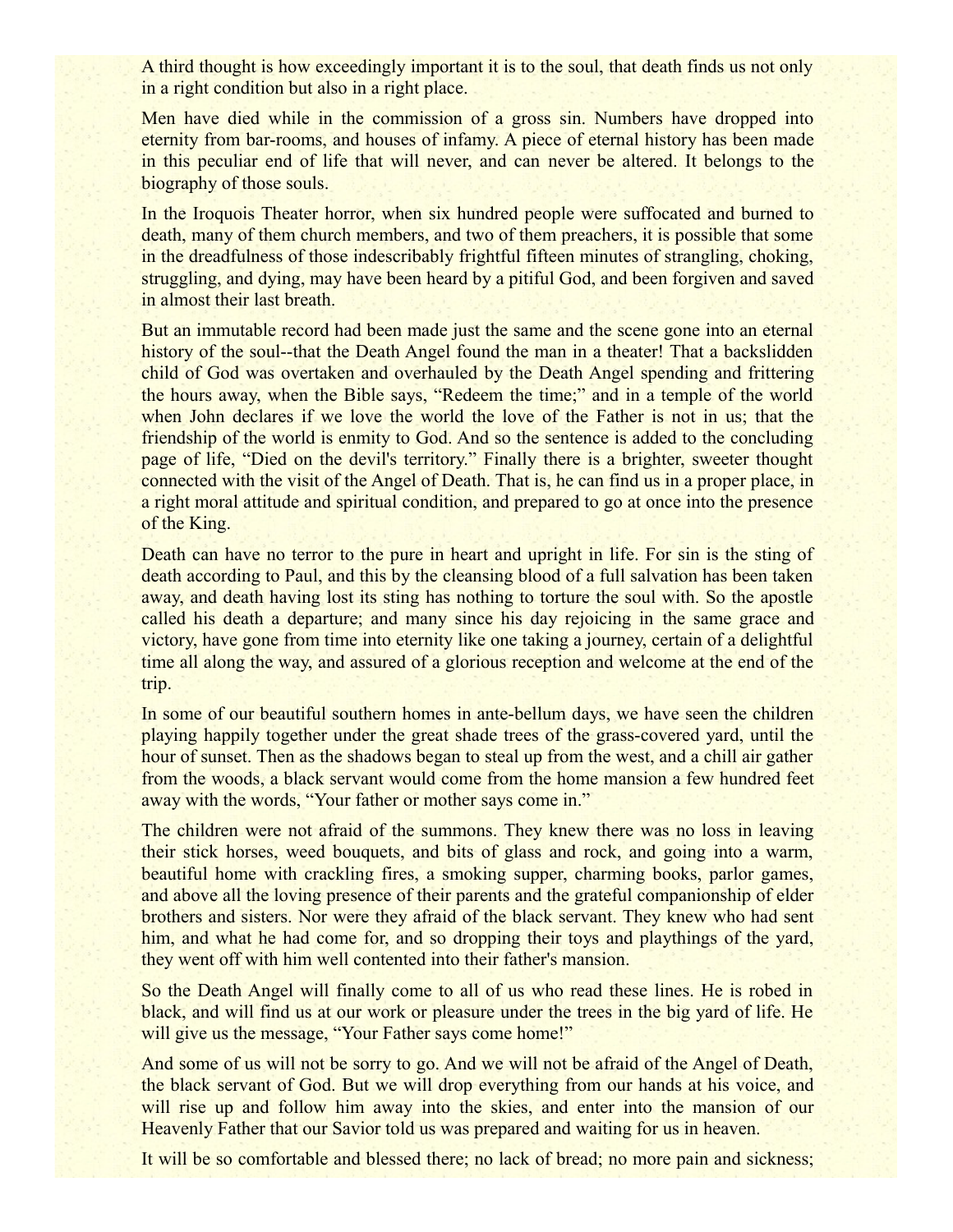no partings nor deaths; no one to hurt or wound us any more; and we will see again and be once more with those we knew and loved on earth; and there will be so many good people there; and the angels will be there, and our Elder Brother, and our Heavenly Father; and the Bible declares we will go no more out forever. We will not want to leave. We will be perfectly satisfied with what we find in the heavenly home, and anybody that wants them can have the things we left under the trees.

#### 36. THE HEAVENWARD GAZE

In Pilgrim's Progress, Christian and Faith are represented as standing in the midst of a flowery field gazing at the distant delectable mountains. The picture showing them, staff in hand and with intent faces looking upward at the country toward which they were journeying, has remained from the days of boyhood an imperishable memory in the mind of the writer.

The statement and illustration stand for something which we find in the Bible, and also realize in life. For from the sweetness, beauty and blessedness of Beulah Land, the sanctified are sooner or later found gazing forward and upward to what we call the home land, the perfect country, which the Bible speaks of as Heaven.

Such is the power of this present world over its inhabitants that when the hopeful lateral glance is changed to the steady gaze heavenward, we are compelled to believe that great life and character changes have taken place. The wise men looked upward for direction in regard to the Messiah. The shepherds near Bethlehem gazed into the sky where the singing angels had disappeared. Daniel watched an unfolding future. John brooded upon an opening heaven. The disciples on Mount Olivet gazed steadfastly into the sky where the form of the Savior had vanished behind a cloud. Every one of these beholders obtained something for their glance, from a star, and angel, to the vision of the Lord himself.

Today men look up for pardon, obtain it and go on. Others fix their eyes on heaven for a temporary relief, and deliverance, and find it, and push onward. Still others cry with upturned face for holiness, and it is given.

In addition to these glances, stands out distinct and preeminent the heavenward gaze that sooner or later we see being cast by sanctified people from the beautiful flowery fields of Beulah Land. The question is, What does this look mean and declare, and what has brought it about? The first explanation is the failure of many excellent hopes and undertakings in this deeply spiritual life.

There is no failure in sanctification and no disappointment in Beulah Land itself, but there are miscarriages, comings short, and defeats in things and persons connected with the land and life.

Plans are laid and efforts are put forth for great and gracious ends, and yet failure comes to some, others are diverted, and still others perverted. So that the soul finds itself frequently looking to the heavens for a consolation that was not realized in the success of the Christian work itself.

We are not allowed to build an abiding nest for ourselves this side of the stars, not even out of our excellent intentions and undertakings. So if we think to settle down with the blissful idea that earth is heaven, men are angels, and that some good enterprise we have started is all feather-lined, hypocrite-proof, mechanically self-oiling and of unchangeable and everlasting character, we are certain to be fearfully awakened and completely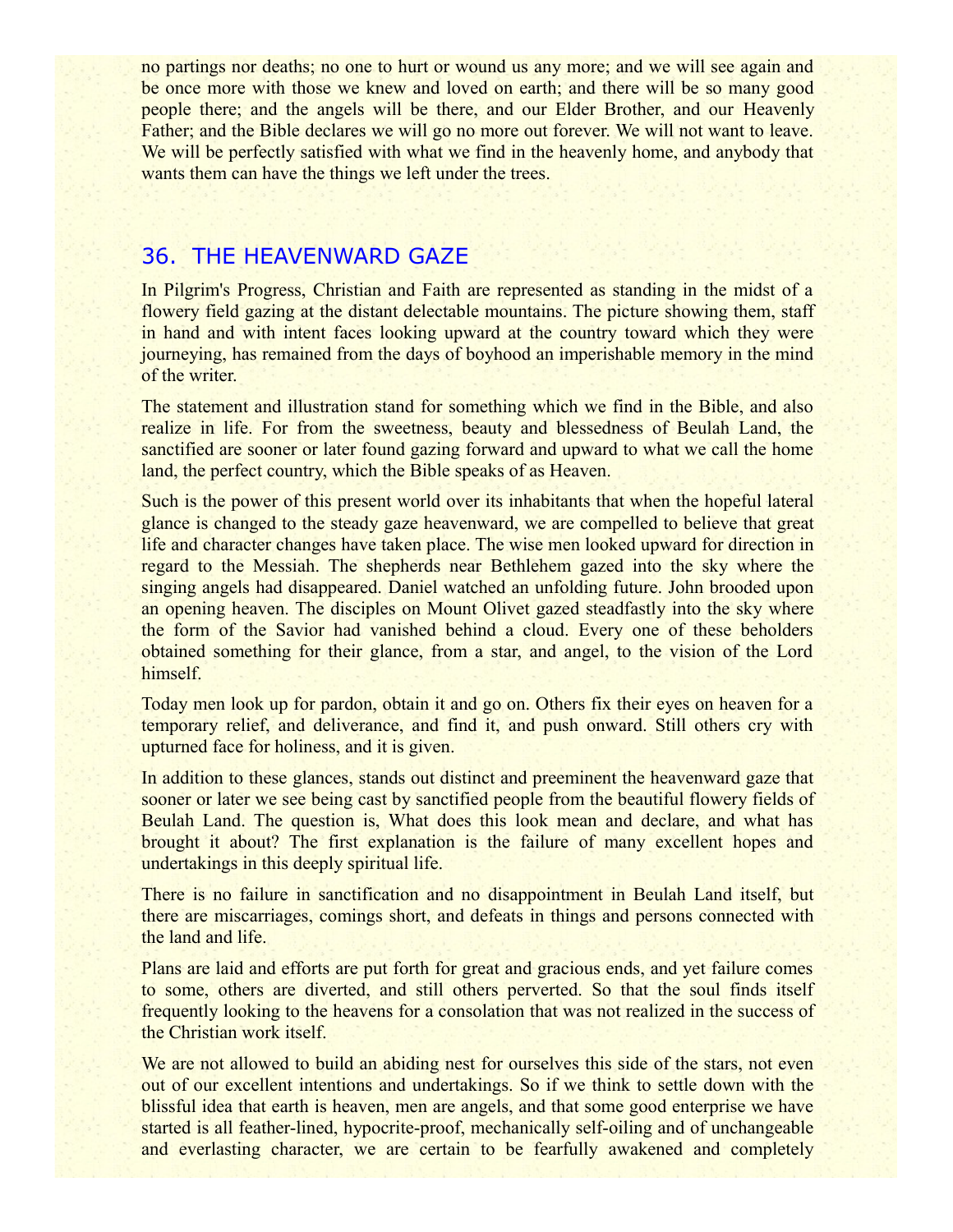#### disenthralled.

Thus it is that the building erected at such cost burns down without insurance; the great undertaking did not go in the channel expected; the young man or woman educated at much expense did not measure up to expectation; the gospel trip did not accomplish what was hoped for; and the people did not flock as anticipated to the school, college, mission or church which had been founded at such an outlay of money and labor.

These things happening repeatedly through the months and years, will naturally and as by the working of a law cause the eyes of the tested and sorely tried follower of God to look far away from the ever-changing field of Christian activity, to the quiet blue heavens where moons, planets, suns and systems remain steadfast under the hand of the Almighty, and nothing ever fails.

A second cause of the heavenward look from Beulah Land is to be found in the slow but sure discovery of the difference between Christian perfection and human perfection.

The only perfectness-promised in the Bible to us in this life is the complete cleansing from all sin, and the perfecting of Christian love. This is the perfection spoken of in the Word of God, and called Christian perfection by John Wesley.

In Beulah Land, this side of the grave, we enjoy perfect love. In Heaven, with glorified intellect, and with a resurrected body, we will possess human perfection. But at first we fail to discriminate here, and so put grievous burdens on ourselves and others, and are thereby doomed to various grievous disappointments.

Then Satan sees to it that many spirits shall go out, and many voices distract and disturb the happy-hearted dwellers in Canaan with cries of "Lo here!" and "Lo there!" while bringing promises of all kinds of perfection as to mind and body, as to diet and dress, as to statement of doctrine and mode of church government.

The very wisest and best are liable to be deceived and led astray; and even when not sidetracked, may be confused and bewildered for a while. Such perils and their escapes and remedies have been noticed in previous chapters.

But as the days go by, there comes a deeper knowledge of the truth which makes us free indeed; and the life becomes settled, rooted and blessedly established. The diverse and discordant voices are unnoticed or ignored. The soul becomes continually more calm and serene. The eyes are turned away from the contemplation of the nervous, fussy, fumy, jerky, spasmodic and contradictory movements of individuals round about, and are fixed in profound trustfulness and sweet expectancy on the deep, quiet, fathomless heavens.

Like David, some sanctified people can say, "I have seen an end of all perfection." That is of the human and earthly kind. Such people are wearied out in listening to its incoherencies, and beholding its inconsistencies. Happy in the enjoyment of Christian perfection, the purified soul looks to the skies for human perfection, where it will abide forever in the company of angelic and divine perfection, a blessed trinity indeed.

Nor is this all that is in the upward look, but the very disadvantage under which Christian perfection is placed by the limitations laid upon it by human imperfection as to ignorance, poor judgment, and frail or wearied bodies, makes the sanctified man long all the more ardently for the heavenly place and hour when Christian perfection shall meet human perfection, and there take place between the two an everlasting wedlock.

A third cause of the heavenward gaze is to be found in the snapping of earthly ties.

We all began life with a large circle of kindred and friends about us. We were so accustomed to their presence that we failed to realize how much of beauty and gladness their love and life gave to the big world in which we dwelt.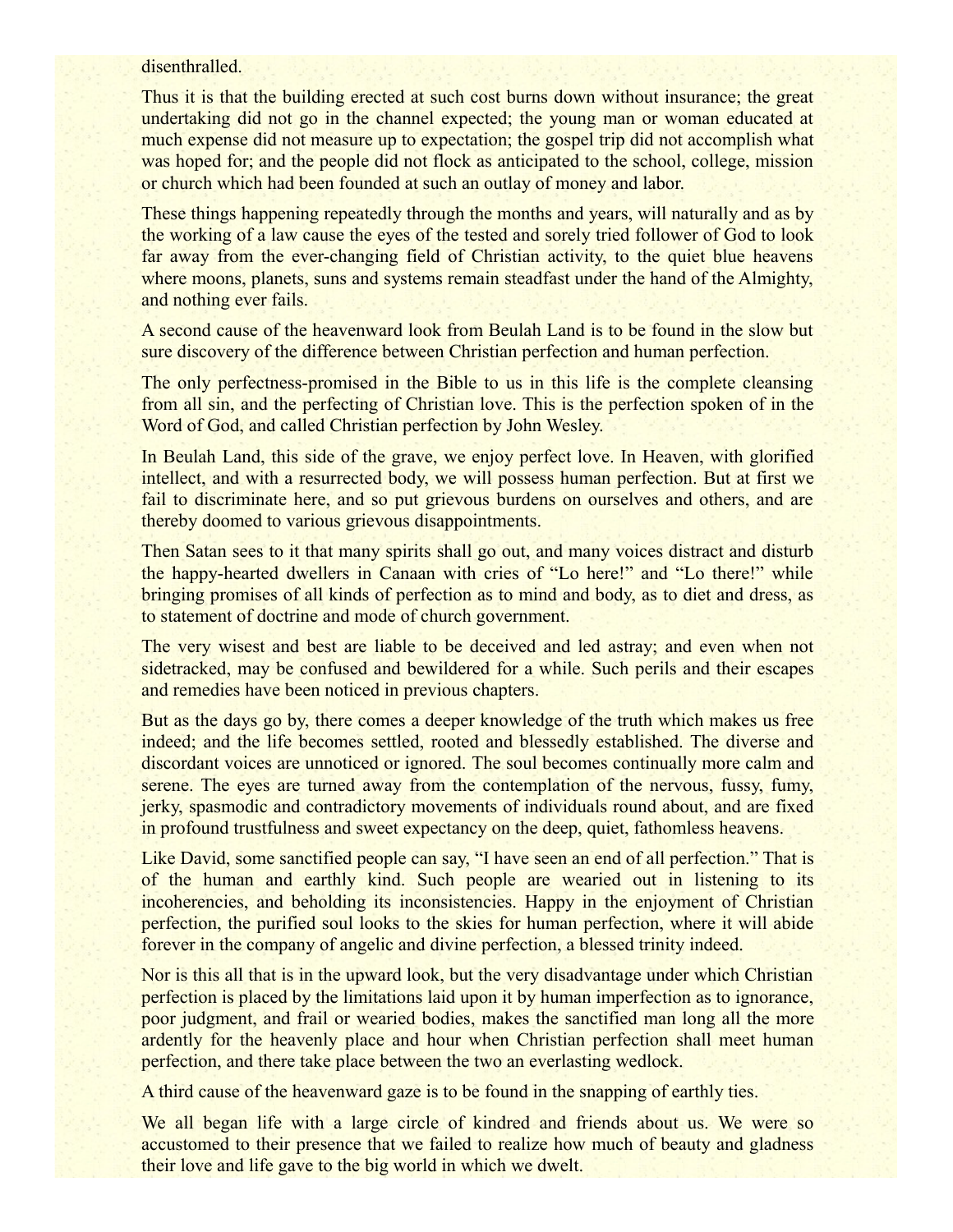As the years went by these loving, faithful hearts dropped off one by one into the grave. At first we were not alarmed, nor stricken with a sense of utter loneliness, because we still had so many left to us in the home, social, and church circle.

But there comes a time when the stripped life takes notice of its numerous bereavements and its loneliness in a human sense. It is a memorable hour when one awakes to the fact that over half the household have gone over into the far country; and later still realizes that all are departed but himself. It is pathetic to read about Jacob being "left alone" in the night on the side of the brook, with his family far removed in the distance. But it is more pathetic to see a man left alone on earth with all of his household gone into the silent land from whence none ever come back.

It takes full salvation to keep one sweet, patient, loving and faithful under these circumstances.

But even the blessings of holiness will not prevent the eyes from filling, and also from looking heavenward, into whose wondrous depths precious ones have disappeared, even as Christ vanished in the clouds before the tearful vision of his disciples.

As a youth we visited the beautiful home of an uncle and aunt who had a household circle of six children and three grandchildren, nearly all grown. Very happy and devoted they were, and a most lovely memory they gave to us in their cordial entertainment of their visiting kinsman.

Twenty years after, we returned to the same city to hold a gospel meeting of ten days. The entire family had disappeared. We looked with an aching heart upon the home which had passed into the hands of strangers, and sat grief-stricken in the family burial lot in the cemetery which held the silent forms of every one of the household except a solitary surviving daughter, who was then living in a far distant state. The town was crowded with people, but felt wonderfully empty to us. The park on the side of the river where we had walked together was filled with laughing, chatting groups, but it looked desolate and stripped to the writer. Full salvation kept him in the trying hour, but as he sat gazing over the broad Mississippi into the western sky beyond, he felt an unspeakable loneliness, and his heart fairly ached to see those he had known and loved on earth, and who had gone away into heaven.

We once knew a gifted preacher whose tongue has thrilled and delighted thousands, and who died a few years ago at the age of seventy. His daughter told us that the last year of his life he would take his stick and go out to the city cemetery and there spend hours amid its quiet walks and shadowy nooks. Asking him one day, why he went so often and stayed so long in such a place, his eyes filled with tears and his voice grew husky as he replied, "More of my friends are out there, my daughter, than I have here in town."

He was not soured, embittered or misanthropical. He was a genial, loving, sympathetic man to the last. But his generation had passed away. His old co-workers had preceded him within the vail. His kindred were under the sod. His company had gone before! He did not know the young people springing up around him. Strange faces continually met him on the streets. He stood alone in a new generation who knew little or nothing about his early and middle life. He may have felt sometimes that he was in the way. Anyhow he felt that he was lonely. And so his eyes sought the heavens into which kindred and children, and friends had preceded him.

A fourth cause of the upward gaze is the consciousness of completed work.

We doubt not that to many is granted the knowledge that their main mission or labor in life is over. A feeling is given that the evening is near, and that the worker will soon be called off and away.